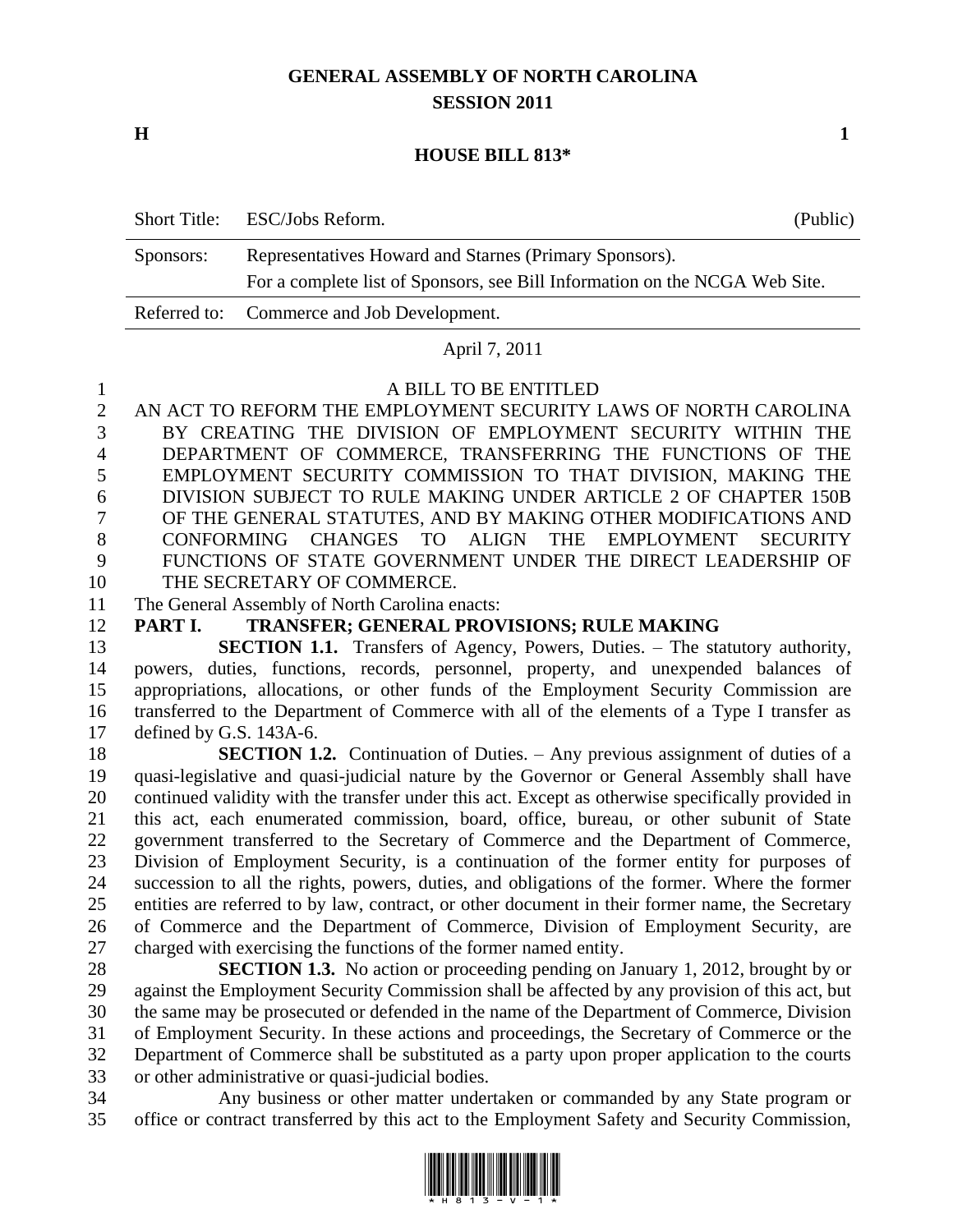or by the commissioners or directors thereof, pertaining to or connected with the functions, powers, obligations, and duties set forth herein, which is pending on the date this act becomes effective, may be conducted and completed by the Employment Safety and Security Commission in the same manner and under the same terms and conditions and with the same effect as if conducted and completed by the original program, office, or commissioners, or directors thereof. **SECTION 1.4.** G.S. 143B-431(a)(1) and (a)(2) read as rewritten: "**§ 143B-431. Department of Commerce – functions.** (a) The functions of the Department of Commerce, except as otherwise expressly provided by Article 1 of this Chapter or by the Constitution of North Carolina, shall include: (1) All of the executive functions of the State in relation to economic development and employment security, including by way of enumeration and not of limitation, the expansion and recruitment of environmentally sound industry, labor force development, the administration of unemployment insurance, the promotion of and assistance in the orderly development of North Carolina counties and communities, the promotion and growth of the travel and tourism industries, the development of our State's ports, energy resource management and energy policy development; (2) All functions, powers, duties and obligations heretofore vested in an agency enumerated in Article 15 of Chapter 143A, to wit: 21 a. The State Board of Alcoholic Control, b. The North Carolina Utilities Commission, 23 c. The Employment Security Commission, d. The North Carolina Industrial Commission, e. State Banking Commission and the Commissioner of Banks, f. Savings Institutions Division, g. Repealed by Session Laws 2001-193, s. 10, effective July 1, 2001. h. Credit Union Commission, i. Repealed by Session Laws 2004-199, s. 27(c), effective August 17, 2004. j. The North Carolina Mutual Burial Association Commission, k. The North Carolina Rural Electrification Authority, l. The North Carolina State Ports Authority, all of which enumerated agencies are hereby expressly transferred by a Type II transfer, as defined by G.S. 143A-6, to this recreated and reconstituted Department of Commerce; and …." **SECTION 1.5.** G.S. 143B-433(1) reads as rewritten: "**§ 143B-433. Department of Commerce – organization.** The Department of Commerce shall be organized to include: (1) The following agencies: a. The North Carolina Alcoholic Beverage Control Commission. b. The North Carolina Utilities Commission. 44 c. The Employment Security Commission. d. The North Carolina Industrial Commission. e. State Banking Commission. f. Savings Institutions Division. g. Repealed by Session Laws 2001-193, s. 11, effective July 1, 2001. h. Credit Union Commission. i. Repealed by Session Laws 2004-199, s. 27(d), effective August 17, 2004.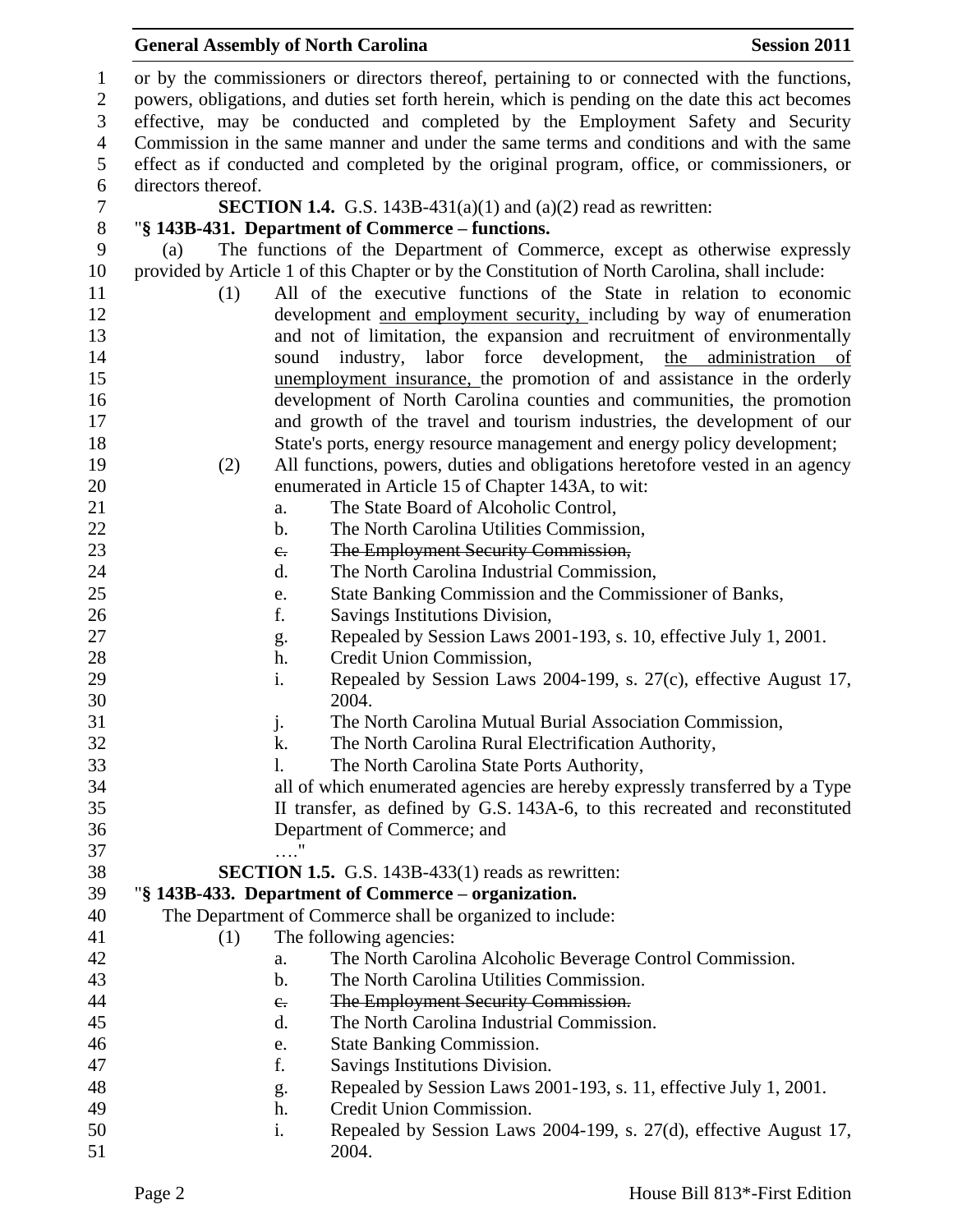|                                     |                | <b>General Assembly of North Carolina</b>                                                               | <b>Session 2011</b> |
|-------------------------------------|----------------|---------------------------------------------------------------------------------------------------------|---------------------|
|                                     | j.             | The North Carolina Mutual Burial Association Commission.                                                |                     |
|                                     | k.             | North Carolina Cemetery Commission.                                                                     |                     |
|                                     | 1.             | The North Carolina Rural Electrification Authority.                                                     |                     |
|                                     | m.             | Repealed by Session Laws 1985, c. 757, s. 179(d).                                                       |                     |
|                                     | n.             | North Carolina Science and Technology Research Center.                                                  |                     |
|                                     | 0.             | The North Carolina State Ports Authority.                                                               |                     |
|                                     | p.             | Repealed by Session Laws 2010-180, s. 7(f), effective August 2,                                         |                     |
|                                     |                | 2010.                                                                                                   |                     |
|                                     | q.             | Economic Development Board.                                                                             |                     |
|                                     | r.             | Labor Force Development Council.                                                                        |                     |
|                                     | s.,            | t. Repealed by Session Laws 2000, c. 140, s. 76.(j), effective                                          |                     |
|                                     |                | September 30, 2000.                                                                                     |                     |
|                                     | u.             | Navigation and Pilotage Commissions established by Chapter 76 of                                        |                     |
|                                     |                | the General Statutes.                                                                                   |                     |
|                                     | V.             | Repealed by Session Laws 1993, c. 321, s. 313b.                                                         |                     |
| (2)                                 |                | Those agencies which are transferred to the Department of Commerce                                      |                     |
|                                     |                | including the:                                                                                          |                     |
|                                     | a.             | Community Assistance Division.                                                                          |                     |
|                                     | b.             | <b>Community Development Council.</b>                                                                   |                     |
|                                     | $\mathbf{c}$ . | <b>Employment and Training Division.</b>                                                                |                     |
|                                     | d.             | Job Training Coordinating Council.                                                                      |                     |
| (3)                                 |                | The Division of Employment Security.                                                                    |                     |
|                                     |                | $\left(\frac{3}{4}\right)$ Such divisions as may be established pursuant to Article 1 of this Chapter." |                     |
|                                     |                | <b>SECTION 1.6.</b> G.S. 143B-343 $(c)$ reads as rewritten:                                             |                     |
| (c)                                 |                | Advice and Staff. - The Secretaries of Administration, State, and Transportation,                       |                     |
|                                     |                | the Commissioners of Agriculture and Labor, and the State Treasurer, or their designees, shall          |                     |
|                                     |                | advise the Board on economic development activities within the responsibility of their                  |                     |
|                                     |                | respective departments. Clerical and professional staff support to the Economic Development             |                     |
|                                     |                | Board shall be provided by an Interagency Economic Development Group composed of                        |                     |
|                                     |                | representatives of the following State agencies:                                                        |                     |
| (1)                                 |                | The Department of Administration.                                                                       |                     |
| (2)                                 |                | The Department of Agriculture and Consumer Services.                                                    |                     |
| (3)                                 |                | The Division of Employment Security Commission. Security.                                               |                     |
| (4)                                 |                | The Department of Labor.                                                                                |                     |
| (5)                                 |                | The Department of Transportation.                                                                       |                     |
|                                     |                | The Department of Commerce shall have the responsibility for coordinating the activities and            |                     |
|                                     |                | efforts of the Interagency Economic Development Group."                                                 |                     |
|                                     |                | <b>SECTION 1.7.</b> G.S. 143B-438.10(b)(1) reads as rewritten:                                          |                     |
| " $(b)$                             |                | Membership; Terms. - The Commission on Workforce Development shall consist                              |                     |
| of 38 members appointed as follows: |                |                                                                                                         |                     |
| (1)                                 |                | By virtue of their offices, the following department and agency heads or                                |                     |
|                                     |                | their respective designees shall serve on the Commission: the Secretary of                              |                     |
|                                     |                | the Department of Health and Human Services, the Chair-Assistant Secretary                              |                     |
|                                     |                | of Commerce in charge of the Division of Employment Security                                            |                     |
|                                     |                | Commission, Security, the Superintendent of Public Instruction, the                                     |                     |
|                                     |                | President of the Community Colleges System Office, the Commissioner of                                  |                     |
|                                     |                | the Department of Labor, and the Secretary of the Department of                                         |                     |
|                                     | Commerce."     |                                                                                                         |                     |
| 143B-438.16.<br>"§                  |                | SECTION 1.8. G.S. 143B-438.16 reads as rewritten:                                                       |                     |
|                                     |                | Trade Jobs for Success initiative established; funds; program<br>components and guidelines.             |                     |
|                                     |                |                                                                                                         |                     |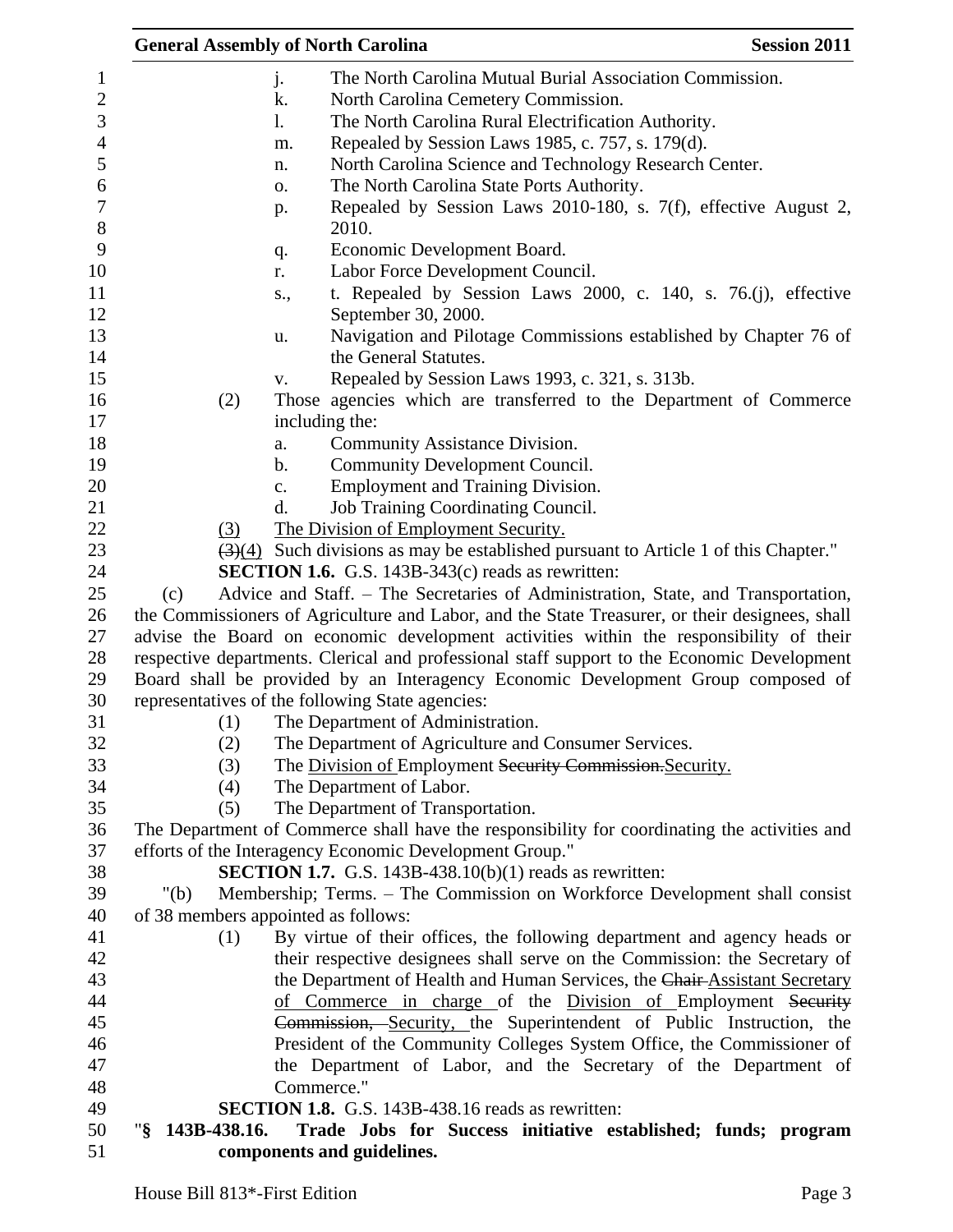|              |                          | <b>General Assembly of North Carolina</b>                                                      | <b>Session 2011</b> |
|--------------|--------------------------|------------------------------------------------------------------------------------------------|---------------------|
| $\mathbf{1}$ | (a)                      | There is established within the Department of Commerce the Trade Jobs for Success              |                     |
| $\mathbf{2}$ |                          | (TJS) initiative. The Department of Commerce shall lead the TJS initiative in cooperation with |                     |
| 3            |                          | the Employment Security Commission and the Community Colleges System Office.                   |                     |
| 4            | (b)                      | There is created in the Department of Commerce a special, nonreverting fund called             |                     |
| 5            |                          | the Trade Jobs for Success Fund (Fund). The Fund shall be used to implement the TJS            |                     |
| 6            |                          | initiative. The Department of Commerce shall develop guidelines for administration of the TJS  |                     |
| 7            |                          | initiative and the Fund. An advisory council shall assist the Secretary of Commerce in the     |                     |
| $8\,$        |                          | administration of the Fund. The members of the advisory council shall include:                 |                     |
| 9            | (1)                      | The Chairman Assistant Secretary of Commerce in charge of the Division of                      |                     |
| 10           |                          | Employment Security Commission Security or that officer's designee.                            |                     |
| 11           | (2)                      | The President of the Community Colleges System or that officer's designee.                     |                     |
| 12           | (3)                      | The State Auditor or that officer's designee.                                                  |                     |
| 13           | (4)                      | A representative of a statewide association to further the interests of business               |                     |
| 14           |                          | and industry in North Carolina designated by the Secretary of Commerce.                        |                     |
| 15           | (c)                      | At a minimum, the Trade Jobs for Success initiative shall include the following                |                     |
| 16           | programmatic components: |                                                                                                |                     |
| 17           | (1)                      | Displaced workers participating in the TJS initiative shall receive (i)                        |                     |
| 18           |                          | on-the-job training to learn new job skills and (ii) educational assistance or                 |                     |
| 19           |                          | remedial education specifically designed to help displaced workers qualify                     |                     |
| 20           |                          | for new jobs.                                                                                  |                     |
| 21           | (2)                      | Displaced workers participating in the TJS initiative shall not lose their                     |                     |
| 22           |                          | eligibility for unemployment insurance benefits while they are in the                          |                     |
| 23           |                          | program and may receive wage supplements, as appropriate.                                      |                     |
| 24           | (3)                      | In-State relocation assistance, in appropriate instances, where participating                  |                     |
| 25           |                          | individuals must relocate to work for participating employers.                                 |                     |
| 26           | (4)                      | Mentoring, both on and off the job, shall be provided to participants in a                     |                     |
| 27           |                          | dignified manner through telephone assistance and other appropriate means.                     |                     |
| 28           | (5)                      | Financial assistance and other incentives may be provided to participating                     |                     |
| 29           |                          | employers who provide jobs to participating displaced workers to help                          |                     |
| 30           |                          | defray the costs of providing the on-the-job training opportunities.                           |                     |
| 31           | (6)                      | Work provided by participating employers as part of the TJS initiative must                    |                     |
| 32           |                          | be full-time employment. Wages paid shall not be less than the hourly                          |                     |
| 33           |                          | entry-level wage normally paid by the employer.                                                |                     |
| 34           | (7)                      | Staff of the Division of the Employment Security Commission, Security, in                      |                     |
| 35           |                          | conjunction with other appropriate staff of the Department of Commerce,                        |                     |
| 36           |                          | shall match participating displaced workers to the most suitable employer.                     |                     |
| 37           | (8)                      | Local Employment Security Commission offices operated by the Division of                       |                     |
| 38           |                          | Employment Security and community colleges shall enter into partnership                        |                     |
| 39           |                          | agreements with local chambers of commerce, and other appropriate                              |                     |
| 40           |                          | organizations, that would encourage employer participation in the TJS                          |                     |
| 41           |                          | initiative.                                                                                    |                     |
| 42           | (9)                      | Tracking of participating individuals and businesses by the Department of                      |                     |
| 43           |                          | Commerce and the Employment Security Commission to assure program                              |                     |
| 44           |                          | integrity and effectiveness and the compilation of data to generate the                        |                     |
| 45           |                          | reports necessary to evaluate the success of the TJS initiative.                               |                     |
| 46           | (10)                     | Coordination and integration of existing programs in the Department of                         |                     |
| 47           |                          | Commerce, the Employment Security Commission, Division of Employment                           |                     |
| 48           |                          | Security, and the North Carolina Community College System in a manner                          |                     |
| 49<br>50     |                          | that maximizes the flexibility of these agencies to effectively assist                         |                     |
| 51           |                          | participating individuals and businesses."                                                     |                     |
|              |                          | <b>SECTION 1.9.</b> G.S. 143B-438.17 $(c)$ reads as rewritten:                                 |                     |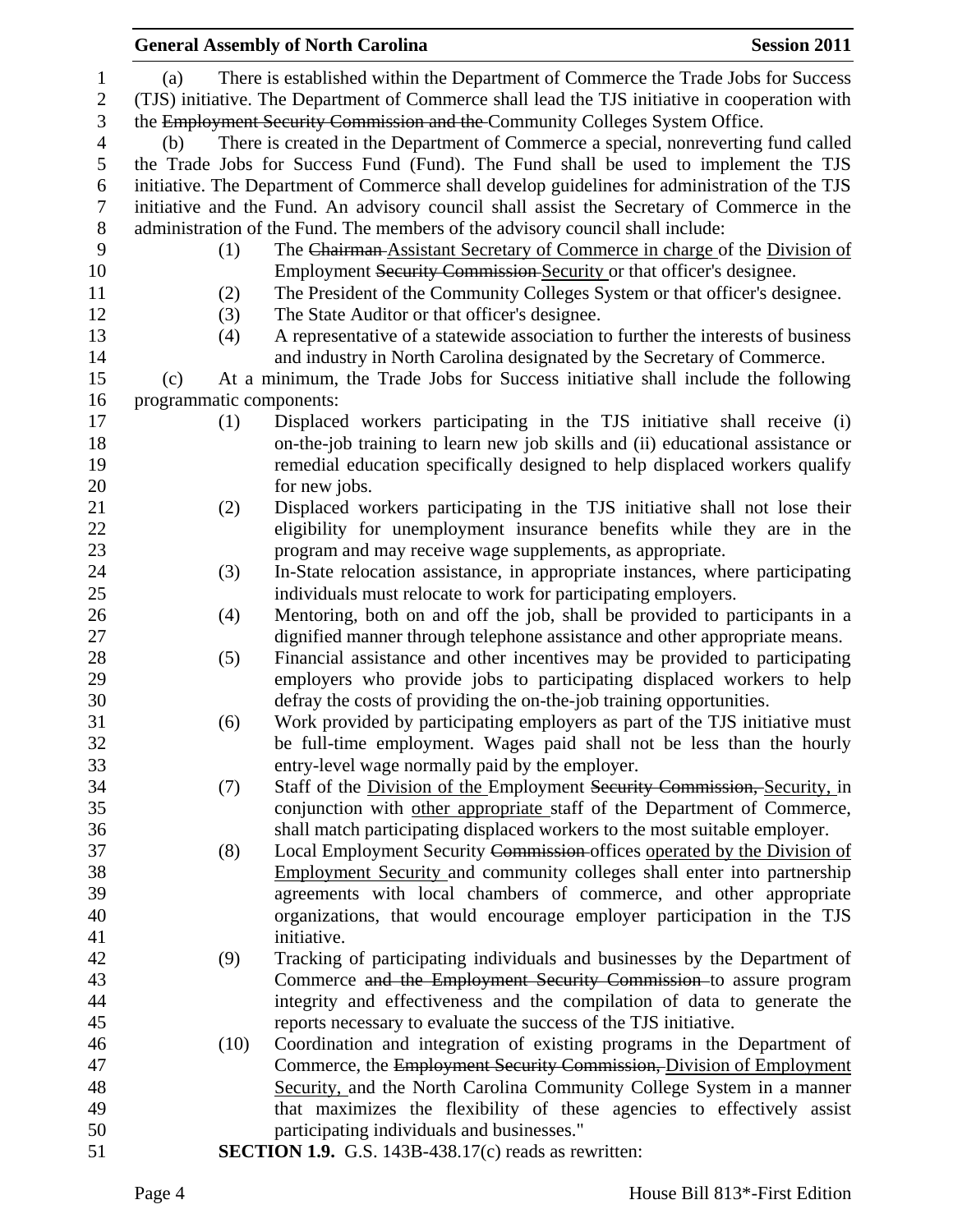|                 |                  | <b>General Assembly of North Carolina</b>                                                                                                                                                                                                                                                                                                                                                                                                                                                                                                                                                                                                                                                                                                                                                                                                               | <b>Session 2011</b> |
|-----------------|------------------|---------------------------------------------------------------------------------------------------------------------------------------------------------------------------------------------------------------------------------------------------------------------------------------------------------------------------------------------------------------------------------------------------------------------------------------------------------------------------------------------------------------------------------------------------------------------------------------------------------------------------------------------------------------------------------------------------------------------------------------------------------------------------------------------------------------------------------------------------------|---------------------|
| " $(c)$         |                  | Beginning January 1, 2006, the Department of Commerce, in conjunction with the<br>Employment Security Commission Division of Employment Security and the Community<br>Colleges System Office, shall publish a comprehensive annual written report on the Trade Jobs<br>for Success initiative. The annual report shall include a detailed explanation of outcomes and<br>future planning for the TJS initiative and legislative proposals and recommendations regarding<br>statutory changes needed to maximize the effectiveness and flexibility of the TJS initiative.<br>Copies of the annual report shall be provided to the Governor, to the Joint Legislative<br>Commission on Governmental Operations, to the chairs of the Senate and House of<br>Representatives Appropriations Committees, and to the Fiscal Research Division of the General |                     |
| Assembly."      |                  |                                                                                                                                                                                                                                                                                                                                                                                                                                                                                                                                                                                                                                                                                                                                                                                                                                                         |                     |
|                 |                  | <b>SECTION 1.10.(a)</b> G.S. 150B-1(c) reads as rewritten:<br>"§ 150B-1. Policy and scope.                                                                                                                                                                                                                                                                                                                                                                                                                                                                                                                                                                                                                                                                                                                                                              |                     |
| (c)             |                  | Full Exemptions. – This Chapter applies to every agency except:                                                                                                                                                                                                                                                                                                                                                                                                                                                                                                                                                                                                                                                                                                                                                                                         |                     |
|                 | (1)              | The North Carolina National Guard in exercising its court-martial<br>jurisdiction.                                                                                                                                                                                                                                                                                                                                                                                                                                                                                                                                                                                                                                                                                                                                                                      |                     |
|                 | (2)              | The Department of Health and Human Services in exercising its authority<br>over the Camp Butner reservation granted in Article 6 of Chapter 122C of<br>the General Statutes.                                                                                                                                                                                                                                                                                                                                                                                                                                                                                                                                                                                                                                                                            |                     |
|                 | (3)              | The Utilities Commission.                                                                                                                                                                                                                                                                                                                                                                                                                                                                                                                                                                                                                                                                                                                                                                                                                               |                     |
|                 | (4)              | The Industrial Commission.                                                                                                                                                                                                                                                                                                                                                                                                                                                                                                                                                                                                                                                                                                                                                                                                                              |                     |
|                 | $\left(5\right)$ | The Employment Security Commission.                                                                                                                                                                                                                                                                                                                                                                                                                                                                                                                                                                                                                                                                                                                                                                                                                     |                     |
|                 | (6)              | The State Board of Elections in administering the HAVA Administrative                                                                                                                                                                                                                                                                                                                                                                                                                                                                                                                                                                                                                                                                                                                                                                                   |                     |
|                 |                  | Complaint Procedure of Article 8A of Chapter 163 of the General Statutes.                                                                                                                                                                                                                                                                                                                                                                                                                                                                                                                                                                                                                                                                                                                                                                               |                     |
|                 | (7)              | The North Carolina State Lottery.                                                                                                                                                                                                                                                                                                                                                                                                                                                                                                                                                                                                                                                                                                                                                                                                                       |                     |
|                 | (8)              | (Expires June 30, 2012) Except as provided in G.S. 150B-21.1B, any                                                                                                                                                                                                                                                                                                                                                                                                                                                                                                                                                                                                                                                                                                                                                                                      |                     |
|                 |                  | agency with respect to contracts, disputes, protests, and/or claims arising out<br>of or relating to the implementation of the American Recovery and                                                                                                                                                                                                                                                                                                                                                                                                                                                                                                                                                                                                                                                                                                    |                     |
|                 |                  | Reinvestment Act of 2009 (Public Law 111-5)."                                                                                                                                                                                                                                                                                                                                                                                                                                                                                                                                                                                                                                                                                                                                                                                                           |                     |
|                 |                  | <b>SECTION 1.10.(b)</b> G.S. 150B-1(e) is amended by adding a new subdivision to                                                                                                                                                                                                                                                                                                                                                                                                                                                                                                                                                                                                                                                                                                                                                                        |                     |
| read:           |                  |                                                                                                                                                                                                                                                                                                                                                                                                                                                                                                                                                                                                                                                                                                                                                                                                                                                         |                     |
| " $(e)$         |                  | Exemptions From Contested Case Provisions. - The contested case provisions of<br>this Chapter apply to all agencies and all proceedings not expressly exempted from the Chapter.<br>The contested case provisions of this Chapter do not apply to the following:                                                                                                                                                                                                                                                                                                                                                                                                                                                                                                                                                                                        |                     |
|                 |                  |                                                                                                                                                                                                                                                                                                                                                                                                                                                                                                                                                                                                                                                                                                                                                                                                                                                         |                     |
|                 | (18)             | The Department of Commerce for hearings and appeals authorized under                                                                                                                                                                                                                                                                                                                                                                                                                                                                                                                                                                                                                                                                                                                                                                                    |                     |
|                 |                  | Chapter 96 of the General Statutes."                                                                                                                                                                                                                                                                                                                                                                                                                                                                                                                                                                                                                                                                                                                                                                                                                    |                     |
|                 |                  | The Department of Commerce, Division of Employment<br>SECTION $1.10(c)$                                                                                                                                                                                                                                                                                                                                                                                                                                                                                                                                                                                                                                                                                                                                                                                 |                     |
|                 |                  | Security and Insurance, shall adopt all existing rules and regulations in accordance with Article                                                                                                                                                                                                                                                                                                                                                                                                                                                                                                                                                                                                                                                                                                                                                       |                     |
|                 |                  | 2A of Chapter 150B of the General Statutes. Any existing rule that has not been readopted by                                                                                                                                                                                                                                                                                                                                                                                                                                                                                                                                                                                                                                                                                                                                                            |                     |
|                 |                  | December 31, 2012, shall expire.                                                                                                                                                                                                                                                                                                                                                                                                                                                                                                                                                                                                                                                                                                                                                                                                                        |                     |
|                 |                  |                                                                                                                                                                                                                                                                                                                                                                                                                                                                                                                                                                                                                                                                                                                                                                                                                                                         |                     |
|                 |                  | PART II. SUBSTANTIVE AMENDMENTS AND CONFORMING CHANGES TO THE                                                                                                                                                                                                                                                                                                                                                                                                                                                                                                                                                                                                                                                                                                                                                                                           |                     |
|                 |                  | <b>EMPLOYMENT SECURITY LAWS</b>                                                                                                                                                                                                                                                                                                                                                                                                                                                                                                                                                                                                                                                                                                                                                                                                                         |                     |
|                 |                  | <b>SECTION 2.1.</b> G.S. 96-1 reads as rewritten:                                                                                                                                                                                                                                                                                                                                                                                                                                                                                                                                                                                                                                                                                                                                                                                                       |                     |
| "§ 96-1. Title. |                  |                                                                                                                                                                                                                                                                                                                                                                                                                                                                                                                                                                                                                                                                                                                                                                                                                                                         |                     |
|                 |                  | This Chapter shall be known and may be cited as the "Employment Security Law." Any                                                                                                                                                                                                                                                                                                                                                                                                                                                                                                                                                                                                                                                                                                                                                                      |                     |
|                 |                  | reference to the Unemployment Compensation Commission shall be deemed a reference to the                                                                                                                                                                                                                                                                                                                                                                                                                                                                                                                                                                                                                                                                                                                                                                |                     |
|                 |                  | Employment Security Commission Department of Commerce, Division of Employment                                                                                                                                                                                                                                                                                                                                                                                                                                                                                                                                                                                                                                                                                                                                                                           |                     |
|                 |                  | Security (DES), and all powers, duties, funds, records, etc., of the Unemployment                                                                                                                                                                                                                                                                                                                                                                                                                                                                                                                                                                                                                                                                                                                                                                       |                     |
|                 |                  | Compensation Commission are transferred to the Employment Security Commission.                                                                                                                                                                                                                                                                                                                                                                                                                                                                                                                                                                                                                                                                                                                                                                          |                     |
|                 |                  | Commission, and the Employment Security Commission, are transferred to the DES."                                                                                                                                                                                                                                                                                                                                                                                                                                                                                                                                                                                                                                                                                                                                                                        |                     |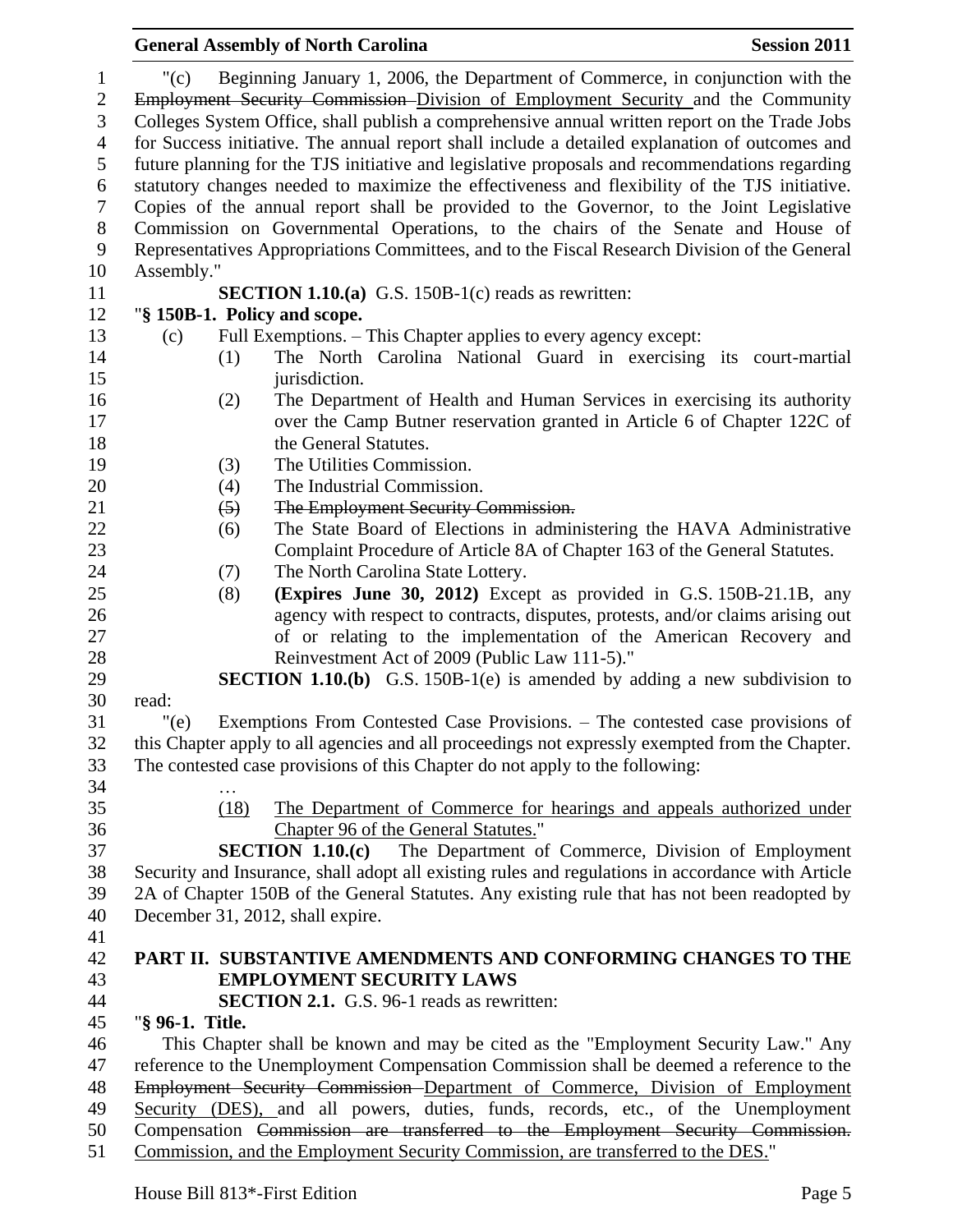## **SECTION 2.2.** G.S. 96-3 reads as rewritten: "**§ 96-3. Employment Security Commission.Division of Employment Security.** The Division of Employment Security (DES) is created within the Department of Commerce and shall administer the provisions of this Chapter under the supervision of the Assistant Secretary of Commerce through two coordinate sections: the Employment Security Section and the Employment Insurance Section. The Employment Security Section shall administer the employment services functions of the Division. The Employment Insurance 8 Section shall administer the unemployment taxation and assessment functions of the Division. (a) Organization. – There is hereby created a commission to be known as the 10 Employment Security Commission of North Carolina. The Commission shall consist of seven 11 members to be appointed by the Governor on or before July 1, 1941. The Governor shall have the power to designate the member of said Commission who shall act as the chairman thereof. The chairman of the Commission shall not engage in any other business, vocation or employment. Three members of the Commission shall be appointed by the Governor to serve 15 for a term of two years. Three members shall be appointed to serve for a term of four years, and upon the expiration of the respective terms, the successors of said members shall be appointed for a term of four years each, thereafter, and the member of said Commission designated by the Governor as chairman shall serve at the pleasure of the Governor. Any member appointed to fill a vacancy occurring in any of the appointments made by the Governor prior to the expiration of the term for which his predecessor was appointed shall be appointed for the 21 remainder of such term. The Governor may at any time after notice and hearing, remove any Commissioner for gross inefficiency, neglect of duty, malfeasance, misfeasance, or 23 nonfeasance in office. (b) Divisions. – The Commission shall establish two coordinate divisions: the North Carolina State Employment Service Division, created pursuant to G.S. 96-20, and the Unemployment Insurance Division. Each division shall be responsible for the discharge of its distinctive functions. Each division shall be a separate administrative unit with respect to personnel and duties, except insofar as the Commission may find that such separation is impracticable. Notwithstanding any other provision of this Chapter, administrative organization of the agency shall be in accordance with that which the Commission finds most desirable in order to perform the duties and functions of the agency. (c) Salaries. – The chairman of the Employment Security Commission of North Carolina, appointed by the Governor, shall be paid from the Employment Security Administration Fund a salary payable on a monthly basis, which salary shall be the same as the salary fixed by the General Assembly in the Current Operations Appropriations Act for the Secretary of Commerce, and the members of the Commission, other than the chairman, shall each receive the same amount per diem for their services as is provided for the members of other State boards, commissions, and committees who receive compensation for their services as such, including necessary time spent in traveling to and from his place of residence within 40 the State to the place of meeting while engaged in the discharge of the duties of his office and 41 his actual traveling expenses, the same to be paid from the aforesaid fund. (d) Quorum. – The chairman or his designee and three members of the Commission shall constitute a quorum." **SECTION 2.3.** G.S. 96-4 reads as rewritten: "**§ 96-4. Administration.Administration; powers and duties of the Assistant Secretary; Board of Review.** (a) Duties and Powers of Commission. the Secretary and Assistant Secretary. – It shall 48 be the duty of the Commission-Secretary of the Department of Commerce to administer this Chapter. Chapter. The Secretary shall appoint an Assistant Secretary to assist in the implementation of the Employment Security Laws and the oversight of the Division of Employment Security.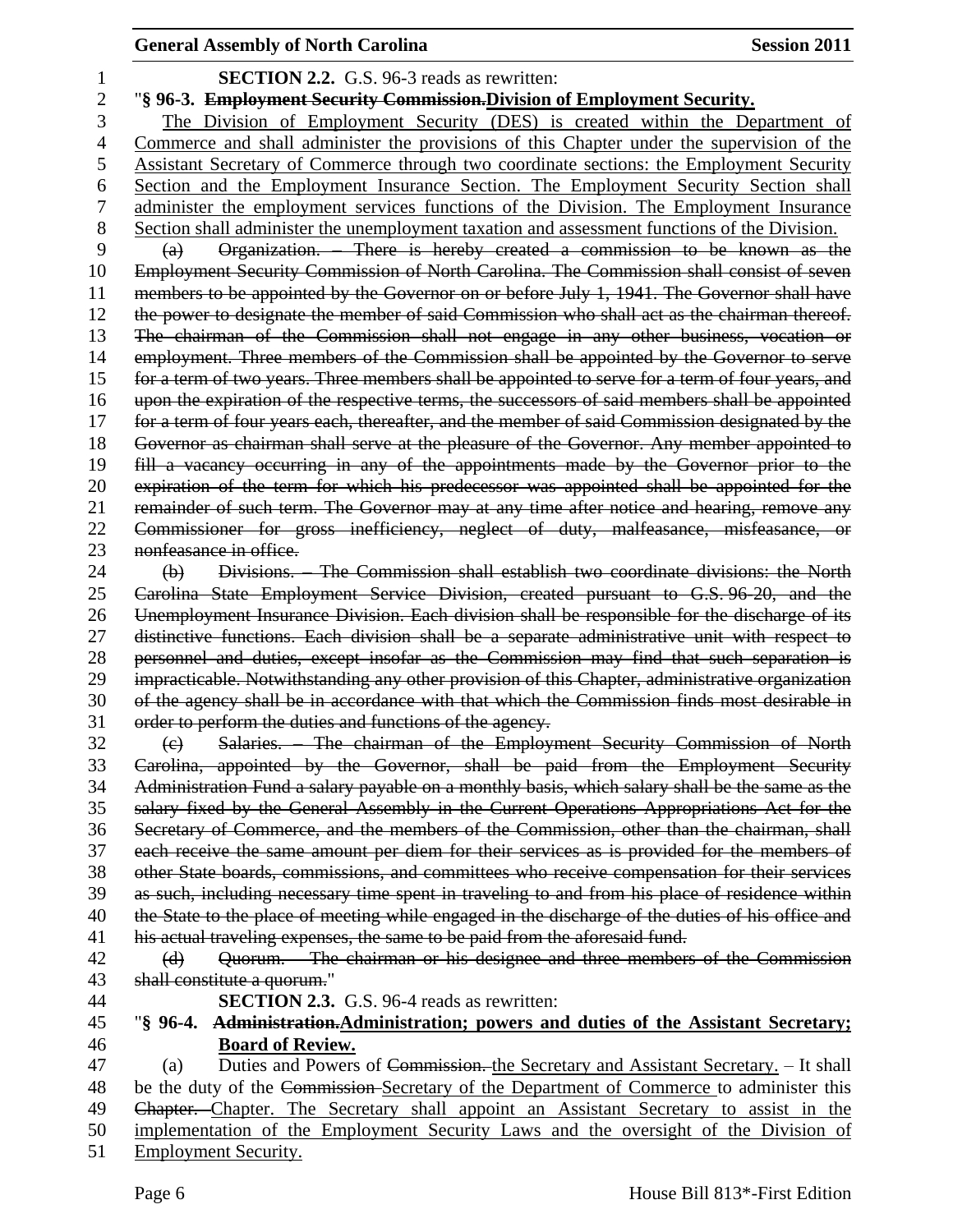(b) Board of Review. – The Governor shall appoint a three-person Board of Review to determine appeals policies and procedures and to hear appeals arising from the decisions and determinations of the Employment Security Section and the Employment Insurance Section. The Board of Review shall be comprised of one member representing employers, one member representing employees, and one member representing the general public. Members of the Board of Review are subject to confirmation by the General Assembly and shall serve four-year terms. The member appointed to represent the general public shall serve as chair of the Board of Review and shall be a licensed attorney. The annual salaries of the Board of Review shall be set by the General Assembly in the current Operations Appropriations Act.The Commission 10 shall meet at least once in each 60 days and may hold special meetings at any time at the call of the chairman or any three members of the Commission, and the Commission shall have power and authority to adopt, amend, or rescind such rules and regulations, to employ such persons, make such expenditures, require such reports, make such investigations, and take such other 14 action as it deems necessary or suitable in the administration of this Chapter. Such rules and regulations shall be effective upon publication in the manner, not inconsistent with the provisions of this Chapter, which the Commission shall prescribe. The Commission

 (c) Procedures. – The Secretary of the Department of Commerce shall determine its 18 own the organization and methods of procedure of the Division in accordance with the provisions of this Chapter, and shall have an official seal which shall be judicially noticed. The 20 chairman of said Commission shall, Assistant Secretary shall, except as otherwise provided by 21 the Commission, Secretary, be vested with all authority of the Commission, Secretary under this Chapter, including the authority to conduct hearings and make decisions and 23 determinations, when the Commission is not in session and shall execute all orders, rules and 24 regulations established by said Commission. the Secretary. Not later than November 20 25 preceding the meeting of the General Assembly, the Commission-Secretary shall submit to the Governor a report covering the administration and operation of this Chapter during the preceding biennium, and shall make such recommendation for amendments to this Chapter as 28 the Commission-Secretary deems proper. Such The report shall include a balance sheet of the moneys in the fund in which there shall be provided, if possible, a reserve against the liability in future years to pay benefits in excess of the then current contributions, which reserve shall be set up by the Commission Secretary in accordance with accepted actuarial principles on the basis of statistics of employment, business activity, and other relevant factors for the longest possible period. Whenever the Commission Secretary believes that a change in contribution or 34 benefit rates will become necessary to protect the solvency of the fund, it the Secretary shall promptly so inform the Governor and the legislature, and make recommendations with respect thereto.

 (b)(d) Regulations and General and Special Rules. – Rule Making. – Rules adopted to implement the Employment Security Laws in accordance with this Chapter shall be made pursuant to Article 2 of Chapter 150B of the General Statutes, the Administrative Procedures 40 Act. General and special rules may be adopted, amended, or rescinded by the Commission only 41 after public hearing or opportunity to be heard thereon, of which proper notice has been given by mail to the last known address in cases of special rules, or by publication as herein provided, and by one publication as herein provided as to general rules. The Commission shall not take final action on a general or special rule that has a substantial economic impact, as defined in G.S. 150B-21.4(b1), until 60 days after the Office of State Budget and Management has prepared a fiscal note for the rule. General rules shall become effective 10 days after filing with the Secretary of State and publication in one or more newspapers of general circulation in this State. Special rules shall become effective 10 days after notification to or mailing to the last known address of the individuals or concerns affected thereby. Before the adoption, amendment, or repeal of any permanent regulation, the Commission shall publish notice of the public hearing and offer any person an opportunity to present data, opinions, and arguments.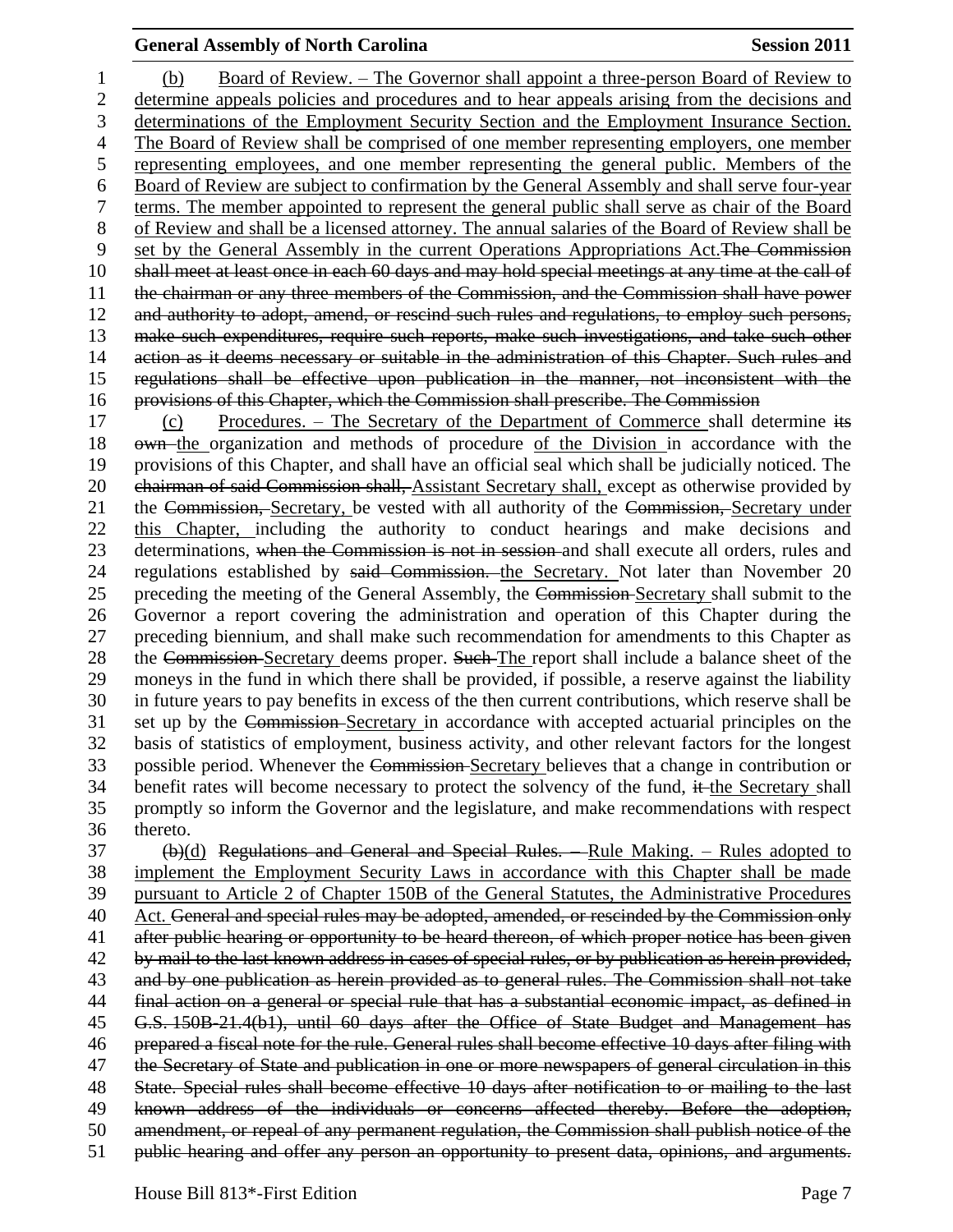The notice shall be published in one or more newspapers of general circulation in this State at least 10 days before the public hearing and at least 20 days prior to the proposed effective date of the proposed permanent regulation. The published notice of public hearing shall include the time and place of the public hearing; a statement of the manner in which data, opinions, and arguments may be submitted to or before the Commission; a statement of the terms or substance of the proposed regulation; a statement of whether a fiscal note has been or will be prepared for the proposed regulation; and the proposed effective date of the regulation. Any permanent regulation adopted after following the above procedure shall become effective on its effective date and after it is published in the manner provided for in subsection (c) as well as such additional publication as the Commission deems appropriate. Additionally, the Commission shall provide notice of adoption by mail to the last known addresses of all persons who submitted data, opinions, or arguments to the Commission with respect to the regulation. Temporary regulations may be adopted, amended, or rescinded by the Commission and shall 14 become effective in the manner and at the time prescribed by the Commission but shall remain in force for no longer than 120 days.

16 (e)(e) Publication. – The Commission-Division shall cause to be printed for distribution to 17 the public the text of this Chapter, the Commission's regulations and general Division's rules, 18 and any other material the Commission-Division deems relevant and suitable, and shall furnish the same to any person upon application therefor. All publications printed shall comply with the requirements of G.S. 143-170.1.

 $(d)(f)$  Personnel. – Subject to other provisions of this Chapter, the Commission-Assistant Secretary is authorized to appoint, fix the compensation, and prescribe the duties and powers of such officers, accountants, attorneys, experts, and other persons as may be necessary in the 24 performance of its duties. It the Division's duties under this Chapter. The Assistant Secretary shall provide for the holding of examinations to determine the qualifications of applicants for the positions so classified, and except for temporary appointments not to exceed six months in duration, shall appoint its personnel on the basis of efficiency and fitness as determined in such examinations. All positions shall be filled by persons selected and appointed on a nonpartisan merit basis. The Commission Secretary of Commerce may delegate to any such person so 30 appointed such power and authority as it the Secretary deems reasonable and proper for the effective administration of this Chapter, and may, in its his or her discretion, bond any person handling moneys or signing checks hereunder.

 $\left(\frac{e}{g}\right)$  Advisory Councils. – The Upon recommendation of the Secretary of Commerce, the Governor shall appoint a State Advisory Council composed of men and women 35 representing employers, employees, and the general public, in equal numbers. The Chairman of the Commission Assistant Secretary shall be a member of the State Advisory Council and shall serve as its chairman. There shall be 15 members of the Council (other than its chairman) who shall each be appointed for a term of four years. A quorum of the State Advisory Council shall consist of the chairman, or such appointed member as he may designate, plus one half of the 40 total appointed members. The function of the Council shall be to aid the Commission-Division in formulating policies and discussing problems related to the administration of this Chapter. Each member of the State Advisory Council attending meetings of the Council shall be paid the same amount per diem for his or her services as is provided for the members of other State boards, commissions, and committees who receive compensation for their services, including necessary time spent in traveling to and from his place of residence within the State to the place of meeting while engaged in the discharge of the duties of his office, and his actual mileage and subsistence at the same rate allowed to State officials.

48 (f)(h) Employment Stabilization. – The Commission, Secretary of Commerce, in 49 consultation with the Assistant Secretary and with the advice and aid of its the advisory councils, and through its appropriate divisions, shall take all appropriate steps to reduce and prevent unemployment; to encourage and assist in the adoption of practical methods of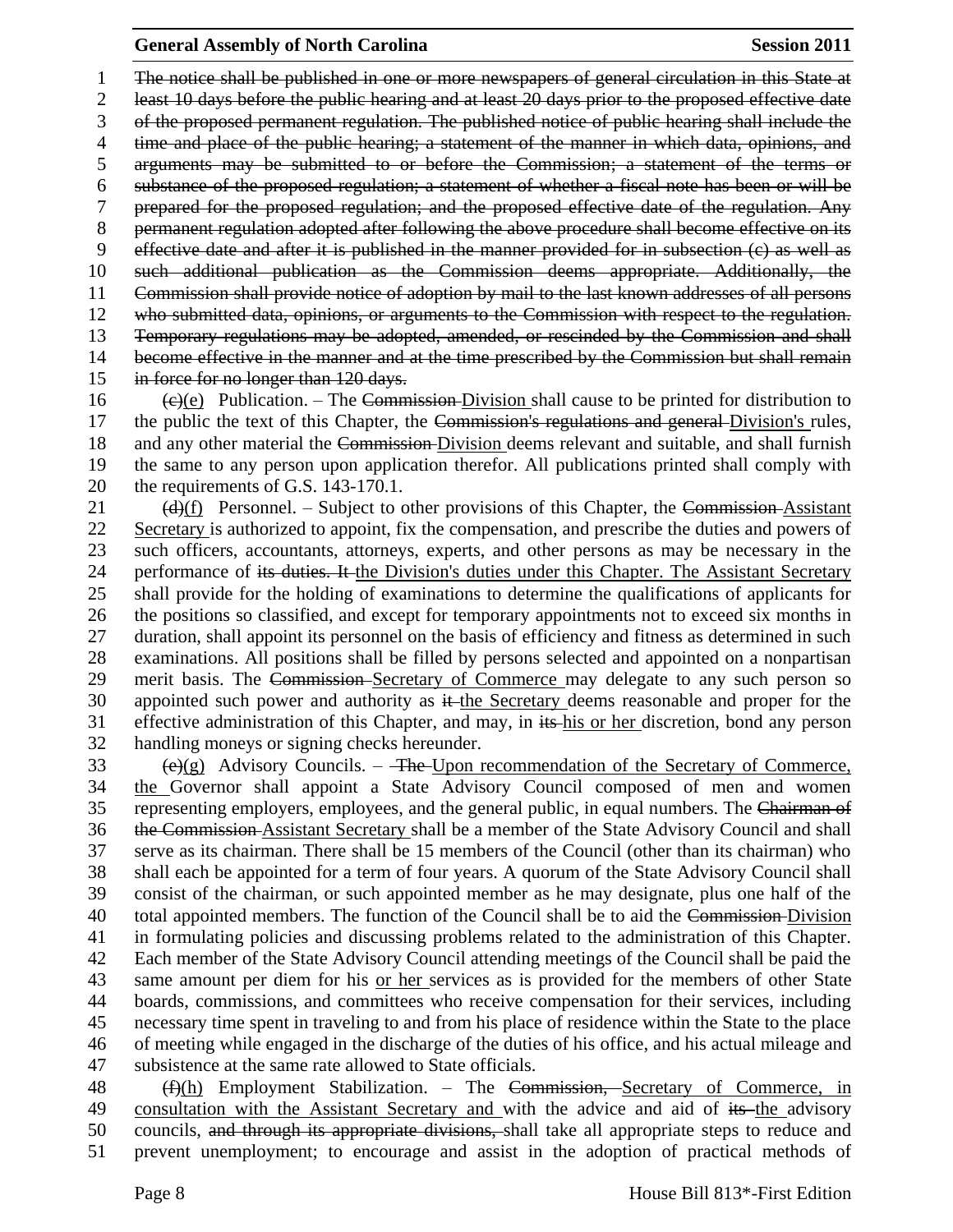vocational training, retraining and vocational guidance; to investigate, recommend, advise, and assist in the establishment and operation, by municipalities, counties, school districts, and the State, of reserves for public works to be used in times of business depression and unemployment; to promote the reemployment of unemployed workers throughout the State in every other way that may be feasible; and to these ends to carry on and publish the results of investigations and research studies.

- 7  $(g)(i)$  Records and Reports. –
- (1) Each employing unit shall keep true and accurate employment records, containing such information as the Commission Division may prescribe. 10 Such The records shall be open to inspection and be subject to being copied 11 by the Commission Division or its authorized representatives at any reasonable time and as often as may be necessary. Any employing unit doing business in North Carolina shall make available in this State to the Commission, Division such information with respect to persons, firms, or 15 other employing units performing services for it which the Commission Secretary deems necessary in connection with the administration of this 17 Chapter. The Commission-Division may require from any employing unit any sworn or unsworn reports, with respect to persons employed by it, which 19 the CommissionSecretary deems necessary for the effective administration 20 of this Chapter.
- 21 (2) If the Commission-Division finds that any employer has failed to file any report or return required by this Chapter or any regulation made pursuant hereto, or has filed a report which the Commission Division finds incorrect or insufficient, the Commission Division may make an estimate of the information required from such employer on the basis of the best evidence reasonably available to it at the time, and make, upon the basis of such estimate, a report or return on behalf of such employer, and the report or return so made shall be deemed to be prima facie correct, and the Commission Division may make an assessment based upon such report and proceed to collect contributions due thereon in the manner as set forth in G.S. 96-10(b) of this Chapter: Provided, however, that no such report or return shall be made until the employer has first been given at least 10 days' notice by registered mail to the last known address of such employer: Provided further, that no such report or return shall be used as a basis in determining whether such employing unit is an employer within the meaning of this Chapter.
- (j) Hearings. The Assistant Secretary shall appoint hearing officers or appeals referees to hear contested matters arising from the Employment Security Section and the Employment Insurance Section. Appeals from the decisions of the hearing officers or appeals referees shall be heard by the Board of Review.
- $\frac{41}{h}(k)$  Oaths and Witnesses. In the discharge of the duties imposed by this Chapter, the chairman Assistant Secretary, the Chair of the Board of Review, and any duly authorized 43 representative or member of the Commission of the Division shall have power to administer oaths and affirmations, take depositions, certify to official acts, and issue subpoenas to compel the attendance of witnesses and the production of books, papers, correspondence, memoranda, and other records deemed necessary as evidence in connection with a disputed claim or the 47 administration of this Chapter. Upon a motion, the chairman-Assistant Secretary, the Chair of 48 the Board of Review, and any duly authorized representative or member of the Commission of 49 the Division may quash a subpoena if, after a hearing, the Commission finds any of the following:any of the following findings are made: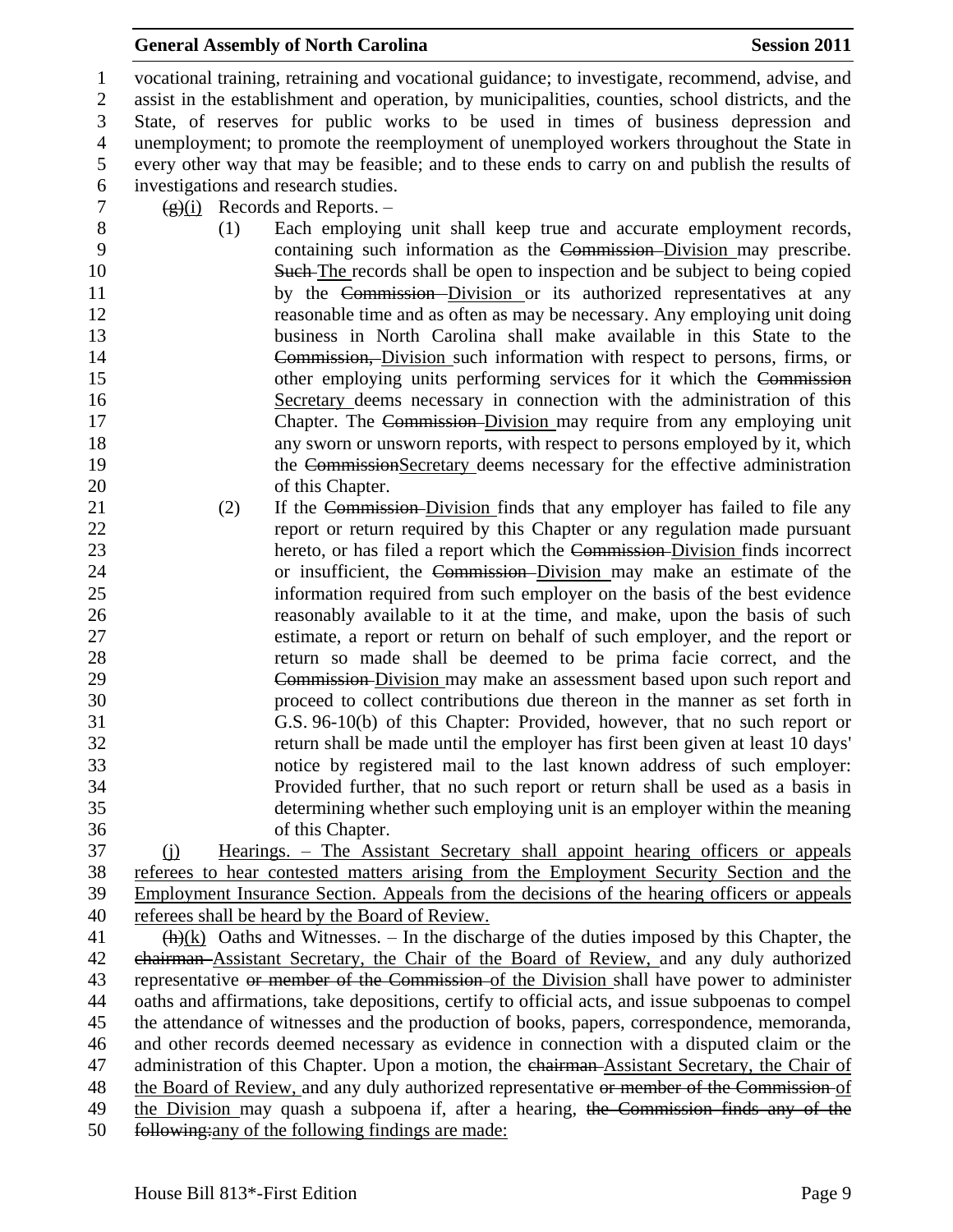|                     | <b>General Assembly of North Carolina</b>                                                                                                                                                                   | <b>Session 2011</b> |
|---------------------|-------------------------------------------------------------------------------------------------------------------------------------------------------------------------------------------------------------|---------------------|
| 1<br>$\overline{c}$ | The subpoena requires the production of evidence that does not relate to a<br>(1)<br>matter in issue.                                                                                                       |                     |
| 3<br>4              | The subpoena fails to describe with sufficient particularity the evidence<br>(2)<br>required to be produced.                                                                                                |                     |
| 5<br>6              | (3)<br>The subpoena is subject to being quashed for any other reason sufficient in<br>law.                                                                                                                  |                     |
| $\tau$<br>8         | $\frac{h(1)}{1}$ Hearing on Motion to Quash Subpoena; Appeal. – A hearing on a motion to quash a<br>subpoena pursuant to subsection $(h)(k)$ of this section shall be heard at least $1020$ days prior to   |                     |
| 9<br>10             | the hearing for which the subpoena was issued. The denial of a motion to quash a subpoena is<br>subject to immediate judicial review in the Superior Court of Wake County or in the superior                |                     |
| 11<br>12            | court of the county where the person subject to the subpoena resides.<br>$\frac{f(x)}{f(x)}$ Subpoenas. – In case of contumacy by, or refusal to obey a subpoena issued to any                              |                     |
| 13                  | person by the Commission or its Secretary, the Assistant Secretary, the Board of Review, or the                                                                                                             |                     |
| 14<br>15            | Division's authorized representative, any clerk of a superior court of this State within the<br>jurisdiction of which the inquiry is carried on or within the jurisdiction of which said person             |                     |
| 16<br>17            | guilty of contumacy or refusal to obey is found or resides or transacts business, upon<br>application by the Commission, Division, or its duly authorized representatives, shall have                       |                     |
| 18<br>19            | jurisdiction to issue to such person an order requiring such person to appear before the<br>Commission, Division, or its duly authorized representatives, there to produce evidence if so                   |                     |
| 20<br>21            | ordered, or there to give testimony touching upon the matter under investigation or in question;<br>and any failure to obey such order of the said clerk of superior court may be punished by the           |                     |
| 22<br>23            | said clerk of superior court-any Superior Court judge as a contempt of said court. Any person<br>who shall, without just cause, fail or refuse to attend and testify or to answer any lawful inquiry        |                     |
| 24<br>25            | or to produce books, papers, correspondence, memoranda, or other records in obedience to a<br>subpoena of the Commission, Division, shall be punished by a fine of not more than fifty                      |                     |
| 26<br>27            | dollars (\$50.00) or by imprisonment for not longer than 30 days.(\$50.00).<br>$\frac{f(x)}{g(x)}$ Protection against Self-Incrimination. – No person shall be excused from attending                       |                     |
| 28<br>29            | and testifying or from producing books, papers, correspondence, memoranda, and other records<br>before the Commission-Division, Board of Review, or in obedience to the subpoena of the                     |                     |
| 30                  | Commission–Division, Board of Review, or any member thereof, or any duly authorized                                                                                                                         |                     |
| 31<br>32            | representative of the Commission, Division, or Board of Review in any cause or proceeding<br>before the Commission, Division, on the ground that the testimony or evidence, documentary                     |                     |
| 33<br>34            | or otherwise, required of him may tend to incriminate him or subject him to a penalty or<br>forfeiture; but no individual shall be prosecuted or subjected to any penalty or forfeiture for or              |                     |
| 35<br>36            | on account of any transaction, matter, or thing concerning which he is compelled, after having<br>claimed his privilege against self-incrimination, to testify or produce evidence, documentary or          |                     |
| 37<br>38            | otherwise, except that such individual so testifying shall not be exempt from prosecution and<br>punishment for perjury committed in so testifying.                                                         |                     |
| 39<br>40            | $\frac{f(k)(0)}{k}$ State-Federal Cooperation. – In the administration of this Chapter, the Commission<br>Division or Board of Review shall cooperate, to the fullest extent consistent with the provisions |                     |
| 41<br>42            | of this Chapter, with the federal agency, official, or bureau fully authorized and empowered to<br>administer the provisions of the Social Security Act approved August 14, 1935, as amended,               |                     |
| 43<br>44            | shall make such reports, in such form and containing such information as such federal agency,<br>official, or bureau may from time to time require, and shall comply with such provisions as                |                     |

 such federal agency, official, or bureau may from time to time find necessary to assure the correctness and verification of such reports; and shall comply with the regulations prescribed by such agency, official, or bureau governing the expenditures of such sums as may be allotted and paid to this State under Title III of the Social Security Act for the purpose of assisting in

49 the administration of this Chapter. The Commission-Division or Board of Review shall further make its records available to the Railroad Retirement Board, created by the Railroad

Retirement Act and the Railroad Unemployment Insurance Act, and shall furnish to the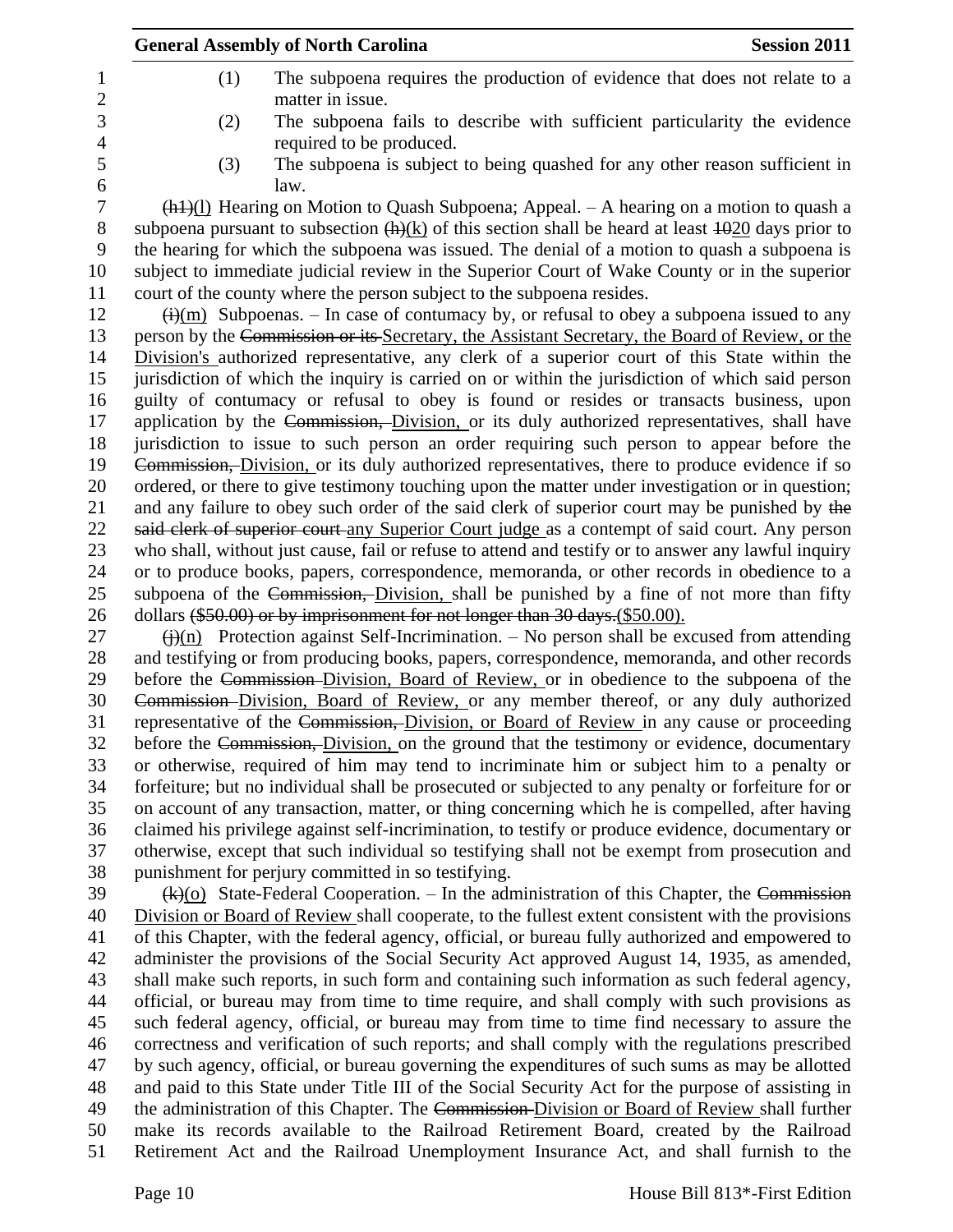Railroad Retirement Board at the expense of the Railroad Retirement Board, such copies thereof as the Board shall deem necessary for its purposes in accordance with the provisions of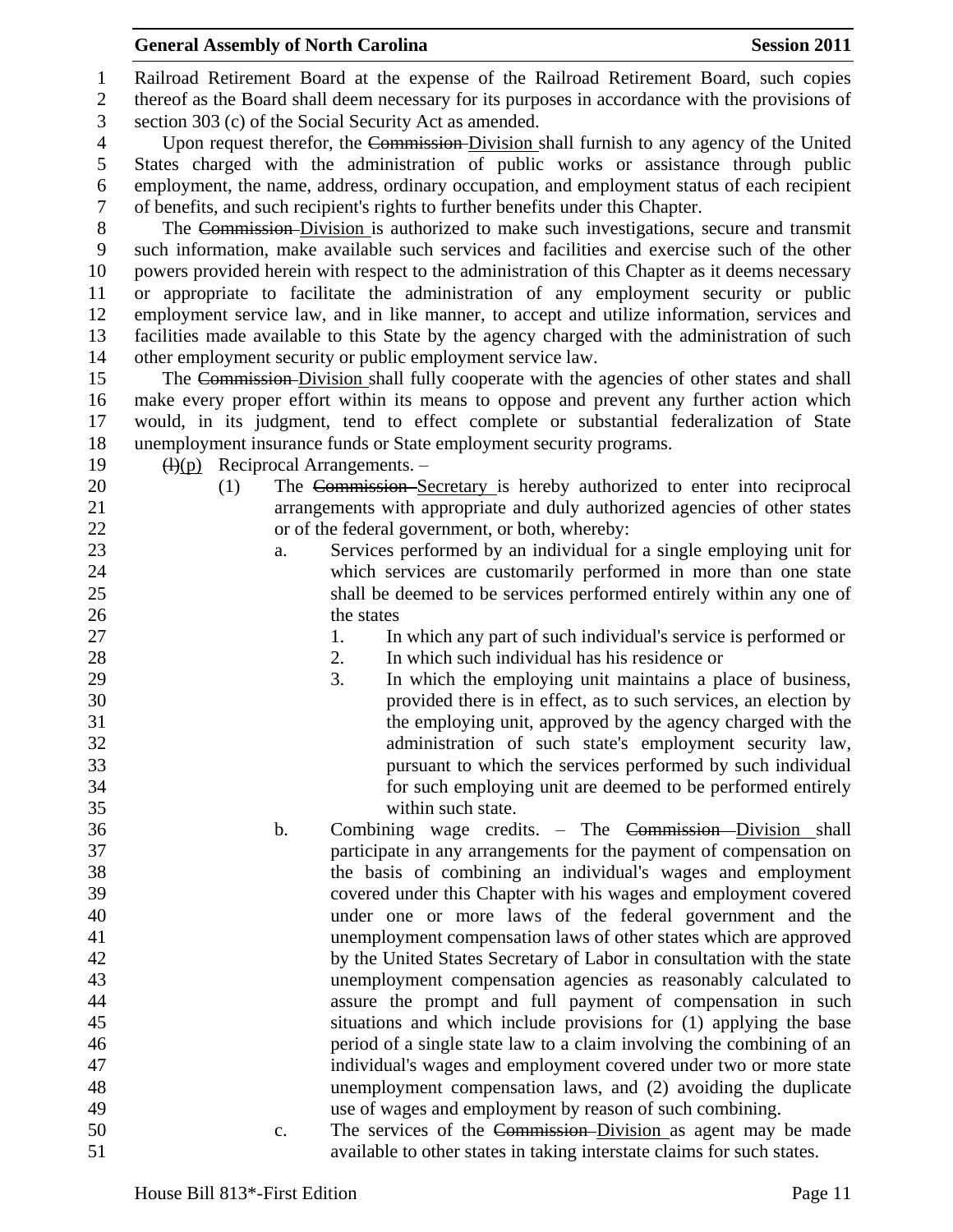|                                                                                 | <b>General Assembly of North Carolina</b> |    |                                                                                                                                                                                                                                                                                                                                                                                                                                                                                                                                 | <b>Session 2011</b> |
|---------------------------------------------------------------------------------|-------------------------------------------|----|---------------------------------------------------------------------------------------------------------------------------------------------------------------------------------------------------------------------------------------------------------------------------------------------------------------------------------------------------------------------------------------------------------------------------------------------------------------------------------------------------------------------------------|---------------------|
| 1<br>$\sqrt{2}$<br>3<br>$\overline{4}$<br>5<br>6<br>$\boldsymbol{7}$<br>$\,8\,$ |                                           | d. | Contributions due under this Chapter with respect to wages for<br>insured work shall for the purposes of G.S. 96-10 be deemed to have<br>been paid to the fund as of the date payment was made as<br>contributions therefor under another state or federal employment<br>security law, but no such arrangement shall be entered into unless it<br>contains provisions for such reimbursement to the fund of such<br>contributions as the Commission–Division finds will be fair and<br>reasonable as to all affected interests. |                     |
| 9<br>10<br>11                                                                   |                                           | e. | The services of the Commission-Division may be made available to<br>such other agencies to assist in the enforcement and collection of<br>judgments of such other agencies.                                                                                                                                                                                                                                                                                                                                                     |                     |
| 12<br>13<br>14                                                                  |                                           | f. | The services on vessels engaged in interstate or foreign commerce<br>for a single employer, wherever performed, shall be deemed<br>performed within this State or within such other state.                                                                                                                                                                                                                                                                                                                                      |                     |
| 15<br>16<br>17<br>18<br>19<br>20<br>21                                          |                                           | g. | Benefits paid by agencies of other states may be reimbursed to such<br>agencies in cases where services of the claimant were "employment"<br>under this Chapter and contributions have been paid by the employer<br>to this agency on remuneration paid for such services; provided the<br>amount of such reimbursement shall not exceed the amount of<br>benefits such claimant would have been entitled to receive under the<br>provisions of this Chapter.                                                                   |                     |
| 22                                                                              | (2)                                       |    | Reimbursements paid from the fund pursuant to subparagraphs b and c of                                                                                                                                                                                                                                                                                                                                                                                                                                                          |                     |
| 23                                                                              |                                           |    | subdivision (1) of this subsection shall be deemed to be benefits for the                                                                                                                                                                                                                                                                                                                                                                                                                                                       |                     |
| 24                                                                              |                                           |    | purpose of G.S. 96-6, 96-9, 96-12 and 96-12.01. The Commission-Division                                                                                                                                                                                                                                                                                                                                                                                                                                                         |                     |
| 25                                                                              |                                           |    | is authorized to make to other states or federal agencies and to receive from                                                                                                                                                                                                                                                                                                                                                                                                                                                   |                     |
| 26<br>27                                                                        |                                           |    | such other state or federal agencies, reimbursements from or to the fund, in<br>accordance with arrangements entered into pursuant to subdivision (1) of                                                                                                                                                                                                                                                                                                                                                                        |                     |
| 28                                                                              |                                           |    | this subsection.                                                                                                                                                                                                                                                                                                                                                                                                                                                                                                                |                     |
| 29                                                                              | (3)                                       |    | To the extent permissible under the laws and Constitution of the United                                                                                                                                                                                                                                                                                                                                                                                                                                                         |                     |
| 30                                                                              |                                           |    | States, the Commission-Division is authorized to enter into or cooperate in                                                                                                                                                                                                                                                                                                                                                                                                                                                     |                     |
| 31<br>32                                                                        |                                           |    | arrangements whereby facilities and services provided under this Chapter<br>and facilities and services provided under the employment security law of                                                                                                                                                                                                                                                                                                                                                                           |                     |
| 33<br>34                                                                        |                                           |    | any foreign government, may be utilized for the taking of claims and the                                                                                                                                                                                                                                                                                                                                                                                                                                                        |                     |
| 35                                                                              |                                           |    | payment of benefits under the Employment Security Law of this State or<br>under a similar law of such government.                                                                                                                                                                                                                                                                                                                                                                                                               |                     |
| 36                                                                              |                                           |    | $(m)(q)$ The Commission Division after due notice shall have the right and power to hold                                                                                                                                                                                                                                                                                                                                                                                                                                        |                     |
| 37                                                                              |                                           |    | and conduct hearings for the purpose of determining the rights, status and liabilities of any                                                                                                                                                                                                                                                                                                                                                                                                                                   |                     |
| 38                                                                              |                                           |    | "employing unit" or "employer" as said terms are defined by G.S. 96-8(4) and 96-8(5) and                                                                                                                                                                                                                                                                                                                                                                                                                                        |                     |
| 39                                                                              |                                           |    | subdivisions thereunder. The Commission shall have the power and authority to determine any                                                                                                                                                                                                                                                                                                                                                                                                                                     |                     |
| 40<br>41                                                                        |                                           |    | and all questions and issues of fact or questions of law that may arise under the Employment<br>Security Law that may affect the rights, liabilities and status of any employing unit or employer                                                                                                                                                                                                                                                                                                                               |                     |
| 42                                                                              |                                           |    | as heretofore defined by the Employment Security Law including the right to determine the                                                                                                                                                                                                                                                                                                                                                                                                                                       |                     |
| 43                                                                              |                                           |    | amount of contributions, if any, which may be due the Commission-Division by any employer.                                                                                                                                                                                                                                                                                                                                                                                                                                      |                     |
| 44                                                                              |                                           |    | Hearings may be before the Commission or a Deputy Commissioner-Board of Review or the                                                                                                                                                                                                                                                                                                                                                                                                                                           |                     |
| 45                                                                              |                                           |    | Division and shall be held in the central office of the Commission-Division or at any other                                                                                                                                                                                                                                                                                                                                                                                                                                     |                     |
| 46                                                                              |                                           |    | designated place within the State. They shall be open to the public and shall consist of a review                                                                                                                                                                                                                                                                                                                                                                                                                               |                     |
| 47                                                                              |                                           |    | of the evidence taken by a hearing officer designated by the Commission-Board of Review and                                                                                                                                                                                                                                                                                                                                                                                                                                     |                     |
| 48<br>49                                                                        |                                           |    | a determination of the law applicable to that evidence. The Commission-Division shall provide<br>for the taking of evidence by a hearing officer who shall be a member of the legal staff of the                                                                                                                                                                                                                                                                                                                                |                     |
| 50<br>51                                                                        |                                           |    | Commission. officer. Such hearing officer shall have the same power to issue subpoenas,<br>administer oaths, conduct hearings and take evidence as is possessed by the Commission                                                                                                                                                                                                                                                                                                                                               |                     |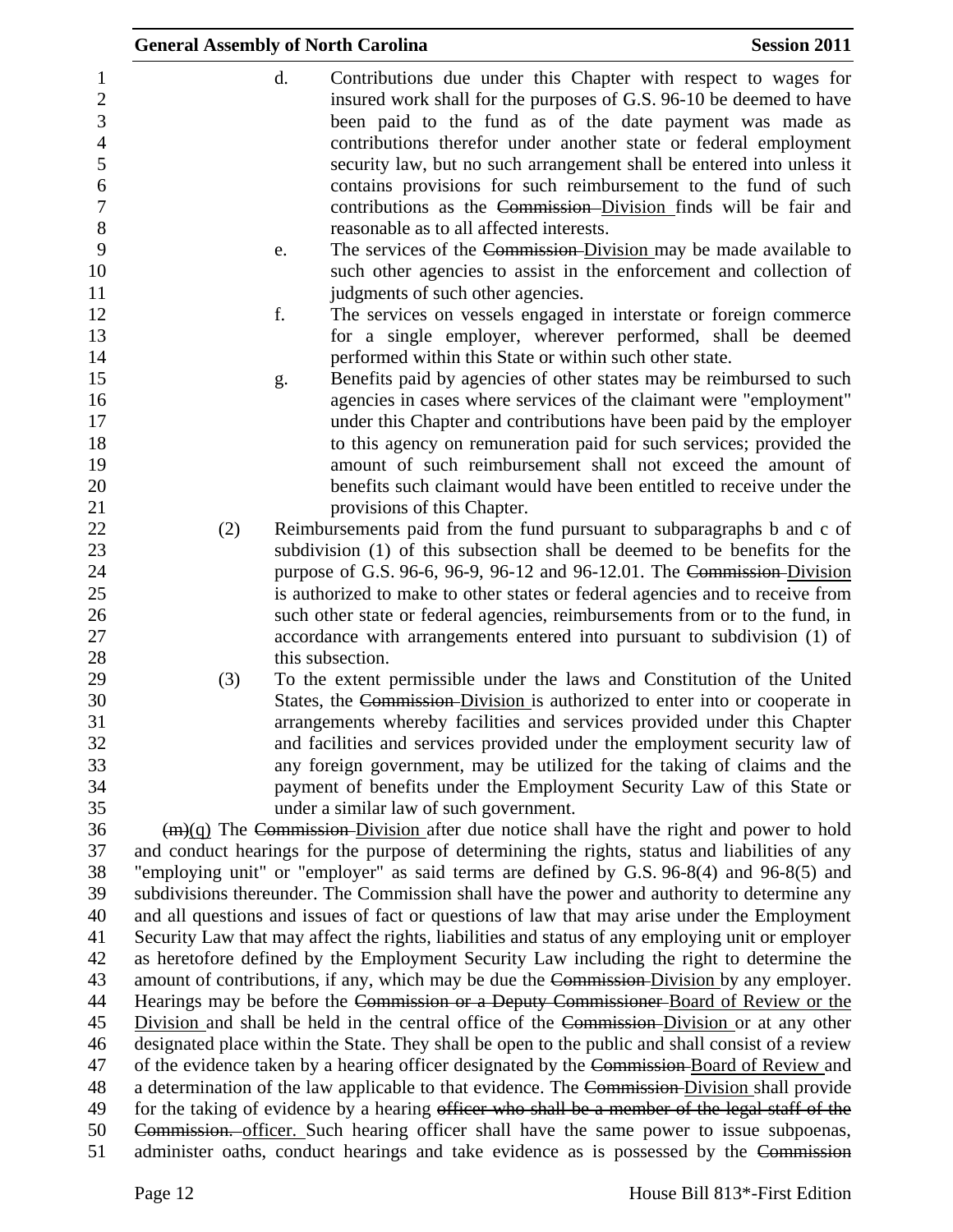Division and such hearings shall be recorded, and he shall transmit all testimony and records of 2 such hearings to the Commission-Division or Board of Review for its determination. All such hearings conducted by such hearing officer shall be scheduled and held in any county in this State in which the employing unit or employer either resides, maintains a place of business, or conducts business; however, the Commission Division or Board of Review may require additional testimony at any hearings held by it at its office. From all decisions or determinations made by the Commission or a Deputy Commissioner Assistant Secretary or the Board of Review, any party affected thereby shall be entitled to an appeal to the superior court. 9 Before such a party shall be allowed to appeal, he the party shall within 10 days after notice of such decision or determination, file with the Commission Board of Review exceptions to the 11 decision or the <del>determination of the Commission, determination</del>, which exceptions will state 12 the grounds of objection to such the decision or determination. If any one of such the 13 exceptions shall be overruled then such the party may appeal from the order overruling the exceptions, and shall, within 10 days after the decision overruling the exceptions, give notice of his appeal. When an exception is made to the facts as found by the Commission, Board of Review, the appeal shall be to the superior court in term time but the decision or determination of the Commission Division upon such review in the superior court shall be conclusive and binding as to all questions of fact supported by any competent evidence. When an exception is made to any rulings of law, as determined by the Commission, Board of Review, the appeal shall be to the judge of the superior court at chambers. The party appealing shall, within 10 days after the notice of appeal has been served, file with the Commission Board of Review exceptions to the decision or determination overruling the exception which statement shall assign the errors complained of and the grounds of the appeal. Upon the filing of such 24 statement the Commission-Board of Review shall, within 30 days, transmit all the papers and evidence considered by it, together with the assignments of errors filed by the appellant to a judge of the superior court holding court or residing in some district in which such appellant either resides, maintains a place of business or conducts business, or, unless the appellant objects after being given reasonable opportunity to object, to a judge of the Superior Court of Wake County: Provided, however, the 30-day period specified herein may be extended by agreement of parties. If there be no exceptions to any facts as found by the Commission the facts so found shall be binding upon the court and it shall be heard by the judge at chambers at some place in the district, above mentioned, of which all parties shall have 10 days' notice.

 (n)(r) The cause shall be entitled "State of North Carolina on Relationship of the Employment Security Commission Division of Employment Security, Department of Commerce, of North Carolina against (here insert name of appellant)," and if there are exceptions to any facts found by the Commission Board of Review, it shall be placed on the civil issue docket of such court and shall have precedence over other civil actions except those described in G.S. 96-10(b), and such cause shall be tried under such rules and regulations as are prescribed for the trial of other civil causes. By consent of all parties the appeal may be held and determined at chambers before any judge of a district in which the appellant either resides, maintains a place of business or conducts business, or said appeal may be heard before any judge holding court therein, or in any district in which the appellant either resides, maintains a place of business or conducts business. Either party may appeal to the appellate division from the judgment of the superior court under the same rules and regulations as are prescribed by 45 law for appeals, except that if an appeal shall be taken on behalf of the Employment Security Commission of North Carolina Department of Commerce, it shall not be required to give any undertaking or make any deposit to secure the cost of such appeal and such court may advance the cause on its docket so as to give the same a speedy hearing.

 $49 \left( \Theta \right)(s)$  The decision or determination of the Commission-Division when docketed in the office of the clerk of the superior court of any county and when properly indexed and cross-indexed shall have the same force and effect as a judgment rendered by the superior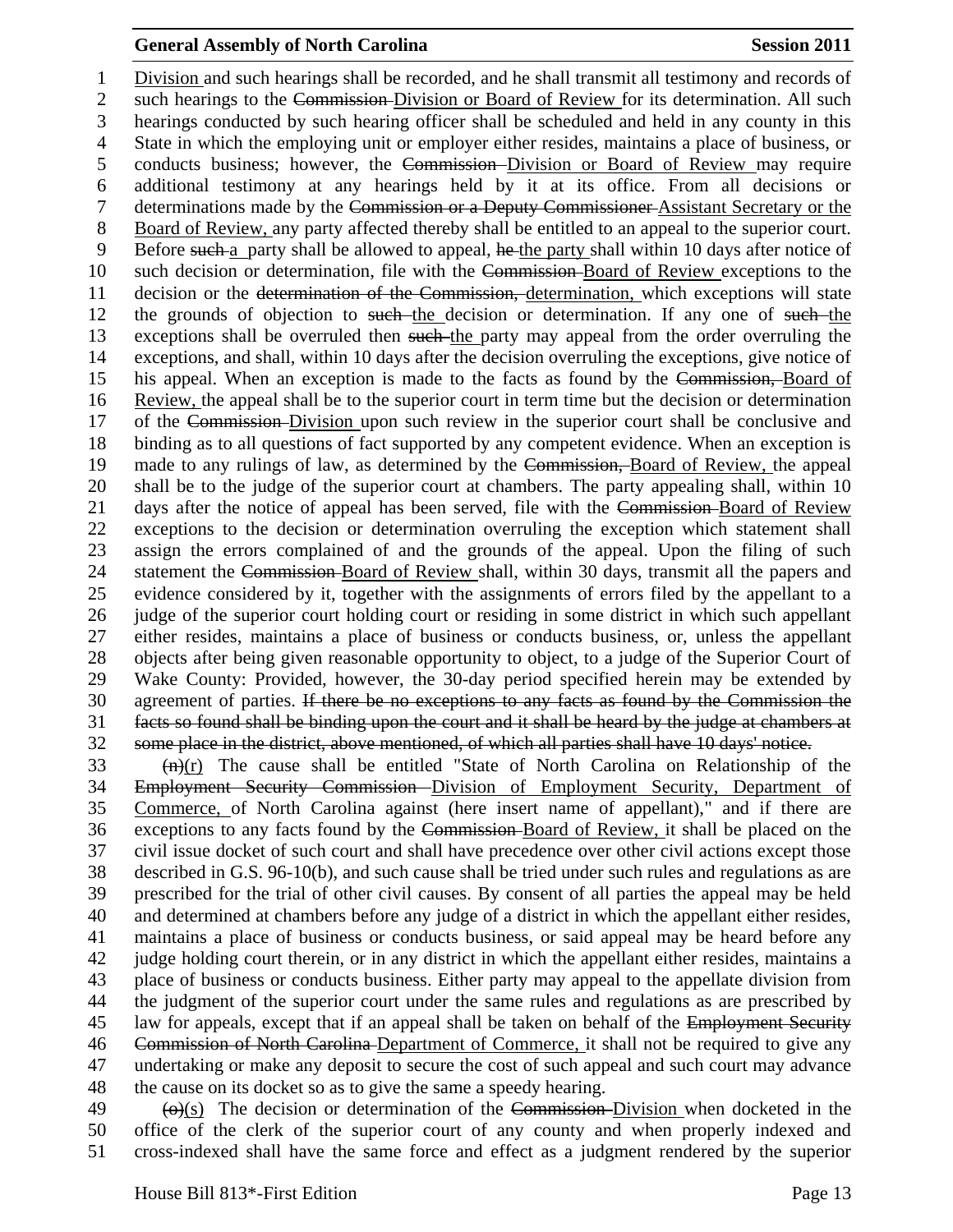court, and if it shall be adjudged in the decision or determination of the Commission Division that any employer is indebted to the Commission Division for contributions, penalties and interest or either of the same, then said judgment shall constitute a lien upon any realty owned by said employer in the county only from the date of docketing of such decision or determination in the office of the clerk of the superior court and upon personalty owned by said employer in said county only from the date of levy on such personalty, and upon the execution thereon no homestead or personal property exemptions shall be allowed; provided, that nothing herein shall affect any rights accruing to the Commission Division under G.S. 96-10. The provisions of this section, however, shall not have the effect of releasing any liens for contributions, penalties or interest, or either of the same, imposed by other law, nor shall they have the effect of postponing the payment of said contributions, penalties or interest, or depriving the said Employment Security Commission of North Carolina Division of Employment Security of any priority in order of payment provided in any other statute under which payment of the said contributions, penalties and interest or either of the same may be required. The superior court or any appellate court shall have full power and authority to issue any and all executions, orders, decrees, or writs that may be necessary to carry out the terms of said decision or determination of the Commission Division or to collect any amount of contribution, penalty or interest adjudged to be due the Commission Division by said decision 19 or determination. In case of an appeal from any decision or determination of the Commission 20 Division to the superior court or from any judgment of the superior court to the appellate division all proceedings to enforce said judgment, decision, or determination shall be stayed until final determination of such appeal but no proceedings for the collection of any amount of contribution, penalty or interest due on same shall be suspended or stayed unless the employer or party adjudged to pay the same shall file with the clerk of the superior court a bond in such amount not exceeding double the amount of contribution, penalty, interest or amount due and with such sureties as the clerk of the superior court deems necessary conditioned upon the payment of the contribution, penalty, interest or amount due when the appeal shall be finally decided or terminated.

 (p)(t) The conduct of hearings shall be governed by suitable rules and regulations established by the Commission. Secretary of Commerce. The manner in which appeals and hearings shall be presented and conducted before the Commission Division shall be governed 32 by suitable rules and regulations established by it. the Secretary. The Commission Division shall not be bound by common-law or statutory rules of evidence or by technical or formal rules of procedure but shall conduct hearings in such manner as to ascertain the substantial rights of the parties.

  $\qquad$   $\qquad$   $\qquad$  (q)(u) Notices of hearing shall be issued by the Commission-Division or its authorized representative and sent by registered mail, return receipt requested, to the last known address of any employing unit, employers, persons, or firms involved. The notice shall be sent at least 1015 days prior to the hearing date and shall contain notification of the place, date, hour, and purpose of the hearing. Subpoenas for witnesses to appear at any hearing shall be issued by the 41 Commission Division or its authorized representative and shall order him the witness to appear at the time, date and place shown thereon. Any bond or other undertaking required to be given 43 in order to suspend or stay any execution shall be given payable to the Employment Security 44 Commission of North Carolina. Department of Commerce. Any such bond or other undertaking may be forfeited or sued upon as are any other undertakings payable to the State.

 $\overline{(f)}(v)$  None of the provisions or sections herein set forth in subsections (m)-(q) shall have the force and effect nor shall the same be construed or interpreted as repealing any of the provisions of G.S. 96-15 which provide for the procedure and determination of all claims for benefits and such claims for benefits shall be prosecuted and determined as provided by said G.S. 96-15.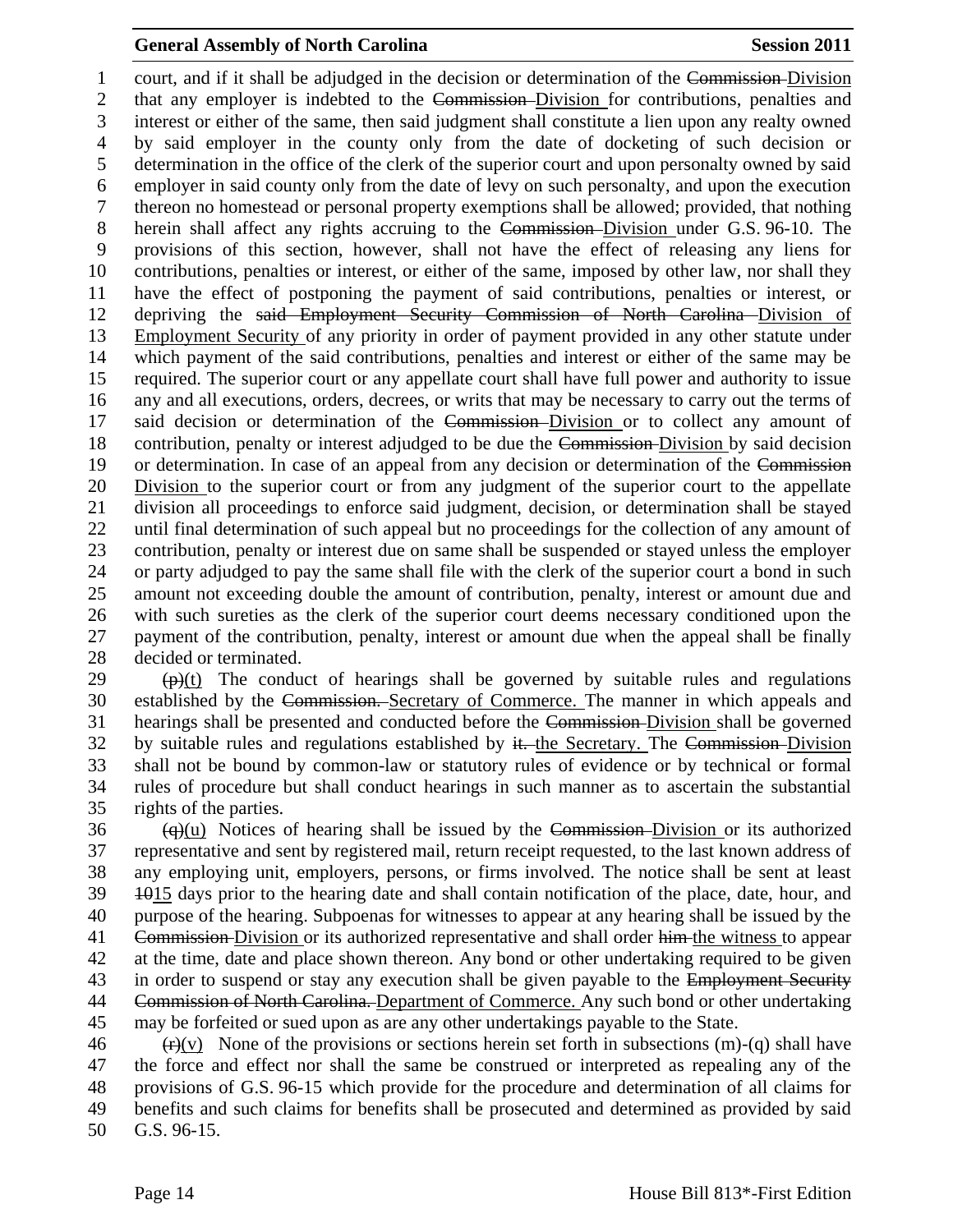|                                                  |     | <b>General Assembly of North Carolina</b>                                                                                                                                                                                                                                                                         | <b>Session 2011</b> |
|--------------------------------------------------|-----|-------------------------------------------------------------------------------------------------------------------------------------------------------------------------------------------------------------------------------------------------------------------------------------------------------------------|---------------------|
| $\mathbf{1}$<br>$\overline{2}$<br>$\mathfrak{Z}$ |     | $\frac{f(x)}{g(x)}$ Upon a finding of good cause, the Commission-Division shall have the power in its<br>sole discretion to forgive, in whole or in part, any overpayment arising under G.S. $96-18(g)(2)$ .<br>$\frac{f(t)(x)}{x}$ Confidentiality of Records, Reports, and Information Obtained from Claimants, |                     |
| $\overline{4}$                                   |     | Employers, and Units of Government.                                                                                                                                                                                                                                                                               |                     |
| 5                                                | (1) | Confidentiality of Information Contained in Records and Reports. $-$ (i)                                                                                                                                                                                                                                          |                     |
| 6                                                |     | Except as hereinafter otherwise provided, it shall be unlawful for any person                                                                                                                                                                                                                                     |                     |
| $\boldsymbol{7}$                                 |     | to obtain, disclose, or use, or to authorize or permit the use of any                                                                                                                                                                                                                                             |                     |
| $8\,$<br>9                                       |     | information which is obtained from any employing unit, individual, or unit<br>of government pursuant to the administration of this Chapter or                                                                                                                                                                     |                     |
| 10<br>11                                         |     | G.S. 108A-29. (ii) Any claimant or employer or their legal representatives<br>shall be supplied with information from the records of the Employment                                                                                                                                                               |                     |
| 12                                               |     | Security Commission Division to the extent necessary for the proper                                                                                                                                                                                                                                               |                     |
| 13                                               |     | presentation of claims or defenses in any proceeding under this Chapter.                                                                                                                                                                                                                                          |                     |
| 14                                               |     | Notwithstanding any other provision of law, any claimant may be supplied,                                                                                                                                                                                                                                         |                     |
| 15                                               |     | subject to restrictions as the Commission-Division may by regulation                                                                                                                                                                                                                                              |                     |
| 16<br>17                                         |     | prescribe, with any information contained in his payment record or on his                                                                                                                                                                                                                                         |                     |
| 18                                               |     | most recent monetary determination, and any individual, as well as any<br>interested employer, may be supplied with information as to the individual's                                                                                                                                                            |                     |
| 19                                               |     | potential benefit rights from claim records. (iii) Subject to restrictions as the                                                                                                                                                                                                                                 |                     |
| 20                                               |     | Commission Secretary may by regulation provide, information from the                                                                                                                                                                                                                                              |                     |
| 21                                               |     | records of the Employment Security Commission-Division may be made                                                                                                                                                                                                                                                |                     |
| 22                                               |     | available to any agency or public official for any purpose for which                                                                                                                                                                                                                                              |                     |
| 23                                               |     | disclosure is required by statute or regulation. (iv) The Commission-Division                                                                                                                                                                                                                                     |                     |
| 24                                               |     | may, in its sole discretion, permit the use of information in its possession by                                                                                                                                                                                                                                   |                     |
| 25                                               |     | public officials in the performance of their public duties. (v) The                                                                                                                                                                                                                                               |                     |
| 26                                               |     | Commission Division shall release the payment and the amount of                                                                                                                                                                                                                                                   |                     |
| 27<br>28                                         |     | unemployment compensation benefits upon receipt of a subpoena in a                                                                                                                                                                                                                                                |                     |
| 29                                               |     | proceeding involving child support. (vi) The Commission-Division shall<br>furnish to the State Controller any information the State Controller needs to                                                                                                                                                           |                     |
|                                                  |     | prepare and publish a comprehensive annual financial report of the State or                                                                                                                                                                                                                                       |                     |
|                                                  |     | to track debtors of the State.                                                                                                                                                                                                                                                                                    |                     |
|                                                  | (2) | Job Service Information. $-$ (i) Except as hereinafter otherwise provided it is                                                                                                                                                                                                                                   |                     |
|                                                  |     | unlawful for any person to disclose any information obtained by the North                                                                                                                                                                                                                                         |                     |
| 34                                               |     | Carolina State Employment Service Division from workers, employers,                                                                                                                                                                                                                                               |                     |
| 35                                               |     | applicants, or other persons or groups of persons in the course of                                                                                                                                                                                                                                                |                     |
| 36<br>37                                         |     | administering the State Public Employment Service Program. Provided,                                                                                                                                                                                                                                              |                     |
|                                                  |     | however, that if all interested parties waive in writing the right to hold such<br>information confidential, the information may be disclosed and used but                                                                                                                                                        |                     |
| 38<br>39                                         |     | only for those purposes that the parties and the Commission-Division have                                                                                                                                                                                                                                         |                     |
|                                                  |     | agreed upon in writing. (ii) The Employment Service-Division shall make                                                                                                                                                                                                                                           |                     |
|                                                  |     | public, through the newspapers and any other suitable media, information as                                                                                                                                                                                                                                       |                     |
|                                                  |     | to job openings and available applicants for the purpose of supplying the                                                                                                                                                                                                                                         |                     |
|                                                  |     | demand for workers and employment. (iii) The Labor Market Information                                                                                                                                                                                                                                             |                     |
| 44                                               |     | Division-Unit shall collect, collate, and publish statistical and other                                                                                                                                                                                                                                           |                     |
|                                                  |     | information relating to the work under the Commission's Division's                                                                                                                                                                                                                                                |                     |
| 46<br>47                                         |     | jurisdiction; investigate economic developments, and the extent and causes                                                                                                                                                                                                                                        |                     |
| 48                                               |     | of unemployment and its remedies with the view of preparing for the                                                                                                                                                                                                                                               |                     |
| 49                                               |     | information<br>of<br>the<br>General<br>Assembly<br>such facts<br>Commission's Division's opinion may make further legislation desirable. (iv)                                                                                                                                                                     | as<br>in<br>the     |
| 50                                               |     | Except as provided by Commission regulation, rules adopted by the                                                                                                                                                                                                                                                 |                     |
|                                                  |     | Division, any information published pursuant to this subdivision shall not be                                                                                                                                                                                                                                     |                     |
| 51                                               |     |                                                                                                                                                                                                                                                                                                                   |                     |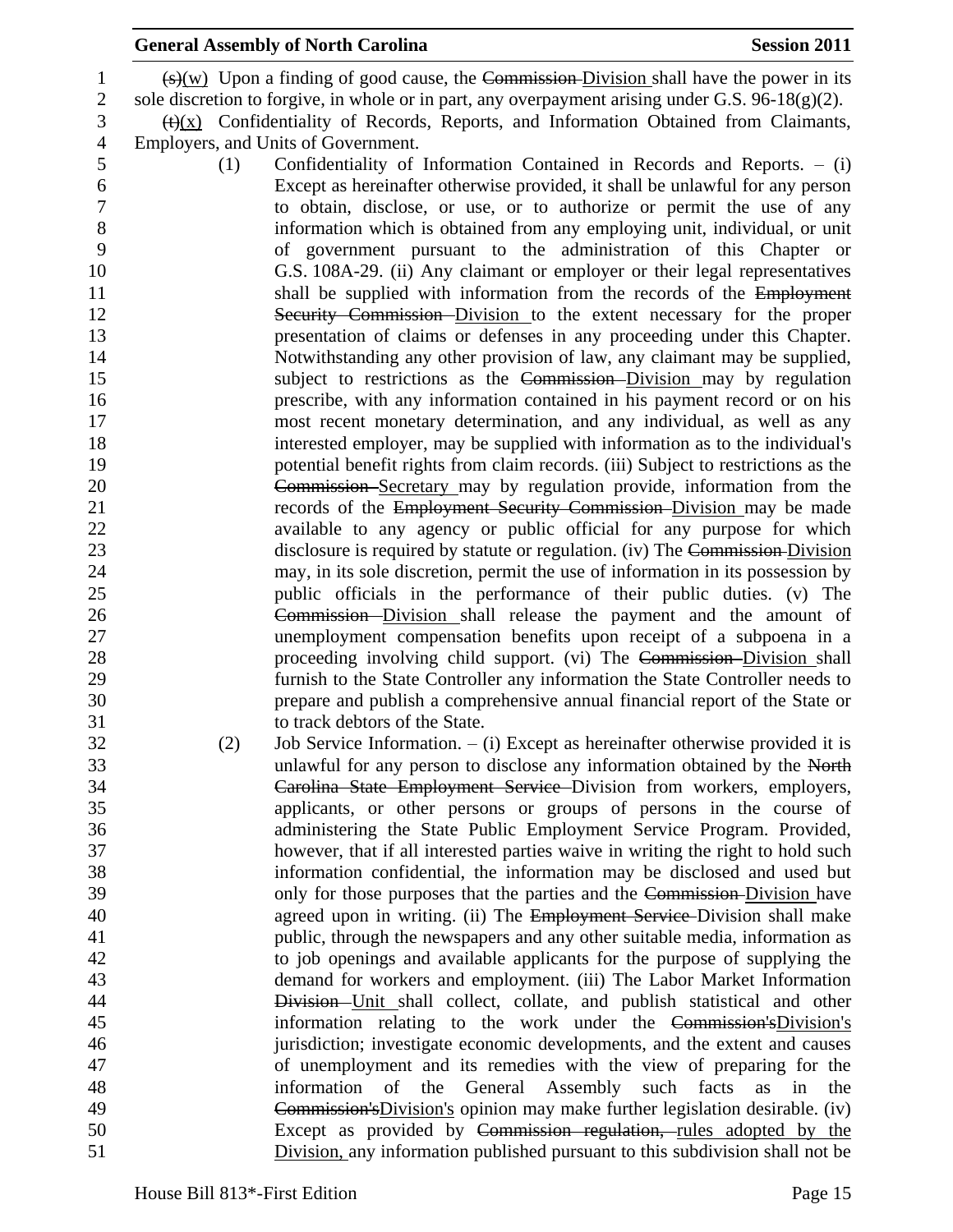|                 |      | <b>General Assembly of North Carolina</b>                                                                             | <b>Session 2011</b> |
|-----------------|------|-----------------------------------------------------------------------------------------------------------------------|---------------------|
| $\mathbf{1}$    |      | published in any manner revealing the identity of the applicant or the                                                |                     |
| $\sqrt{2}$<br>3 |      | employing unit.<br>Penalties for Disclosure or Improper Use. $-$ Any person violating any                             |                     |
| $\overline{4}$  | (3)  | provision of this section may be fined not less than twenty dollars (\$20.00)                                         |                     |
| 5               |      | nor more than two hundred dollars (\$200.00), or imprisoned for not longer                                            |                     |
| 6               |      | than 90 days, or both. (\$200.00).                                                                                    |                     |
| $\overline{7}$  | (4)  | Regulations. - The Commission-Division may provide by regulation-rule for                                             |                     |
| $8\,$           |      | procedures by which requests for information will be considered and the                                               |                     |
| 9               |      | methods by which such information may be disclosed. The Commission                                                    |                     |
| 10              |      | Division is authorized to provide by regulation for the assessment of fees for                                        |                     |
| 11              |      | securing and copying information released under this section.                                                         |                     |
| 12              | (5)  | Privileged Status of Letters and Reports and Other Information Relating to                                            |                     |
| 13              |      | Administration of this Chapter. – All letters, reports, communication, or any                                         |                     |
| 14              |      | other matters, either oral or written, including any testimony at any hearing,                                        |                     |
| 15              |      | from the employer or employee to each other or to the Commission-Division                                             |                     |
| 16              |      | or any of its agents, representatives, or employees, which letters, reports, or                                       |                     |
| 17              |      | other communication shall have been written, sent, delivered, or made in                                              |                     |
| 18              |      | connection with the requirements of the administration of this Chapter, shall                                         |                     |
| 19              |      | be absolutely privileged communication in any civil or criminal proceedings                                           |                     |
| 20              |      | except proceedings pursuant to or involving the administration of this                                                |                     |
| 21              |      | Chapter and except proceedings involving child support and only for the                                               |                     |
| 22              |      | purpose of establishing the payment and amount of unemployment                                                        |                     |
| 23              |      | compensation benefits. Nothing in this subdivision shall be construed to                                              |                     |
| 24              |      | prohibit the Commission, Division, upon written request and on a                                                      |                     |
| 25              |      | reimbursable basis only, from disclosing information from the records of a                                            |                     |
| 26              |      | proceeding before an appeals referee, deputy commissioner, or other hearing                                           |                     |
| 27              |      | officer by whatever name called, compiled for the purpose of resolving                                                |                     |
| 28              |      | issues raised pursuant to the Employment Security Law.                                                                |                     |
| 29              | (6)  | Nothing in this subsection (t) shall operate to relieve any claimant or                                               |                     |
| 30<br>31        |      | employing unit from disclosing any information required by this Chapter or                                            |                     |
| 32              | (7)  | by regulations promulgated thereunder.<br>Nothing in this subsection (t) shall be construed to prevent the Commission |                     |
| 33              |      | Division from allowing any individual or entity to examine and copy any                                               |                     |
| 34              |      | report, return, or any other written communication made by that individual                                            |                     |
| 35              |      | or entity to the Commission, Division, its agents, or its employees.                                                  |                     |
| 36              | (7a) | Nothing in this subsection (t) shall be construed to prevent the Commission                                           |                     |
| 37              |      | Division from disclosing, upon request and on a reimbursable basis only, to                                           |                     |
| 38              |      | officers and employees of the Department of Housing and Urban                                                         |                     |
| 39              |      | Development and to representatives of a public housing agency as defined in                                           |                     |
| 40              |      | Section $303(i)(4)$ of the Social Security Act, any information from the                                              |                     |
| 41              |      | records of the Employment Security Commission-Division with respect to                                                |                     |
| 42              |      | individuals applying for or participating in any housing assistance program                                           |                     |
| 43              |      | administered by the Department of Housing and Urban Development who                                                   |                     |
| 44              |      | have signed an appropriate consent form approved by the Secretary of                                                  |                     |
| 45              |      | Housing and Urban Development. It is the purpose of this paragraph to                                                 |                     |
| 46              |      | assure the Employment Security Commission's compliance with Section                                                   |                     |
| 47              |      | $303(i)(1)$ of the Social Security Act and it shall be construed accordingly.                                         |                     |
| 48              | (7b) | Nothing in this subsection (t) shall be construed to prevent the Commission                                           |                     |
| 49              |      | Division from disclosing, upon request and on a reimbursable basis, to the                                            |                     |
| 50              |      | Secretary of Health and Human Services, any information from the records                                              |                     |
| 51              |      | of the Employment Security Commission-Division as may be required by                                                  |                     |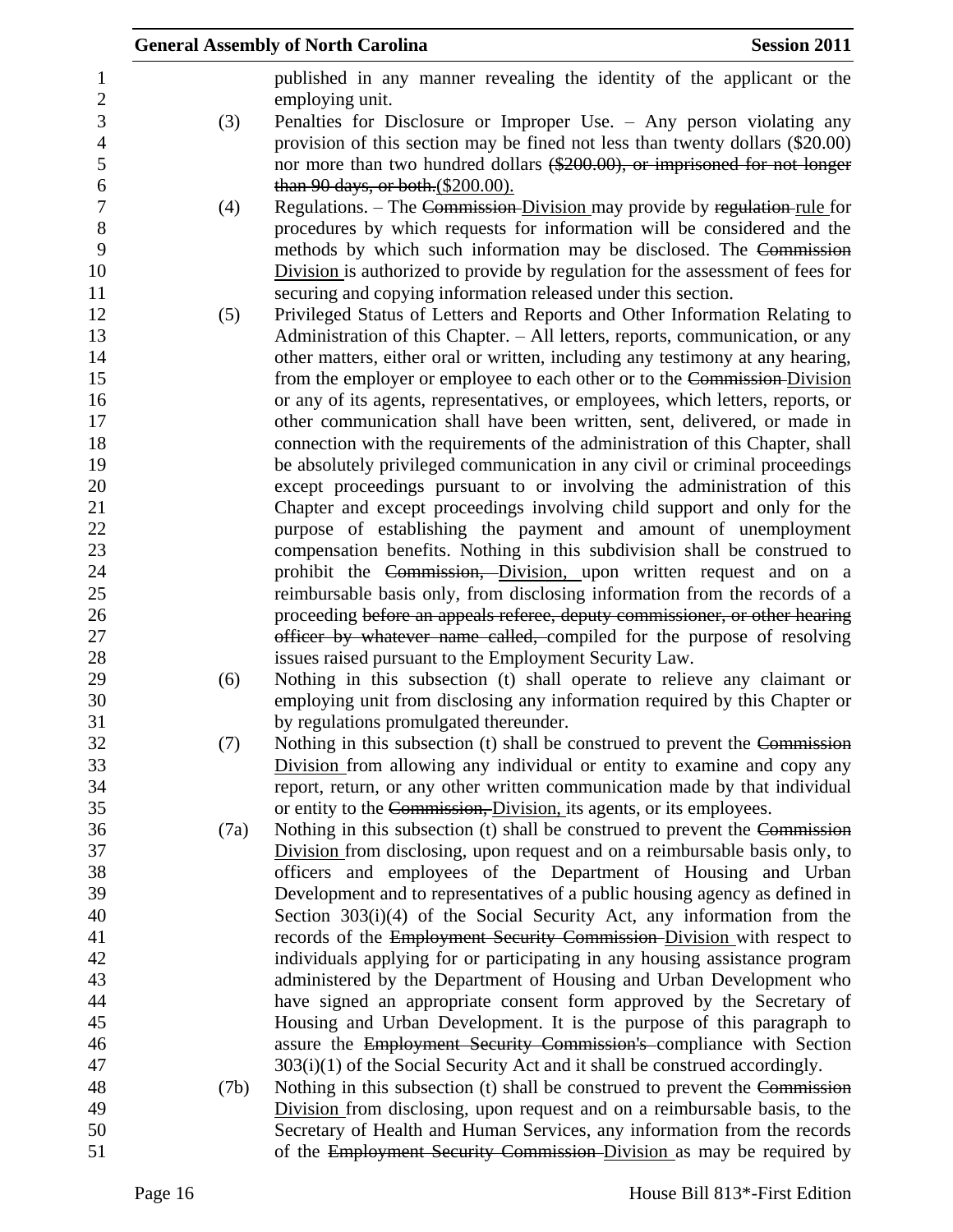|     | <b>Session 2011</b><br><b>General Assembly of North Carolina</b>                                                                                                                                          |
|-----|-----------------------------------------------------------------------------------------------------------------------------------------------------------------------------------------------------------|
|     | Section $303(h)(1)$ of the Social Security Act. It is the purpose of this<br>paragraph to assure compliance with Section $303(h)(1)$ of the Social Security<br>Act and it shall be construed accordingly. |
| (8) | Any finding of fact or law, judgment, determination, conclusion or final                                                                                                                                  |
|     | order made by an adjudicator, appeals referee, commissioner, the                                                                                                                                          |
|     | Commission the Assistant Secretary, the Board of Review, a hearing officer,                                                                                                                               |
|     | appeals referee, or any other person acting under authority of the                                                                                                                                        |
|     | Commission–Division pursuant to the Employment Security Law is not                                                                                                                                        |
|     | admissible or binding in any separate or subsequent action or proceeding,                                                                                                                                 |
|     | between a person and his present or previous employer brought before an                                                                                                                                   |
|     | arbitrator, court or judge of this State or the United States, regardless of<br>whether the prior action was between the same or related parties or involved                                              |
|     | the same facts.                                                                                                                                                                                           |
|     | Provided, however, any finding of fact or law, judgment, determination,                                                                                                                                   |
|     | conclusion, or final order made by an adjudicator, appeals referee,                                                                                                                                       |
|     | commissioner, the Commission-the Assistant Secretary, the Board of                                                                                                                                        |
|     | Review, a hearing officer, appeals referee, or any other person acting under                                                                                                                              |
|     | the authority of the Commission pursuant to the Employment Security Law                                                                                                                                   |
|     | shall be admissible in proceedings before the North Carolina Industrial                                                                                                                                   |
|     | Commission.                                                                                                                                                                                               |
|     | $\frac{H(x)}{g(x)}$ Service of process upon the Commission-Division in any proceeding instituted                                                                                                          |
|     | before an administrative agency or court of this State shall be pursuant to G.S. 1A-1, Rule                                                                                                               |
|     | $4(j)(4)$ ; however, notice of the requirement to withhold unemployment compensation benefits                                                                                                             |
|     | pursuant to G.S. 110-136.2(f) shall be served upon the process agent for the Employment                                                                                                                   |
|     | Security Commission Division by regular or courier mail.                                                                                                                                                  |
|     | $\frac{f(x)}{2}$ Advisory rulings may be made by the Commission-Division with respect to the                                                                                                              |
|     | applicability of any statute or rule administered by the Commission, Division, as follows:                                                                                                                |
| (1) | All requests for advisory rulings shall be made in writing and submitted to                                                                                                                               |
|     | the Chief Counsel. Division. Such requests shall state the facts and statutes or                                                                                                                          |
|     | rules on which the ruling is requested.                                                                                                                                                                   |
| (2) | The Chief Counsel Division may request from any person securing an<br>advisory ruling any additional information that is necessary. Failure to                                                            |
|     | supply such additional information shall be cause for the Commission                                                                                                                                      |
|     | Division to decline to issue an advisory ruling.                                                                                                                                                          |
| (3) | The Commission-Division may decline to issue an advisory ruling if any                                                                                                                                    |
|     | administrative or judicial proceeding is pending with the person requesting                                                                                                                               |
|     | the ruling on the same factual grounds. The Commission-Division may                                                                                                                                       |
|     | decline to issue an advisory ruling if such a ruling may harm the                                                                                                                                         |
|     | Commission's Division's interest in any litigation in which it is or may be a                                                                                                                             |
|     | party.                                                                                                                                                                                                    |
| (4) | All advisory rulings shall be issued no later than 30 days from the date all                                                                                                                              |
|     | information necessary to make a ruling has been received by the Chief                                                                                                                                     |
|     | Counsel.Division.                                                                                                                                                                                         |
| (5) | No advisory ruling shall be binding upon the Commission-Division provided                                                                                                                                 |
|     | that in any subsequent enforcement action initiated by the Commission,                                                                                                                                    |
|     | Division, any person's reliance on such ruling shall be considered in                                                                                                                                     |
|     | mitigation of any penalty sought to be assessed."                                                                                                                                                         |
|     | <b>SECTION 2.4.</b> G.S. 96-5 reads as rewritten:                                                                                                                                                         |
|     | "§ 96-5. Employment Security Administration Fund.                                                                                                                                                         |
| (a) | Special Fund. - There is hereby created in the State treasury a special fund to be                                                                                                                        |
|     | known as the Employment Security Administration Fund. All moneys which are deposited or                                                                                                                   |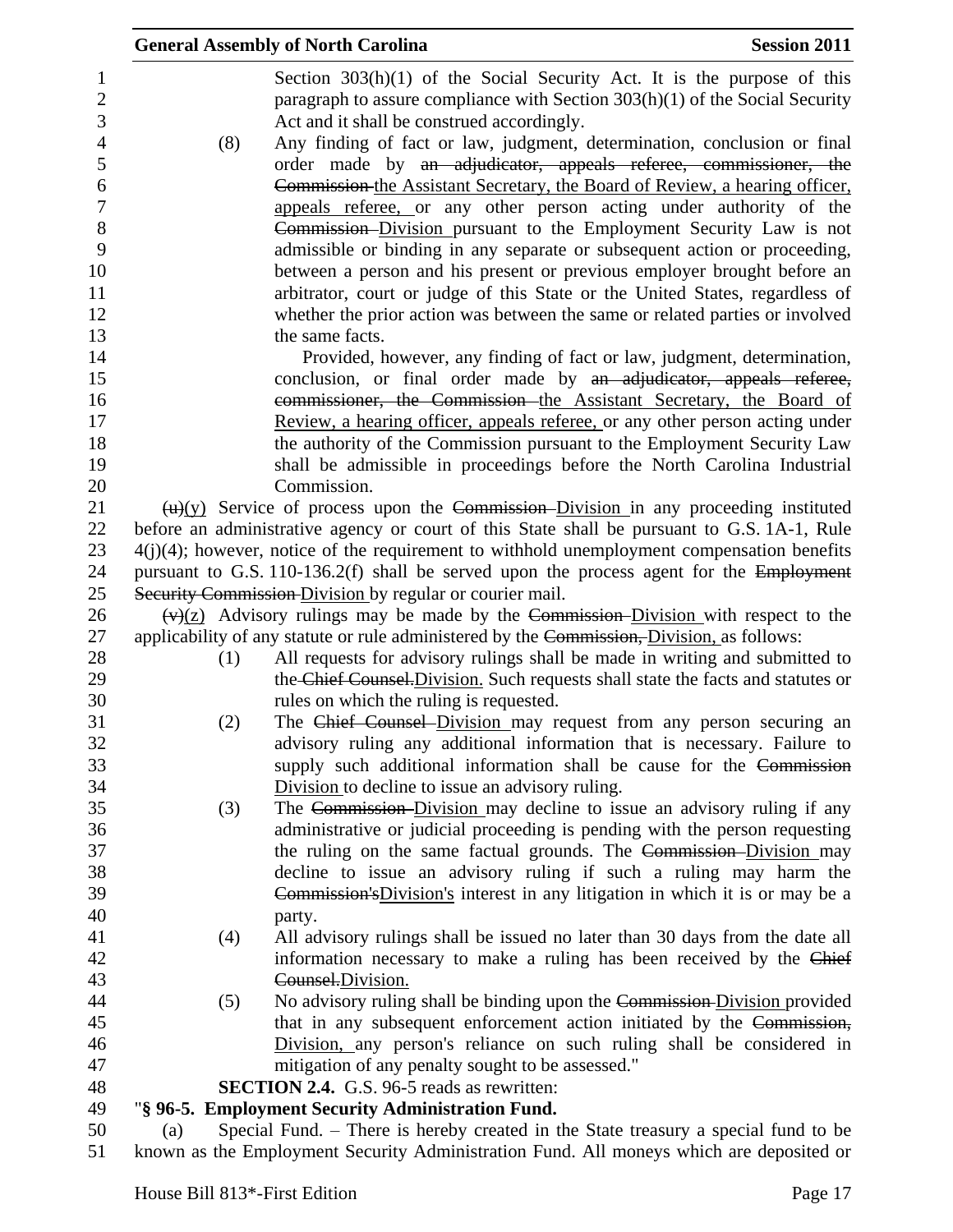1 paid into this fund shall be continuously available to the Commission-Secretary for expenditure in accordance with the provisions of this Chapter, and shall not lapse at any time or be transferred to any other fund. The Employment Security Administration Fund, except as otherwise provided in this Chapter, shall be subject to the provisions of the State Budget Act (Chapter 143C of the General Statutes) and the Personnel Act (G.S. 126-1 et seq.). All moneys in this fund which are received from the federal government or any agency thereof or which are appropriated by this State for the purpose described in G.S. 96-20 shall be expended solely for the purposes and in the amounts found necessary by the Secretary of Labor for the proper and efficient administration of this Chapter. The fund shall consist of all moneys appropriated by this State, all moneys received from the United States of America, or any agency thereof, including the Secretary of Labor, and all moneys received from any other source for such purpose, and shall also include any moneys received from any agency of the United States or any other state as compensation for services or facilities supplied to such agency, any amounts received pursuant to any surety bond or insurance policy or from other sources for losses sustained by the Employment Security Administration Fund or by reason of damage to equipment or supplies purchased from moneys in such fund, and any proceeds realized from the sale or disposition of any such equipment or supplies which may no longer be necessary for the proper administration of this Chapter: Provided, any interest collected on contributions and/or penalties collected pursuant to this Chapter shall be paid into the Special Employment Security Administration Fund created by subsection (c) of this section. All moneys in this fund shall be deposited, administered, and disbursed in the same manner and under the same conditions and requirements as is provided by law for other special funds in the State treasury, and shall be maintained in a separate account on the books of the State treasury. The State Treasurer shall be liable on his official bond for the faithful performance of his duties in connection with the Employment Security Administration Fund provided for under this Chapter. Such liability on the official bond shall be effective immediately upon the enactment of this provision, and such liability shall exist in addition to any liability upon any separate bond existent on the effective date of this provision, or which may be given in the future. All sums recovered on any surety bond for losses sustained by the Employment Security Administration Fund shall be deposited in said fund.

 (b) Replacement of Funds Lost or Improperly Expended. – If any moneys received from the Secretary of Labor under Title III of the Social Security Act, or any unencumbered balances in the Employment Security Administration Fund or any moneys granted to this State pursuant to the provisions of the Wagner-Peyser Act, or any moneys made available by this State or its political subdivisions and matched by such moneys granted to this State pursuant to the provisions of the Wagner-Peyser Act, are found by the Secretary of Labor, because of any action or contingency, to have been lost or expended for purposes other than, or in amounts in excess of those found necessary by the Secretary of Labor for the proper administration of this Chapter, it is the policy of this State that such moneys, not available from the Special Employment Security Administration Fund established by subsection (c) of this section, shall be replaced by moneys appropriated for such purpose from the general funds of this State to the Employment Security Administration Fund for expenditure as provided in subsection (a) of this 43 section. Upon receipt of notice of such a finding by the Secretary of Labor, the Commission Division shall promptly pay from the Special Employment Security Administration Fund such sum if available in such fund; if not available, it shall promptly report the amount required for such replacement to the Governor and the Governor shall, at the earliest opportunity, submit to the legislature a request for the appropriation of such amount.

 (c) There is hereby created in the State treasury a special fund to be known as the Special Employment Security Administration Fund. All interest and penalties, regardless of when the same became payable, collected from employers under the provisions of this Chapter subsequent to June 30, 1947 as well as any appropriations of funds by the General Assembly,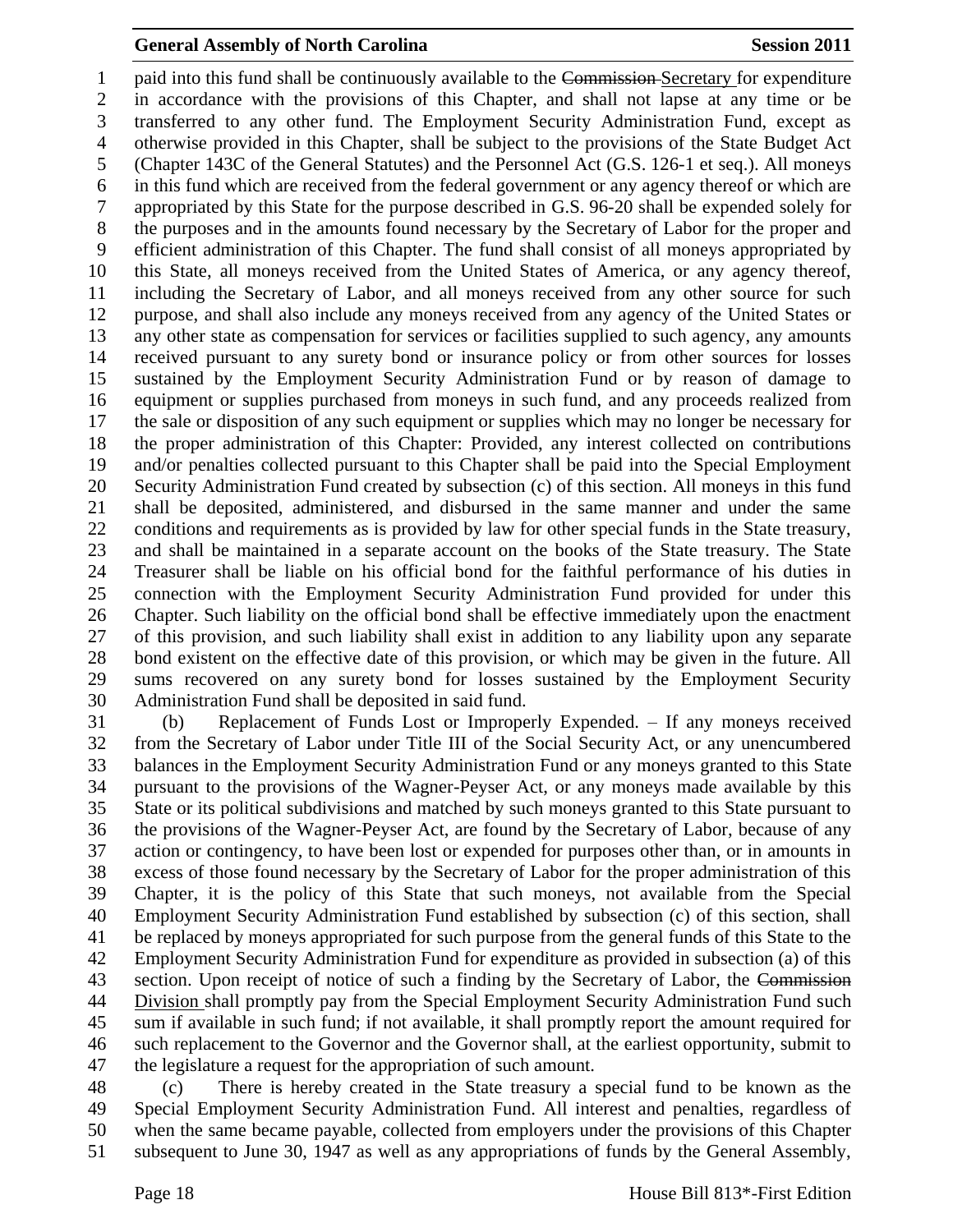shall be paid into this fund. No part of said fund shall be expended or available for expenditure in lieu of federal funds made available to the Commission Secretary for the administration of 3 this Chapter. Said fund shall be used by the Commission-Division for the payment of costs and charges of administration which are found by the Secretary of Labor not to be proper and valid charges payable out of any funds in the Employment Security Administration Fund received from any source and shall also be used by the Commission Secretary for: (i) extensions, repairs, enlargements and improvements to buildings, and the enhancement of the work environment in 8 buildings used for Commission-Division business; (ii) the acquisition of real estate, buildings and equipment required for the expeditious handling of Commission Division business; and 10 (iii) the temporary stabilization of federal funds cash flow. The Employment Security Commission Division may use funds either from the Special Employment Security Commission Administration Fund created by this subsection or from federal funds, or from a combination of the two, to offset the costs of compliance with Article 7A of Chapter 163 of the General Statutes of North Carolina or compliance with P.L. 103-31. Refunds of interest allowable under G.S. 96-10, subsection (e) shall be made from this special fund: Provided, such interest was deposited in said fund: Provided further, that in those cases where an employer takes credit for a previous overpayment of interest on contributions due by such employer pursuant to G.S. 96-10, subsection (e), that the amount of such credit taken for such overpayment of interest shall be reimbursed to the Unemployment Insurance Fund from the Special Employment Security Administration Fund. The Special Employment Security Administration Fund, except as otherwise provided in this Chapter, shall be subject to the provisions of the State Budget Act (Chapter 143C of the General Statutes) and the Personnel Act (G.S. 126-1 et seq.). All moneys in this fund shall be deposited, administered, and disbursed in the same manner and under the same conditions and requirements as is provided by law for other special funds in the State treasury, and shall be maintained in a separate account on the books of the State treasury. The State Treasurer shall be liable on his official bond for the faithful performance of his duties in connection with the Special Employment Security Administration Fund provided for under this Chapter. Such liability on the official bond shall be effective immediately upon the enactment of this provision, and such liability shall exist in addition to any liability upon any separate bond existent on the effective date of this provision, or which may be given in the future. All sums recovered on any surety bond for losses sustained by the Special Employment Security Administration Fund shall be deposited in said fund. The moneys in the Special Employment Security Administration Fund shall be continuously available to the Commission Division for expenditure in accordance with the provisions of this section.

(c1) Repealed by Session Laws 2004-124, s. 13.7B(b), effective July 20, 2004.

 (d) The other provisions of this section and G.S. 96-6, to the contrary notwithstanding, the Commission Secretary is authorized to requisition and receive from its account in the unemployment trust fund in the treasury of the United States of America, in the manner permitted by federal law, such moneys standing to its credit in such fund, as are permitted by federal law to be used for expense of administering this Chapter and to expend such moneys for such purpose, without regard to a determination of necessity by a federal agency. The State Treasurer shall be treasurer and custodian of the amounts of money so requisitioned. Such moneys shall be deposited, administered, and disbursed in the same manner and under the same conditions and requirements as are provided by law for other special funds in the State treasury. (e) Reed Bill Fund Authorization. – Subject to a specific appropriation by the General 47 Assembly of North Carolina to the Employment Security Commission–Department of Commerce, Division of Employment Security out of funds credited to and held in this State's account in the Unemployment Trust Fund by the Secretary of the Treasury of the United States pursuant to and in accordance with section 903 of the Social Security Act, the Commission Division is authorized to utilize such funds for the administration of the Employment Security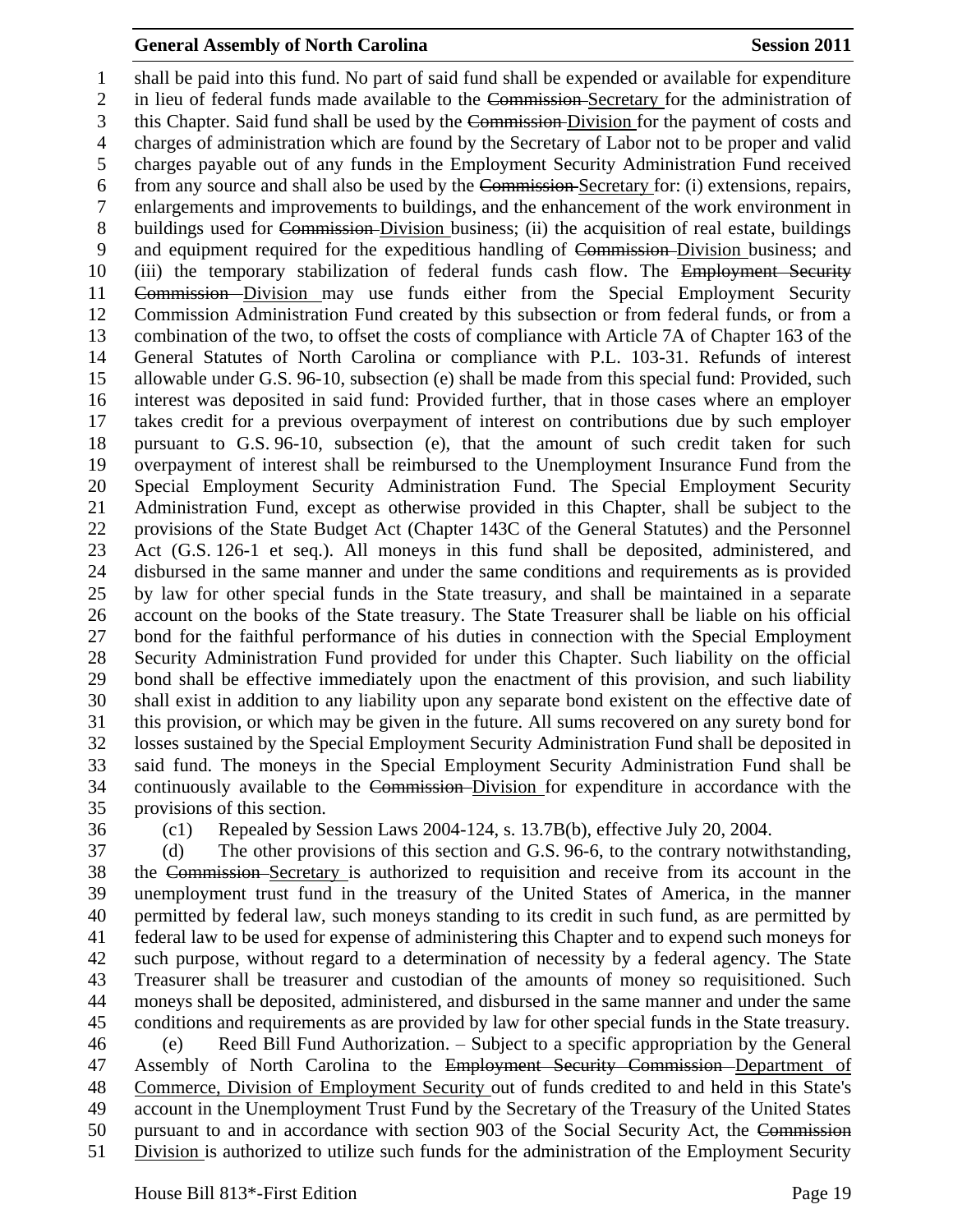Law, including personal services, operating and other expenses incurred in the administration of said law, as well as for the purchase or rental, either or both, of offices, lands, buildings or parts of buildings, fixtures, furnishings, equipment, supplies and the construction of buildings 4 or parts of buildings, suitable for use in this State by the Employment Security Commission, Division, and for the payment of expenses incurred for the construction, maintenance, improvements or repair of, or alterations to, such real or personal property. Provided, that any such funds appropriated by the General Assembly shall not exceed the amount in the Unemployment Trust Fund which may be obligated for expenditure for such purposes; and provided that said funds shall not be obligated for expenditure, as herein provided, after the close of the two-year period which begins on the effective date of the appropriation.

 (f) Employment Security Commission Reserve Fund. – There is created in the State treasury a special trust fund, separate and apart from all other public moneys or funds of this State, to be known as the Employment Security Commission Reserve Fund, hereinafter "Reserve Fund". Part of the proceeds from the tax on contributions imposed in G.S. 96-9(b)(3)j shall be credited to the Reserve Fund, as specified in that statute. The moneys in the Reserve Fund may be used by the Commission Secretary for loans to the Unemployment Insurance Fund, as security for loans from the federal Unemployment Insurance Trust Fund, and to pay any interest required on advances under Title XII of the Social Security Act, and shall be continuously available to the Commission Division for expenditure in accordance with the provisions of this section. The State Treasurer shall be ex officio the treasurer and custodian and shall invest said moneys in accordance with existing law as well as rules and regulations promulgated pursuant thereto. Furthermore, the State Treasurer shall disburse the moneys in accordance with the directions of the Commission Secretary and in accordance with such regulations as the Commission Secretary may prescribe.

 Administrative costs for the collection of the tax and interest payable to the Reserve Fund shall be borne by the Special Employment Security Administration Fund.

 The interest earned from investment of the Reserve Fund moneys shall be deposited in a fund hereby established in the State Treasurer's Office, to be known as the "Worker Training Trust Fund". These moneys shall be used to:

- 
- (1) Fund programs, specifically for the benefit of unemployed workers or workers who have received notice of long-term layoff or permanent unemployment, which will enhance the employability of workers, including, but not limited to, adult basic education, adult high school or equivalency programs, occupational skills training programs, assessment, job counseling and placement programs;
- (2) Continue operation of local Employment Security Commission Division
- 
- offices throughout the State; or
- 38 (3) Provide refunds to employers.

 The use of funds from the Worker Training Trust Fund, for the purposes set out in the above paragraph, shall be pursuant to appropriations in the Current Operations Appropriations Act. Funds appropriated from the Worker Training Trust Fund that are unexpended and unencumbered at the end of the fiscal year for which they are appropriated shall revert to the State treasury to the credit of the Worker Training Trust Fund in accordance with G.S. 143C-1-2.

 (g) Notwithstanding subsection (f) of this section, the State Treasurer may invest not more than a total of twenty-five million dollars (\$25,000,000) of funds in the Employment 47 Security Commission-Reserve Fund established under subsection (f) of this section in securities issued by the North Carolina Technological Development Authority, Inc., the proceeds for which are directed to support investment in venture capital funds. The State Treasurer shall report to the Joint Legislative Commission on Governmental Operations and the Fiscal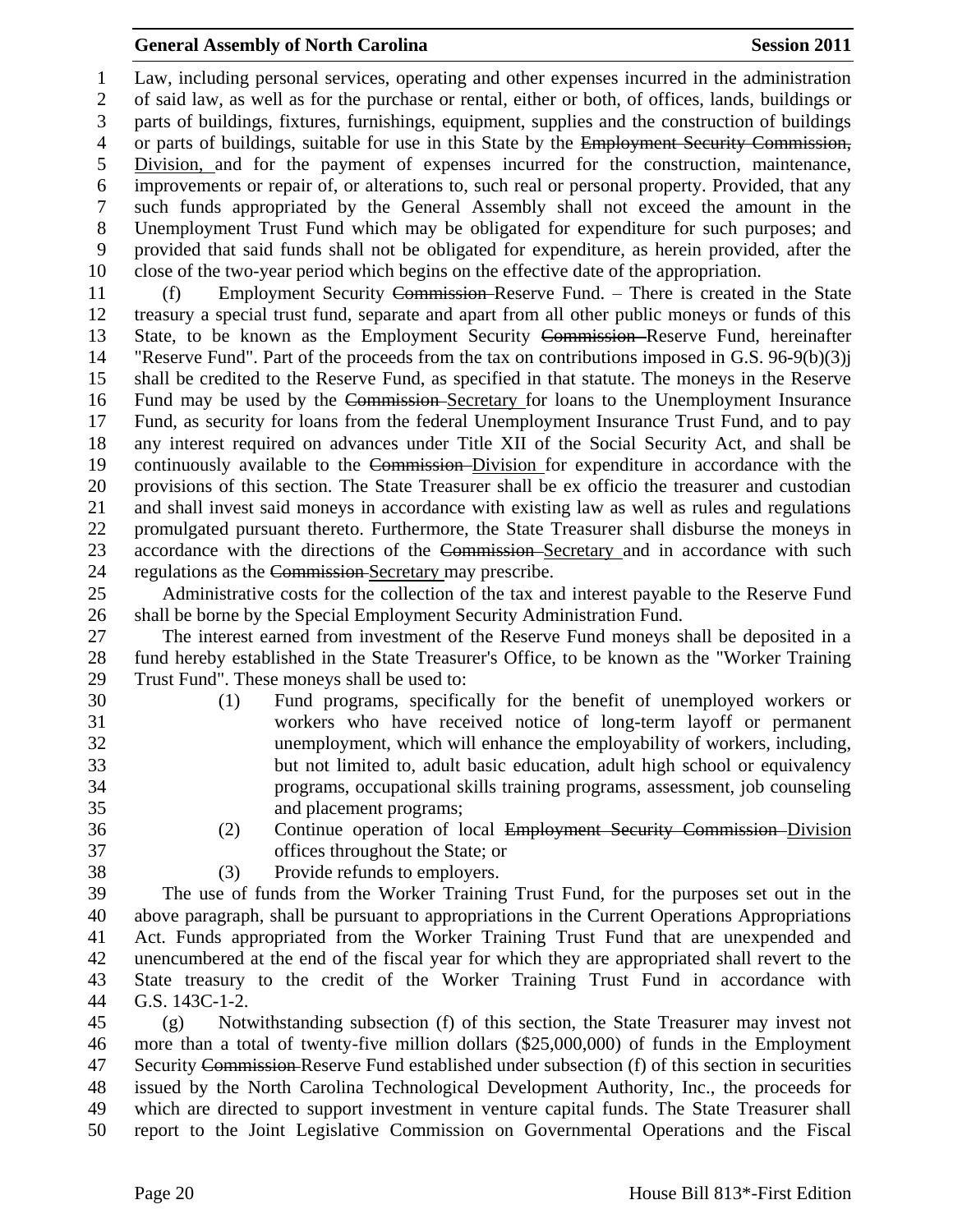|                                                                                                                                           | <b>General Assembly of North Carolina</b><br><b>Session 2011</b>                                                                                                                                |  |
|-------------------------------------------------------------------------------------------------------------------------------------------|-------------------------------------------------------------------------------------------------------------------------------------------------------------------------------------------------|--|
|                                                                                                                                           | Research Division on October 1 and March 1 of each fiscal year on investments made pursuant                                                                                                     |  |
| to this subsection."                                                                                                                      |                                                                                                                                                                                                 |  |
|                                                                                                                                           | <b>SECTION 2.5.</b> G.S. 96-6 reads as rewritten:                                                                                                                                               |  |
|                                                                                                                                           | "§ 96-6. Unemployment Insurance Fund.                                                                                                                                                           |  |
| (a)                                                                                                                                       | Establishment and Control. – There is hereby established as a special fund, separate                                                                                                            |  |
|                                                                                                                                           | and apart from all public moneys or funds of this State, an Unemployment Insurance Fund,                                                                                                        |  |
|                                                                                                                                           | which shall be administered by the Commission-Division's Employment Insurance Section                                                                                                           |  |
|                                                                                                                                           | exclusively for the purposes of this Chapter. This fund shall consist of:                                                                                                                       |  |
| (1)                                                                                                                                       | All contributions collected under this Chapter, together with any interest                                                                                                                      |  |
|                                                                                                                                           | earned upon any moneys in the fund;                                                                                                                                                             |  |
| (2)                                                                                                                                       | Any property or securities acquired through the use of moneys belonging to                                                                                                                      |  |
|                                                                                                                                           | the fund;                                                                                                                                                                                       |  |
| (3)                                                                                                                                       | All earnings of such property or securities;                                                                                                                                                    |  |
| (4)                                                                                                                                       | Any moneys received from the federal unemployment account in the                                                                                                                                |  |
|                                                                                                                                           | unemployment trust fund in accordance with Title XII of the Social Security                                                                                                                     |  |
|                                                                                                                                           | Act as amended;                                                                                                                                                                                 |  |
| (5)                                                                                                                                       | All moneys credited to this State's account in the Unemployment Trust Fund                                                                                                                      |  |
|                                                                                                                                           | pursuant to section 903 of Title IX of the Social Security Act, as amended,                                                                                                                     |  |
|                                                                                                                                           | (U.S.C.A. Title 42, sec. 1103 (a));                                                                                                                                                             |  |
| (6)                                                                                                                                       | All moneys paid to this State pursuant to section 204 of the Federal-State                                                                                                                      |  |
|                                                                                                                                           | Extended Unemployment Compensation Act of 1970;                                                                                                                                                 |  |
| (7)                                                                                                                                       | Reimbursement payments in lieu of contributions.                                                                                                                                                |  |
|                                                                                                                                           | All moneys in the fund shall be commingled and undivided.                                                                                                                                       |  |
| (b)                                                                                                                                       | Accounts and Deposit. – The State Treasurer shall be ex officio the treasurer and                                                                                                               |  |
|                                                                                                                                           | custodian of the fund who shall disburse such fund in accordance with the directions of the                                                                                                     |  |
|                                                                                                                                           | Commission Secretary and in accordance with such regulations as the Commission-Division                                                                                                         |  |
|                                                                                                                                           | shall prescribe. He shall maintain within the fund three separate accounts:                                                                                                                     |  |
| (1)                                                                                                                                       | A clearing account,                                                                                                                                                                             |  |
| (2)                                                                                                                                       | An unemployment trust fund account, and                                                                                                                                                         |  |
| (3)                                                                                                                                       | A benefit account.                                                                                                                                                                              |  |
|                                                                                                                                           | All moneys payable to the fund, upon receipt thereof by the Commission, Division, shall be                                                                                                      |  |
|                                                                                                                                           | forwarded immediately to the treasurer who shall immediately deposit them in the clearing                                                                                                       |  |
|                                                                                                                                           | account. Refunds payable pursuant to G.S. 96-10 may be paid from the clearing account upon                                                                                                      |  |
|                                                                                                                                           | warrants issued upon the treasurer as provided in G.S. 143B-426.40G under the requisition of                                                                                                    |  |
|                                                                                                                                           | the Commission. Division. After clearance thereof, all other moneys in the clearing account                                                                                                     |  |
|                                                                                                                                           | shall be immediately deposited with the secretary of the treasury of the United States of                                                                                                       |  |
|                                                                                                                                           | America to the credit of the account of this State in the unemployment trust fund, established                                                                                                  |  |
|                                                                                                                                           | and maintained pursuant to section 904 of the Social Security Act, as amended, any provision                                                                                                    |  |
|                                                                                                                                           | of law in this State relating to the deposit, administration, release, or disbursement of moneys in                                                                                             |  |
|                                                                                                                                           | the possession or custody of this State to the contrary notwithstanding. The benefit account                                                                                                    |  |
|                                                                                                                                           | shall consist of all moneys requisitioned from this State's account in the unemployment trust                                                                                                   |  |
|                                                                                                                                           | fund. Moneys in the clearing and benefit accounts may be deposited by the treasurer, under the                                                                                                  |  |
|                                                                                                                                           | direction of the Commission, Secretary, in any bank or public depository in which general                                                                                                       |  |
|                                                                                                                                           | funds of the State may be deposited, but no public deposit insurance charge or premium shall                                                                                                    |  |
|                                                                                                                                           | be paid out of the fund. The State Treasurer shall be liable on his official bond for the faithful<br>performance of his duties in connection with the unemployment insurance fund provided for |  |
|                                                                                                                                           | under this Chapter. Such liability on the official bond shall be effective immediately upon the                                                                                                 |  |
|                                                                                                                                           | enactment of this provision, and such liability shall exist in addition to any liability upon any                                                                                               |  |
|                                                                                                                                           | separate bond existent on the effective date of this provision, or which may be given in the                                                                                                    |  |
|                                                                                                                                           |                                                                                                                                                                                                 |  |
|                                                                                                                                           |                                                                                                                                                                                                 |  |
| future. All sums recovered on any surety bond for losses sustained by the unemployment<br>insurance fund shall be deposited in said fund. |                                                                                                                                                                                                 |  |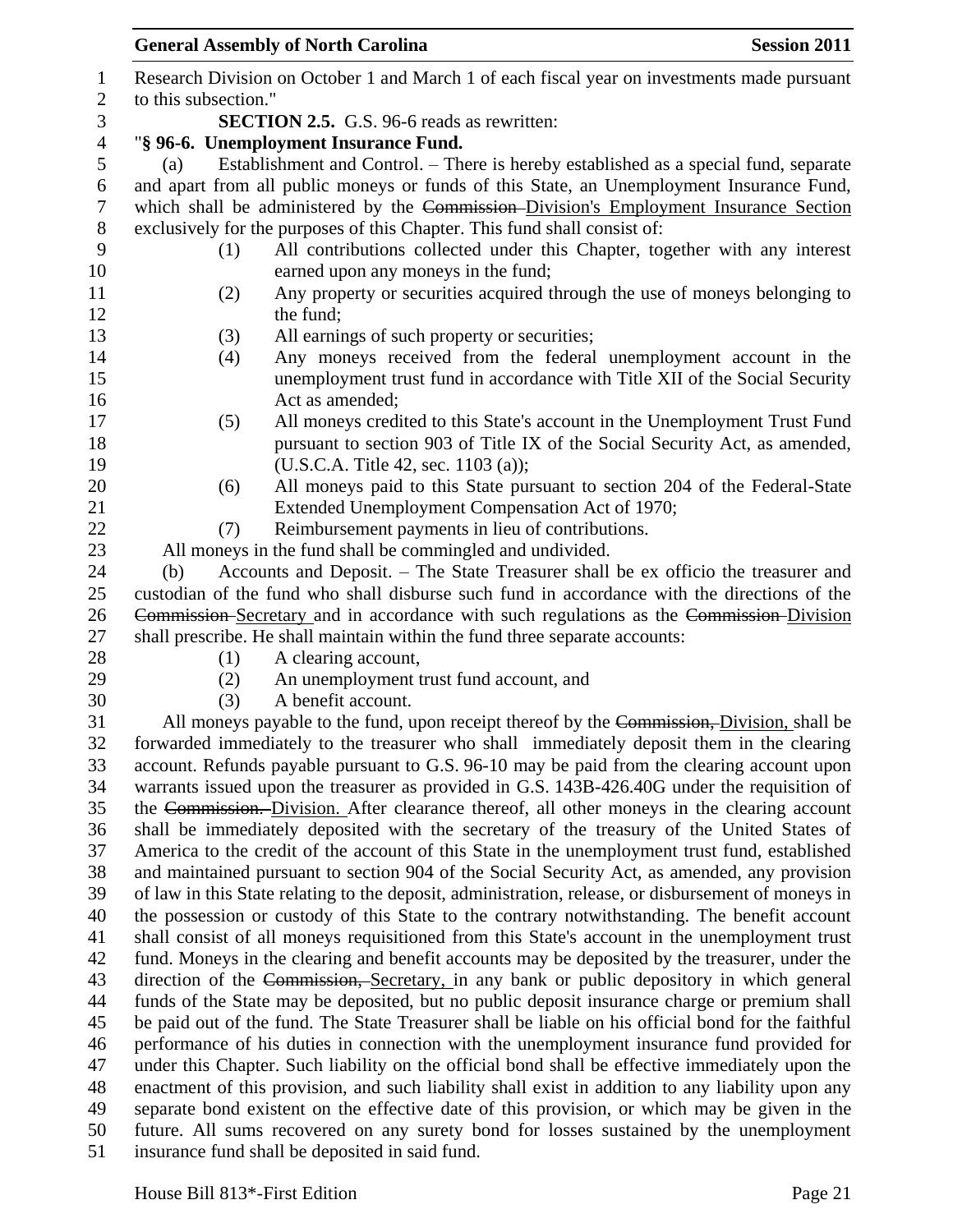(c) Moneys shall be requisitioned from this State's account in the unemployment trust fund solely for the payment of benefits (including extended benefits) and in accordance with regulations prescribed by the Commission. Secretary. The Commission Division shall, from time to time, requisition from the unemployment trust fund such amounts, not exceeding the accounts standing to its account therein, as it deems necessary for the payment of benefits for a reasonable future period. Upon receipt thereof the treasurer shall deposit such moneys in the benefit account and shall pay all warrants drawn thereon as provided in G.S. 143B-426.40G 8 and requisitioned by the Commission-Division for the payment of benefits solely from such benefit account. Expenditures of such moneys in the benefit account and refunds from the clearing account shall not be subject to approval of the Budget Bureau or any provisions of law requiring specific appropriations or other formal release by State officers of money in their custody. All warrants issued upon the treasurer for the payment of benefits and refunds shall be issued as provided in G.S. 143B-426.40G as requisitioned by the chairman of the Commission Secretary, the Assistant Secretary, or a duly authorized agent of the Commission Division for that purpose. Any balance of moneys requisitioned from the unemployment trust fund which remains unclaimed or unpaid in the benefit account after the expiration of the period for which such sums were requisitioned shall either be deducted from estimates for, and may be utilized for the payment of, benefits during succeeding periods, or, in the discretion of the Commission, shall be redeposited with the Secretary of the Treasury of the United States of America, to the credit of this State's account in the unemployment trust fund, as provided in subsection (b) of this section.

 (d) Management of Funds upon Discontinuance of Unemployment Trust Fund. – The provisions of subsections (a), (b), and (c), to the extent that they relate to the unemployment trust fund, shall be operative only so long as such unemployment trust fund continues to exist, and so long as the Secretary of the Treasury of the United States of America continues to maintain for this State a separate book account of all funds deposited therein by this State for benefit purposes, together with this State's proportionate share of the earnings of such unemployment trust fund, from which no other state is permitted to make withdrawals. If and when such unemployment trust fund ceases to exist, or such separate book account is no longer maintained, all moneys, properties, or securities therein belonging to the Unemployment Insurance Fund of this State shall be transferred to the treasurer of the Unemployment Insurance Fund, who shall hold, invest, transfer, sell, deposit, and release such moneys, 33 properties, or securities in a manner approved by the Commission, Secretary of the Department of Commerce, in accordance with the provisions of this Chapter: Provided, that such moneys shall be invested in the following readily marketable classes of securities: Bonds or other interest-bearing obligations of the United States of America or such investments as are now permitted by law for sinking funds of the State of North Carolina; and provided further, that such investment shall at all times be so made that all the assets of the fund shall always be readily convertible into cash when needed for the payment of benefits. The treasurer shall dispose of securities or other properties belonging to the Unemployment Insurance Fund only 41 under the direction of the Commission. Secretary of the Department of Commerce.

 (e) Benefits shall be deemed to be due and payable under this Chapter only to the extent provided in this Chapter and to the extent that moneys are available therefor to the credit of the Unemployment Insurance Fund, and neither the State nor the Commission Division shall be liable for any amount in excess of such sums.

 (f) Any interest required to be paid on advances under Title XII of the Social Security Act shall be paid in a timely manner and shall not be paid, directly or indirectly, from amounts in the Unemployment Insurance Fund."

**SECTION 2.6.** G.S. 96-7(a) reads as rewritten: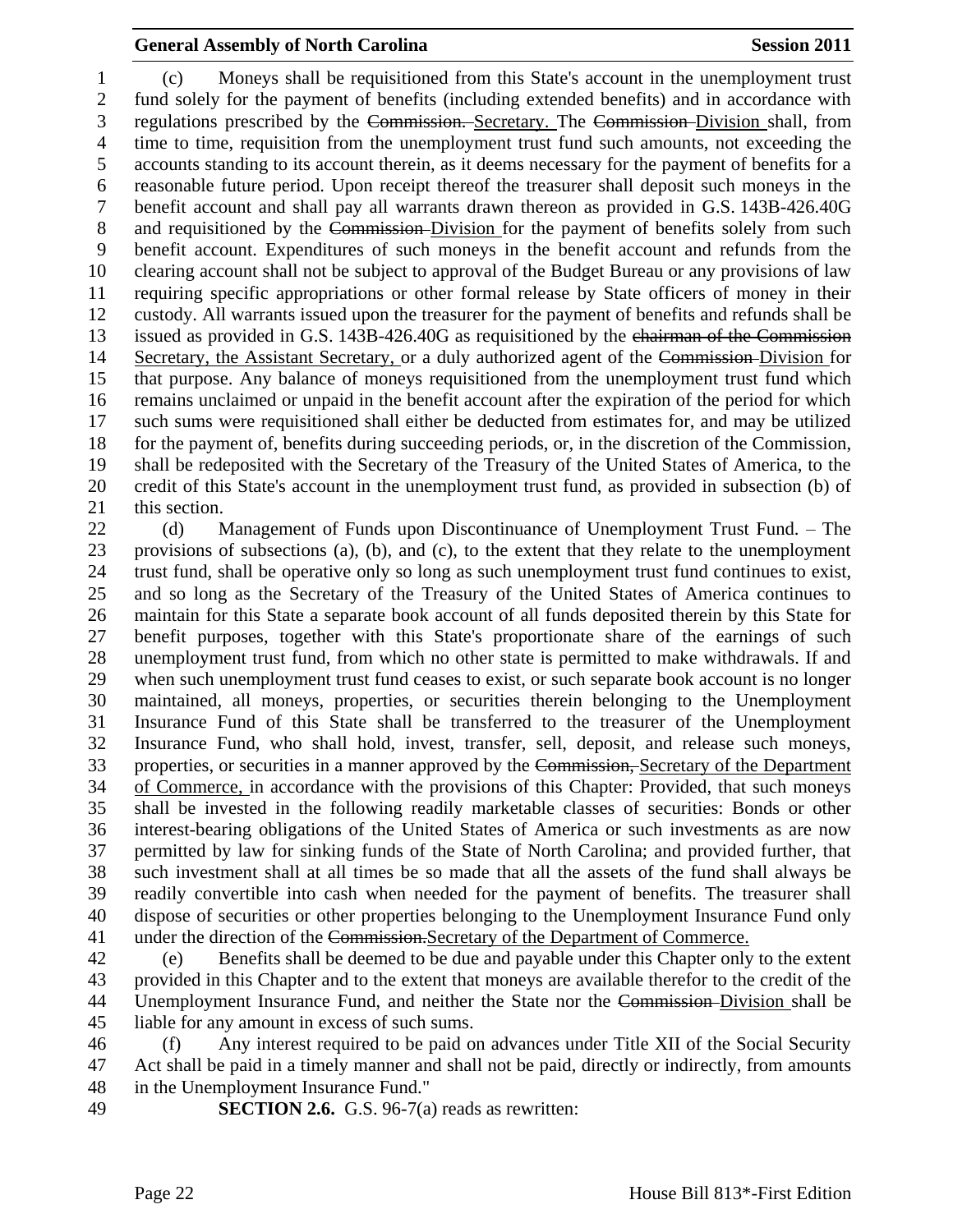|                                   | <b>General Assembly of North Carolina</b>      |    | <b>Session 2011</b>                                                                                                                                                           |
|-----------------------------------|------------------------------------------------|----|-------------------------------------------------------------------------------------------------------------------------------------------------------------------------------|
| 1<br>$\sqrt{2}$<br>$\mathfrak{Z}$ | " $(a)$<br>designated by it for this purpose." |    | In any civil action to enforce the provisions of this Chapter, the Commission<br>Secretary, the Department, and the State may be represented by any qualified attorney who is |
| $\overline{4}$<br>5               |                                                |    | <b>SECTION 2.7.(a)</b> G.S. 96-8(2) is repealed.<br><b>SECTION 2.7.(b)</b> G.S. 96-8 is amended by adding the following new subdivisions                                      |
| 6                                 | to read:                                       |    |                                                                                                                                                                               |
| 7                                 | "§ 96-8. Definitions.                          |    |                                                                                                                                                                               |
| 8                                 |                                                |    | As used in this Chapter, unless the context clearly requires otherwise:                                                                                                       |
| 9                                 |                                                |    |                                                                                                                                                                               |
| 10                                | (3a)                                           |    | <u> Department. – The North Carolina Department of Commerce.</u>                                                                                                              |
| 11                                | (3b)                                           |    | Division or DES. – The Department's Division of Employment Security.                                                                                                          |
| 12                                | (3c)                                           |    | <u>EIS. – The Employment Insurance Section of DES.</u>                                                                                                                        |
| 13                                | (3d)                                           |    | ESS. – The Employment Security Section of DES.                                                                                                                                |
| 14<br>15                          | $\cdots$<br>(8c)                               |    | Secretary. – The Secretary of the Department of Commerce or the Assistant                                                                                                     |
| 16                                |                                                |    | Secretary in charge of the Division of Employment Security.                                                                                                                   |
| 17                                | $\ldots$ <sup>0</sup>                          |    |                                                                                                                                                                               |
| 18<br>19                          |                                                |    | <b>SECTION 2.7.(c)</b> G.S. 96-8(5)a. and b. read as rewritten:                                                                                                               |
| 20                                | "(5)                                           |    | "Employer" means:<br>Any employing unit which (a) within the current or preceding                                                                                             |
| 21                                |                                                | a. | calendar year, and which for some portion of a day in each of 20                                                                                                              |
| 22                                |                                                |    | different calendar weeks within such calendar year (whether or not                                                                                                            |
| 23                                |                                                |    | such weeks are or were consecutive), has or had in employment one                                                                                                             |
| 24                                |                                                |    | or more individuals (not necessarily simultaneously and irrespective                                                                                                          |
| 25                                |                                                |    | of whether the same individuals are or were employed in each such                                                                                                             |
| 26                                |                                                |    | week); or (b) in any calendar quarter in either the current or                                                                                                                |
| 27                                |                                                |    | preceding calendar year paid for service in employment wages of one                                                                                                           |
| 28                                |                                                |    | thousand five hundred dollars (\$1,500) or more. Provided further, for                                                                                                        |
| 29                                |                                                |    | the purpose of this paragraph, "employment" shall include services                                                                                                            |
| 30                                |                                                |    | which would constitute "employment" but for the fact that such                                                                                                                |
| 31                                |                                                |    | services are deemed to be performed entirely within another state                                                                                                             |
| 32                                |                                                |    | pursuant to an election under an arrangement entered into by the                                                                                                              |
| 33                                |                                                |    | Commission-Division pursuant to subsection (l) of G.S. 96-4, and an                                                                                                           |
| 34                                |                                                |    | agency charged with the administration of any other state or federal                                                                                                          |
| 35                                |                                                |    | employment security law. Provided further, for the purpose of this                                                                                                            |
| 36<br>37                          |                                                |    | paragraph, "week" means a period of seven consecutive calendar<br>days, and when a calendar week falls partly within each of two                                              |
| 38                                |                                                |    | calendar years, the days of that week up to January 1 shall be deemed                                                                                                         |
| 39                                |                                                |    | one calendar week, and the days beginning January 1, another such                                                                                                             |
| 40                                |                                                |    | week.                                                                                                                                                                         |
|                                   |                                                | b. | Any employing unit which acquired the organization, trade or                                                                                                                  |
| 41<br>42                          |                                                |    | business, or substantially all the assets thereof, of another which at                                                                                                        |
| 43                                |                                                |    | the time of such acquisition was an employer subject to this Chapter,                                                                                                         |
|                                   |                                                |    | or which acquired a part of the organization, trade, or business of                                                                                                           |
|                                   |                                                |    | another, which at the time of such acquisition was an employer                                                                                                                |
|                                   |                                                |    | subject to this Chapter; provided, such other would have been an                                                                                                              |
| 46<br>47                          |                                                |    | employer under paragraph a of this subdivision if such part had                                                                                                               |
| 48                                |                                                |    | constituted its entire organization, trade, or business; provided                                                                                                             |
| 49<br>50                          |                                                |    | further, that G.S. 96-10, subsection (d), shall not be applicable to an                                                                                                       |
|                                   |                                                |    | individual or employing unit acquiring such part of the organization,                                                                                                         |
| 51                                |                                                |    | trade or business. The provisions of G.S. $96-11(a)$ to the contrary                                                                                                          |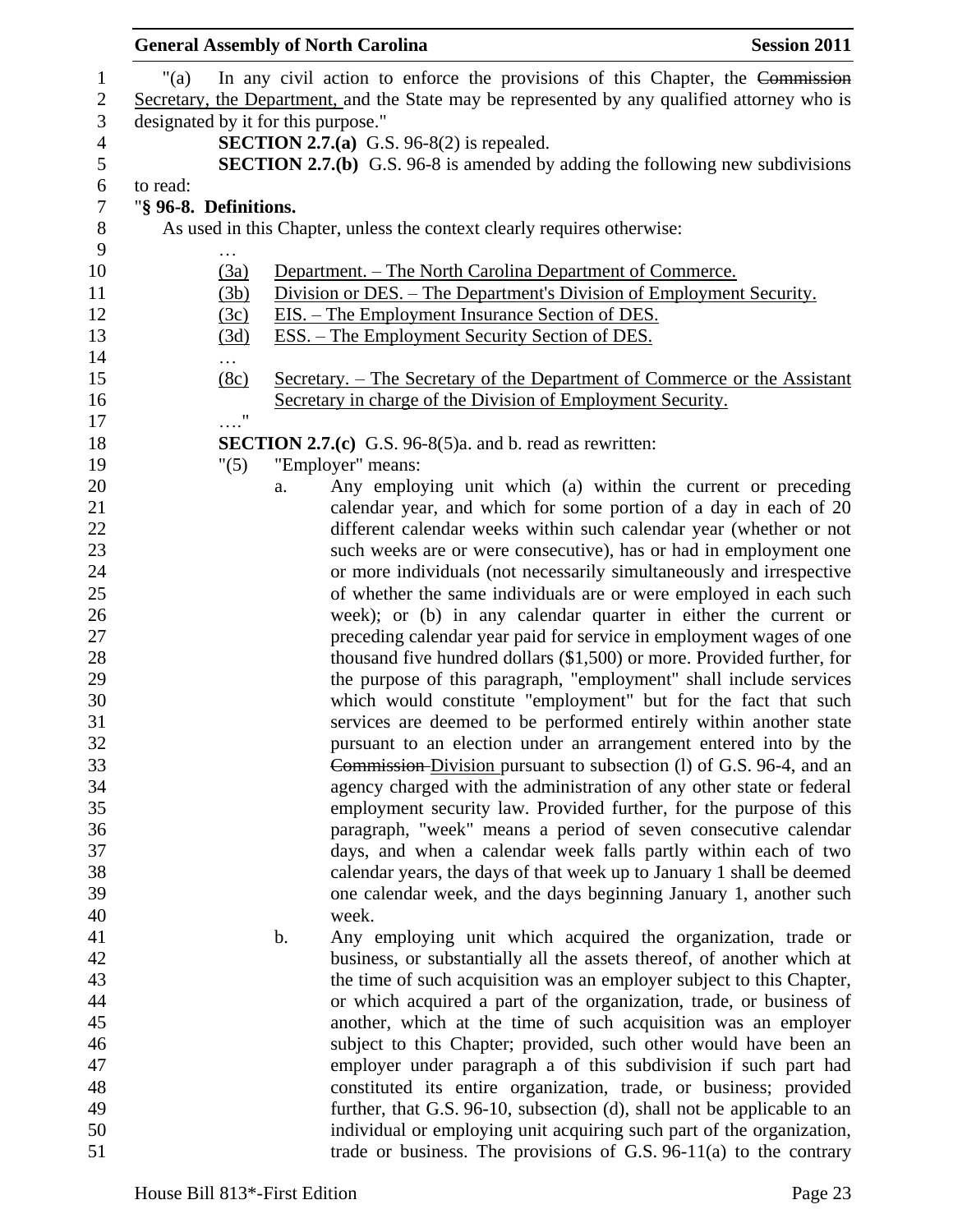| $\mathbf{1}$     |            | notwithstanding, any employing unit which becomes an employer              |
|------------------|------------|----------------------------------------------------------------------------|
| $\mathbf{2}$     |            | solely by virtue of the provisions of this paragraph shall not be liable   |
| 3                |            | for contributions based on wages paid or payable to individuals with       |
| $\overline{4}$   |            | respect to employment performed by such individuals for such               |
| $\mathfrak s$    |            | employing unit prior to the date of acquisition of the organization,       |
| 6                |            | trade, business, or a part thereof as specified herein, or substantially   |
| $\boldsymbol{7}$ |            | all the assets of another, which at the time of such acquisition was an    |
| $\, 8$           |            | employer subject to this Chapter. This provision shall not be              |
| 9                |            | applicable with respect to any employing unit which is an employer         |
| 10               |            | by reason of any other provision of this Chapter. A successor by total     |
| 11               |            | acquisition under the provisions of this paragraph may be relieved         |
| 12               |            | from coverage hereunder by making written application with the             |
| 13               |            | Commission within 60 days from the date the Commission-Division            |
| 14               |            | mails him a notification of his liability and provided the Commission      |
| 15               |            | Division finds the predecessor was an employer at the time of such         |
| 16               |            | acquisition only because such predecessor had failed to make               |
| 17               |            | application for termination of coverage as provided in G.S. 96-11 of       |
| 18               |            | this Chapter. A successor under the provisions of this paragraph who       |
| 19               |            | becomes an employer by virtue of having acquired a part of the             |
| 20               |            | organization, trade or business of the predecessor hereunder may be        |
| 21               |            | relieved from coverage upon making written application with the            |
| 22               |            | Commission Division within 60 days from the date the Commission            |
| 23               |            | Division mails him a notification of his liability and the Commission      |
| 24               |            | Division finds that the predecessor could have terminated by making        |
| 25               |            | the application under G.S. 96-11 if the part acquired had constituted      |
| 26               |            | all of the predecessor's business."                                        |
| 27               |            | <b>SECTION</b> 2.7.(d) G.S. 96-8(6)d., f.2., and k.3. read as rewritten:   |
| 28               | "(6)<br>d. | Services not covered under paragraph b of this subdivision, and            |
| 29               |            | performed entirely without this State, with respect to no part of          |
| 30               |            | which contributions are required and paid under an employment              |
| 31               |            | security law of any other state or of the federal government, shall be     |
| 32               |            | deemed to be employment subject to this Chapter if the individual          |
| 33               |            | performing such service is a resident of this State and the                |
| 34               |            | <b>Commission-Division approves the election of the employing unit for</b> |
| 35               |            | whom such services are performed that the entire service of such           |
| 36               |            | individual shall be deemed to be employment subject to this Chapter,       |
| 37               |            | and services covered by an election duly approved by the                   |
| 38               |            | Commission-Division in accordance with an arrangement pursuant to          |
| 39               |            | subsection (l) of G.S. 96-4 shall be deemed to be employment during        |
| 40               |            | the effective period of such election.                                     |
| 41               | $\ddots$   |                                                                            |
| 42               | f.         | The term "employment" shall include:                                       |
| 43               |            |                                                                            |
| 44               |            | 2.<br>Services covered by an election duly approved by the                 |
| 45               |            | Commission-Division in accordance with an arrangement                      |
| 46               |            | pursuant to G.S. 96-4, subsection (l), of this Chapter during              |
| 47               |            | the effective period of such election.                                     |
| 48               | $\ldots$   |                                                                            |
| 49               | k.         | The term "employment" does not include:                                    |
| 50               |            |                                                                            |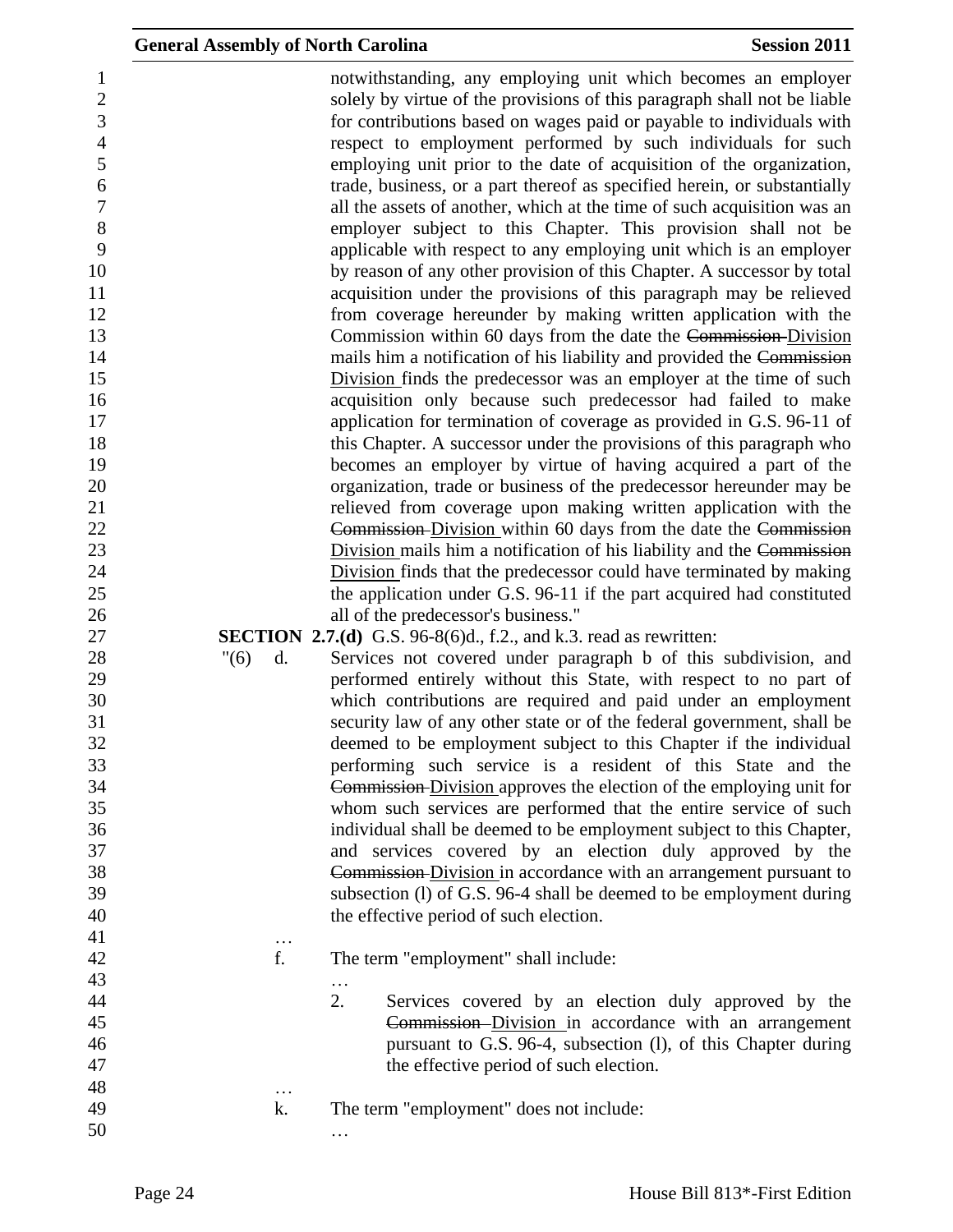|                                                                                                                         | <b>General Assembly of North Carolina</b> |                                                                                                                                                                                                                                                                                                                                                                                                                                                                                                                                                                                                                                                                                                                                                      | <b>Session 2011</b> |
|-------------------------------------------------------------------------------------------------------------------------|-------------------------------------------|------------------------------------------------------------------------------------------------------------------------------------------------------------------------------------------------------------------------------------------------------------------------------------------------------------------------------------------------------------------------------------------------------------------------------------------------------------------------------------------------------------------------------------------------------------------------------------------------------------------------------------------------------------------------------------------------------------------------------------------------------|---------------------|
| $\mathbf{1}$<br>$\overline{c}$<br>3<br>$\overline{\mathcal{L}}$<br>5<br>6<br>$\overline{7}$<br>8<br>9<br>10<br>11<br>12 | 3.                                        | Service with respect to which unemployment insurance is<br>payable under an employment security system established by<br>an act of Congress: Provided, that the Commission-Division<br>is hereby authorized and directed to enter into agreements<br>with the proper agencies under such act of Congress, which<br>agreements shall become effective 10 days after publication<br>thereof in the manner provided in G.S. 96-4(b) for general<br>rules, to provide potential rights to benefits under this<br>Chapter, acquired rights to unemployment insurance under<br>act of Congress, or who have, after acquiring potential rights<br>to unemployment insurance, under such act of Congress,<br>acquired rights to benefits under this Chapter. |                     |
| 13                                                                                                                      |                                           |                                                                                                                                                                                                                                                                                                                                                                                                                                                                                                                                                                                                                                                                                                                                                      |                     |
| 14                                                                                                                      |                                           | <b>SECTION 2.7.(e)</b> G.S. 96-8(10) reads as rewritten:                                                                                                                                                                                                                                                                                                                                                                                                                                                                                                                                                                                                                                                                                             |                     |
| 15                                                                                                                      | "(10)                                     | <b>(Effective until July 1, 2011)</b> Total and partial unemployment.                                                                                                                                                                                                                                                                                                                                                                                                                                                                                                                                                                                                                                                                                |                     |
| 16<br>17                                                                                                                | a.                                        | For the purpose of establishing a benefit year, an individual shall be                                                                                                                                                                                                                                                                                                                                                                                                                                                                                                                                                                                                                                                                               |                     |
| 18                                                                                                                      | 1.                                        | deemed to be unemployed:<br>If the individual has payroll attachment but, because of lack                                                                                                                                                                                                                                                                                                                                                                                                                                                                                                                                                                                                                                                            |                     |
| 19                                                                                                                      |                                           | of work during the payroll week for which the individual is                                                                                                                                                                                                                                                                                                                                                                                                                                                                                                                                                                                                                                                                                          |                     |
| 20                                                                                                                      |                                           | requesting the establishment of a benefit year, the individual                                                                                                                                                                                                                                                                                                                                                                                                                                                                                                                                                                                                                                                                                       |                     |
| 21                                                                                                                      |                                           | worked less than the equivalent of three customary scheduled                                                                                                                                                                                                                                                                                                                                                                                                                                                                                                                                                                                                                                                                                         |                     |
| 22                                                                                                                      |                                           | full-time days in the establishment, plant, or industry in                                                                                                                                                                                                                                                                                                                                                                                                                                                                                                                                                                                                                                                                                           |                     |
| 23                                                                                                                      |                                           | which the individual has payroll attachment as a regular                                                                                                                                                                                                                                                                                                                                                                                                                                                                                                                                                                                                                                                                                             |                     |
| 24                                                                                                                      |                                           | employee. If a benefit year is established, it shall begin on the                                                                                                                                                                                                                                                                                                                                                                                                                                                                                                                                                                                                                                                                                    |                     |
| 25                                                                                                                      |                                           | Sunday preceding the payroll week ending date.                                                                                                                                                                                                                                                                                                                                                                                                                                                                                                                                                                                                                                                                                                       |                     |
| 26                                                                                                                      | 2.                                        | If the individual has no payroll attachment on the date the                                                                                                                                                                                                                                                                                                                                                                                                                                                                                                                                                                                                                                                                                          |                     |
| 27                                                                                                                      |                                           | individual reports to apply for unemployment insurance. If a                                                                                                                                                                                                                                                                                                                                                                                                                                                                                                                                                                                                                                                                                         |                     |
| 28                                                                                                                      |                                           | benefit year is established, it shall begin on the Sunday of the                                                                                                                                                                                                                                                                                                                                                                                                                                                                                                                                                                                                                                                                                     |                     |
| 29                                                                                                                      |                                           | calendar week with respect to which the claimant met the                                                                                                                                                                                                                                                                                                                                                                                                                                                                                                                                                                                                                                                                                             |                     |
| 30                                                                                                                      |                                           | requirements<br>provided<br>reporting                                                                                                                                                                                                                                                                                                                                                                                                                                                                                                                                                                                                                                                                                                                | by<br>Commission    |
| 31                                                                                                                      |                                           | regulation.rules adopted by the Division.                                                                                                                                                                                                                                                                                                                                                                                                                                                                                                                                                                                                                                                                                                            |                     |
| 32                                                                                                                      | b.                                        | For benefit weeks within an established benefit year, a claimant shall                                                                                                                                                                                                                                                                                                                                                                                                                                                                                                                                                                                                                                                                               |                     |
| 33<br>34                                                                                                                | 1.                                        | be deemed to be:                                                                                                                                                                                                                                                                                                                                                                                                                                                                                                                                                                                                                                                                                                                                     |                     |
| 35                                                                                                                      |                                           | Totally unemployed, irrespective of job attachment, if a<br>claimant's earnings for such week, including payments                                                                                                                                                                                                                                                                                                                                                                                                                                                                                                                                                                                                                                    |                     |
| 36                                                                                                                      |                                           | defined in subparagraph c below, would not reduce the                                                                                                                                                                                                                                                                                                                                                                                                                                                                                                                                                                                                                                                                                                |                     |
| 37                                                                                                                      |                                           | claimant's weekly benefit amount                                                                                                                                                                                                                                                                                                                                                                                                                                                                                                                                                                                                                                                                                                                     | as prescribed<br>by |
| 38                                                                                                                      |                                           | G.S. $96-12(c)$ .                                                                                                                                                                                                                                                                                                                                                                                                                                                                                                                                                                                                                                                                                                                                    |                     |
| 39                                                                                                                      | 2.                                        | Partially unemployed, if the claimant has payroll attachment                                                                                                                                                                                                                                                                                                                                                                                                                                                                                                                                                                                                                                                                                         |                     |
| 40                                                                                                                      |                                           | but because of lack of work during the payroll week for                                                                                                                                                                                                                                                                                                                                                                                                                                                                                                                                                                                                                                                                                              |                     |
| 41                                                                                                                      |                                           | which the claimant is requesting benefits the claimant worked                                                                                                                                                                                                                                                                                                                                                                                                                                                                                                                                                                                                                                                                                        |                     |
| 42                                                                                                                      |                                           | less than three customary scheduled full-time days in the                                                                                                                                                                                                                                                                                                                                                                                                                                                                                                                                                                                                                                                                                            |                     |
| 43                                                                                                                      |                                           | establishment, plant, or industry in which the claimant is                                                                                                                                                                                                                                                                                                                                                                                                                                                                                                                                                                                                                                                                                           |                     |
| 44                                                                                                                      |                                           | employed and whose earnings from such employment                                                                                                                                                                                                                                                                                                                                                                                                                                                                                                                                                                                                                                                                                                     |                     |
| 45                                                                                                                      |                                           | (including payments defined in subparagraph c below) would                                                                                                                                                                                                                                                                                                                                                                                                                                                                                                                                                                                                                                                                                           |                     |
| 46                                                                                                                      |                                           | qualify the claimant for a reduced payment as prescribed by                                                                                                                                                                                                                                                                                                                                                                                                                                                                                                                                                                                                                                                                                          |                     |
| 47                                                                                                                      |                                           | G.S. $96-12(c)$ .                                                                                                                                                                                                                                                                                                                                                                                                                                                                                                                                                                                                                                                                                                                                    |                     |
| 48                                                                                                                      | 3.                                        | Part-totally unemployed, if the claimant had no job                                                                                                                                                                                                                                                                                                                                                                                                                                                                                                                                                                                                                                                                                                  |                     |
| 49<br>50                                                                                                                |                                           | attachment during all or part of such week and whose<br>earnings for odd jobs or subsidiary work (including payments                                                                                                                                                                                                                                                                                                                                                                                                                                                                                                                                                                                                                                 |                     |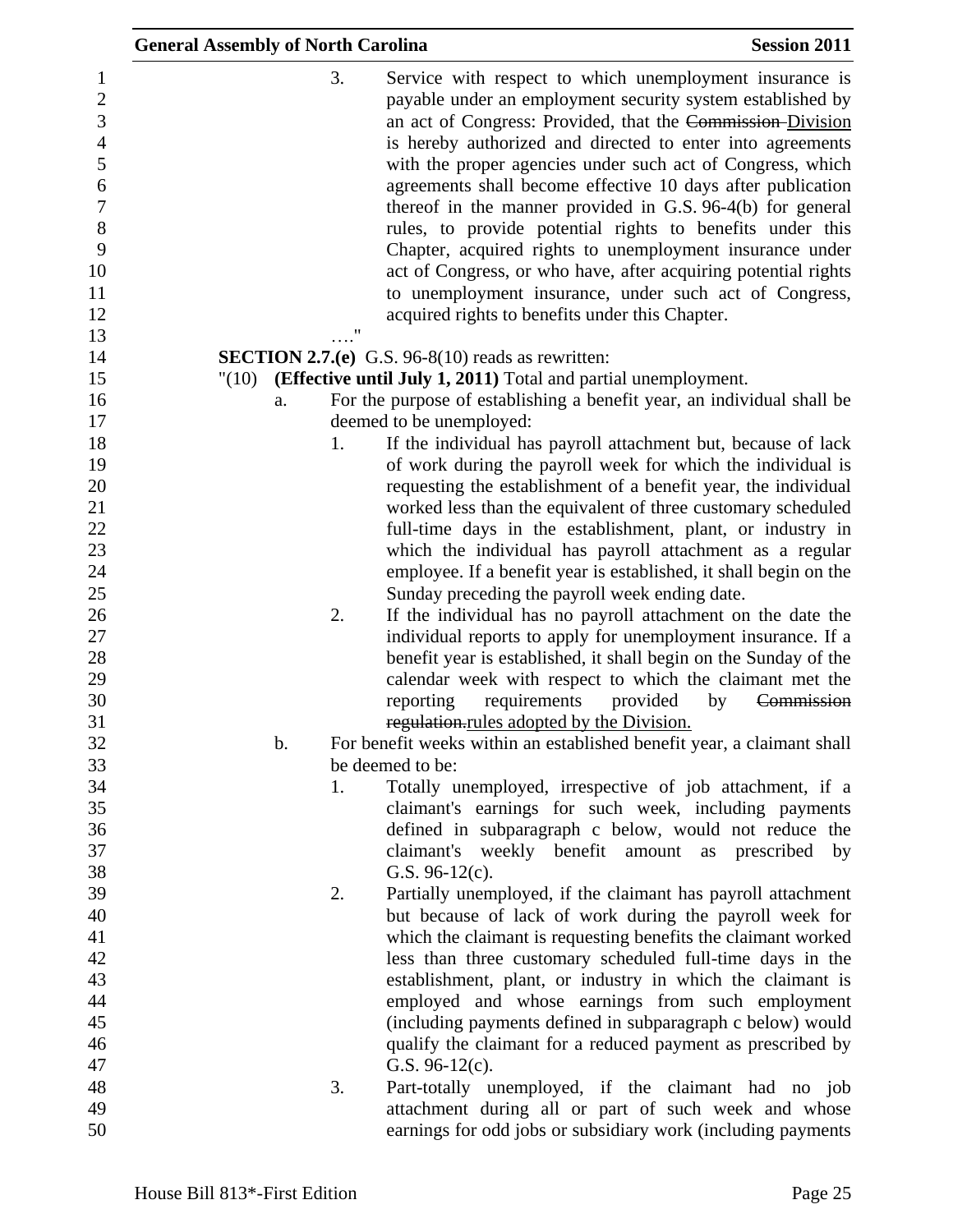| <b>General Assembly of North Carolina</b> |                      |                                                                                                                                                                                                                                                                                                                                                                                                                                                                                                                                                                                                                                                                                                                                                                                                                                                                                                                                                                                                                                                                                                                                                                                                                                                                                                                                                                                                                                                                                                                                                                                                                                                                                                                                                                                                                                                                                                                                                                                                  | <b>Session 2011</b> |
|-------------------------------------------|----------------------|--------------------------------------------------------------------------------------------------------------------------------------------------------------------------------------------------------------------------------------------------------------------------------------------------------------------------------------------------------------------------------------------------------------------------------------------------------------------------------------------------------------------------------------------------------------------------------------------------------------------------------------------------------------------------------------------------------------------------------------------------------------------------------------------------------------------------------------------------------------------------------------------------------------------------------------------------------------------------------------------------------------------------------------------------------------------------------------------------------------------------------------------------------------------------------------------------------------------------------------------------------------------------------------------------------------------------------------------------------------------------------------------------------------------------------------------------------------------------------------------------------------------------------------------------------------------------------------------------------------------------------------------------------------------------------------------------------------------------------------------------------------------------------------------------------------------------------------------------------------------------------------------------------------------------------------------------------------------------------------------------|---------------------|
|                                           | c.<br>d.<br>e.<br>f. | defined in subparagraph c below) would qualify the claimant<br>for a reduced payment as prescribed by G.S. $96-12(c)$ .<br>(For suspension of enforcement, see note) No individual shall be<br>considered unemployed if, with respect to the entire calendar week,<br>the individual is receiving, has received, or will receive as a result of<br>the individual's separation from employment, remuneration in the<br>form of (i) wages in lieu of notice, (ii) accrued vacation pay, (iii)<br>terminal leave pay, (iv) separation pay, or (v) dismissal payments or<br>wages by whatever name. Provided, however, if such payment is<br>applicable to less than the entire week, the claimant may be<br>considered to be unemployed as defined in subsections a and b of this<br>paragraph. Sums received by any individual for services performed<br>as an elected official who holds an elective office, as defined in<br>G.S. 128-1.1(d), or as a member of the N. C. National Guard, as<br>defined in G.S. 127A-3, or as a member of any reserve component of<br>the United States Armed Forces shall not be considered in<br>determining that individual's employment status<br>subsection. Benefits paid under this subdivision shall not be charged<br>to the account or accounts of the base period employer or employers.<br>An individual's week of unemployment shall be deemed to<br>commence only after his the individual's registration at an<br>employment office, except as the Commission may by regulation<br>Division by rule may otherwise prescribe.<br>Repealed by Session Laws 2009-506, s. 2, effective October 1, 2009,<br>and applicable to claims filed on or after that date.<br>No substitute teacher or other substitute school personnel shall be<br>considered unemployed for days or weeks when not called to work<br>unless the individual is or was employed as a full-time substitute<br>during the period of time for which the individual is requesting | under this          |
|                                           |                      | benefits. For the purposes of this subsection, full-time substitute is                                                                                                                                                                                                                                                                                                                                                                                                                                                                                                                                                                                                                                                                                                                                                                                                                                                                                                                                                                                                                                                                                                                                                                                                                                                                                                                                                                                                                                                                                                                                                                                                                                                                                                                                                                                                                                                                                                                           |                     |
|                                           |                      | defined as a substitute employee who works more than 30 hours a<br>week on a continual basis for a period of six months or more.                                                                                                                                                                                                                                                                                                                                                                                                                                                                                                                                                                                                                                                                                                                                                                                                                                                                                                                                                                                                                                                                                                                                                                                                                                                                                                                                                                                                                                                                                                                                                                                                                                                                                                                                                                                                                                                                 |                     |
| (10)                                      |                      | <b>(Effective July 1, 2011)</b> Total and partial unemployment.                                                                                                                                                                                                                                                                                                                                                                                                                                                                                                                                                                                                                                                                                                                                                                                                                                                                                                                                                                                                                                                                                                                                                                                                                                                                                                                                                                                                                                                                                                                                                                                                                                                                                                                                                                                                                                                                                                                                  |                     |
|                                           | a.                   | For the purpose of establishing a benefit year, an individual shall be                                                                                                                                                                                                                                                                                                                                                                                                                                                                                                                                                                                                                                                                                                                                                                                                                                                                                                                                                                                                                                                                                                                                                                                                                                                                                                                                                                                                                                                                                                                                                                                                                                                                                                                                                                                                                                                                                                                           |                     |
|                                           |                      | deemed to be unemployed:                                                                                                                                                                                                                                                                                                                                                                                                                                                                                                                                                                                                                                                                                                                                                                                                                                                                                                                                                                                                                                                                                                                                                                                                                                                                                                                                                                                                                                                                                                                                                                                                                                                                                                                                                                                                                                                                                                                                                                         |                     |
|                                           |                      | If he has payroll attachment but, because of lack of work<br>1.                                                                                                                                                                                                                                                                                                                                                                                                                                                                                                                                                                                                                                                                                                                                                                                                                                                                                                                                                                                                                                                                                                                                                                                                                                                                                                                                                                                                                                                                                                                                                                                                                                                                                                                                                                                                                                                                                                                                  |                     |
|                                           |                      | during the payroll week for which he is requesting the                                                                                                                                                                                                                                                                                                                                                                                                                                                                                                                                                                                                                                                                                                                                                                                                                                                                                                                                                                                                                                                                                                                                                                                                                                                                                                                                                                                                                                                                                                                                                                                                                                                                                                                                                                                                                                                                                                                                           |                     |
|                                           |                      | establishment of a benefit year, he worked less than the                                                                                                                                                                                                                                                                                                                                                                                                                                                                                                                                                                                                                                                                                                                                                                                                                                                                                                                                                                                                                                                                                                                                                                                                                                                                                                                                                                                                                                                                                                                                                                                                                                                                                                                                                                                                                                                                                                                                         |                     |
|                                           |                      | equivalent of three customary scheduled full-time days in the                                                                                                                                                                                                                                                                                                                                                                                                                                                                                                                                                                                                                                                                                                                                                                                                                                                                                                                                                                                                                                                                                                                                                                                                                                                                                                                                                                                                                                                                                                                                                                                                                                                                                                                                                                                                                                                                                                                                    |                     |
|                                           |                      | establishment, plant, or industry in which he has payroll                                                                                                                                                                                                                                                                                                                                                                                                                                                                                                                                                                                                                                                                                                                                                                                                                                                                                                                                                                                                                                                                                                                                                                                                                                                                                                                                                                                                                                                                                                                                                                                                                                                                                                                                                                                                                                                                                                                                        |                     |
|                                           |                      | attachment as a regular employee. If a benefit year is                                                                                                                                                                                                                                                                                                                                                                                                                                                                                                                                                                                                                                                                                                                                                                                                                                                                                                                                                                                                                                                                                                                                                                                                                                                                                                                                                                                                                                                                                                                                                                                                                                                                                                                                                                                                                                                                                                                                           |                     |
|                                           |                      | established, it shall begin on the Sunday preceding the payroll                                                                                                                                                                                                                                                                                                                                                                                                                                                                                                                                                                                                                                                                                                                                                                                                                                                                                                                                                                                                                                                                                                                                                                                                                                                                                                                                                                                                                                                                                                                                                                                                                                                                                                                                                                                                                                                                                                                                  |                     |
|                                           |                      | week ending date.<br>If he has no payroll attachment on the date he reports to apply<br>2.                                                                                                                                                                                                                                                                                                                                                                                                                                                                                                                                                                                                                                                                                                                                                                                                                                                                                                                                                                                                                                                                                                                                                                                                                                                                                                                                                                                                                                                                                                                                                                                                                                                                                                                                                                                                                                                                                                       |                     |
|                                           |                      | for unemployment insurance. If a benefit year is established,                                                                                                                                                                                                                                                                                                                                                                                                                                                                                                                                                                                                                                                                                                                                                                                                                                                                                                                                                                                                                                                                                                                                                                                                                                                                                                                                                                                                                                                                                                                                                                                                                                                                                                                                                                                                                                                                                                                                    |                     |
|                                           |                      | it shall begin on the Sunday of the calendar week with respect                                                                                                                                                                                                                                                                                                                                                                                                                                                                                                                                                                                                                                                                                                                                                                                                                                                                                                                                                                                                                                                                                                                                                                                                                                                                                                                                                                                                                                                                                                                                                                                                                                                                                                                                                                                                                                                                                                                                   |                     |
|                                           |                      | to which the claimant met the reporting requirements                                                                                                                                                                                                                                                                                                                                                                                                                                                                                                                                                                                                                                                                                                                                                                                                                                                                                                                                                                                                                                                                                                                                                                                                                                                                                                                                                                                                                                                                                                                                                                                                                                                                                                                                                                                                                                                                                                                                             |                     |
|                                           |                      | provided by Commission regulation.rules adopted by the                                                                                                                                                                                                                                                                                                                                                                                                                                                                                                                                                                                                                                                                                                                                                                                                                                                                                                                                                                                                                                                                                                                                                                                                                                                                                                                                                                                                                                                                                                                                                                                                                                                                                                                                                                                                                                                                                                                                           |                     |
|                                           |                      | Division.                                                                                                                                                                                                                                                                                                                                                                                                                                                                                                                                                                                                                                                                                                                                                                                                                                                                                                                                                                                                                                                                                                                                                                                                                                                                                                                                                                                                                                                                                                                                                                                                                                                                                                                                                                                                                                                                                                                                                                                        |                     |
|                                           | $\mathbf b$ .        | For benefit weeks within an established benefit year, a claimant shall                                                                                                                                                                                                                                                                                                                                                                                                                                                                                                                                                                                                                                                                                                                                                                                                                                                                                                                                                                                                                                                                                                                                                                                                                                                                                                                                                                                                                                                                                                                                                                                                                                                                                                                                                                                                                                                                                                                           |                     |
|                                           |                      | be deemed to be:                                                                                                                                                                                                                                                                                                                                                                                                                                                                                                                                                                                                                                                                                                                                                                                                                                                                                                                                                                                                                                                                                                                                                                                                                                                                                                                                                                                                                                                                                                                                                                                                                                                                                                                                                                                                                                                                                                                                                                                 |                     |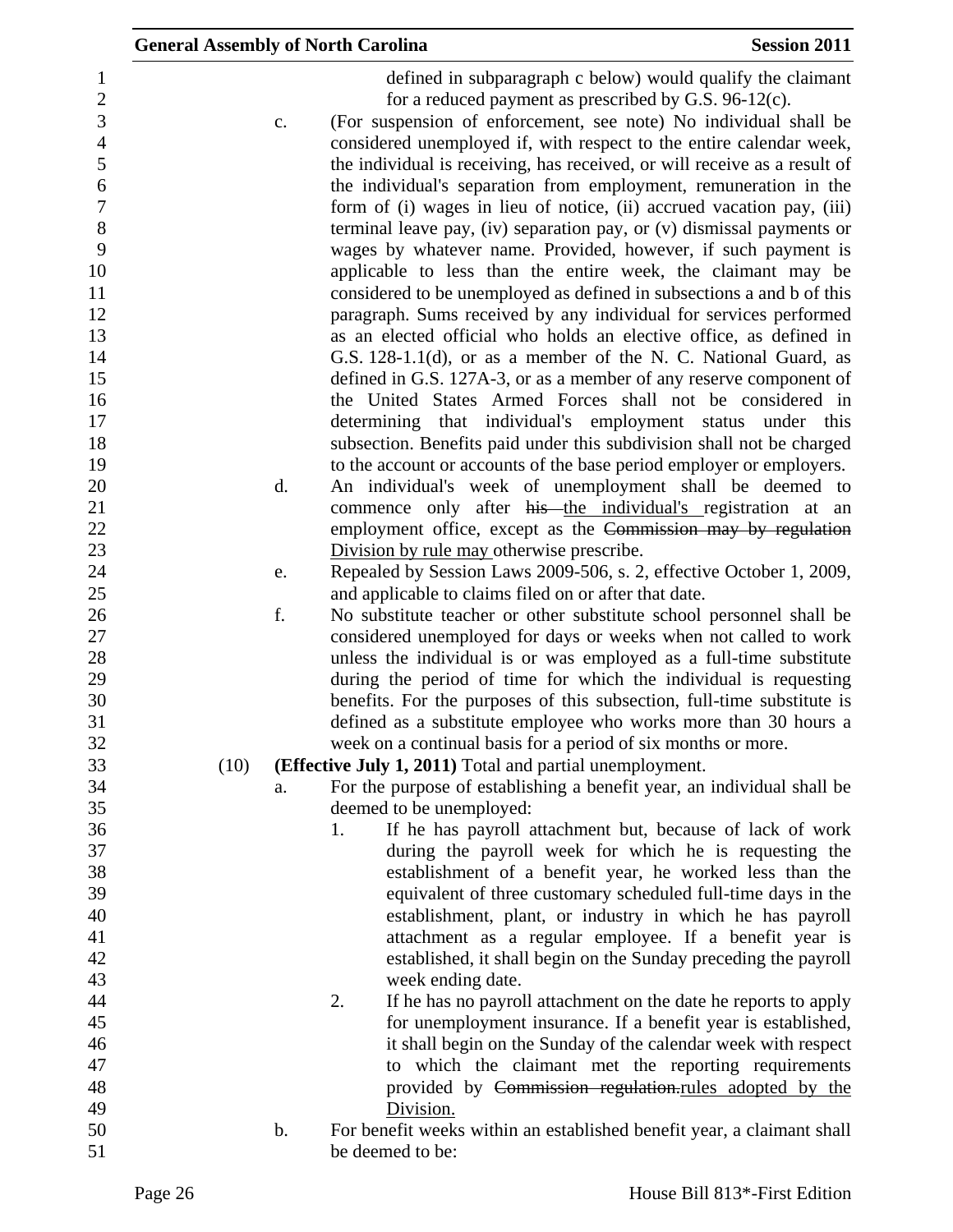|                     | <b>General Assembly of North Carolina</b> |             |                                                       | <b>Session 2011</b>                                                                                                                        |
|---------------------|-------------------------------------------|-------------|-------------------------------------------------------|--------------------------------------------------------------------------------------------------------------------------------------------|
| 1<br>$\overline{2}$ |                                           | 1.          |                                                       | Totally unemployed, irrespective of job attachment, if his<br>earnings for such week, including payments defined in                        |
| 3<br>$\overline{4}$ |                                           |             | amount as prescribed by G.S. 96-12(c).                | subparagraph c below, would not reduce his weekly benefit                                                                                  |
| 5                   |                                           | 2.          |                                                       | Partially unemployed, if he has payroll attachment but                                                                                     |
| 6                   |                                           |             |                                                       | because of lack of work during the payroll week for which he                                                                               |
| $\overline{7}$      |                                           |             |                                                       | is requesting benefits he worked less than three customary                                                                                 |
| 8<br>9              |                                           |             |                                                       | scheduled full-time days in the establishment, plant, or<br>industry in which he is employed and whose earnings from                       |
| 10                  |                                           |             | such                                                  | employment (including payments<br>defined<br>in                                                                                            |
| 11                  |                                           |             |                                                       | subparagraph c below) would qualify him for a reduced                                                                                      |
| 12                  |                                           |             | payment as prescribed by G.S. 96-12(c).               |                                                                                                                                            |
| 13                  |                                           | 3.          |                                                       | Part-totally unemployed, if the claimant had no job                                                                                        |
| 14                  |                                           |             |                                                       | attachment during all or part of such week and whose                                                                                       |
| 15                  |                                           |             |                                                       | earnings for odd jobs or subsidiary work (including payments                                                                               |
| 16<br>17            |                                           |             |                                                       | defined in subparagraph c below) would qualify him for a                                                                                   |
| 18                  | c.                                        |             |                                                       | reduced payment as prescribed by G.S. 96-12(c).<br>No individual shall be considered unemployed if, with respect to the                    |
| 19                  |                                           |             |                                                       | entire calendar week, he is receiving, has received, or will receive as                                                                    |
| 20                  |                                           |             |                                                       | a result of his separation from employment, remuneration in the form                                                                       |
| 21                  |                                           |             |                                                       | of (i) wages in lieu of notice, (ii) accrued vacation pay, (iii) terminal                                                                  |
| 22                  |                                           |             |                                                       | leave pay, (iv) severance pay, (v) separation pay, or (vi) dismissal                                                                       |
| 23                  |                                           |             |                                                       | payments or wages by whatever name. Provided, however, if such                                                                             |
| 24                  |                                           |             |                                                       | payment is applicable to less than the entire week, the claimant may                                                                       |
| 25<br>26            |                                           |             |                                                       | be considered to be unemployed as defined in subsections a and b of<br>this paragraph. Sums received by any individual for services        |
| 27                  |                                           |             |                                                       | performed as an elected official who holds an elective office, as                                                                          |
| 28                  |                                           |             |                                                       | defined in G.S. $128-1.1(d)$ , or as a member of the N. C. National                                                                        |
| 29                  |                                           |             |                                                       | Guard, as defined in G.S. 127A-3, or as a member of any reserve                                                                            |
| 30                  |                                           |             |                                                       | component of the United States Armed Forces shall not be                                                                                   |
| 31                  |                                           |             |                                                       | considered in determining that individual's employment status under                                                                        |
| 32                  |                                           |             |                                                       | this subsection. Provided further, however, that an individual shall be                                                                    |
| 33<br>34            |                                           |             |                                                       | considered to be unemployed as to receipt of severance pay for any<br>week the individual is registered at or attending any institution of |
| 35                  |                                           |             |                                                       | higher education as defined in G.S. 96-8(5)j., or secondary school as                                                                      |
| 36                  |                                           |             |                                                       | defined in G.S. $96-8(5)q$ , or Commission-Division approved                                                                               |
| 37                  |                                           |             |                                                       | vocational, educational, or training programs as<br>defined in                                                                             |
| 38                  |                                           | G.S. 96-13. |                                                       |                                                                                                                                            |
| 39                  | d.                                        |             |                                                       | An individual's week of unemployment shall be deemed to                                                                                    |
| 40                  |                                           |             |                                                       | commence only after his registration at an employment office, except                                                                       |
| 41                  |                                           |             |                                                       | as the Commission-Division may by regulation-rule otherwise                                                                                |
| 42                  |                                           | prescribe.  |                                                       |                                                                                                                                            |
| 43<br>44            | e.                                        |             | and applicable to claims filed on or after that date. | Repealed by Session Laws 2009-506, s. 2, effective October 1, 2009,                                                                        |
| 45                  | f.                                        |             |                                                       | No substitute teacher or other substitute school personnel shall be                                                                        |
| 46                  |                                           |             |                                                       | considered unemployed for days or weeks when not called to work                                                                            |
| 47                  |                                           |             |                                                       | unless the individual is or was employed as a full-time substitute                                                                         |
| 48                  |                                           |             |                                                       | during the period of time for which the individual is requesting                                                                           |
| 49                  |                                           |             |                                                       | benefits. For the purposes of this subsection, full-time substitute is                                                                     |
| 50                  |                                           |             |                                                       | defined as a substitute employee who works more than 30 hours a                                                                            |
| 51                  |                                           |             |                                                       | week on a continual basis for a period of six months or more."                                                                             |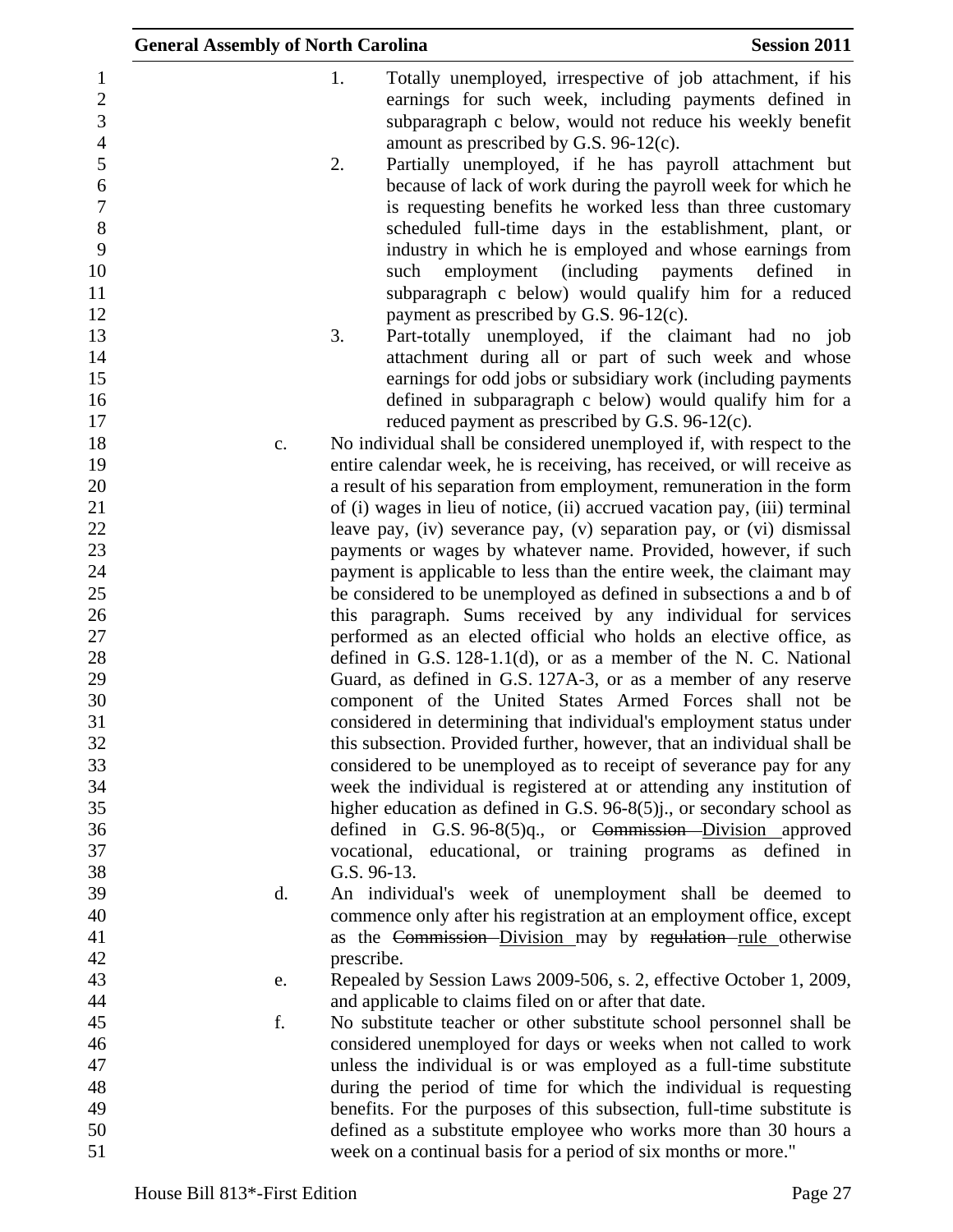| <b>General Assembly of North Carolina</b> |                                                                                                                                                        | <b>Session 2011</b> |
|-------------------------------------------|--------------------------------------------------------------------------------------------------------------------------------------------------------|---------------------|
|                                           | <b>SECTION 2.7.(f)</b> G.S. 96-8(13)a. and d. read as rewritten:                                                                                       |                     |
| $"(13)$ a.                                | "Wages" shall include commissions, bonuses, any sums paid to an                                                                                        |                     |
|                                           | employee by an employer pursuant to an order of any court, the                                                                                         |                     |
|                                           | National Labor Relations Board, or any other lawfully constituted                                                                                      |                     |
|                                           | adjudicative agency or by private agreement, consent, or arbitration                                                                                   |                     |
|                                           | for loss of pay by reason of discharge, and the cash value of all                                                                                      |                     |
|                                           | remuneration in any medium other than cash. The reasonable cash                                                                                        |                     |
|                                           | value of remuneration in any medium other than cash shall be                                                                                           |                     |
|                                           | estimated and determined in accordance with rules prescribed by the                                                                                    |                     |
|                                           | Commission; Division; provided, if the remuneration of an individual                                                                                   |                     |
|                                           | is not based upon a fixed period or duration of time or if the                                                                                         |                     |
|                                           | individual's wages are paid at irregular intervals or in such manner as                                                                                |                     |
|                                           | not to extend regularly over the period of employment, the wages for                                                                                   |                     |
|                                           | any week or for any calendar quarter for the purpose of computing an                                                                                   |                     |
|                                           | individual's right to unemployment benefits only shall be determined                                                                                   |                     |
|                                           | in such manner as may by authorized regulations be prescribed. The                                                                                     |                     |
|                                           | regulations shall, so far as possible, secure results reasonably similar                                                                               |                     |
|                                           | to those that would prevail if the individual were paid his wages at                                                                                   |                     |
|                                           | regular intervals. The term "wages" shall not include the amount of                                                                                    |                     |
|                                           | any payment with respect to services to, or on behalf of, an                                                                                           |                     |
|                                           | individual in its employ under a plan or system established by an                                                                                      |                     |
|                                           | employing unit which makes provision for individuals in its employ                                                                                     |                     |
|                                           | generally or for a class or classes of such individuals (including any                                                                                 |                     |
|                                           | amount paid by an employing unit for insurance or annuities, or into                                                                                   |                     |
|                                           | a fund, to provide for any such payment), on account of (i)                                                                                            |                     |
|                                           | retirement, or (ii) sickness or accident disability, or (iii) medical and                                                                              |                     |
|                                           | hospitalization expenses in connection with sickness or accident<br>disability or (iv) death. However, in the case of payments made to an              |                     |
|                                           | employee or any of his dependents on account of sickness or accident                                                                                   |                     |
|                                           | disability, only payments which are received under a worker's                                                                                          |                     |
|                                           | compensation law shall be excluded from the term "wages".                                                                                              |                     |
|                                           | Furthermore, the term "wages" shall not include payment by an                                                                                          |                     |
|                                           | employer without deduction from the remuneration of the employee                                                                                       |                     |
|                                           | of the tax imposed upon an employee under the Federal Insurance                                                                                        |                     |
|                                           | Contributions Act.                                                                                                                                     |                     |
| $\ddots$                                  |                                                                                                                                                        |                     |
| d.                                        | Wages shall not include the amount of any payment, including any                                                                                       |                     |
|                                           | amount paid into a fund to provide for such payment, made to, or on                                                                                    |                     |
|                                           | behalf of, an employee under a plan or system established by an                                                                                        |                     |
|                                           | employer or others which makes provision for employees generally,                                                                                      |                     |
|                                           | or for a class or group of employees, for the purpose of                                                                                               |                     |
|                                           | supplementing unemployment benefits, provided that the plan has                                                                                        |                     |
|                                           | been approved by the Commission-Division under such reasonable                                                                                         |                     |
|                                           | regulations rules as it shall promulgate.adopt."                                                                                                       |                     |
|                                           | <b>SECTION 2.7.(g)</b> G.S.96-8(22) and (24) read as rewritten:                                                                                        |                     |
| $^{\prime\prime}(22)$                     | Average Weekly Insured Wage. - "Average weekly insured wage" is the                                                                                    |                     |
|                                           | quotient obtained by dividing the total of the wages, as defined in                                                                                    |                     |
|                                           | G.S. 96-8(12) and (13), reported by all insured employers by the monthly                                                                               |                     |
|                                           | average in insured employment under this Chapter during the immediately<br>preceding calendar year and further dividing the quotient obtained by 52 to |                     |
|                                           | obtain a weekly rate. (For this computation the data as released annually in                                                                           |                     |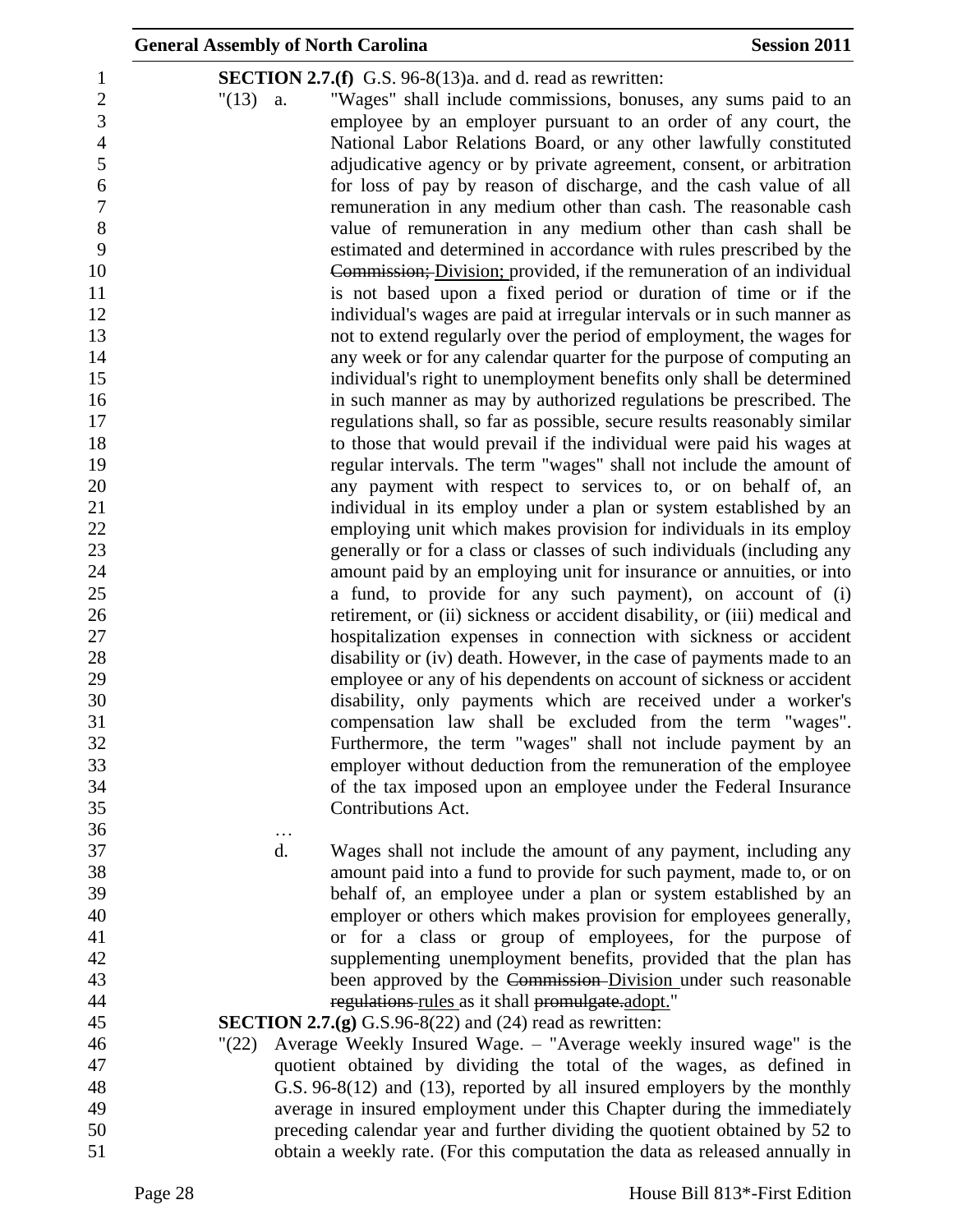|     |                         | <b>General Assembly of North Carolina</b>                                                                                                                                                                                                                                                                                                                                                                                                                                                                                                                                                                                                                                                                                                                                                                                                                                                                                                                                                                                                                 | <b>Session 2011</b> |
|-----|-------------------------|-----------------------------------------------------------------------------------------------------------------------------------------------------------------------------------------------------------------------------------------------------------------------------------------------------------------------------------------------------------------------------------------------------------------------------------------------------------------------------------------------------------------------------------------------------------------------------------------------------------------------------------------------------------------------------------------------------------------------------------------------------------------------------------------------------------------------------------------------------------------------------------------------------------------------------------------------------------------------------------------------------------------------------------------------------------|---------------------|
|     |                         | the Employment Security Commission's Division's publication "North<br>Carolina Insured Employment and Wage Payment" shall be used). The<br>quotient thus obtained shall be deemed to be the average weekly wage for<br>such year.                                                                                                                                                                                                                                                                                                                                                                                                                                                                                                                                                                                                                                                                                                                                                                                                                         |                     |
|     | (24)                    | Work, for purposes of this Chapter, means any bona fide permanent<br>employment the acceptance of which would not result in an undue family<br>hardship as defined in G.S. 96-8(10a). For purposes of this definition, "bona<br>fide permanent employment" is presumed to include only those<br>employments of greater than 30 consecutive calendar days duration<br>(regardless of whether work is performed on all those days) provided: (a) the<br>presumption that an employment lasting 30 days or less is not bona fide<br>permanent employment may be rebutted by a finding by the Commission,<br>Division, either on its own motion or upon a clear and convincing showing<br>by an interested party that the application of the presumption would work a<br>substantial injustice in view of the intent of this Chapter; (b) Any decision of<br>the Commission Division on the question of bona fide employment may be<br>disturbed on judicial review only upon a finding of plain error."<br><b>SECTION 2.8.</b> G.S. 96-9 reads as rewritten: |                     |
|     | "§ 96-9. Contributions. |                                                                                                                                                                                                                                                                                                                                                                                                                                                                                                                                                                                                                                                                                                                                                                                                                                                                                                                                                                                                                                                           |                     |
| (a) | Payment. -              |                                                                                                                                                                                                                                                                                                                                                                                                                                                                                                                                                                                                                                                                                                                                                                                                                                                                                                                                                                                                                                                           |                     |
|     | (1)                     | Except as provided in subsection (d) hereof, contributions shall accrue and                                                                                                                                                                                                                                                                                                                                                                                                                                                                                                                                                                                                                                                                                                                                                                                                                                                                                                                                                                               |                     |
|     |                         | become payable by each employer for each calendar year in which he is                                                                                                                                                                                                                                                                                                                                                                                                                                                                                                                                                                                                                                                                                                                                                                                                                                                                                                                                                                                     |                     |
|     |                         | subject to this Chapter, with respect to wages for employment (as defined in                                                                                                                                                                                                                                                                                                                                                                                                                                                                                                                                                                                                                                                                                                                                                                                                                                                                                                                                                                              |                     |
|     |                         | G.S. 96-8(6)). Such contributions shall become due and be paid by each                                                                                                                                                                                                                                                                                                                                                                                                                                                                                                                                                                                                                                                                                                                                                                                                                                                                                                                                                                                    |                     |
|     |                         | employer to the Commission-Division for the fund in accordance with such                                                                                                                                                                                                                                                                                                                                                                                                                                                                                                                                                                                                                                                                                                                                                                                                                                                                                                                                                                                  |                     |
|     |                         | regulations as the Commission-Division may prescribe, and shall not be                                                                                                                                                                                                                                                                                                                                                                                                                                                                                                                                                                                                                                                                                                                                                                                                                                                                                                                                                                                    |                     |
|     |                         | deducted in whole or in part from the remuneration of individuals in his<br>employ. Contributions shall become due on and shall be paid on or before                                                                                                                                                                                                                                                                                                                                                                                                                                                                                                                                                                                                                                                                                                                                                                                                                                                                                                      |                     |
|     |                         | the last day of the month following the close of the calendar quarter in which                                                                                                                                                                                                                                                                                                                                                                                                                                                                                                                                                                                                                                                                                                                                                                                                                                                                                                                                                                            |                     |
|     |                         | such wages are paid and such contributions shall be paid by each employer                                                                                                                                                                                                                                                                                                                                                                                                                                                                                                                                                                                                                                                                                                                                                                                                                                                                                                                                                                                 |                     |
|     |                         | to the Commission-Division for the fund in accordance with such regulations                                                                                                                                                                                                                                                                                                                                                                                                                                                                                                                                                                                                                                                                                                                                                                                                                                                                                                                                                                               |                     |
|     |                         | as the Commission-Division may prescribe, and shall not be deducted in                                                                                                                                                                                                                                                                                                                                                                                                                                                                                                                                                                                                                                                                                                                                                                                                                                                                                                                                                                                    |                     |
|     |                         | whole or in part from the remuneration of individuals in his employ,                                                                                                                                                                                                                                                                                                                                                                                                                                                                                                                                                                                                                                                                                                                                                                                                                                                                                                                                                                                      |                     |
|     |                         | provided, further, that if the Commission-Division shall be advised by its                                                                                                                                                                                                                                                                                                                                                                                                                                                                                                                                                                                                                                                                                                                                                                                                                                                                                                                                                                                |                     |
|     |                         | duly authorized officers or agents that the collection of any contribution                                                                                                                                                                                                                                                                                                                                                                                                                                                                                                                                                                                                                                                                                                                                                                                                                                                                                                                                                                                |                     |
|     |                         | under any provision of this Chapter will be jeopardized by delay, the                                                                                                                                                                                                                                                                                                                                                                                                                                                                                                                                                                                                                                                                                                                                                                                                                                                                                                                                                                                     |                     |
|     |                         | Commission-Division may, whether or not the time otherwise prescribed by                                                                                                                                                                                                                                                                                                                                                                                                                                                                                                                                                                                                                                                                                                                                                                                                                                                                                                                                                                                  |                     |
|     |                         | law for making returns and paying such tax has expired, immediately assess                                                                                                                                                                                                                                                                                                                                                                                                                                                                                                                                                                                                                                                                                                                                                                                                                                                                                                                                                                                |                     |
|     |                         | such contributions (together with all interest and penalties, the assessment of<br>which is provided for by law). Such contributions, penalties and interest                                                                                                                                                                                                                                                                                                                                                                                                                                                                                                                                                                                                                                                                                                                                                                                                                                                                                              |                     |
|     |                         | shall thereupon become immediately due and payable, and immediate notice                                                                                                                                                                                                                                                                                                                                                                                                                                                                                                                                                                                                                                                                                                                                                                                                                                                                                                                                                                                  |                     |
|     |                         | and demand shall be made by the Commission-Division for the payment                                                                                                                                                                                                                                                                                                                                                                                                                                                                                                                                                                                                                                                                                                                                                                                                                                                                                                                                                                                       |                     |
|     |                         | thereof. Upon failure or refusal to pay such contributions, penalties, and                                                                                                                                                                                                                                                                                                                                                                                                                                                                                                                                                                                                                                                                                                                                                                                                                                                                                                                                                                                |                     |
|     |                         | interest, it shall be lawful to make collection thereof as provided by                                                                                                                                                                                                                                                                                                                                                                                                                                                                                                                                                                                                                                                                                                                                                                                                                                                                                                                                                                                    |                     |
|     |                         | G.S. 96-10 and subsections thereunder and such collection shall be lawful                                                                                                                                                                                                                                                                                                                                                                                                                                                                                                                                                                                                                                                                                                                                                                                                                                                                                                                                                                                 |                     |
|     |                         | without regard to the due date of contributions herein prescribed, provided,                                                                                                                                                                                                                                                                                                                                                                                                                                                                                                                                                                                                                                                                                                                                                                                                                                                                                                                                                                              |                     |
|     |                         | further, that nothing in this paragraph shall be construed as permitting any                                                                                                                                                                                                                                                                                                                                                                                                                                                                                                                                                                                                                                                                                                                                                                                                                                                                                                                                                                              |                     |
|     |                         | refund of contributions heretofore paid under the law and regulations in                                                                                                                                                                                                                                                                                                                                                                                                                                                                                                                                                                                                                                                                                                                                                                                                                                                                                                                                                                                  |                     |
|     |                         | effect at the time such contributions were paid.                                                                                                                                                                                                                                                                                                                                                                                                                                                                                                                                                                                                                                                                                                                                                                                                                                                                                                                                                                                                          |                     |
|     |                         |                                                                                                                                                                                                                                                                                                                                                                                                                                                                                                                                                                                                                                                                                                                                                                                                                                                                                                                                                                                                                                                           |                     |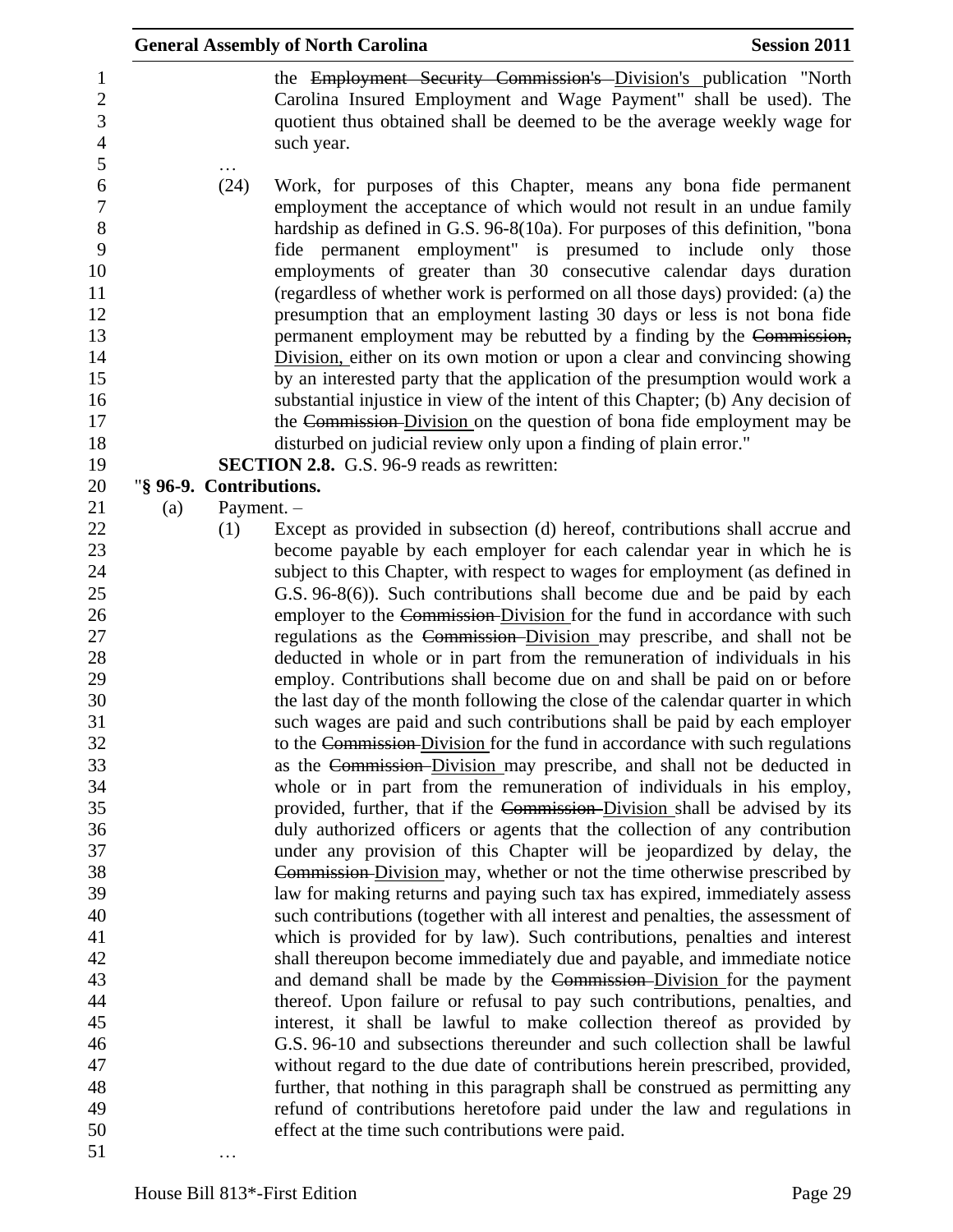| <b>Session 2011</b>                                                                                                                                                                                                                                                                                                                                                                                                                                                                                                                                                                                                                                                  | <b>General Assembly of North Carolina</b> |
|----------------------------------------------------------------------------------------------------------------------------------------------------------------------------------------------------------------------------------------------------------------------------------------------------------------------------------------------------------------------------------------------------------------------------------------------------------------------------------------------------------------------------------------------------------------------------------------------------------------------------------------------------------------------|-------------------------------------------|
| Benefits paid employees of this State shall be financed and administered in<br>accordance with the provisions and conditions of G.S. 96-9(d) required for<br>nonprofit organizations; except as provided by suitable regulations which<br>may be adopted by the Commission. Division. The Department of<br>Administration shall make an election with respect to financing all such                                                                                                                                                                                                                                                                                  | (3)                                       |
| If the amount of the contributions shown to be due after all credits is less<br>than five dollars (\$5.00), no payment need be made. If an employer has paid<br>contributions, penalties, and/or interest in excess of the amount due, this<br>shall be considered an overpayment and refunded provided no other debts<br>are owed to the Commission-Division by the employer. Overpayments of<br>less than five dollars (\$5.00) shall be refunded only upon receipt by the<br>Chairman of a written demand for such refund from the employer. Nothing<br>herein shall be construed to change or extend the limitation set forth in<br>G.S. 96-10(e), (f), and (i). | (6)                                       |
| Effective with the quarter ending September 30, 1999, every employer with<br>100 or more employees, and every person or organization that, as agent,<br>reports wages on a total of 100 or more employees on behalf of one or more<br>subject employers, shall file that portion of the "Employer's Quarterly Tax<br>and Wage Report" that contains the name, social security number, and gross                                                                                                                                                                                                                                                                      | (7)                                       |
| wages of each individual in employment on magnetic tapes or diskettes in a<br>format prescribed by the Commission. Division.<br>For failure of an employer to comply with this subdivision, there shall be<br>added to the amount required to be shown as tax in the reports a penalty of                                                                                                                                                                                                                                                                                                                                                                            |                                           |
| twenty-five dollars (\$25.00). For failure of an agent to comply with this<br>subdivision, the Commission-Division may deny the agent the right to report<br>wages and file reports for the employer for whom the agent filed an<br>improper report for a period of one year following the calendar quarter in<br>which that agent filed the improper report. The Commission-Division may                                                                                                                                                                                                                                                                            |                                           |
| reduce or waive a penalty for good cause shown.<br>An employer of domestic service employees as defined by the Internal<br>Revenue Code may be given permission by the Chair of the Commission<br>Secretary to file reports once a year on or before the last day of the month                                                                                                                                                                                                                                                                                                                                                                                       | (8)                                       |
| following the close of the calendar year in which the wages are paid.<br>Permission to file a report annually may be revoked if the employer is found<br>liable to the Commission-Division for quarterly contributions under<br>subdivision (6) of this subsection.                                                                                                                                                                                                                                                                                                                                                                                                  |                                           |
| Employers who are granted permission under subdivision (8) of this<br>subsection to file annual reports may be given permission to file reports by<br>telephone. Employers who report by telephone must contact either the Field<br>Tax Auditor who is assigned to the employer's account or the                                                                                                                                                                                                                                                                                                                                                                     | (9)                                       |
| Unemployment Insurance Division Employment Insurance Section in<br>Raleigh and report the required information to that Auditor or to the Division<br>by the date the report is due under subdivision (8) of this subsection.<br>Employers electing to do so may pay their quarterly tax contributions by                                                                                                                                                                                                                                                                                                                                                             |                                           |
| electronic funds transfer. When an electronic funds transfer cannot be<br>completed due to insufficient funds or the nonexistence of an account of the<br>transferor, the Commission-Division shall assess a penalty equal to ten                                                                                                                                                                                                                                                                                                                                                                                                                                    | (10)                                      |
| percent (10%) of the amount of the transfer, subject to a minimum of one<br>dollar $(\$1.00)$ and a maximum of one thousand dollars $(\$1,000)$ . The                                                                                                                                                                                                                                                                                                                                                                                                                                                                                                                |                                           |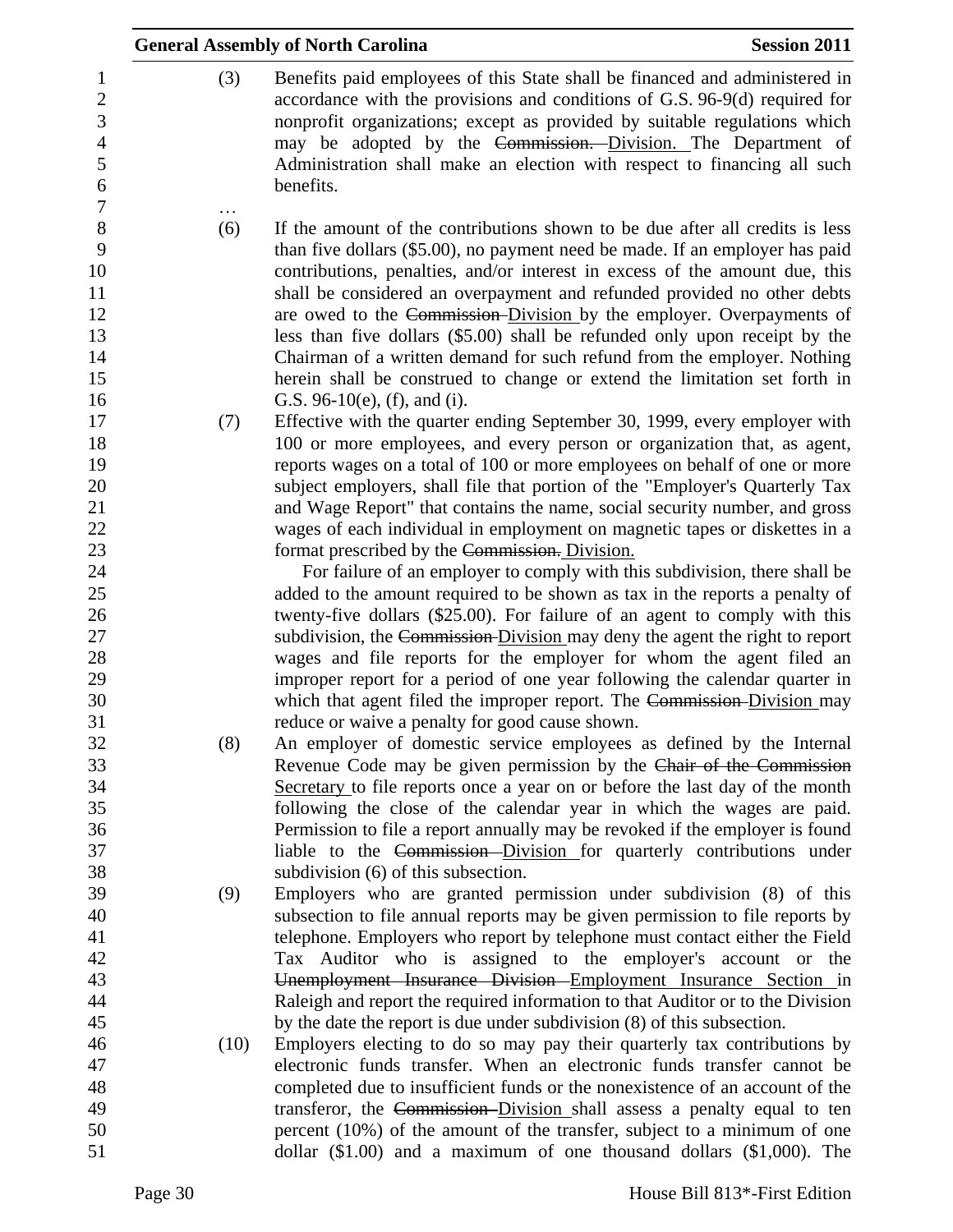|     |      |                     | <b>General Assembly of North Carolina</b>                                                                                                                                                                                                                                                                                                                                                                                                                                                                                                                                                                                                                                                                                                                                                                                                                                                                                                                                                                                                                                                                                                                                                                                                                                                                                                                                                                                                                                                                                                                                                                                                                                                                                                                                                                                                                     | <b>Session 2011</b> |
|-----|------|---------------------|---------------------------------------------------------------------------------------------------------------------------------------------------------------------------------------------------------------------------------------------------------------------------------------------------------------------------------------------------------------------------------------------------------------------------------------------------------------------------------------------------------------------------------------------------------------------------------------------------------------------------------------------------------------------------------------------------------------------------------------------------------------------------------------------------------------------------------------------------------------------------------------------------------------------------------------------------------------------------------------------------------------------------------------------------------------------------------------------------------------------------------------------------------------------------------------------------------------------------------------------------------------------------------------------------------------------------------------------------------------------------------------------------------------------------------------------------------------------------------------------------------------------------------------------------------------------------------------------------------------------------------------------------------------------------------------------------------------------------------------------------------------------------------------------------------------------------------------------------------------|---------------------|
| (b) | (11) |                     | <b>Commission-Division may waive this penalty for good cause shown.</b> As<br>used in this section, the term "electronic funds transfer" means a transfer of<br>funds initiated by using an electronic terminal, a telephone, a computer, or<br>magnetic tape to instruct or authorize a financial institution or its agent to<br>credit or debit an account.<br>The Commission-Division may establish policies to allow taxes to be<br>payable under certain conditions by credit card. A condition of payment by<br>credit card is receipt by the Commission-Division of the full amount of<br>taxes, penalties, and interest due. The Commission shall require an employer<br>who pays by credit card to include an amount equal to any fee charged the<br>Commission-Division for the use of the card. A payment of taxes that is<br>made by credit card and is not honored by the card issuer does not relieve<br>the employer of the obligation to pay the taxes.<br>Rate of Contributions. -                                                                                                                                                                                                                                                                                                                                                                                                                                                                                                                                                                                                                                                                                                                                                                                                                                                           |                     |
|     | (2)  |                     | Experience Rating. -                                                                                                                                                                                                                                                                                                                                                                                                                                                                                                                                                                                                                                                                                                                                                                                                                                                                                                                                                                                                                                                                                                                                                                                                                                                                                                                                                                                                                                                                                                                                                                                                                                                                                                                                                                                                                                          |                     |
|     |      | $\mathbf b$ .<br>c. | Credit Ratio. – The Commission–Division shall, for each year,<br>compute a credit reserve ratio for each employer whose account has a<br>credit balance. An employer's credit reserve ratio shall be the<br>quotient obtained by dividing the credit balance of the employer's<br>account as of July 31 of each year by the total taxable payroll of the<br>employer for the 36 calendar-month period ending June 30 preceding<br>the computation date. Credit balance as used in this section means<br>the total of all contributions paid and credited for all past periods in<br>accordance with the provisions of G.S. $96-9(c)(1)$ together with all<br>other lawful credits to the account of the employer less the total<br>benefits charged to the account of the employer for all past periods.<br>Debit Ratio. – The Commission-Division shall for each year compute<br>a debit ratio for each employer whose account shows that the total of<br>all its contributions paid and credited for all past periods in<br>accordance with G.S. $96-9(c)(1)$ together with all other lawful credits<br>is less than the total benefits charged to its account for all past<br>periods. An employer's debit ratio shall be the quotient obtained by<br>dividing the debit balance of the employer's account as of July 31 of<br>each year by the total taxable payroll of the employer for the 36<br>calendar-month period ending June 30 preceding the computation<br>date. The amount arrived at by subtracting the total amount of all<br>contributions paid and credited for all past periods in accordance<br>with the provisions of G.S. 96-9 $(c)(1)$ together with all other lawful<br>credits of the employer from the total amount of all benefits charged<br>to the account of the employer for such periods is the employer's<br>debit balance. |                     |
|     |      | d.                  | Other Provisions. – No employer's contribution rate shall be reduced<br>below the standard rate for any calendar year unless its liability<br>extends over a period of all or part of two consecutive calendar years<br>and, as of August 1 of the second year, its credit reserve ratio meets<br>the requirements of that schedule used in computing rates for the<br>following calendar year, unless the employer's liability was<br>established under G.S. 96-8(5)b and its predecessor's account was<br>transferred as provided by G.S. $96-9(c)(4)a$ .                                                                                                                                                                                                                                                                                                                                                                                                                                                                                                                                                                                                                                                                                                                                                                                                                                                                                                                                                                                                                                                                                                                                                                                                                                                                                                   |                     |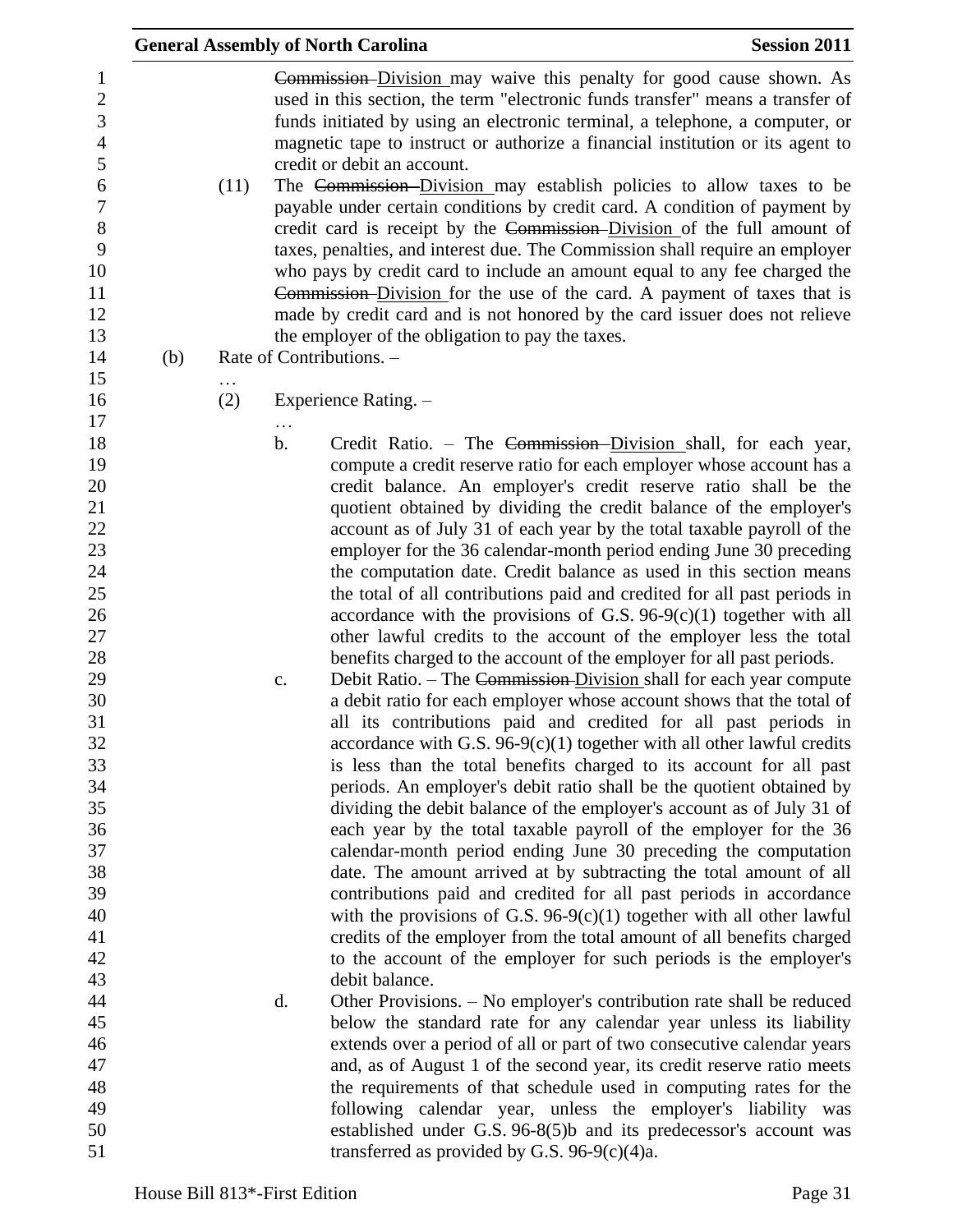Whenever contributions are erroneously paid into one account which should have been paid into another account or which should have been paid into a new account, that erroneous payment can be adjusted only by refunding the erroneously paid amounts to the paying entity. No pro rata adjustment to an existing account may be made, nor can a new account be created by transferring any portion of the erroneously paid amount, notwithstanding that the entities involved may be owned, operated, or controlled by the same person or organization. No adjustment of a contribution rate can be made reducing the rate below the standard rate for any period in which the account was not in actual existence and in which it was not actually chargeable for benefits. Whenever payments are found to have been made to the wrong account, refunds can be made to the entity making 14 the wrongful payment for a period not exceeding five years from the last day of the calendar year in which it is determined that wrongful payments were made. Notwithstanding payment into the wrong account, if an entity is determined to have met the requirements to be a covered employer, whether or not the entity has had paid on the account of its employees any sum into another account, the Commission Division shall collect contributions at the standard rate or the assigned rate, whichever is higher, for the five years preceding 22 the determination of erroneous payments, which five years shall run from the last day of the calendar year in which the determination of liability for contributions or additional contributions is made. This requirement applies regardless of whether the employer acted in good faith.

(3) …

28 d3. The standard contribution rate set by subdivision (b)(1) of this section applies to an employer unless the employer's account has a credit balance. Beginning January 1, 1999, for any calendar year that the training and reemployment contribution in G.S. 96-6.1 does not apply, the contribution rate of an employer whose account has a credit balance is determined in accordance with the rate set in the following Experience Rating Formula table for the applicable rate schedule. The contribution rate of an employer whose contribution rate is determined by this Experience Rating Formula table shall be reduced by fifty percent (50%) for any year in which the balance in the Unemployment Insurance Fund on computation date equals or exceeds one and ninety-five hundredths percent (1.95%) of the gross 40 taxable wages reported to the Commission-Division in the previous calendar year, and the fund ratio determined on that date is less than five percent (5%) and shall be reduced by sixty percent (60%) for any year in which the balance in the Unemployment Insurance Fund on computation date equals or exceeds one and ninety-five hundredths percent (1.95%) of the gross taxable wages as reported to the Commission Division in the previous calendar year, and the fund 47 ratio determined on that date is five percent (5%) or more.

- 
- 
- EXPERIENCE RATING FORMULA
- When The Credit Ratio Is: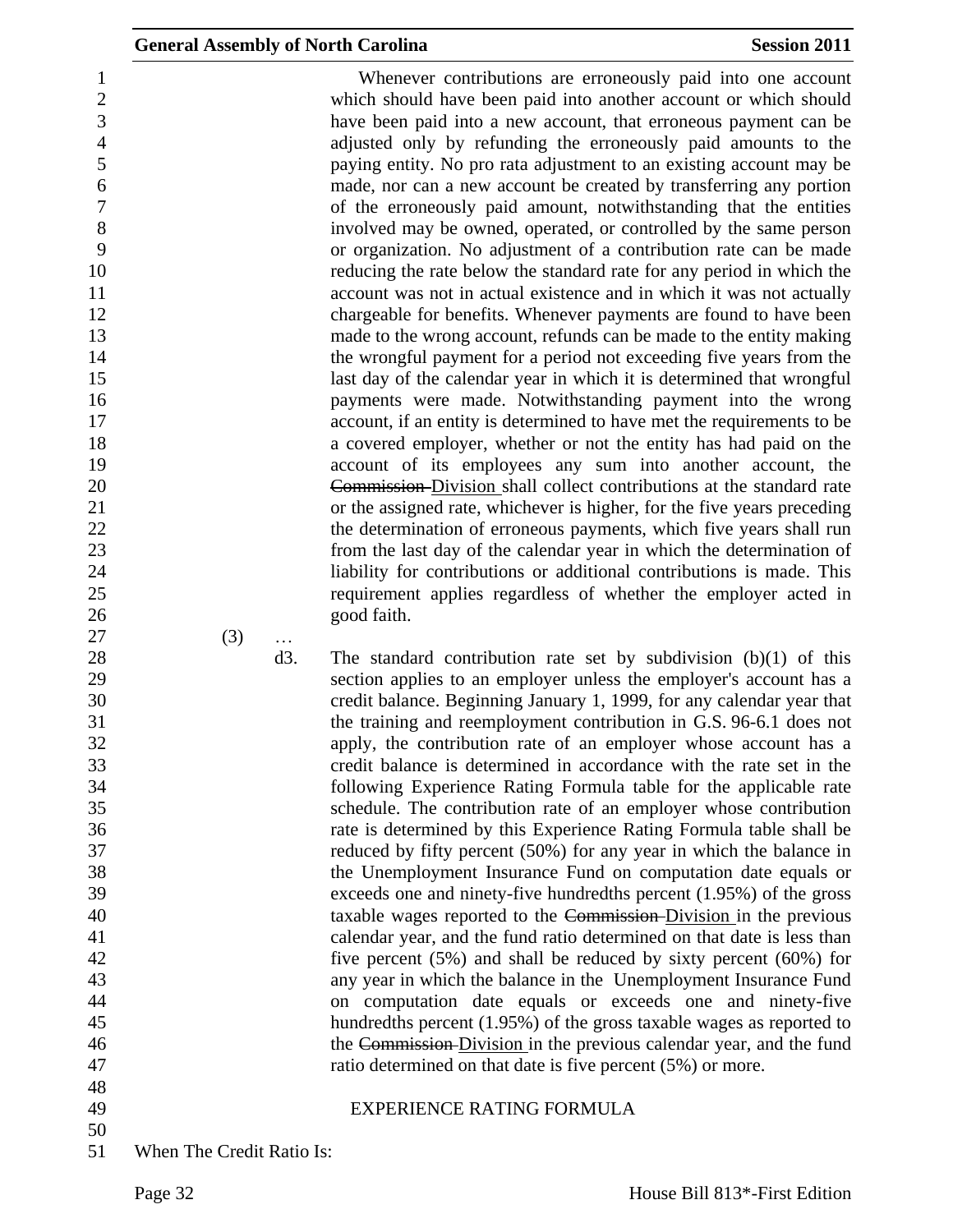|                  |                            | <b>General Assembly of North Carolina</b>                                                                                                   |       |               |                                                                        |       |           |       |       | <b>Session 2011</b> |
|------------------|----------------------------|---------------------------------------------------------------------------------------------------------------------------------------------|-------|---------------|------------------------------------------------------------------------|-------|-----------|-------|-------|---------------------|
| As<br>Much<br>As | <b>But</b><br>Less<br>Than |                                                                                                                                             |       |               | Rate Schedules (%)                                                     |       |           |       |       |                     |
|                  |                            | $\mathbf{A}$                                                                                                                                | B     | $\mathcal{C}$ | D                                                                      | E     | ${\bf F}$ | G     | H     | I                   |
| 0.0%             | 0.2%                       | 2.70%                                                                                                                                       | 2.70% | 2.70%         | 2.70%                                                                  | 2.50% | 2.30%     | 2.10% | 1.90% | 1.70%               |
| 0.2%             | 0.4%                       | 2.70%                                                                                                                                       | 2.70% | 2.70%         | 2.50%                                                                  | 2.30% | 2.10%     | 1.90% | 1.70% | 1.50%               |
| 0.4%             | 0.6%                       | 2.70%                                                                                                                                       | 2.70% | 2.50%         | 2.30%                                                                  | 2.10% | 1.90%     | 1.70% | 1.50% | 1.30%               |
| 0.6%             | 0.8%                       | 2.70%                                                                                                                                       | 2.50% | 2.30%         | 2.10%                                                                  | 1.90% | 1.70%     | 1.50% | 1.30% | 1.10%               |
| 0.8%             | 1.0%                       | 2.50%                                                                                                                                       | 2.30% | 2.10%         | 1.90%                                                                  | 1.70% | 1.50%     | 1.30% | 1.10% | 0.90%               |
| 1.0%             | 1.2%                       | 2.30%                                                                                                                                       | 2.10% | 1.90%         | 1.70%                                                                  | 1.50% | 1.30%     | 1.10% | 0.90% | 0.80%               |
| 1.2%             | 1.4%                       | 2.10%                                                                                                                                       | 1.90% | 1.70%         | 1.50%                                                                  | 1.30% | 1.10%     | 0.90% | 0.80% | 0.70%               |
| 1.4%             | 1.6%                       | 1.90%                                                                                                                                       | 1.70% | 1.50%         | 1.30%                                                                  | 1.10% | 0.90%     | 0.80% | 0.70% | 0.60%               |
| 1.6%             | 1.8%                       | 1.70%                                                                                                                                       | 1.50% | 1.30%         | 1.10%                                                                  | 0.90% | 0.80%     | 0.70% | 0.60% | 0.50%               |
| 1.8%             | 2.0%                       | 1.50%                                                                                                                                       | 1.30% | 1.10%         | 0.90%                                                                  | 0.80% | 0.70%     | 0.60% | 0.50% | 0.40%               |
| 2.0%             | 2.2%                       | 1.30%                                                                                                                                       | 1.10% | 0.90%         | 0.80%                                                                  | 0.70% | 0.60%     | 0.50% | 0.40% | 0.30%               |
| 2.2%             | 2.4%                       | 1.10%                                                                                                                                       | 0.90% | 0.80%         | 0.70%                                                                  | 0.60% | 0.50%     | 0.40% | 0.30% | 0.20%               |
| 2.4%             | 2.6%                       | 0.90%                                                                                                                                       | 0.80% | 0.70%         | 0.60%                                                                  | 0.50% | 0.40%     | 0.30% | 0.20% | 0.15%               |
| 2.6%             | 2.8%                       | 0.80%                                                                                                                                       | 0.70% | 0.60%         | 0.50%                                                                  | 0.40% | 0.30%     | 0.20% | 0.15% | 0.10%               |
| 2.8%             | 3.0%                       | 0.70%                                                                                                                                       | 0.60% | 0.50%         | 0.40%                                                                  | 0.30% | 0.20%     | 0.15% | 0.10% | 0.09%               |
| 3.0%             | 3.2%                       | 0.60%                                                                                                                                       | 0.50% | 0.40%         | 0.30%                                                                  | 0.20% | 0.15%     | 0.10% | 0.09% | 0.08%               |
| 3.2%             | 3.4%                       | 0.50%                                                                                                                                       | 0.40% | 0.30%         | 0.20%                                                                  | 0.15% | 0.10%     | 0.09% | 0.08% | 0.07%               |
| 3.4%             | 3.6%                       | 0.40%                                                                                                                                       | 0.30% | 0.20%         | 0.15%                                                                  | 0.10% | 0.09%     | 0.08% | 0.07% | 0.06%               |
| 3.6%             | 3.8%                       | 0.30%                                                                                                                                       | 0.20% | 0.15%         | 0.10%                                                                  | 0.09% | 0.08%     | 0.07% | 0.06% | 0.05%               |
| 3.8%             | 4.0%                       | 0.20%                                                                                                                                       | 0.15% | 0.10%         | 0.09%                                                                  | 0.08% | 0.07%     | 0.06% | 0.05% | 0.04%               |
| 4.0%             |                            |                                                                                                                                             |       |               |                                                                        |       |           |       |       |                     |
| $\&$             |                            |                                                                                                                                             |       |               |                                                                        |       |           |       |       |                     |
| <b>OVER</b>      |                            | 0.00%                                                                                                                                       | 0.00% | 0.00%         | 0.00%                                                                  | 0.00% | 0.00%     | 0.00% | 0.00% | 0.00%               |
|                  |                            |                                                                                                                                             |       |               |                                                                        |       |           |       |       |                     |
|                  |                            | .                                                                                                                                           |       |               |                                                                        |       |           |       |       |                     |
|                  |                            | d <sub>5</sub>                                                                                                                              |       |               | The standard contribution rate set by subdivision $(b)(1)$ of this     |       |           |       |       |                     |
|                  |                            |                                                                                                                                             |       |               | section applies to an employer unless the employer's account has a     |       |           |       |       |                     |
|                  |                            |                                                                                                                                             |       |               | credit balance. Beginning January 1, 1999, for any calendar year that  |       |           |       |       |                     |
|                  |                            |                                                                                                                                             |       |               | the training and reemployment contribution in G.S. 96-6.1 applies,     |       |           |       |       |                     |
|                  |                            |                                                                                                                                             |       |               | the contribution rate of an employer whose account has a credit        |       |           |       |       |                     |
|                  |                            |                                                                                                                                             |       |               |                                                                        |       |           |       |       |                     |
|                  |                            | balance is determined in accordance with the rate set in the following<br>Experience Rating Formula table for the applicable rate schedule. |       |               |                                                                        |       |           |       |       |                     |
|                  |                            |                                                                                                                                             |       |               | The contribution rate of an employer whose contribution rate is        |       |           |       |       |                     |
|                  |                            |                                                                                                                                             |       |               | determined by this Experience Rating Formula table shall be reduced    |       |           |       |       |                     |
|                  |                            |                                                                                                                                             |       |               | by fifty percent (50%) for any year in which the balance in the        |       |           |       |       |                     |
|                  |                            |                                                                                                                                             |       |               | Unemployment Insurance Fund on computation date equals or              |       |           |       |       |                     |
|                  |                            |                                                                                                                                             |       |               | exceeds one and ninety-five hundredths percent (1.95%) of the gross    |       |           |       |       |                     |
|                  |                            |                                                                                                                                             |       |               | taxable wages reported to the Commission-Division in the previous      |       |           |       |       |                     |
|                  |                            |                                                                                                                                             |       |               | calendar year, and the fund ratio determined on that date is less than |       |           |       |       |                     |
|                  |                            |                                                                                                                                             |       |               | five percent $(5%)$ and shall be reduced by sixty percent $(60%)$ for  |       |           |       |       |                     |
|                  |                            |                                                                                                                                             |       |               | any year in which the balance in the Unemployment Insurance Fund       |       |           |       |       |                     |
|                  |                            |                                                                                                                                             |       |               | on computation date equals or exceeds one and ninety-five              |       |           |       |       |                     |
|                  |                            |                                                                                                                                             |       |               | hundredths percent (1.95%) of the gross taxable wages reported to      |       |           |       |       |                     |
|                  |                            |                                                                                                                                             |       |               | the Commission-Division in the previous calendar year, and the fund    |       |           |       |       |                     |
|                  |                            |                                                                                                                                             |       |               | ratio determined on that date is five percent (5%) or more.            |       |           |       |       |                     |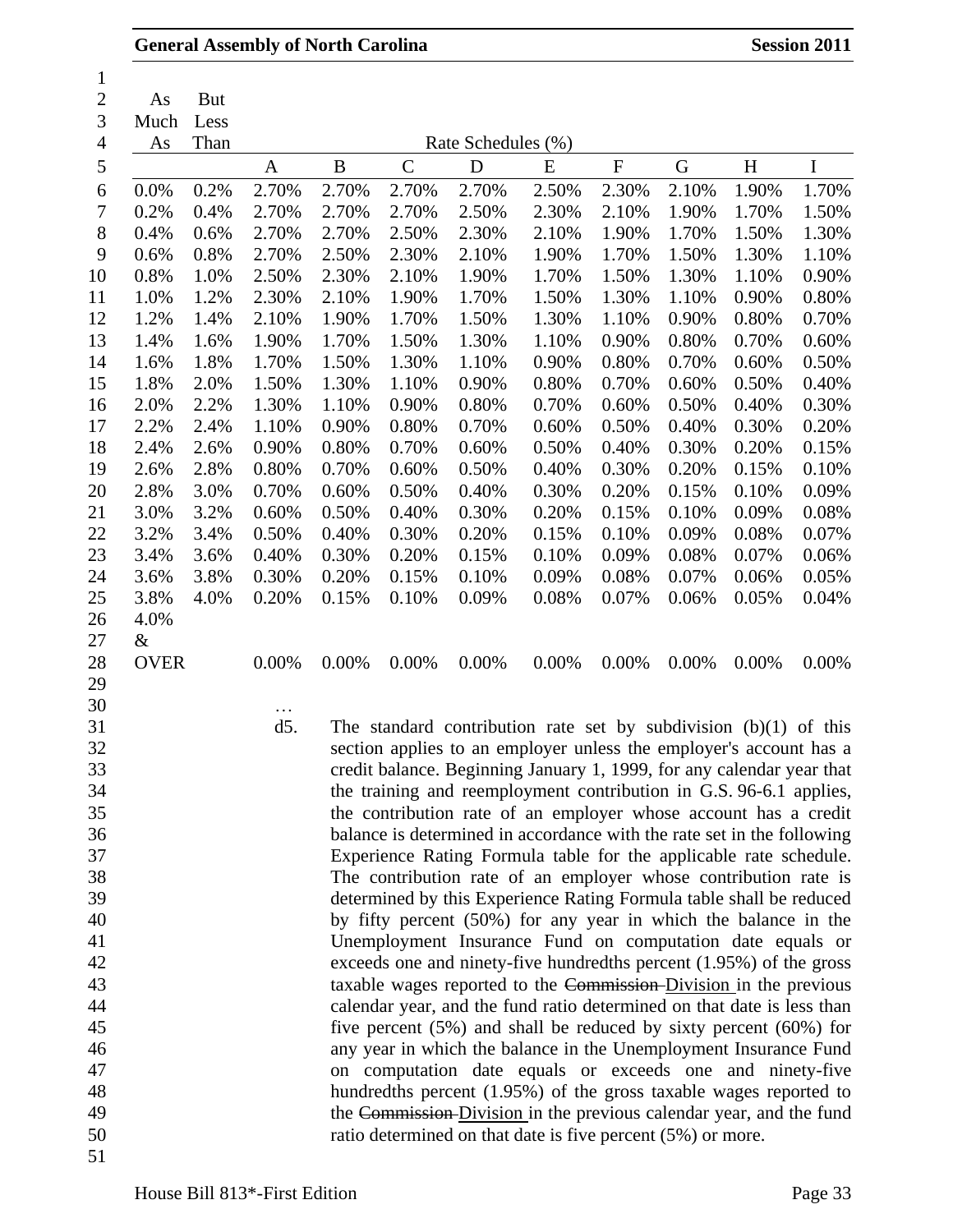# EXPERIENCE RATING FORMULA

 $\frac{2}{3}$ When The Credit Ratio Is:

 $\frac{4}{5}$ 

As But

Much Less

| 7  | As          | Than | Rate Schedules (%) |       |              |       |                                                                         |           |       |       |       |
|----|-------------|------|--------------------|-------|--------------|-------|-------------------------------------------------------------------------|-----------|-------|-------|-------|
| 8  |             |      | A                  | B     | $\mathsf{C}$ | D     | E                                                                       | ${\bf F}$ | G     | H     | I     |
| 9  | 0.0%        | 0.2% | 2.16%              | 2.16% | 2.16%        | 2.16% | 2.00%                                                                   | 1.84%     | 1.68% | 1.52% | 1.36% |
| 10 | 0.2%        | 0.4% | 2.16%              | 2.16% | 2.16%        | 2.00% | 1.84%                                                                   | 1.68%     | 1.52% | 1.36% | 1.20% |
| 11 | 0.4%        | 0.6% | 2.16%              | 2.16% | 2.00%        | 1.84% | 1.68%                                                                   | 1.52%     | 1.36% | 1.20% | 1.04% |
| 12 | 0.6%        | 0.8% | 2.16%              | 2.00% | 1.84%        | 1.68% | 1.52%                                                                   | 1.36%     | 1.20% | 1.04% | 0.88% |
| 13 | 0.8%        | 1.0% | 2.00%              | 1.84% | 1.68%        | 1.52% | 1.36%                                                                   | 1.20%     | 1.04% | 0.88% | 0.72% |
| 14 | 1.0%        | 1.2% | 1.84%              | 1.68% | 1.52%        | 1.36% | 1.20%                                                                   | 1.04%     | 0.88% | 0.72% | 0.64% |
| 15 | 1.2%        | 1.4% | 1.68%              | 1.52% | 1.36%        | 1.20% | 1.04%                                                                   | 0.88%     | 0.72% | 0.64% | 0.56% |
| 16 | 1.4%        | 1.6% | 1.52%              | 1.36% | 1.20%        | 1.04% | 0.88%                                                                   | 0.72%     | 0.64% | 0.56% | 0.48% |
| 17 | 1.6%        | 1.8% | 1.36%              | 1.20% | 1.04%        | 0.88% | 0.72%                                                                   | 0.64%     | 0.56% | 0.48% | 0.40% |
| 18 | 1.8%        | 2.0% | 1.20%              | 1.04% | 0.88%        | 0.72% | 0.64%                                                                   | 0.56%     | 0.48% | 0.40% | 0.32% |
| 19 | 2.0%        | 2.2% | 1.04%              | 0.88% | 0.72%        | 0.64% | 0.56%                                                                   | 0.48%     | 0.40% | 0.32% | 0.24% |
| 20 | 2.2%        | 2.4% | 0.88%              | 0.72% | 0.64%        | 0.56% | 0.48%                                                                   | 0.40%     | 0.32% | 0.24% | 0.16% |
| 21 | 2.4%        | 2.6% | 0.72%              | 0.64% | 0.56%        | 0.48% | 0.40%                                                                   | 0.32%     | 0.24% | 0.16% | 0.12% |
| 22 | 2.6%        | 2.8% | 0.64%              | 0.56% | 0.48%        | 0.40% | 0.32%                                                                   | 0.24%     | 0.16% | 0.12% | 0.08% |
| 23 | 2.8%        | 3.0% | 0.56%              | 0.48% | 0.40%        | 0.32% | 0.24%                                                                   | 0.16%     | 0.12% | 0.08% | 0.07% |
| 24 | 3.0%        | 3.2% | 0.48%              | 0.40% | 0.32%        | 0.24% | 0.16%                                                                   | 0.12%     | 0.08% | 0.07% | 0.06% |
| 25 | 3.2%        | 3.4% | 0.40%              | 0.32% | 0.24%        | 0.16% | 0.12%                                                                   | 0.08%     | 0.07% | 0.06% | 0.06% |
| 26 | 3.4%        | 3.6% | 0.32%              | 0.24% | 0.16%        | 0.12% | 0.08%                                                                   | 0.07%     | 0.06% | 0.06% | 0.05% |
| 27 | 3.6%        | 3.8% | 0.24%              | 0.15% | 0.12%        | 0.08% | 0.07%                                                                   | 0.06%     | 0.06% | 0.05% | 0.04% |
| 28 | 3.8%        | 4.0% | 0.16%              | 0.12% | 0.08%        | 0.07% | 0.06%                                                                   | 0.06%     | 0.05% | 0.04% | 0.03% |
| 29 | 4.0%        |      |                    |       |              |       |                                                                         |           |       |       |       |
| 30 | &           |      |                    |       |              |       |                                                                         |           |       |       |       |
| 31 | <b>OVER</b> |      | 0.00%              | 0.00% | 0.00%        | 0.00% | 0.00%                                                                   | 0.00%     | 0.00% | 0.00% | 0.00% |
| 32 |             |      | $\ddotsc$          |       |              |       |                                                                         |           |       |       |       |
| 33 |             |      | g.                 |       |              |       | Any employer may at any time make a voluntary contribution,             |           |       |       |       |
| 34 |             |      |                    |       |              |       | additional to the contributions required under this Chapter, to the     |           |       |       |       |
| 35 |             |      |                    |       |              |       | fund to be credited to its account, and such voluntary contributions    |           |       |       |       |
| 36 |             |      |                    |       | when made    |       | shall for all intents and purposes be deemed                            |           |       |       |       |
| 37 |             |      |                    |       |              |       | "contributions required" as this term is used in G.S. 96-8(8). Any      |           |       |       |       |
| 38 |             |      |                    |       |              |       | voluntary contributions so made by an employer within 30 days after     |           |       |       |       |
| 39 |             |      |                    |       |              |       | the date of mailing by the Commission-Division pursuant to              |           |       |       |       |
| 40 |             |      |                    |       |              |       | G.S. $96-9(c)(3)$ of notification of contribution rate contained in     |           |       |       |       |
| 41 |             |      |                    |       |              |       | cumulative account statement and computation of rate, shall be          |           |       |       |       |
| 42 |             |      |                    |       |              |       | credited to its account as of the previous July 31. If, however, the    |           |       |       |       |
| 43 |             |      |                    |       |              |       | voluntary contribution is made after July 31 of any year it shall not   |           |       |       |       |
| 44 |             |      |                    |       |              |       | be considered a part of the balance of the unemployment insurance       |           |       |       |       |
| 45 |             |      |                    |       |              |       | fund for the purposes of G.S. $96-9(b)(3)$ until the following July 31. |           |       |       |       |
| 46 |             |      |                    |       |              |       | The Commission-Division in accepting a voluntary contribution shall     |           |       |       |       |
| 47 |             |      |                    |       |              |       | not be bound by any condition stipulated in or made a part of the       |           |       |       |       |
| 48 |             |      |                    |       |              |       | voluntary contribution by the employer.                                 |           |       |       |       |
| 49 |             |      | h.                 |       |              |       | If, within the calendar month in which the computation date occurs,     |           |       |       |       |
| 50 |             |      |                    |       |              |       | the Commission-Division finds that any employing unit has failed to     |           |       |       |       |
| 51 |             |      |                    |       |              |       | file any report required in connection therewith or has filed a report  |           |       |       |       |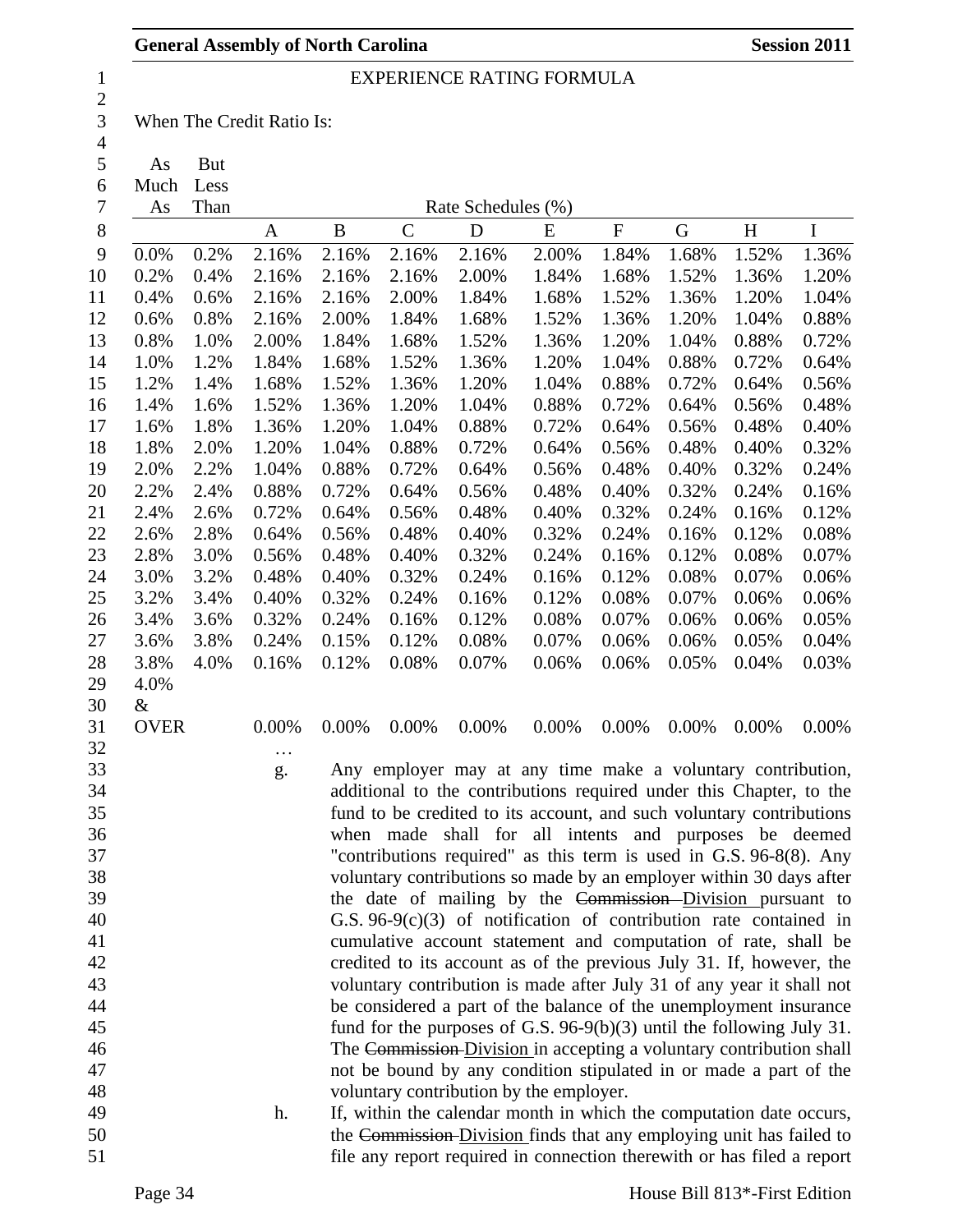|     |     | <b>General Assembly of North Carolina</b>                                                                                                                                                                                                                                                                                                                                                                                                                                                                                                                                                                                                                                                                                                                                                                                                      | <b>Session 2011</b> |
|-----|-----|------------------------------------------------------------------------------------------------------------------------------------------------------------------------------------------------------------------------------------------------------------------------------------------------------------------------------------------------------------------------------------------------------------------------------------------------------------------------------------------------------------------------------------------------------------------------------------------------------------------------------------------------------------------------------------------------------------------------------------------------------------------------------------------------------------------------------------------------|---------------------|
|     |     | which the Commission-Division finds incorrect or insufficient, the<br>Commission shall make an estimate of the information required from<br>such employing unit on the basis of the best evidence reasonably<br>available to it at the time and shall notify the employing unit thereof<br>by registered mail addressed to its last known address. Unless such<br>employing unit shall file the report or a corrected or sufficient report,<br>as the case may be, within 15 days after the mailing of such notice,<br>the Commission-Division shall compute such employing unit's rate of<br>contributions on the basis of such estimates, and the rate as so<br>determined shall be subject to increases but not to reduction, on the<br>basis of subsequently ascertained information.<br>i.<br>Repealed by Session Laws 1987, c. 17, s. 5. |                     |
|     |     | j.<br>A tax is imposed upon contributions at the rate of twenty percent                                                                                                                                                                                                                                                                                                                                                                                                                                                                                                                                                                                                                                                                                                                                                                        |                     |
|     |     | (20%) of the amount of contributions due. The tax is due and payable<br>at the time and in the same manner as the contributions. The tax does<br>not apply in a calendar year if, as of August 1 of the preceding year,                                                                                                                                                                                                                                                                                                                                                                                                                                                                                                                                                                                                                        |                     |
|     |     | either of the following conditions was met; (i) the amount in the                                                                                                                                                                                                                                                                                                                                                                                                                                                                                                                                                                                                                                                                                                                                                                              |                     |
|     |     | Reserve Fund equals or exceeds one hundred sixty-three million                                                                                                                                                                                                                                                                                                                                                                                                                                                                                                                                                                                                                                                                                                                                                                                 |                     |
|     |     | three hundred forty-nine thousand dollars $(\$163,349,000)$ , which is<br>one percent $(1\%)$ of taxable wages for calendar year 1984; or (ii) the                                                                                                                                                                                                                                                                                                                                                                                                                                                                                                                                                                                                                                                                                             |                     |
|     |     | balance in the Unemployment Insurance Fund established by                                                                                                                                                                                                                                                                                                                                                                                                                                                                                                                                                                                                                                                                                                                                                                                      |                     |
|     |     | G.S. $96-6(a)$ is five hundred million $(\$500,000,000)$ or less. The                                                                                                                                                                                                                                                                                                                                                                                                                                                                                                                                                                                                                                                                                                                                                                          |                     |
|     |     | collection of this tax, the assessment of interest and penalties on                                                                                                                                                                                                                                                                                                                                                                                                                                                                                                                                                                                                                                                                                                                                                                            |                     |
|     |     | unpaid taxes, the filing of judgment liens, and the enforcement of the                                                                                                                                                                                                                                                                                                                                                                                                                                                                                                                                                                                                                                                                                                                                                                         |                     |
|     |     | liens for unpaid taxes is governed by the provisions of G.S. 96-10<br>where applicable. Taxes collected under this subpart shall be credited                                                                                                                                                                                                                                                                                                                                                                                                                                                                                                                                                                                                                                                                                                   |                     |
|     |     | to the Employment Security Commission-Reserve Fund, and refunds                                                                                                                                                                                                                                                                                                                                                                                                                                                                                                                                                                                                                                                                                                                                                                                |                     |
|     |     | of the taxes shall be paid from the same Fund. The clear proceeds of                                                                                                                                                                                                                                                                                                                                                                                                                                                                                                                                                                                                                                                                                                                                                                           |                     |
|     |     | any civil penalties collected under this subpart shall be remitted to                                                                                                                                                                                                                                                                                                                                                                                                                                                                                                                                                                                                                                                                                                                                                                          |                     |
|     |     | the Civil Penalty and Forfeiture Fund in accordance with                                                                                                                                                                                                                                                                                                                                                                                                                                                                                                                                                                                                                                                                                                                                                                                       |                     |
|     |     | G.S. 115C-457.2. Any interest collected on unpaid taxes shall be                                                                                                                                                                                                                                                                                                                                                                                                                                                                                                                                                                                                                                                                                                                                                                               |                     |
|     |     | credited to the Special Employment Security Administration Fund,<br>and any interest refunded on taxes imposed by this subpart shall be                                                                                                                                                                                                                                                                                                                                                                                                                                                                                                                                                                                                                                                                                                        |                     |
|     |     | paid from the same Fund.                                                                                                                                                                                                                                                                                                                                                                                                                                                                                                                                                                                                                                                                                                                                                                                                                       |                     |
| (c) | (1) | Except as provided in subsection (d) of this section, the Commission                                                                                                                                                                                                                                                                                                                                                                                                                                                                                                                                                                                                                                                                                                                                                                           |                     |
|     |     | Division shall maintain a separate account for each employer and shall credit                                                                                                                                                                                                                                                                                                                                                                                                                                                                                                                                                                                                                                                                                                                                                                  |                     |
|     |     | his account with all voluntary contributions made by him and all other                                                                                                                                                                                                                                                                                                                                                                                                                                                                                                                                                                                                                                                                                                                                                                         |                     |
|     |     | contributions which he has paid or is paid on his behalf, provided the                                                                                                                                                                                                                                                                                                                                                                                                                                                                                                                                                                                                                                                                                                                                                                         |                     |
|     |     | Commission-Division shall credit the account of each employer in an<br>amount equal to eighty percent (80%) of all voluntary contributions paid                                                                                                                                                                                                                                                                                                                                                                                                                                                                                                                                                                                                                                                                                                |                     |
|     |     | with respect to periods prior to January 1, 1984, and of all other                                                                                                                                                                                                                                                                                                                                                                                                                                                                                                                                                                                                                                                                                                                                                                             |                     |
|     |     | contributions paid with respect to periods between July 1, 1965, and                                                                                                                                                                                                                                                                                                                                                                                                                                                                                                                                                                                                                                                                                                                                                                           |                     |
|     |     | December 31, 1983. On the computation date, beginning first with August 1,                                                                                                                                                                                                                                                                                                                                                                                                                                                                                                                                                                                                                                                                                                                                                                     |                     |
|     |     | 1948, the ratio of the credit balance in each individual account to the total of                                                                                                                                                                                                                                                                                                                                                                                                                                                                                                                                                                                                                                                                                                                                                               |                     |
|     |     | all the credit balances in all employer accounts shall be computed as of such                                                                                                                                                                                                                                                                                                                                                                                                                                                                                                                                                                                                                                                                                                                                                                  |                     |
|     |     | computation date, and an amount equal to the interest credited to this State's                                                                                                                                                                                                                                                                                                                                                                                                                                                                                                                                                                                                                                                                                                                                                                 |                     |
|     |     | account in the unemployment trust fund in the treasury of the United States<br>for the four most recently completed calendar quarters shall be credited prior                                                                                                                                                                                                                                                                                                                                                                                                                                                                                                                                                                                                                                                                                  |                     |
|     |     | to the next computation date on a pro rata basis to all employers' accounts                                                                                                                                                                                                                                                                                                                                                                                                                                                                                                                                                                                                                                                                                                                                                                    |                     |
|     |     | having a credit balance on the computation date. Such amount shall be                                                                                                                                                                                                                                                                                                                                                                                                                                                                                                                                                                                                                                                                                                                                                                          |                     |
|     |     | prorated to the individual accounts in the same ratio that the credit balance in                                                                                                                                                                                                                                                                                                                                                                                                                                                                                                                                                                                                                                                                                                                                                               |                     |
|     |     |                                                                                                                                                                                                                                                                                                                                                                                                                                                                                                                                                                                                                                                                                                                                                                                                                                                |                     |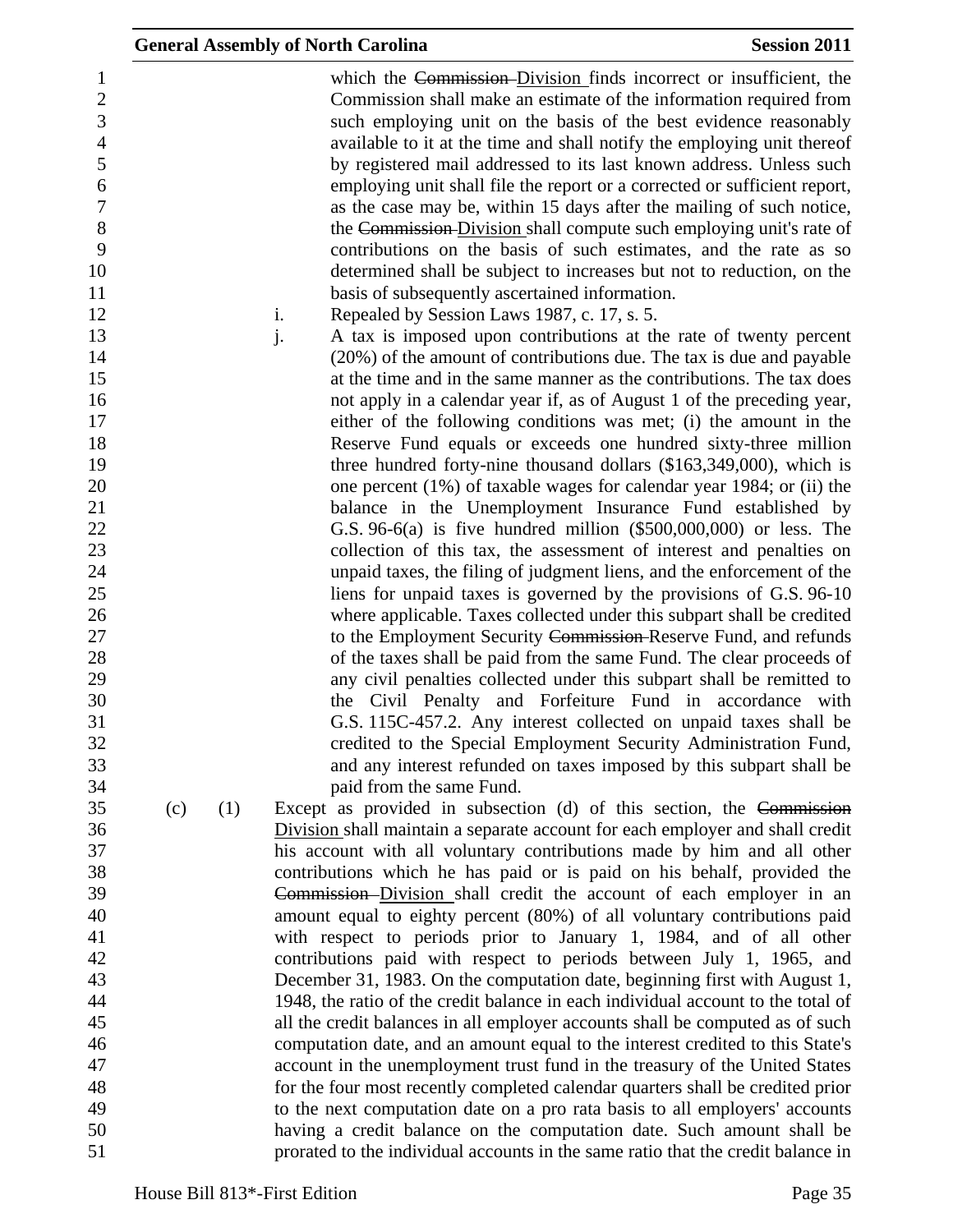|                                                                                                                                                              | <b>General Assembly of North Carolina</b>                                                                                                                                                                                                                                                                                                                                                                                                                                                                                                                                                                                                                                                                                                                                                                                                                                                                                                                                                      | <b>Session 2011</b> |
|--------------------------------------------------------------------------------------------------------------------------------------------------------------|------------------------------------------------------------------------------------------------------------------------------------------------------------------------------------------------------------------------------------------------------------------------------------------------------------------------------------------------------------------------------------------------------------------------------------------------------------------------------------------------------------------------------------------------------------------------------------------------------------------------------------------------------------------------------------------------------------------------------------------------------------------------------------------------------------------------------------------------------------------------------------------------------------------------------------------------------------------------------------------------|---------------------|
| $\mathbf{1}$<br>$\overline{c}$<br>$\overline{3}$<br>$\overline{4}$<br>5<br>$\boldsymbol{6}$<br>$\overline{7}$<br>8<br>9<br>10<br>11<br>12<br>13<br>(2)<br>14 | each individual account bears to the total of the credit balances in all such<br>accounts. In computing the amount to be credited to the account of an<br>employer as a result of interest earned by funds on deposit in the<br>unemployment trust fund in the treasury of the United States to the account<br>of this State, any voluntary contributions made by an employer after July 31<br>of any year shall not be considered a part of the account balance of the<br>employer until the next computation date occurring after such voluntary<br>contribution was made. No provision in this section shall in any way be<br>subject to or affected by any provisions of the Executive Budget Act, as<br>amended. Nothing in this Act shall be construed to grant any employer or<br>individual in his service prior claims or rights to the amount paid by him into<br>the fund either on his own behalf or on behalf of such individuals.<br>Charging of benefit payments. -<br>$\ddots$ |                     |
| 15<br>16<br>17<br>18<br>19<br>20<br>21<br>22                                                                                                                 | b.<br>Any benefits paid to any claimant under a claim filed for a period<br>occurring after the date of such separations as are set forth in this<br>paragraph and based on wages paid prior to the date of (i) the leaving<br>of work by the claimant without good cause attributable to the<br>employer; (ii) the discharge of claimant for misconduct in connection<br>with his work; (iii) the discharge of the claimant for substantial fault<br>as that term may be defined in G.S. 96-14; (iv) the discharge of the<br>claimant solely for a bona fide inability to do the work for which he                                                                                                                                                                                                                                                                                                                                                                                            |                     |
| 23<br>24<br>25                                                                                                                                               | was hired but only where the claimant's period of employment was<br>100 days or less; (v) separations made disqualifying under<br>G.S. 96-14(2b) and (6a); (vi) separation due to leaving for disability                                                                                                                                                                                                                                                                                                                                                                                                                                                                                                                                                                                                                                                                                                                                                                                       |                     |
| 26<br>27<br>28<br>29                                                                                                                                         | or health condition; or (vii) separation of claimant solely as the result<br>of an undue family hardship shall not be charged to the account of an<br>employer by whom the claimant was employed at the time of such<br>separation; provided, however, said employer promptly furnishes the                                                                                                                                                                                                                                                                                                                                                                                                                                                                                                                                                                                                                                                                                                    |                     |
| 30<br>31<br>32<br>33                                                                                                                                         | Commission with such notices regarding any separation of the<br>individual from work as are or may be required by the regulations of<br>the Commission. Division.<br>No benefit charges shall be made to the account of any employer                                                                                                                                                                                                                                                                                                                                                                                                                                                                                                                                                                                                                                                                                                                                                           |                     |
| 34<br>35<br>36                                                                                                                                               | who has furnished work to an individual who, because of the loss of<br>employment with one or more other employers, becomes eligible for<br>partial benefits while still being furnished work by such employer on                                                                                                                                                                                                                                                                                                                                                                                                                                                                                                                                                                                                                                                                                                                                                                              |                     |
| 37<br>38<br>39<br>40                                                                                                                                         | substantially the same basis and substantially the same amount as had<br>been made available to such individual during his base period<br>whether the employments were simultaneous or successive;<br>provided, that such employer makes a written request for                                                                                                                                                                                                                                                                                                                                                                                                                                                                                                                                                                                                                                                                                                                                 |                     |
| 41<br>42<br>43                                                                                                                                               | noncharging of benefits in accordance with Commission-Division<br>regulations and procedures.<br>No benefit charges shall be made to the account of any employer                                                                                                                                                                                                                                                                                                                                                                                                                                                                                                                                                                                                                                                                                                                                                                                                                               |                     |
| 44<br>45<br>46<br>47                                                                                                                                         | for benefit years ending on or before June 30, 1992, where benefits<br>were paid as a result of a discharge due directly to the reemployment<br>of a veteran mandated by the Veteran's Reemployment Rights Law,<br>38 USCA § 2021, et seq.                                                                                                                                                                                                                                                                                                                                                                                                                                                                                                                                                                                                                                                                                                                                                     |                     |
| 48<br>49<br>50                                                                                                                                               | No benefit charges shall be made to the account of any employer<br>where benefits are paid as a result of a decision by an Adjudicator,<br>Appeals Referee or the Commission the Division if such decision to                                                                                                                                                                                                                                                                                                                                                                                                                                                                                                                                                                                                                                                                                                                                                                                  |                     |
| 51                                                                                                                                                           | pay benefits is ultimately reversed; nor shall any such benefits paid                                                                                                                                                                                                                                                                                                                                                                                                                                                                                                                                                                                                                                                                                                                                                                                                                                                                                                                          |                     |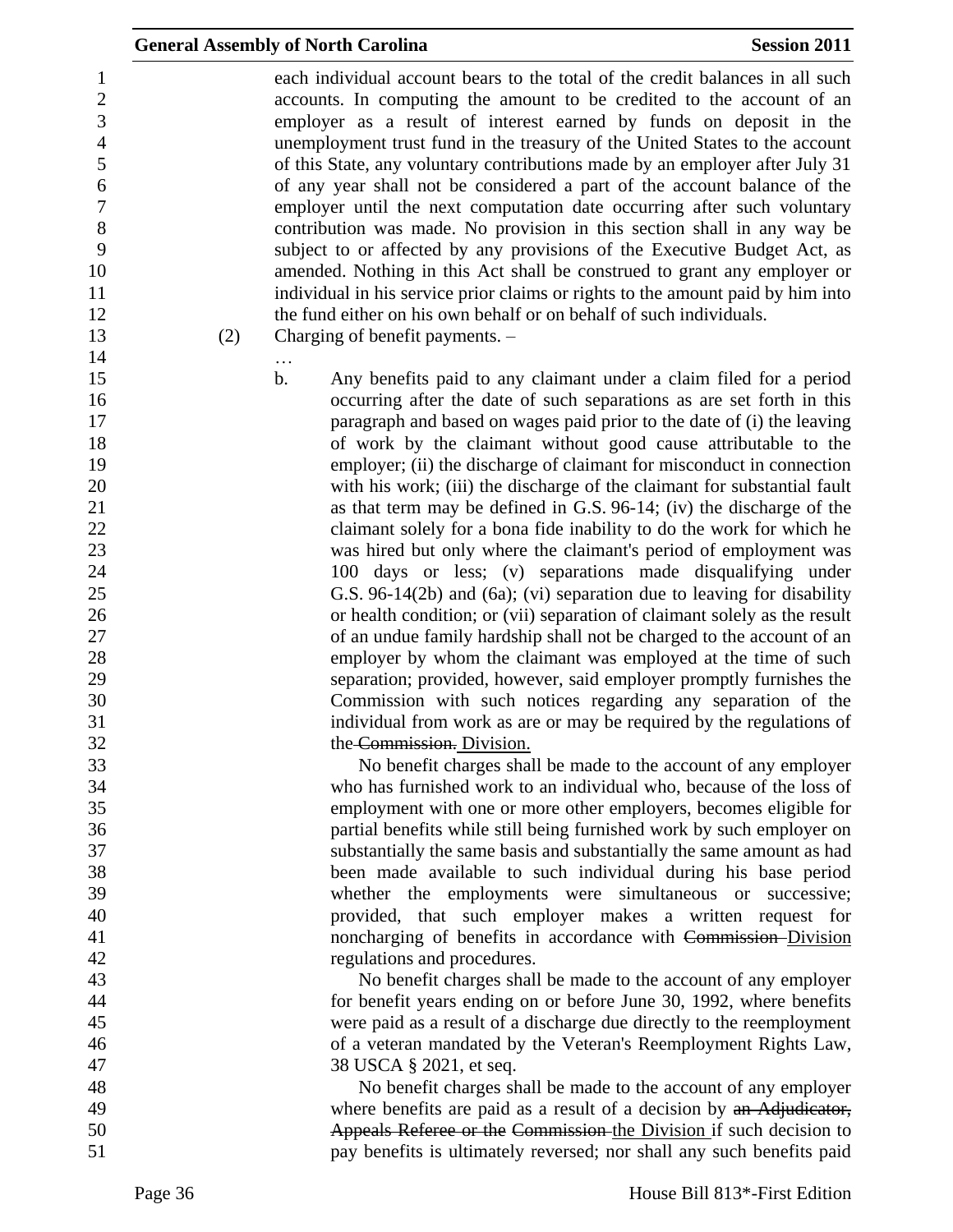|                                                                                             | <b>General Assembly of North Carolina</b>                                                                                                                                                                                                                                                                                                                                                                                                                                                                                                                                                                                                                                                                                                | <b>Session 2011</b>                                                                                                                                                                                                                                                                                                                                                                |
|---------------------------------------------------------------------------------------------|------------------------------------------------------------------------------------------------------------------------------------------------------------------------------------------------------------------------------------------------------------------------------------------------------------------------------------------------------------------------------------------------------------------------------------------------------------------------------------------------------------------------------------------------------------------------------------------------------------------------------------------------------------------------------------------------------------------------------------------|------------------------------------------------------------------------------------------------------------------------------------------------------------------------------------------------------------------------------------------------------------------------------------------------------------------------------------------------------------------------------------|
| 1<br>$\overline{2}$<br>3<br>$\overline{4}$<br>$\mathfrak s$                                 | period required by G.S. $96-13(c)$ .                                                                                                                                                                                                                                                                                                                                                                                                                                                                                                                                                                                                                                                                                                     | be deemed to constitute an overpayment under G.S. $96-18(g)(2)$ , the<br>provisions thereof notwithstanding. Provided, an overpayment of<br>benefits paid shall be established in order to provide for the waiting                                                                                                                                                                 |
| 6<br>(3)<br>$\boldsymbol{7}$<br>$8\,$<br>9<br>10<br>11<br>12<br>13<br>14<br>15<br>(4)<br>16 | As of July 31 of each year, and prior to January 1 of the succeeding year, the<br>Commission Division shall determine the balance of each employer's<br>account and shall furnish him with a statement of all charges and credits<br>thereto. At the same time the Commission-Division shall notify each<br>employer of his rate of contributions as determined for the succeeding<br>calendar year pursuant to this section. Such determination shall become final<br>unless the employer files an application for review or redetermination prior<br>to May 1 following the effective date of such rates. The Commission<br>Division may redetermine on its own motion within the same period of time.<br>Transfer of account. -<br>a. |                                                                                                                                                                                                                                                                                                                                                                                    |
| 17<br>18<br>19<br>20<br>21<br>22                                                            | 2.                                                                                                                                                                                                                                                                                                                                                                                                                                                                                                                                                                                                                                                                                                                                       | Consent. – When an employer, as defined in G.S. $96-8(5)b$ .<br>in any manner acquires a distinct and severable portion of the<br>organization, trade, or business of another employing unit, the<br>part of the account of the predecessor that relates to the<br>acquired portion of the business shall, upon the mutual<br>consent of the parties concerned and approval of the |
| 23<br>24<br>25<br>26                                                                        |                                                                                                                                                                                                                                                                                                                                                                                                                                                                                                                                                                                                                                                                                                                                          | Commission Division in conformity with the regulations as<br>prescribed therefor, be transferred as of the date of acquisition<br>to the successor employer for use in the determination of the<br>successor's rate of contributions, provided application for                                                                                                                     |
| 27<br>28<br>29<br>30<br>31                                                                  |                                                                                                                                                                                                                                                                                                                                                                                                                                                                                                                                                                                                                                                                                                                                          | transfer is made within 60 days after the Commission<br>Division notifies the successor of the right to request such<br>transfer, otherwise the effective date of the transfer shall be<br>the first day of the calendar quarter in which such application<br>is filed, and that after the transfer the successor employing                                                        |
| 32<br>33<br>34<br>35                                                                        |                                                                                                                                                                                                                                                                                                                                                                                                                                                                                                                                                                                                                                                                                                                                          | unit continues to operate the transferred portion of such<br>organization, trade or business. On or after January 1, 2006,<br>whenever part of an organization, trade, or business is<br>transferred between entities subject to substantially common                                                                                                                              |
| 36<br>37<br>38<br>39                                                                        |                                                                                                                                                                                                                                                                                                                                                                                                                                                                                                                                                                                                                                                                                                                                          | ownership, management, or control, the tax account shall be<br>transferred in accordance with regulations. However,<br>employing units transferring entities with any common<br>ownership, management, or control are not entitled to                                                                                                                                              |
| 40<br>41<br>42<br>43                                                                        |                                                                                                                                                                                                                                                                                                                                                                                                                                                                                                                                                                                                                                                                                                                                          | separate and distinct employer status under this Chapter.<br>Provided, however, that the transfer of an account for the<br>purpose of computation of rates shall be deemed to have been<br>made prior to the computation date falling within the calendar                                                                                                                          |
| 44<br>45<br>46<br>47<br>48                                                                  |                                                                                                                                                                                                                                                                                                                                                                                                                                                                                                                                                                                                                                                                                                                                          | year within which the effective date of such transfer occurs<br>and the account shall thereafter be used in the computation of<br>the rate of the successor employer for succeeding years,<br>subject, however, to the provisions of paragraph b of this<br>subdivision. No request for a transfer of the account will be                                                          |
| 49<br>50<br>51                                                                              |                                                                                                                                                                                                                                                                                                                                                                                                                                                                                                                                                                                                                                                                                                                                          | accepted and no transfer of the account will be made if the<br>request for the transfer of the account is not received within<br>two years of the date of acquisition or notification by the                                                                                                                                                                                       |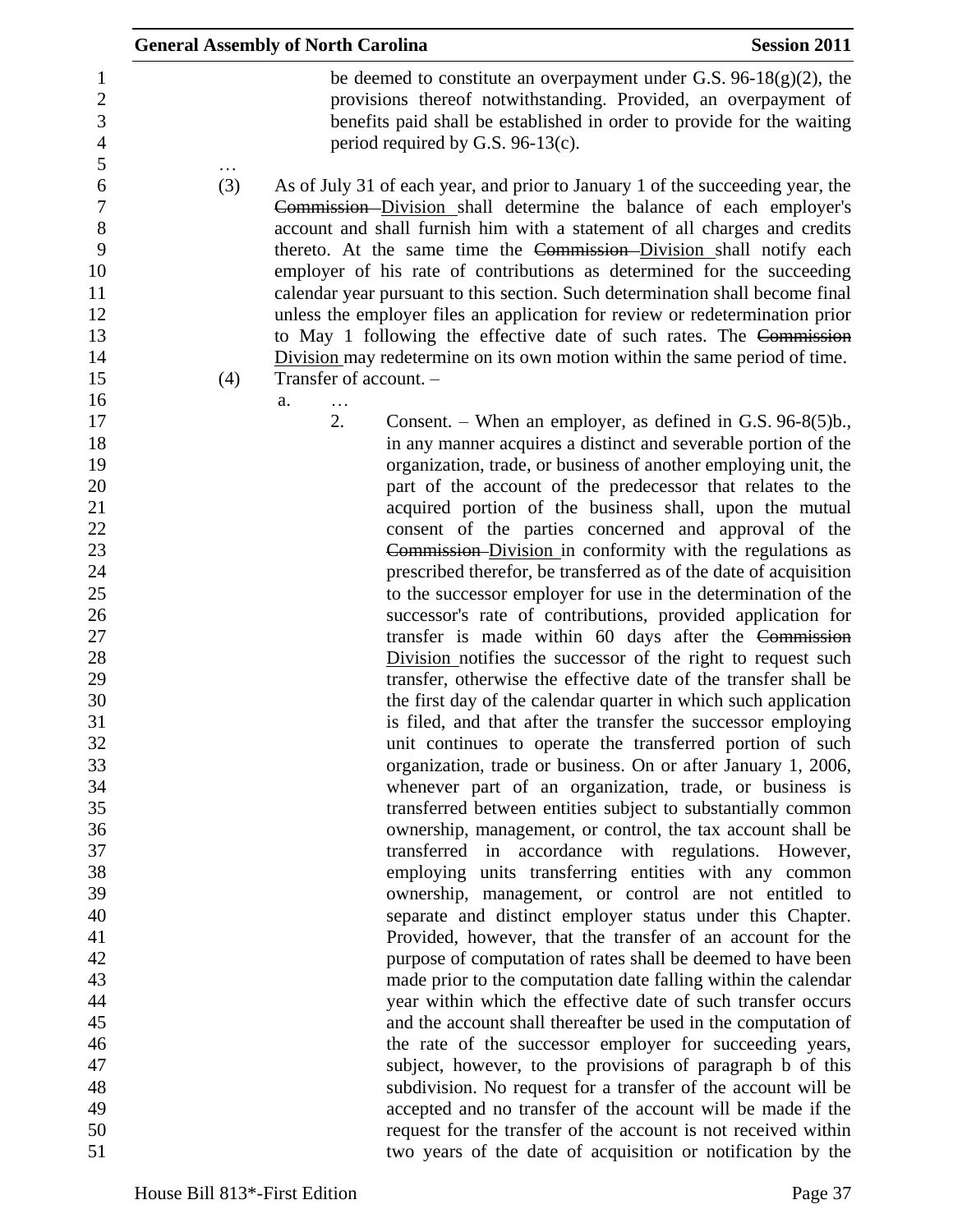| <b>General Assembly of North Carolina</b> |                                                |                                                                                                                                                                                                                                                                                                                                                                                                                                                                                                                                                                                                                                                                                                                                                                                                                                                                                                                                                                                                                                                                                                                                                                                                                                                                                                                                                                                                                                                                                                                                                                                                                                                                                                                                                                                                                                                                                                                                                                                                                                                                                                                                                                                                                                                                                                                                                                                                                                                                                                                                                                     | <b>Session 2011</b> |
|-------------------------------------------|------------------------------------------------|---------------------------------------------------------------------------------------------------------------------------------------------------------------------------------------------------------------------------------------------------------------------------------------------------------------------------------------------------------------------------------------------------------------------------------------------------------------------------------------------------------------------------------------------------------------------------------------------------------------------------------------------------------------------------------------------------------------------------------------------------------------------------------------------------------------------------------------------------------------------------------------------------------------------------------------------------------------------------------------------------------------------------------------------------------------------------------------------------------------------------------------------------------------------------------------------------------------------------------------------------------------------------------------------------------------------------------------------------------------------------------------------------------------------------------------------------------------------------------------------------------------------------------------------------------------------------------------------------------------------------------------------------------------------------------------------------------------------------------------------------------------------------------------------------------------------------------------------------------------------------------------------------------------------------------------------------------------------------------------------------------------------------------------------------------------------------------------------------------------------------------------------------------------------------------------------------------------------------------------------------------------------------------------------------------------------------------------------------------------------------------------------------------------------------------------------------------------------------------------------------------------------------------------------------------------------|---------------------|
|                                           |                                                | Commission Division of the right to request such transfer,<br>whichever occurs later. However, in no event will a request<br>for a transfer be allowed if an account has been terminated<br>because an employer ceases to be an employer pursuant to<br>G.S. $96-9(c)(5)$ and G.S. $96-11(d)$ regardless of the date of<br>notification.                                                                                                                                                                                                                                                                                                                                                                                                                                                                                                                                                                                                                                                                                                                                                                                                                                                                                                                                                                                                                                                                                                                                                                                                                                                                                                                                                                                                                                                                                                                                                                                                                                                                                                                                                                                                                                                                                                                                                                                                                                                                                                                                                                                                                            |                     |
| 34<br>36                                  | $\mathbf b$ .<br>and $(3)$ .<br>$\mathbf{c}$ . | Notwithstanding any other provisions of this section, if the successor<br>employer was an employer subject to this Chapter prior to the date of<br>acquisition of the business, the successor's rate of contribution for the<br>period from that date to the end of the then current contribution year<br>shall be the same as the successor's rate in effect on the date of the<br>acquisition. If the successor was not an employer prior to the date of<br>the acquisition of the business, the successor shall be assigned a<br>standard beginning rate of contribution set forth in G.S. $96-9(b)(1)$<br>for the remainder of the year in which the successor acquired the<br>business of the predecessor; however, if the successor makes<br>application for the transfer of the account within 60 days after<br>notification by the Commission-Division of the right to do so and the<br>account is transferred, or meets the requirements for mandatory<br>transfer, the successor shall be assigned for the remainder of the year<br>the rate applicable to the predecessor employer or employers on the<br>date of acquisition of the business, as long as there was only one<br>predecessor or, if more than one, the predecessors had identical rates.<br>In the event the rates of the predecessor were not identical, the rate of<br>the successor shall be the highest rate applicable to any of the<br>predecessor employers on the date of acquisition of the business.<br>Irrespective of any other provisions of this Chapter, when an<br>account is transferred in its entirety by an employer to a successor,<br>the transferring employer shall thereafter pay the standard beginning<br>rate of contributions set forth in G.S. $96-9(b)(1)$ and shall continue to<br>pay at that rate until the transferring employer qualifies for a<br>reduction, reacquires the account transferred or acquires the<br>experience rating account of another employer, or is subject to an<br>increase in rate under the conditions prescribed in G.S. $96-9(b)(2)$<br>In those cases where the organization, trade, or business of a<br>deceased person, or insolvent debtor is taken over and operated by an<br>administrator, administratrix, executor, executrix, receiver, or trustee<br>in bankruptcy, such employing units shall automatically succeed to<br>the account and rate of contribution of such deceased person, or<br>insolvent debtor without the necessity of the filing of a formal<br>application for the transfer of such account. |                     |
| (6)                                       |                                                | If the Commission-Division finds that an employer's business is closed<br>solely because of the entrance of one or more of the owners, officers,<br>partners, or the majority stockholder into the Armed Forces of the United<br>States, or of any of its allies, or of the United Nations, such employer's<br>experience rating account shall not be terminated; and, if the business is<br>resumed within two years after the discharge or release from active duty in                                                                                                                                                                                                                                                                                                                                                                                                                                                                                                                                                                                                                                                                                                                                                                                                                                                                                                                                                                                                                                                                                                                                                                                                                                                                                                                                                                                                                                                                                                                                                                                                                                                                                                                                                                                                                                                                                                                                                                                                                                                                                            |                     |
|                                           |                                                | the Armed Forces of such person or persons, the employer's account shall be                                                                                                                                                                                                                                                                                                                                                                                                                                                                                                                                                                                                                                                                                                                                                                                                                                                                                                                                                                                                                                                                                                                                                                                                                                                                                                                                                                                                                                                                                                                                                                                                                                                                                                                                                                                                                                                                                                                                                                                                                                                                                                                                                                                                                                                                                                                                                                                                                                                                                         |                     |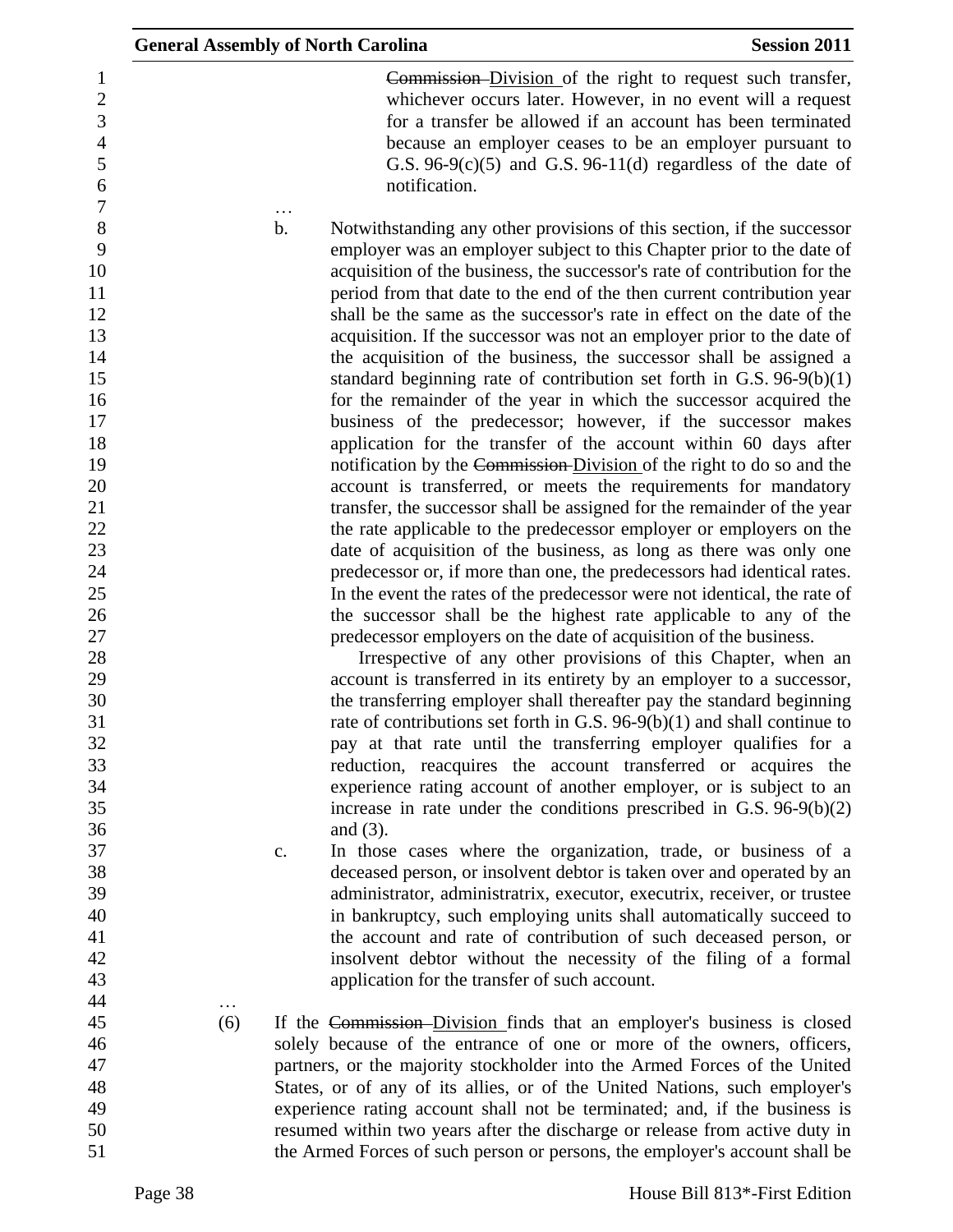|                                                           | <b>General Assembly of North Carolina</b> |                                                                                                                                                                                                                                                                                                                                                                                                                                                                                                                                      | <b>Session 2011</b> |
|-----------------------------------------------------------|-------------------------------------------|--------------------------------------------------------------------------------------------------------------------------------------------------------------------------------------------------------------------------------------------------------------------------------------------------------------------------------------------------------------------------------------------------------------------------------------------------------------------------------------------------------------------------------------|---------------------|
| 1<br>$\overline{c}$<br>3<br>$\overline{4}$<br>5<br>6<br>7 |                                           | deemed to have been chargeable with benefits throughout more than 13<br>consecutive calendar months ending July 31 immediately preceding the<br>computation date. This subdivision shall apply only to employers who are<br>liable for contributions under the experience rating system of financing<br>unemployment benefits. This subdivision shall not be construed to apply to<br>employers who are liable for payments in lieu of contributions or to<br>employers using the reimbursable method of financing benefit payments. |                     |
| $8\,$                                                     | (d)                                       | Benefits paid to employees of nonprofit organizations shall be financed in                                                                                                                                                                                                                                                                                                                                                                                                                                                           |                     |
| $\boldsymbol{9}$                                          |                                           | accordance with the provisions of this paragraph. For the purposes of this paragraph, a                                                                                                                                                                                                                                                                                                                                                                                                                                              |                     |
| 10<br>11                                                  |                                           | nonprofit organization is an organization (or group of organizations) described in section                                                                                                                                                                                                                                                                                                                                                                                                                                           |                     |
| 12                                                        | the Internal Revenue Code.                | $501(c)(3)$ of the Internal Revenue Code that is exempt from income tax under section $501(a)$ of                                                                                                                                                                                                                                                                                                                                                                                                                                    |                     |
| 13                                                        | (1)<br>a.                                 | Any nonprofit organization which becomes subject to this Chapter on                                                                                                                                                                                                                                                                                                                                                                                                                                                                  |                     |
| 14                                                        |                                           | or after January 1, 1972, shall pay contributions under the provisions                                                                                                                                                                                                                                                                                                                                                                                                                                                               |                     |
| 15                                                        |                                           | of this Chapter, unless it elects in accordance with this paragraph to                                                                                                                                                                                                                                                                                                                                                                                                                                                               |                     |
| 16                                                        |                                           | pay the Commission-Division for the Unemployment Insurance Fund                                                                                                                                                                                                                                                                                                                                                                                                                                                                      |                     |
| 17                                                        |                                           | an amount equal to the amount of regular benefits and of one half of                                                                                                                                                                                                                                                                                                                                                                                                                                                                 |                     |
| 18                                                        |                                           | the extended benefits paid, that is attributable to service in the                                                                                                                                                                                                                                                                                                                                                                                                                                                                   |                     |
| 19                                                        |                                           | employ of such nonprofit organization, to individuals for weeks of                                                                                                                                                                                                                                                                                                                                                                                                                                                                   |                     |
| 20                                                        |                                           | unemployment which begin within a benefit year established during                                                                                                                                                                                                                                                                                                                                                                                                                                                                    |                     |
| 21                                                        |                                           | the effective period of such election.                                                                                                                                                                                                                                                                                                                                                                                                                                                                                               |                     |
| 22                                                        | b.                                        | Any nonprofit organization which is or becomes subject to this                                                                                                                                                                                                                                                                                                                                                                                                                                                                       |                     |
| 23                                                        |                                           | Chapter on or after January 1, 1972, may elect to become liable for                                                                                                                                                                                                                                                                                                                                                                                                                                                                  |                     |
| 24                                                        |                                           | payments in lieu of contributions for a period of not less than four                                                                                                                                                                                                                                                                                                                                                                                                                                                                 |                     |
| 25                                                        |                                           | calendar years beginning with the date on which subjectivity begins                                                                                                                                                                                                                                                                                                                                                                                                                                                                  |                     |
| 26                                                        |                                           | by filing a written notice of its election with the Commission                                                                                                                                                                                                                                                                                                                                                                                                                                                                       |                     |
| 27                                                        |                                           | Division not later than 30 days immediately following the date of                                                                                                                                                                                                                                                                                                                                                                                                                                                                    |                     |
| 28                                                        |                                           | written notification of the determination of such subjectivity.                                                                                                                                                                                                                                                                                                                                                                                                                                                                      |                     |
| 29<br>30                                                  |                                           | Provided if notification is not by registered mail, the election may be                                                                                                                                                                                                                                                                                                                                                                                                                                                              |                     |
| 31                                                        |                                           | made on or after January 1, 1972, within six months following the<br>date of the written notification of the determination of such                                                                                                                                                                                                                                                                                                                                                                                                   |                     |
| 32                                                        |                                           | subjectivity. If such election is not made as set forth herein, no                                                                                                                                                                                                                                                                                                                                                                                                                                                                   |                     |
| 33                                                        |                                           | election can be made until after four calendar years have elapsed                                                                                                                                                                                                                                                                                                                                                                                                                                                                    |                     |
| 34                                                        |                                           | under the contributions method of payment.                                                                                                                                                                                                                                                                                                                                                                                                                                                                                           |                     |
| 35                                                        | c.                                        | Any nonprofit organization which makes an election in accordance                                                                                                                                                                                                                                                                                                                                                                                                                                                                     |                     |
| 36                                                        |                                           | with subparagraph b of this paragraph will continue after such four                                                                                                                                                                                                                                                                                                                                                                                                                                                                  |                     |
| 37                                                        |                                           | calendar years to be liable for payments in lieu of contributions until                                                                                                                                                                                                                                                                                                                                                                                                                                                              |                     |
| 38                                                        |                                           | it files with the Commission-Division a written notice terminating its                                                                                                                                                                                                                                                                                                                                                                                                                                                               |                     |
| 39                                                        |                                           | election not later than 30 days prior to the next January 1, effective                                                                                                                                                                                                                                                                                                                                                                                                                                                               |                     |
| 40                                                        |                                           | on such January 1. Provided, however, no employer granted or in                                                                                                                                                                                                                                                                                                                                                                                                                                                                      |                     |
| 41                                                        |                                           | reimbursement status will be allowed refund of any previous                                                                                                                                                                                                                                                                                                                                                                                                                                                                          |                     |
| 42                                                        |                                           | balances used in a transfer to reimbursement status.                                                                                                                                                                                                                                                                                                                                                                                                                                                                                 |                     |
| 43                                                        | d.                                        | Any nonprofit organization which has been paying contributions                                                                                                                                                                                                                                                                                                                                                                                                                                                                       |                     |
| 44                                                        |                                           | under this Chapter for a period of at least four consecutive calendar                                                                                                                                                                                                                                                                                                                                                                                                                                                                |                     |
| 45                                                        |                                           | years subsequent to January 1, 1972, may elect to change to a                                                                                                                                                                                                                                                                                                                                                                                                                                                                        |                     |
| 46<br>47                                                  |                                           | reimbursement basis by filing with the Commission-Division not                                                                                                                                                                                                                                                                                                                                                                                                                                                                       |                     |
| 48                                                        |                                           | later than 30 days prior to the next January 1 a written notice of<br>election to become liable for payments in lieu of contributions,                                                                                                                                                                                                                                                                                                                                                                                               |                     |
| 49                                                        |                                           | effective on such January 1. Such election shall not be terminable for                                                                                                                                                                                                                                                                                                                                                                                                                                                               |                     |
| 50                                                        |                                           | a period of four calendar years. In the event of such an election, the                                                                                                                                                                                                                                                                                                                                                                                                                                                               |                     |
| 51                                                        |                                           | account of such employer shall be closed and shall not be used in any                                                                                                                                                                                                                                                                                                                                                                                                                                                                |                     |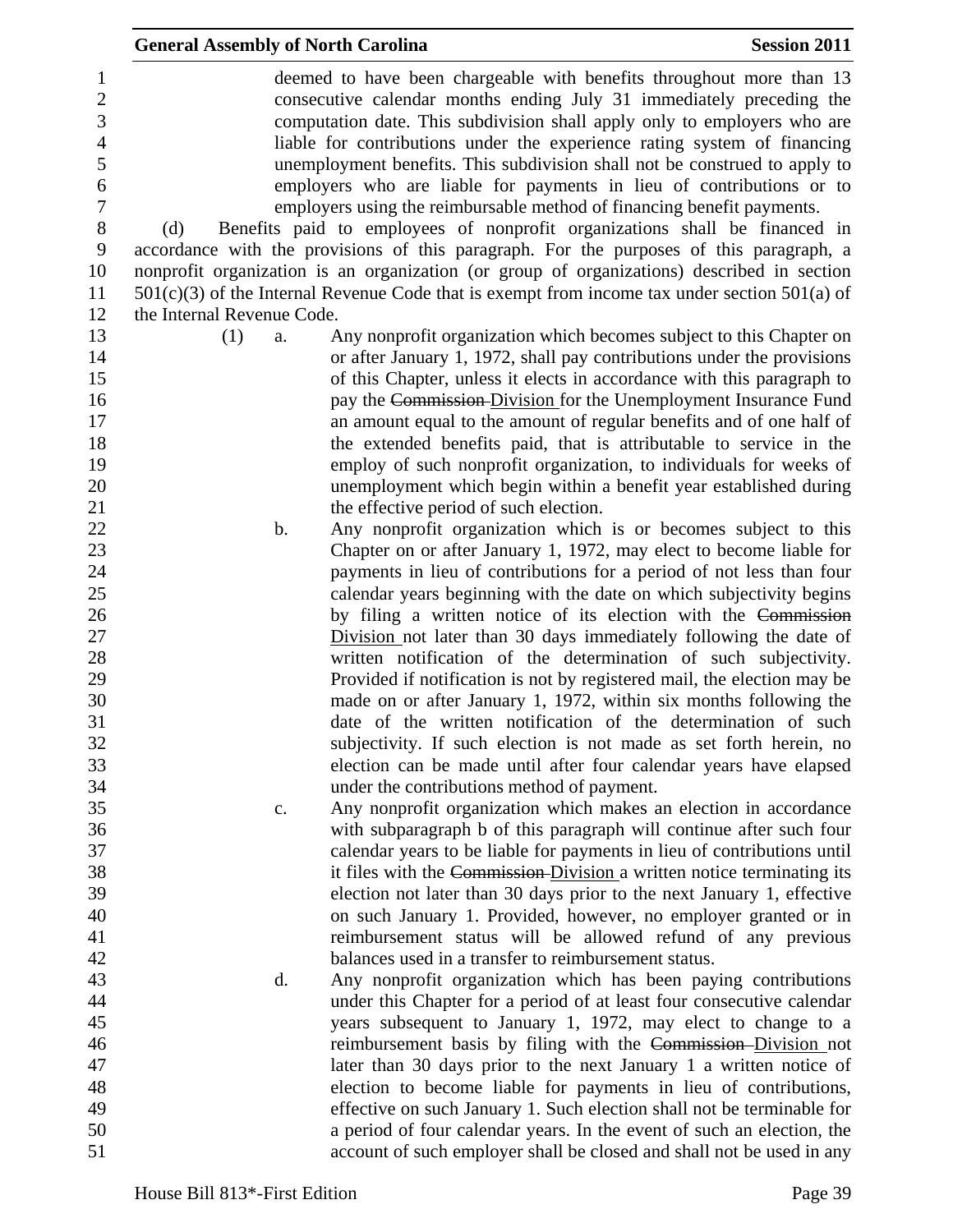|                                       | <b>General Assembly of North Carolina</b> |                 |                                                                                                                                                                                                                         | <b>Session 2011</b> |
|---------------------------------------|-------------------------------------------|-----------------|-------------------------------------------------------------------------------------------------------------------------------------------------------------------------------------------------------------------------|---------------------|
| $\mathbf{1}$<br>$\overline{c}$        |                                           |                 | future computation of such employer's contribution rate in any<br>manner whatsoever.                                                                                                                                    |                     |
| $\overline{3}$<br>$\overline{4}$<br>5 |                                           | d1.             | Any nonprofit organization which makes an election in accordance<br>with subparagraph b. of this paragraph must secure such election by<br>making a payment in lieu of contributions as provided in subdivision         |                     |
| $\boldsymbol{6}$<br>$\overline{7}$    |                                           |                 | (2) of this subsection, posting a surety bond from an insurance<br>company duly licensed to conduct business in this State, or obtaining                                                                                |                     |
| $8\,$<br>9<br>10                      |                                           |                 | an irrevocable letter of credit with the Commission-Division to insure<br>the payments in lieu of contributions as provided in subdivision (2)<br>of this subsection. Any surety bond posted under this paragraph shall |                     |
| 11<br>12                              |                                           |                 | be in force for a period of not less than two calendar years and shall<br>be renewed with the approval of the Commission. Division. The                                                                                 |                     |
| 13<br>14                              |                                           |                 | Commission Division may adopt rules to implement the provisions<br>of this subparagraph.                                                                                                                                |                     |
| 15<br>16                              |                                           | e.              | The Commission, Division, in accordance with such regulations as it<br>may adopt, shall notify each nonprofit organization of any                                                                                       |                     |
| 17<br>18                              |                                           |                 | determination which it may make of its status as an employer and of<br>the effective date of any election which it makes and of any                                                                                     |                     |
| 19<br>20<br>21                        | (2)                                       |                 | termination of such election. Such determinations shall be subject to<br>reconsideration, appeal and review.<br>Payments in lieu of contributions shall be made in accordance with the                                  |                     |
| 22<br>23                              |                                           | a.              | provisions of this subparagraph and shall be processed as provided herein.<br>Quarterly contributions and wage reports and advance payments shall                                                                       |                     |
| 24<br>25                              |                                           |                 | be submitted to the Commission-Division quarterly under the same<br>conditions and requirements of G.S. 96-9 and 96-10, except that the                                                                                 |                     |
| 26<br>27                              |                                           |                 | amount of advance payments shall be computed as one percent (1%)<br>of taxable wages and entered on such reports; provided that such                                                                                    |                     |
| 28<br>29<br>30                        |                                           |                 | advance payments shall become effective only with respect to the<br>first four thousand two hundred dollars (\$4,200) in wages paid in a<br>calendar year until January 1, 1978. On and after that date advance         |                     |
| 31<br>32                              |                                           |                 | payments shall be effective with respect to the federally required<br>wage base provided that after December 31, 1983, the wage base                                                                                    |                     |
| 33<br>34                              |                                           |                 | shall be the same as that provided for in G.S. $96-9(a)(5)$ . Collection<br>of such advance payments shall be made as provided for the                                                                                  |                     |
| 35<br>36                              |                                           |                 | collection of contributions in G.S. 96-10.<br>Beginning January 1, 1978, any employer making quarterly                                                                                                                  |                     |
| 37<br>38                              |                                           |                 | reports of employment to the Commission-Division and if such<br>employer is a newly electing reimbursement employer he shall pay                                                                                        |                     |
| 39<br>40<br>41                        |                                           |                 | contributions of one percent (1%) of taxable wages entered on such<br>reports.<br>Any employer paying by reimbursement having been, prior to                                                                            |                     |
| 42<br>43                              |                                           |                 | July 1, under the reimbursement method of payment for the<br>preceding calendar year, shall continue to file quarterly reports but                                                                                      |                     |
| 44<br>45                              |                                           | b.              | shall make no payments with those reports.<br>The Commission-Division shall establish a separate account for each                                                                                                       |                     |
| 46<br>47                              |                                           |                 | such employer and such account shall be credited, and maintained as<br>provided in G.S. $96-9(c)(1)$ , except that advance payments shall be                                                                            |                     |
| 48<br>49<br>50                        |                                           | $\ddotsc$<br>d. | credited in full and voluntary contributions are not applicable.<br>As of July 31 of each year, and prior to January 1 of the succeeding                                                                                |                     |
| 51                                    |                                           |                 | year, the Commission-Division shall determine the balance of each                                                                                                                                                       |                     |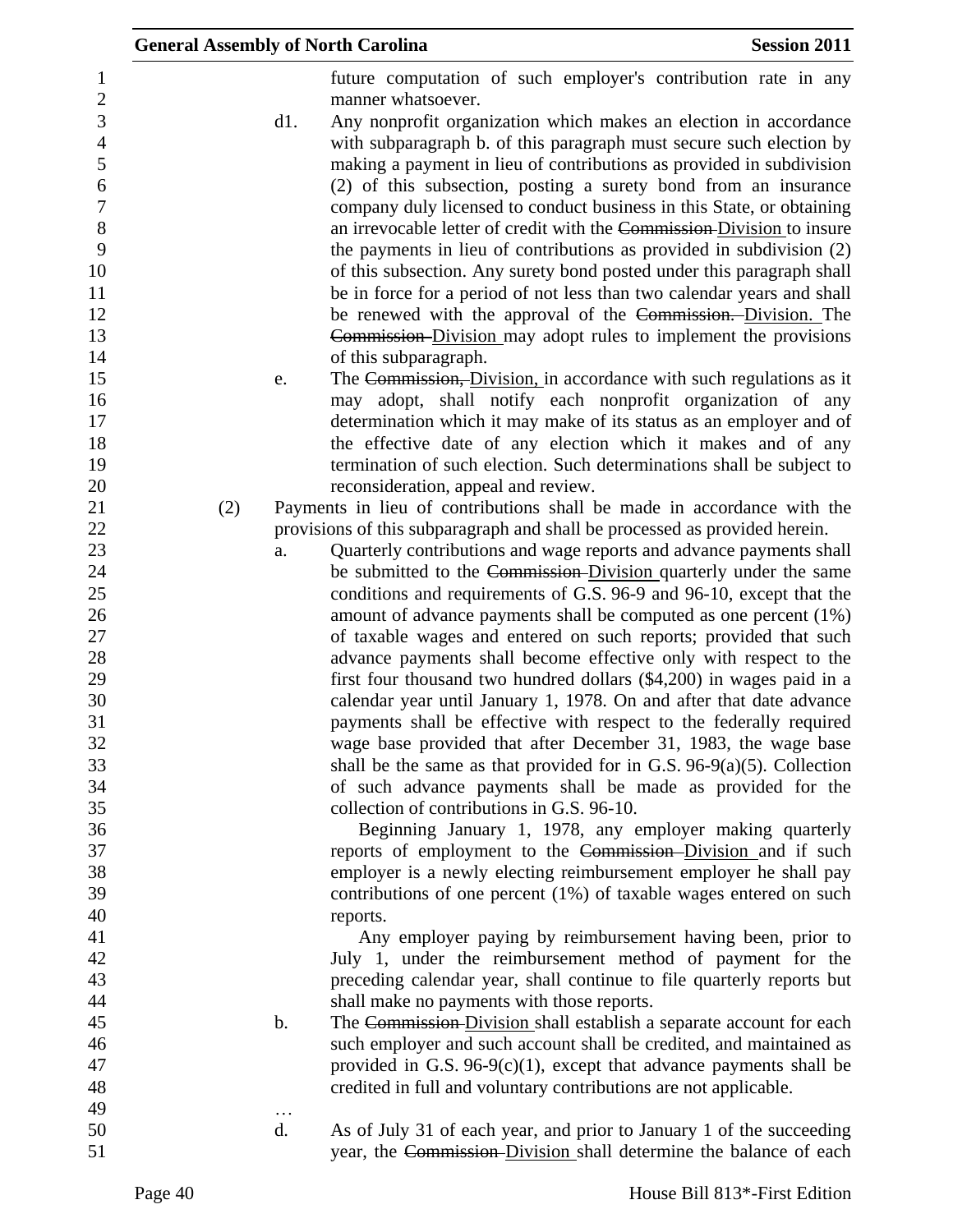such employer's account and shall furnish him with a statement of all charges and credits thereto.

 Should the balance in such account not equal that requiring a refund, the employer shall upon notice and demand for payment mailed to his last known address pay into his account an amount that will bring such balance to the minimum required for a refund. Such amount shall become due on or before the tenth day following the mailing of such notice and demand for payment. Any such amount unpaid on the due date shall be collected in the same manner, 10 including interest, as prescribed in G.S. 96-10.

 Should there be a debit balance in such account, the employer shall, upon notice and demand for payment, mailed to his last-known address, pay into his account an amount equal to such debit balance. Such amount shall become due on or before the tenth day following 15 the mailing of such notice and demand for payment.

 Any such amount unpaid on the date due shall be collected in the 17 same manner, including interest, as prescribed in G.S. 96-10.

 Beginning January 1, 1978, each employer paying by reimbursement shall have his account computed on computation date (August 1) and if there is a deficit shall be billed for an amount necessary to bring his account to one percent (1%) of his taxable payroll. Any amount of his account in excess of that required to equal one percent (1%) of his payroll shall be refunded. Amounts due from any employer to bring his account to a one percent (1%) balance shall be billed as soon as practical and payment will be due within 25 days from the date of mailing of the statement of amount due. Amounts due from any nonprofit organization to bring its account to a one percent (1%) balance shall be billed as soon as practical, and payment will be due within 60 days from the date of mailing of the statement of the amount due.

…

 e. The Commission Division may make necessary rules and regulations with respect to coverage of a group of nonprofit organizations and with respect to the reimbursement of benefits payments by such group of nonprofit organizations.

 (e) In order that the Commission Division shall be kept informed at all times on the circumstances and conditions of unemployment within the State and as to whether the stability of the fund is being impaired under the operation and effect of the system provided in subsection (c) of this section, the actuarial study now in progress shall be continued and such other investigations and studies of a similar nature as the Commission may deem necessary shall be made.

- (f) (1) On and after January 1, 1978, all benefits charged to a State or local governmental employing unit shall be paid to the Commission Division within 25 days from the date a list of benefit charges is mailed to the State or local governmental employing agency and the appropriate account(s) shall 46 be credited with such payment(s).
- (2) In lieu of paying for benefits by reimbursement as provided in subdivision (1) hereof, any State or local governmental employing unit may elect **pursuant to rules and regulations established by the Commission:** Division:
- a. To pay contributions on an experience rating basis as provided in **G.S.** 96-9(a), (b), and (c); or,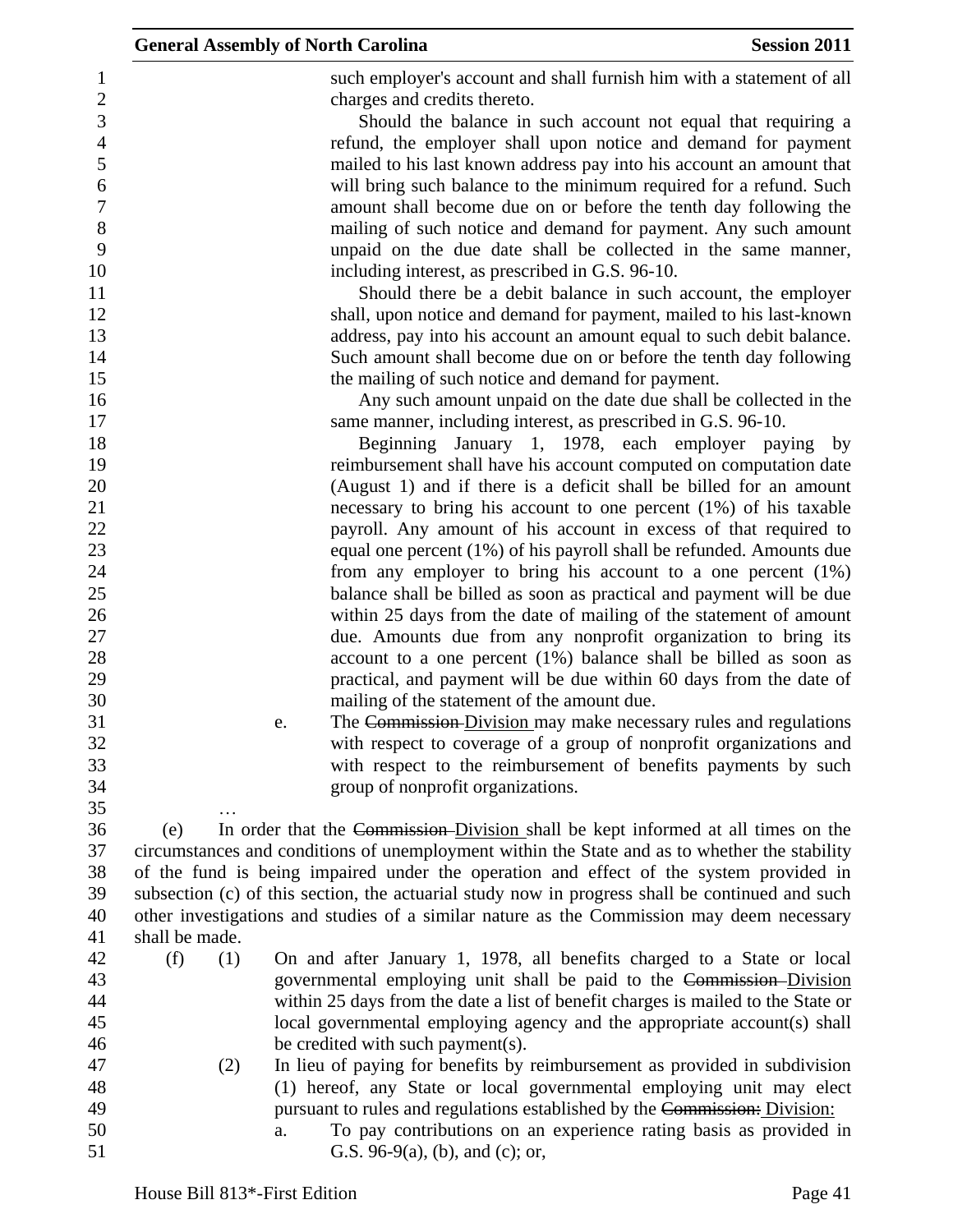|                                                                      | <b>General Assembly of North Carolina</b> |                                                                                                                                                                                                                                                                                                | <b>Session 2011</b>                                                                                                                                                                                           |
|----------------------------------------------------------------------|-------------------------------------------|------------------------------------------------------------------------------------------------------------------------------------------------------------------------------------------------------------------------------------------------------------------------------------------------|---------------------------------------------------------------------------------------------------------------------------------------------------------------------------------------------------------------|
| $\mathbf{1}$<br>$\boldsymbol{2}$<br>$\mathfrak{Z}$<br>$\overline{4}$ | $\mathbf b$ .                             | employer under G.S. $96-9(c)(2)$ .                                                                                                                                                                                                                                                             | To pay to the Commission, within 25 days from the date a list of<br>benefit charges is mailed to such employing unit, a sum equal to the<br>amount which its account would be charged if it were a tax paying |
| 5<br>6<br>$\boldsymbol{7}$<br>$8\,$                                  | (3)                                       | State or local governmental employing units paying for benefits as provided<br>in subdivision (1) herein may establish pool accounts; provided, that such<br>pool accounts are established and maintained according to the-rules and<br>regulations of the Commission.adopted by the Division. |                                                                                                                                                                                                               |
| 9<br>10<br>11                                                        | (4)                                       | Any governmental entity paying by reimbursement as provided in<br>subdivision (1) hereof shall not have any benefits paid against its account<br>noncharged or forgiven except as provided in G.S. 96-9(d)(2)c.                                                                                |                                                                                                                                                                                                               |
| 12                                                                   | (g)                                       | Nothing contained in subsections (d), (f), and (i) of this section prevents the                                                                                                                                                                                                                |                                                                                                                                                                                                               |
| 13                                                                   |                                           | Commission from providing any reimbursing employer with informational bills or lists of                                                                                                                                                                                                        |                                                                                                                                                                                                               |
| 14                                                                   |                                           | charges on a basis more frequent than yearly, if in its sole discretion, the Commission-Division                                                                                                                                                                                               |                                                                                                                                                                                                               |
| 15                                                                   |                                           | considers such action to be in the best interest of the Commission-Division and the affected                                                                                                                                                                                                   |                                                                                                                                                                                                               |
| 16                                                                   | $emplayer(s)$ .                           |                                                                                                                                                                                                                                                                                                |                                                                                                                                                                                                               |
| 17                                                                   | (h)<br>(1)                                | Any nonprofit organization which has been paying contributions on a                                                                                                                                                                                                                            |                                                                                                                                                                                                               |
| 18                                                                   |                                           | reimbursement basis for at least three consecutive calendar years during                                                                                                                                                                                                                       |                                                                                                                                                                                                               |
| 19                                                                   |                                           | none of which years the benefit charges exceeded four tenths of one percent                                                                                                                                                                                                                    |                                                                                                                                                                                                               |
| 20                                                                   |                                           | (.4%) of its taxable payroll may, before November 1 of the fourth or                                                                                                                                                                                                                           |                                                                                                                                                                                                               |
| 21                                                                   |                                           | subsequent calendar year, elect to pay contributions by special                                                                                                                                                                                                                                |                                                                                                                                                                                                               |
| 22                                                                   |                                           | reimbursement on the basis provided for in subdivision (2) below but only                                                                                                                                                                                                                      |                                                                                                                                                                                                               |
| 23                                                                   |                                           | upon the following conditions:                                                                                                                                                                                                                                                                 |                                                                                                                                                                                                               |
| 24                                                                   | .                                         |                                                                                                                                                                                                                                                                                                |                                                                                                                                                                                                               |
| 25                                                                   | $\mathbf{b}$ .                            |                                                                                                                                                                                                                                                                                                | The election shall apply to no less than the four calendar years                                                                                                                                              |
| 26                                                                   |                                           |                                                                                                                                                                                                                                                                                                | following the year of election unless terminated by the Commission                                                                                                                                            |
| 27                                                                   |                                           | Division under subdivision (3) below.                                                                                                                                                                                                                                                          |                                                                                                                                                                                                               |
| 28<br>29                                                             |                                           |                                                                                                                                                                                                                                                                                                |                                                                                                                                                                                                               |
| 30                                                                   | e.                                        |                                                                                                                                                                                                                                                                                                | No later than January 1 of the first year to which its election applies,<br>the electing nonprofit organization shall furnish the Commission a                                                                |
| 31                                                                   |                                           |                                                                                                                                                                                                                                                                                                | letter of credit in an amount equal to one hundred fifty percent                                                                                                                                              |
| 32                                                                   |                                           |                                                                                                                                                                                                                                                                                                | $(150\%)$ of the account balance required under subdivision $(2)$ below.                                                                                                                                      |
| 33                                                                   | f.                                        |                                                                                                                                                                                                                                                                                                | The Commission-Division shall by regulation prescribe the form of                                                                                                                                             |
| 34                                                                   |                                           |                                                                                                                                                                                                                                                                                                | the letter of credit and the criteria for the financial institution issuing                                                                                                                                   |
| 35                                                                   |                                           |                                                                                                                                                                                                                                                                                                | such letter of credit along with the form of election under this                                                                                                                                              |
| 36                                                                   |                                           | section.                                                                                                                                                                                                                                                                                       |                                                                                                                                                                                                               |
| 37                                                                   | (2)                                       | Any qualified nonprofit organization that meets the conditions of                                                                                                                                                                                                                              |                                                                                                                                                                                                               |
| 38                                                                   |                                           | subdivision (1) above shall, upon the approval of its election by the                                                                                                                                                                                                                          |                                                                                                                                                                                                               |
| 39                                                                   |                                           | Commission, Division, pay contributions by special reimbursement as                                                                                                                                                                                                                            |                                                                                                                                                                                                               |
| 40                                                                   | follows:                                  |                                                                                                                                                                                                                                                                                                |                                                                                                                                                                                                               |
| 41                                                                   |                                           |                                                                                                                                                                                                                                                                                                |                                                                                                                                                                                                               |
| 42                                                                   | $\mathbf{b}$ .                            |                                                                                                                                                                                                                                                                                                | On the first day of each quarter of any calendar year, the                                                                                                                                                    |
| 43                                                                   |                                           |                                                                                                                                                                                                                                                                                                | Commission-Division shall bill the employer for an amount                                                                                                                                                     |
| 44                                                                   |                                           |                                                                                                                                                                                                                                                                                                | necessary to bring its account to the required minimum balance, and                                                                                                                                           |
| 45                                                                   |                                           |                                                                                                                                                                                                                                                                                                | the amount so billed is due no later than 25 days after the bill is                                                                                                                                           |
| 46                                                                   |                                           | mailed.                                                                                                                                                                                                                                                                                        |                                                                                                                                                                                                               |
| 47                                                                   | (3)                                       | If any electing organization shall fail to make any quarterly payment when                                                                                                                                                                                                                     |                                                                                                                                                                                                               |
| 48                                                                   | due:                                      |                                                                                                                                                                                                                                                                                                |                                                                                                                                                                                                               |
| 49                                                                   | a.                                        |                                                                                                                                                                                                                                                                                                | The Commission-Division may draw the full amount of the letter of                                                                                                                                             |
| 50                                                                   |                                           | credit for application to the employer's account;                                                                                                                                                                                                                                              |                                                                                                                                                                                                               |
| 51                                                                   |                                           |                                                                                                                                                                                                                                                                                                |                                                                                                                                                                                                               |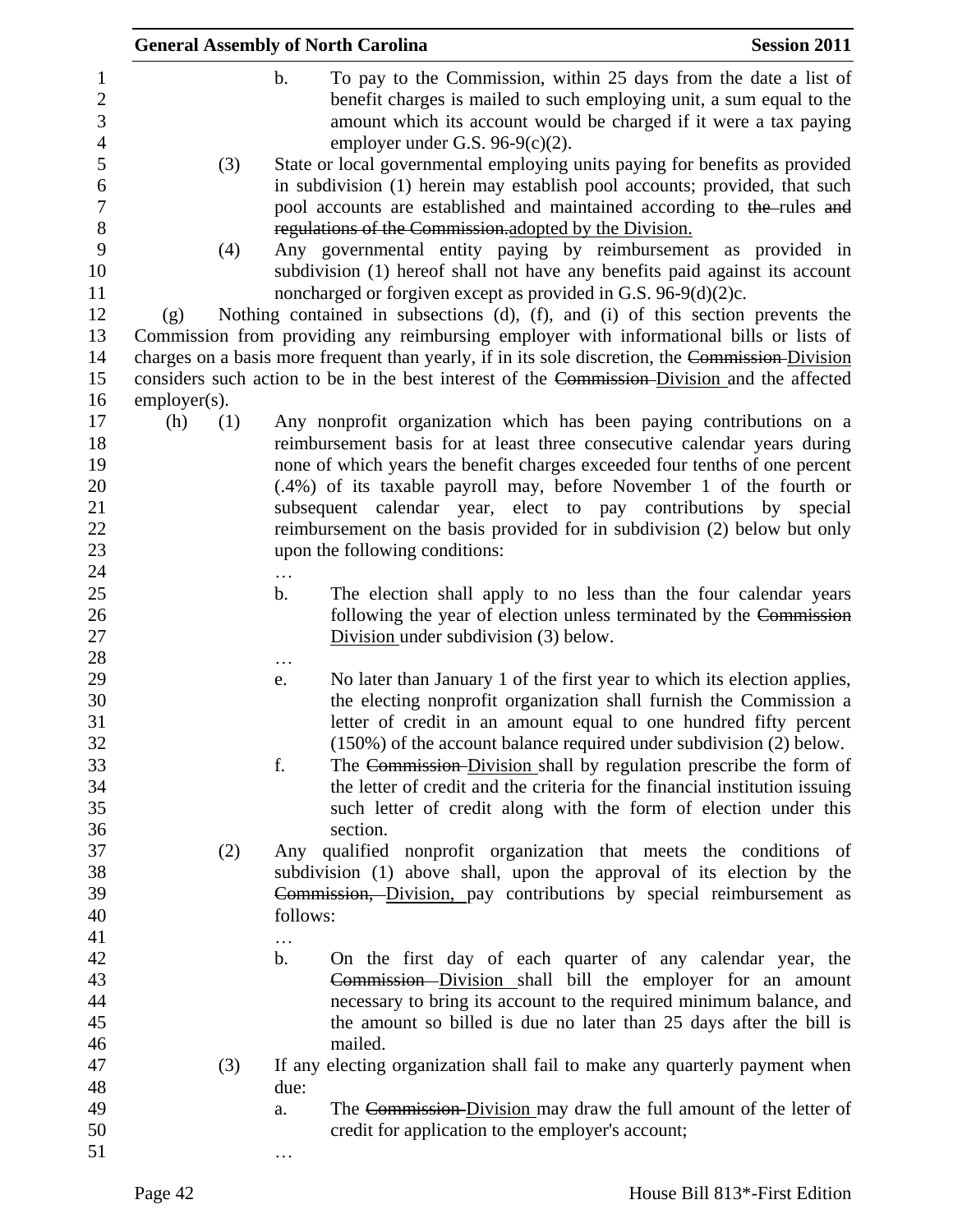|                                                                                                                        | <b>General Assembly of North Carolina</b> |                                                                                                                                                                                                                                                                                                                                                                                                                                                                                                                                                                                                                                                                                                                                                                                                                                                                                                                                                                                                                                                                | <b>Session 2011</b> |
|------------------------------------------------------------------------------------------------------------------------|-------------------------------------------|----------------------------------------------------------------------------------------------------------------------------------------------------------------------------------------------------------------------------------------------------------------------------------------------------------------------------------------------------------------------------------------------------------------------------------------------------------------------------------------------------------------------------------------------------------------------------------------------------------------------------------------------------------------------------------------------------------------------------------------------------------------------------------------------------------------------------------------------------------------------------------------------------------------------------------------------------------------------------------------------------------------------------------------------------------------|---------------------|
| 1<br>$\mathbf{2}$<br>3<br>$\overline{4}$<br>5<br>6<br>$\overline{7}$<br>$8\,$<br>9<br>10<br>11<br>12<br>13<br>14<br>15 | $C_{\bullet}$<br>$\mathbf{d}$ .<br>e.     | If, after demand, the organization shall fail to pay any sums required<br>under paragraph b. above, the Commission may revoke the<br>organization's election for special reimbursement and any difference<br>between the employer's account balance and one percent $(1%)$ of its<br>total taxable payroll shall become immediately due and payable.<br>The Commission-Division may, in addition, exercise any of the<br>powers granted to it in G.S. 96-10 to collect any amount due.<br>Pursuant to such regulations as the Commission may adopt, rules<br>adopted by the Division, the Commission shall afford any<br>organization affected by this paragraph a hearing to determine if any<br>increase in the organization's minimum required balance should be<br>reduced, in whole or in part, or if any revocation of a special<br>reimbursement election should be rescinded. If the Commission,<br>Division, in its sole discretion, is satisfied that the conditions giving<br>rise to the increase or revocation have been corrected, it may reduce |                     |
| 16                                                                                                                     |                                           | such increase or rescind such revocation provided that it may require                                                                                                                                                                                                                                                                                                                                                                                                                                                                                                                                                                                                                                                                                                                                                                                                                                                                                                                                                                                          |                     |
| 17                                                                                                                     |                                           | as a condition of such reduction or recision a new letter of credit up                                                                                                                                                                                                                                                                                                                                                                                                                                                                                                                                                                                                                                                                                                                                                                                                                                                                                                                                                                                         |                     |
| 18                                                                                                                     |                                           | to three times the amount normally required.                                                                                                                                                                                                                                                                                                                                                                                                                                                                                                                                                                                                                                                                                                                                                                                                                                                                                                                                                                                                                   |                     |
| 19                                                                                                                     |                                           |                                                                                                                                                                                                                                                                                                                                                                                                                                                                                                                                                                                                                                                                                                                                                                                                                                                                                                                                                                                                                                                                |                     |
| 20<br>21                                                                                                               | (i)                                       | Indian Tribes. - Benefits paid to employees of Indian tribe employing units shall be<br>financed in accordance with the provisions of this subsection. For the purposes of this                                                                                                                                                                                                                                                                                                                                                                                                                                                                                                                                                                                                                                                                                                                                                                                                                                                                                |                     |
| 22                                                                                                                     |                                           | subsection, an "Indian tribe employing unit" is an Indian tribe, a subdivision or subsidiary of an                                                                                                                                                                                                                                                                                                                                                                                                                                                                                                                                                                                                                                                                                                                                                                                                                                                                                                                                                             |                     |
| 23                                                                                                                     |                                           | Indian tribe, or a business enterprise wholly owned by an Indian tribe.                                                                                                                                                                                                                                                                                                                                                                                                                                                                                                                                                                                                                                                                                                                                                                                                                                                                                                                                                                                        |                     |
| 24                                                                                                                     | Election. -<br>(1)                        |                                                                                                                                                                                                                                                                                                                                                                                                                                                                                                                                                                                                                                                                                                                                                                                                                                                                                                                                                                                                                                                                |                     |
| 25                                                                                                                     | a.                                        | An Indian tribe employing unit shall pay contributions under the                                                                                                                                                                                                                                                                                                                                                                                                                                                                                                                                                                                                                                                                                                                                                                                                                                                                                                                                                                                               |                     |
| 26<br>27                                                                                                               |                                           | provisions of this Chapter, unless it elects in accordance with this<br>subsection to pay the Commission-Division for the Unemployment                                                                                                                                                                                                                                                                                                                                                                                                                                                                                                                                                                                                                                                                                                                                                                                                                                                                                                                         |                     |
| 28<br>29<br>30                                                                                                         |                                           | Insurance Fund an amount equal to the amount of benefits paid that<br>is attributable to service in the employ of the unit, to individuals for<br>weeks of unemployment that begin within a benefit year established                                                                                                                                                                                                                                                                                                                                                                                                                                                                                                                                                                                                                                                                                                                                                                                                                                           |                     |
|                                                                                                                        |                                           | during the effective period of the election.                                                                                                                                                                                                                                                                                                                                                                                                                                                                                                                                                                                                                                                                                                                                                                                                                                                                                                                                                                                                                   |                     |
|                                                                                                                        | $\mathbf b$ .                             | An Indian tribe employing unit may elect to become liable for                                                                                                                                                                                                                                                                                                                                                                                                                                                                                                                                                                                                                                                                                                                                                                                                                                                                                                                                                                                                  |                     |
|                                                                                                                        |                                           | payments in lieu of contributions for a period of not less than three                                                                                                                                                                                                                                                                                                                                                                                                                                                                                                                                                                                                                                                                                                                                                                                                                                                                                                                                                                                          |                     |
|                                                                                                                        |                                           | calendar years by filing a written notice of its election with the                                                                                                                                                                                                                                                                                                                                                                                                                                                                                                                                                                                                                                                                                                                                                                                                                                                                                                                                                                                             |                     |
|                                                                                                                        |                                           | Commission-Division at least 30 days before the January 1 effective<br>date of the election.                                                                                                                                                                                                                                                                                                                                                                                                                                                                                                                                                                                                                                                                                                                                                                                                                                                                                                                                                                   |                     |
|                                                                                                                        |                                           | An Indian tribe employing unit that makes an election in accordance                                                                                                                                                                                                                                                                                                                                                                                                                                                                                                                                                                                                                                                                                                                                                                                                                                                                                                                                                                                            |                     |
|                                                                                                                        | c.                                        | with this subsection will continue after the end of the three calendar                                                                                                                                                                                                                                                                                                                                                                                                                                                                                                                                                                                                                                                                                                                                                                                                                                                                                                                                                                                         |                     |
|                                                                                                                        |                                           | years to be liable for payments in lieu of contributions until it files                                                                                                                                                                                                                                                                                                                                                                                                                                                                                                                                                                                                                                                                                                                                                                                                                                                                                                                                                                                        |                     |
|                                                                                                                        |                                           | with the Commission-Division a written notice terminating its                                                                                                                                                                                                                                                                                                                                                                                                                                                                                                                                                                                                                                                                                                                                                                                                                                                                                                                                                                                                  |                     |
|                                                                                                                        |                                           | election at least 30 days before the January 1 effective date of the                                                                                                                                                                                                                                                                                                                                                                                                                                                                                                                                                                                                                                                                                                                                                                                                                                                                                                                                                                                           |                     |
|                                                                                                                        |                                           | termination.                                                                                                                                                                                                                                                                                                                                                                                                                                                                                                                                                                                                                                                                                                                                                                                                                                                                                                                                                                                                                                                   |                     |
|                                                                                                                        | $\mathbf{d}$ .                            | The account of an Indian tribe employing unit that has been paying                                                                                                                                                                                                                                                                                                                                                                                                                                                                                                                                                                                                                                                                                                                                                                                                                                                                                                                                                                                             |                     |
|                                                                                                                        |                                           | contributions under this Chapter for a period of at least three                                                                                                                                                                                                                                                                                                                                                                                                                                                                                                                                                                                                                                                                                                                                                                                                                                                                                                                                                                                                |                     |
|                                                                                                                        |                                           | consecutive calendar years and that elects to change to a                                                                                                                                                                                                                                                                                                                                                                                                                                                                                                                                                                                                                                                                                                                                                                                                                                                                                                                                                                                                      |                     |
|                                                                                                                        |                                           | reimbursement basis shall be closed and shall not be used in any                                                                                                                                                                                                                                                                                                                                                                                                                                                                                                                                                                                                                                                                                                                                                                                                                                                                                                                                                                                               |                     |
|                                                                                                                        |                                           | future computation of the unit's contribution rate in any manner.                                                                                                                                                                                                                                                                                                                                                                                                                                                                                                                                                                                                                                                                                                                                                                                                                                                                                                                                                                                              |                     |
|                                                                                                                        | e.                                        | The Commission, Division, in accordance with regulations it adopts,                                                                                                                                                                                                                                                                                                                                                                                                                                                                                                                                                                                                                                                                                                                                                                                                                                                                                                                                                                                            |                     |
|                                                                                                                        |                                           | shall notify each Indian tribe employing unit of any determination of<br>the effective date of any election it makes and of any termination of                                                                                                                                                                                                                                                                                                                                                                                                                                                                                                                                                                                                                                                                                                                                                                                                                                                                                                                 |                     |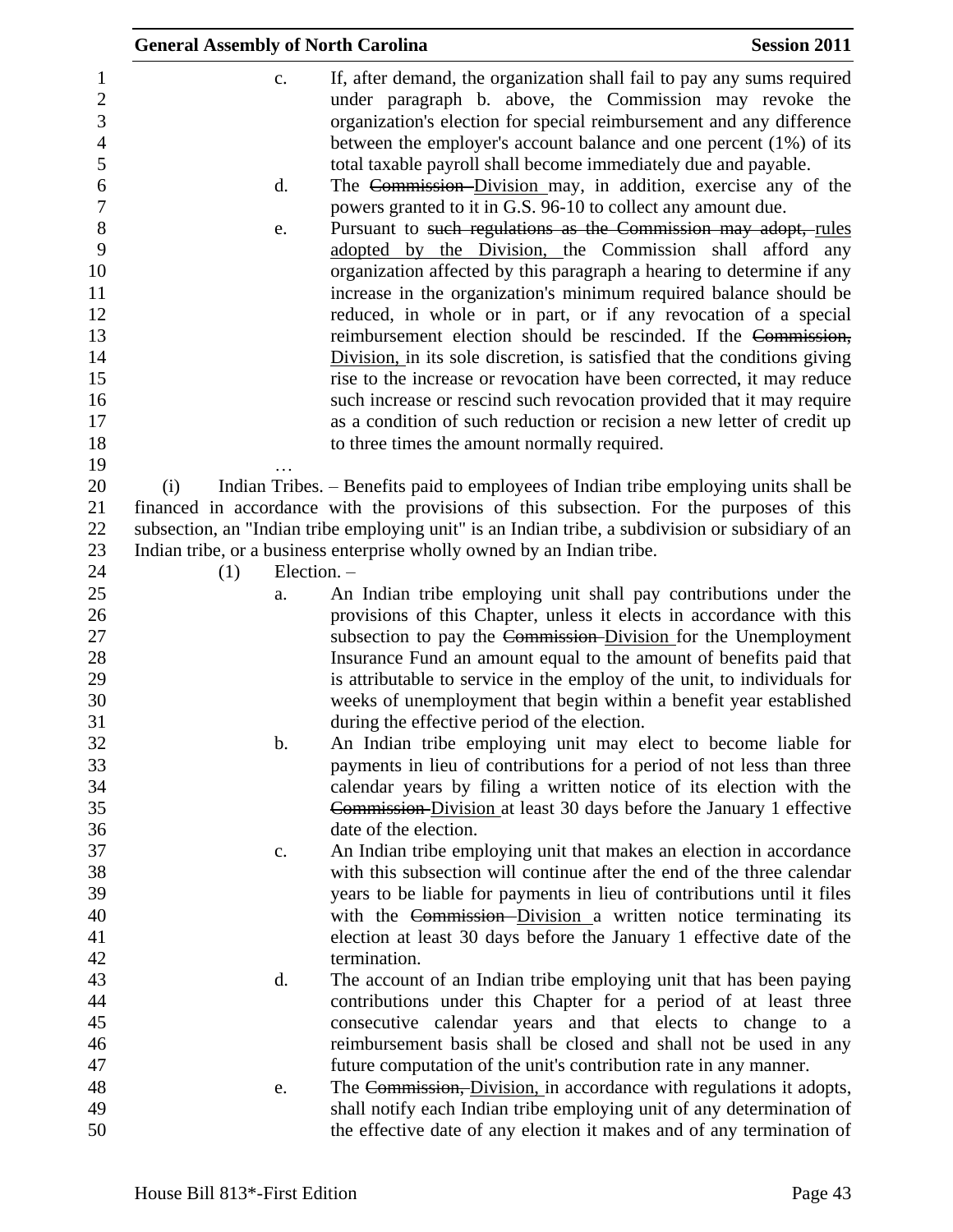|     | <b>General Assembly of North Carolina</b>                                                                                                          | <b>Session 2011</b> |
|-----|----------------------------------------------------------------------------------------------------------------------------------------------------|---------------------|
|     | the election. These determinations shall be subject to reconsideration,                                                                            |                     |
|     | appeal, and review.                                                                                                                                |                     |
| (2) | Procedure. – Indian tribe employing units' payments by reimbursement in<br>lieu of contributions shall be made and processed as provided in this   |                     |
|     | subdivision.                                                                                                                                       |                     |
|     | Quarterly contributions and wage reports and advance payments shall<br>a.<br>be submitted to the Commission-Division quarterly under the same      |                     |
|     | conditions and requirements of G.S. 96-9 and G.S. 96-10, except that<br>the amount of advance payments shall be computed as one percent            |                     |
|     | (1%) of taxable wages and entered on the reports, and except that the                                                                              |                     |
|     | wage base shall be the same as that provided for in G.S. $96-9(a)(5)$ .                                                                            |                     |
|     | Collection of these advance payments shall be made as provided for<br>the collection of contributions in G.S. 96-10.                               |                     |
|     | Any Indian tribe employing unit paying by reimbursement having                                                                                     |                     |
|     | been, prior to July 1, under the reimbursement method of payment                                                                                   |                     |
|     | for the preceding calendar year, shall continue to file quarterly<br>reports but shall make no payments with those reports.                        |                     |
|     | $\mathbf b$ .<br>The Commission-Division shall establish a separate account for each                                                               |                     |
|     | Indian tribe employing unit paying by reimbursement. The account<br>shall be credited and maintained as provided in G.S. $96-9(c)(1)$ ,            |                     |
|     | except that advance payments shall be credited in full, and voluntary                                                                              |                     |
|     | contributions are not applicable.                                                                                                                  |                     |
|     | $\ddotsc$<br>d.<br>As of July 31 of each year, and prior to January 1 of the succeeding                                                            |                     |
|     | year, the Commission-Division shall determine the balance of each                                                                                  |                     |
|     | Indian tribe employing unit's account and shall furnish the unit with a<br>statement of all charges and credits to the account.                    |                     |
|     | If the balance in the account does not equal one percent $(1\%)$ of                                                                                |                     |
|     | taxable wages, the Indian tribe employing unit must, upon notice and                                                                               |                     |
|     | demand for payment mailed to its last known address, pay into the<br>account an amount that will bring the balance to one percent $(1\%)$ of       |                     |
|     | taxable wages. This amount becomes due on or before the 25th day                                                                                   |                     |
|     | after the notice and demand for payment is mailed. Any amount                                                                                      |                     |
|     | unpaid on the due date shall be collected in the same manner,<br>including interest, as prescribed in G.S. 96-10.                                  |                     |
|     | If there is a debit balance in the account, the Indian tribe                                                                                       |                     |
|     | employing unit must, upon notice and demand for payment mailed to                                                                                  |                     |
|     | its last known address, pay into the account an amount necessary to<br>bring the account to one percent $(1%)$ of taxable wages. This amount       |                     |
|     | becomes due on or before the 25th day after the notice and demand                                                                                  |                     |
|     | for payment is mailed. Any amount unpaid on the due date shall be                                                                                  |                     |
|     | collected in the same manner, including interest, as prescribed in                                                                                 |                     |
|     | G.S. 96-10.                                                                                                                                        |                     |
| (4) | Forfeiture of coverage. $-$ If an Indian tribe employing unit fails to make                                                                        |                     |
|     | payments, including interest and penalties, required under this subsection                                                                         |                     |
|     | after all collection activities considered necessary by the Commission<br>Division have been exhausted, services performed for that employing unit |                     |
|     | are no longer treated as "employment" for the purpose of coverage under this                                                                       |                     |
|     | Chapter. An Indian tribe employing unit that has lost coverage regains                                                                             |                     |
|     | coverage under this Chapter for services performed for the employing unit if                                                                       |                     |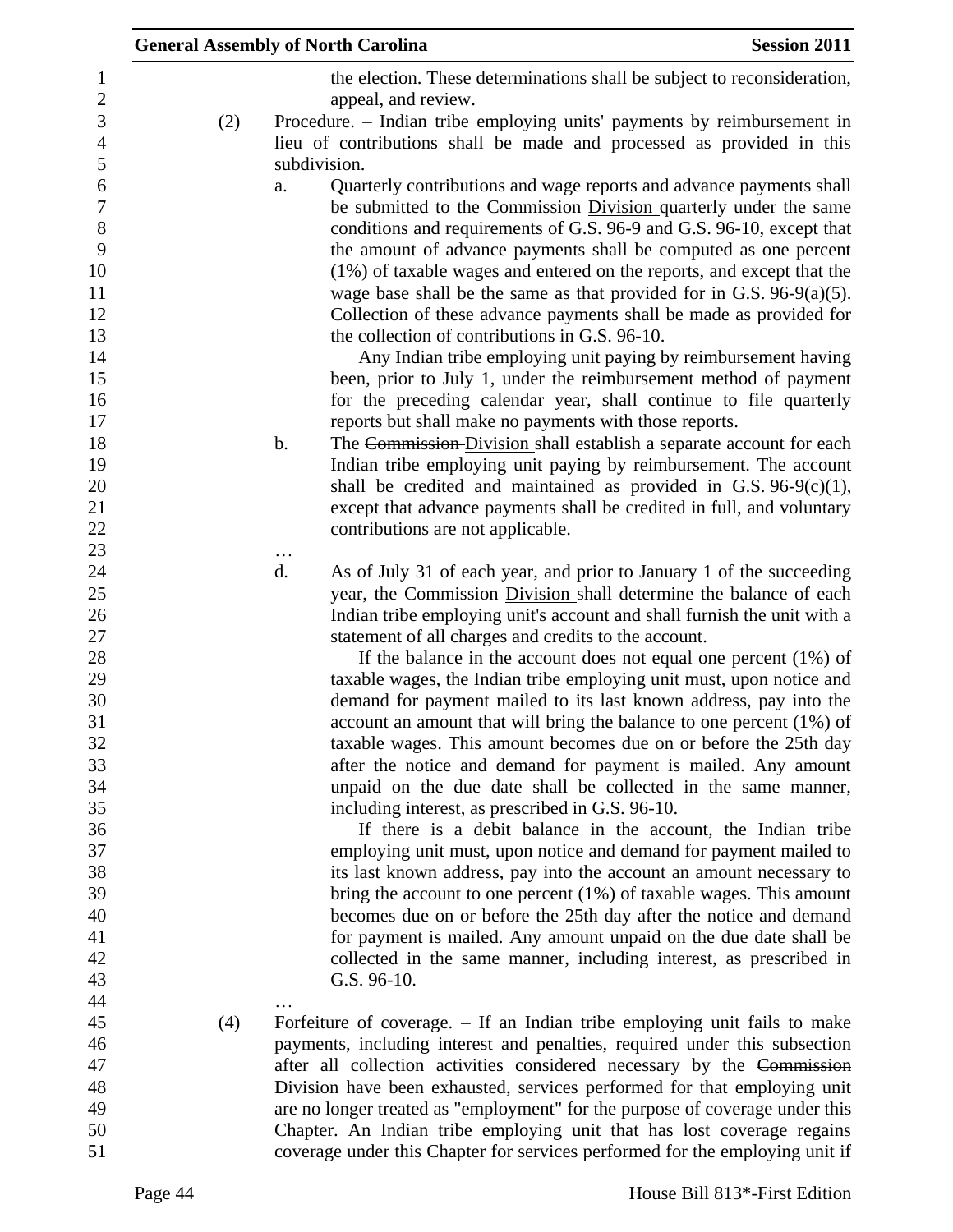|                  | <b>General Assembly of North Carolina</b>                                                                                                             | <b>Session 2011</b> |
|------------------|-------------------------------------------------------------------------------------------------------------------------------------------------------|---------------------|
| $\mathbf{1}$     | the Commission-Division determines that all contributions, payments in lieu                                                                           |                     |
| $\overline{c}$   | of contributions, penalties, and interest have been paid.                                                                                             |                     |
| 3                | The Commission-Division shall notify the Internal Revenue Service and                                                                                 |                     |
| $\overline{4}$   | the United States Department of Labor of any termination or reinstatement                                                                             |                     |
| 5                | of coverage pursuant to this subdivision.                                                                                                             |                     |
| 6                | $\pmb{\mathsf{H}}$                                                                                                                                    |                     |
| $\boldsymbol{7}$ | <b>SECTION 2.9.</b> G.S. 96-10 reads as rewritten:                                                                                                    |                     |
| $\, 8$           | "§ 96-10. Collection of contributions.                                                                                                                |                     |
| $\boldsymbol{9}$ | Interest on Past-Due Contributions. - Contributions unpaid on the date on which<br>(a)                                                                |                     |
| 10               | they are due and payable, as prescribed by the Commission, Division, shall bear interest at the                                                       |                     |
| 11               | rate set under G.S. 105-241.21 per month from and after that date until payment plus accrued                                                          |                     |
| 12               | interest is received by the Commission. Division. An additional penalty in the amount of ten                                                          |                     |
| 13               | percent (10%) of the taxes due shall be added. The clear proceeds of any civil penalties levied                                                       |                     |
| 14               | pursuant to this section shall be remitted to the Civil Penalty and Forfeiture Fund in accordance                                                     |                     |
| 15               | with G.S. 115C-457.2. Interest collected pursuant to this subsection shall be paid into the                                                           |                     |
| 16               | Special Employment Security Administration Fund. If any employer, in good faith, pays                                                                 |                     |
| 17               | contributions to another state or to the United States under the Federal Unemployment Tax Act,                                                        |                     |
| 18               | prior to a determination of liability by this Commission, Division, and the contributions were                                                        |                     |
| 19               | legally payable to this State, the contributions, when paid to this State, shall be deemed to have                                                    |                     |
| 20               | been paid by the due date under the law of this State if they were paid by the due date of the                                                        |                     |
| 21               | other state or the United States.                                                                                                                     |                     |
| 22               | Collection. -<br>(b)                                                                                                                                  |                     |
| 23               | If, after due notice, any employer defaults in any payment of contributions or<br>(1)                                                                 |                     |
| 24               | interest thereon, the amount due shall be collected by civil action in the                                                                            |                     |
| 25               | name of the Commission, Division, and the employer adjudged in default                                                                                |                     |
| 26               | shall pay the costs of such action. Civil actions brought under this section to                                                                       |                     |
| 27               | collect contributions or interest thereon from an employer shall be heard by                                                                          |                     |
| 28               | the court at the earliest possible date, and shall be entitled to preference upon                                                                     |                     |
| 29               | the calendar of the court over all other civil actions, except petitions for                                                                          |                     |
| 30               | judicial review under this Chapter and cases arising under the Workers'                                                                               |                     |
| 31               | Compensation Law of this State; or, if any contribution imposed by this                                                                               |                     |
| 32               | Chapter, or any portion thereof, and/or penalties duly provided for the                                                                               |                     |
| 33               | nonpayment thereof shall not be paid within 30 days after the same become                                                                             |                     |
| 34               | due and payable, and after due notice and reasonable opportunity for                                                                                  |                     |
| 35               | hearing, the Commission, Department of Revenue, under the hand of its<br>chairman, Secretary, may certify the same to the clerk of the superior court |                     |
| 36<br>37         | of the county in which the delinquent resides or has property, and additional                                                                         |                     |
| 38               | copies of said certificate for each county in which the Commission Division                                                                           |                     |
| 39               | has reason to believe the delinquent has property located. If the amount of a                                                                         |                     |
| 40               | delinquency is less than fifty dollars (\$50.00), the Commission may not                                                                              |                     |
| 41               | certify the amount to the clerk of court until a field tax auditor or another                                                                         |                     |
| 42               | representative of the Commission-Division personally contacts, or                                                                                     |                     |
| 43               | unsuccessfully attempts to personally contact, the delinquent and collect the                                                                         |                     |
| 44               | amount due. A certificate or a copy of a certificate forwarded to the clerk of                                                                        |                     |
| 45               | the superior court shall immediately be docketed and indexed on the cross                                                                             |                     |
| 46               | index of judgments, and from the date of such docketing shall constitute a                                                                            |                     |
| 47               | preferred lien upon any property which said delinquent may own in said                                                                                |                     |
| 48               | county, with the same force and effect as a judgment rendered by the                                                                                  |                     |
| 49               | superior court. The Commission-Department of Revenue shall forward a                                                                                  |                     |
| 50               | copy of said certificate to the sheriff or sheriffs of such county or counties,                                                                       |                     |
| 51               | or to a duly authorized agent of the Department of Revenue, Commission,                                                                               |                     |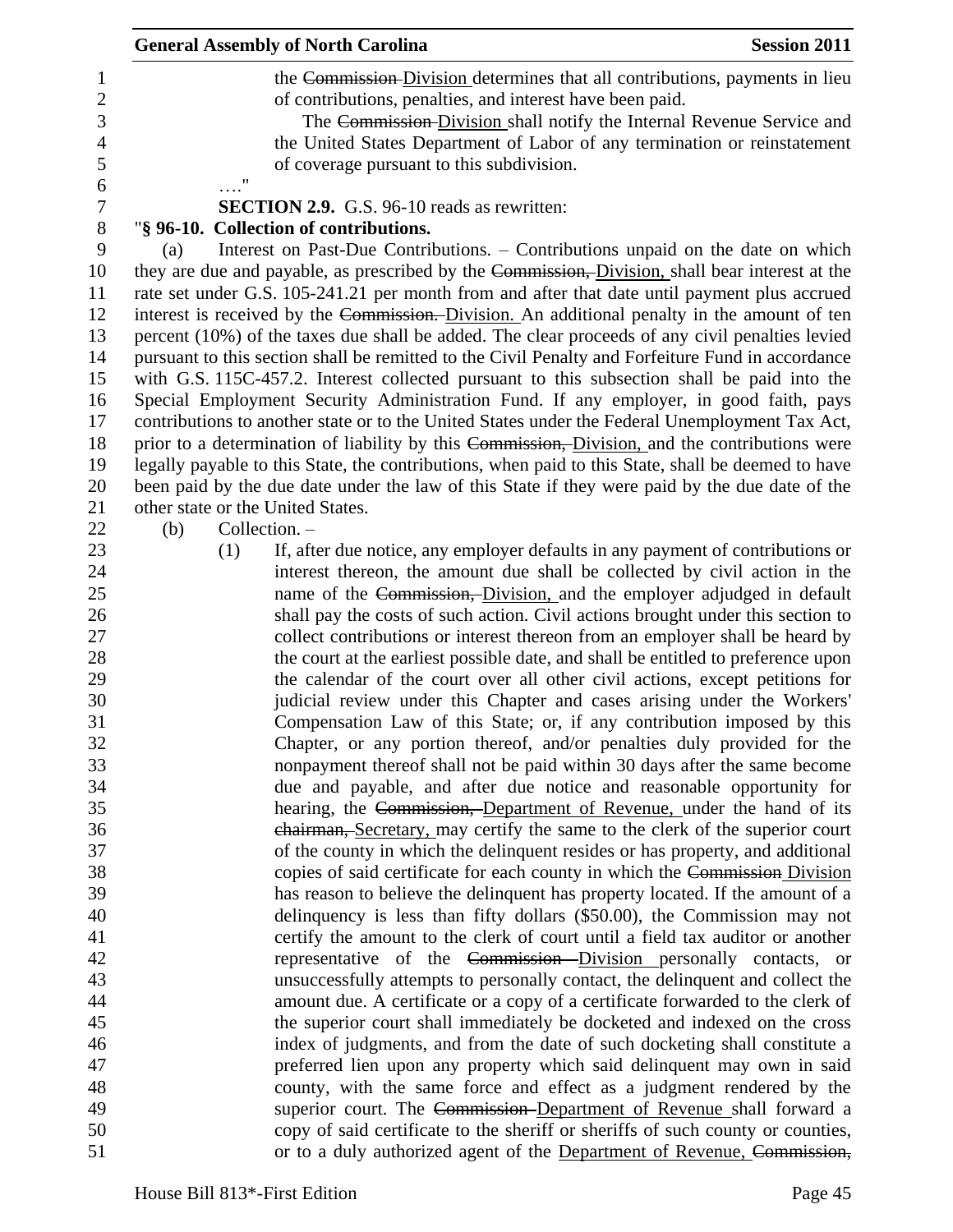and when so forwarded and in the hands of such sheriff or agent of the Commission, shall have all the force and effect of an execution issued to such sheriff or agent of the Commission Department of Revenue by the clerk of the superior court upon a judgment of the superior court duly docketed in said county. Provided, however, the Commission may in its discretion withhold the issuance of said certificate or execution to the sheriff or agent of the Commission Department of Revenue for a period not exceeding 180 days from the date upon which the original certificate is certified to the clerk of superior court. The Commission Department of Revenue is further authorized and empowered to issue alias copies of said certificate or execution to the sheriff or sheriffs of such county or counties, or to a duly **authorized agent of the Commission-Department of Revenue, in all cases in**  which the sheriff or duly authorized agent has returned an execution or certificate unsatisfied; when so issued and in the hands of the sheriff or duly **15** authorized agent of the Commission, Department of Revenue such alias shall have all the force and effect of an alias execution issued to such sheriff or duly authorized agent of the Commission by the clerk of the superior court upon a judgment of the superior court duly docketed in said county. Provided, however, that notwithstanding any provision of this subsection, 20 upon filing one written notice with the Commission, Department of Revenue, the sheriff of any county shall have the sole and exclusive right to serve all executions and make all collections mentioned in this subsection 23 and in such case no agent of the Commission-Department of Revenue shall have the authority to serve any executions or make any collections therein in such county. A return of such execution, or alias execution, shall be made to 26 the Commission, Department of Revenue, together with all moneys collected thereunder, and when such order, execution, or alias is referred to the agent of the Commission Department of Revenue for service the said agent of the Commission Department of Revenue shall be vested with all the powers of the sheriff to the extent of serving such order, execution or alias and levying or collecting thereunder. The agent of the Commission Department of Revenue to whom such order or execution is referred shall give a bond not to exceed three thousand dollars (\$3,000) approved by the Commission for the faithful performance of such duties. The liability of said agent shall be in the same manner and to the same extent as is now imposed on sheriffs in the service of executions. If any sheriff of this State or any agent of the Commission who is charged with the duty of serving executions shall willfully fail, refuse, or neglect to execute any order directed to him by the said Commission and within the time provided by law, the official bond of such sheriff or of such agent of the Commission shall be liable for the contributions, penalty, interest, and costs due by the employer. 42 (2) Any representative of the Employment Security Commission-Department of Revenue may examine and copy the county tax listings, detailed inventories, statements of assets or similar information required under General Statutes, Chapter 105, to be filed with the tax supervisor of any county in this State by

 any person, firm, partnership, or corporation, domestic or foreign, engaged in operating any business enterprise in such county. Any such information obtained by an agent or employee of the Commission Department of Revenue shall not be divulged, published, or open to public inspection other 50 than to the Commission's Division's employees in the performance of their public duties. Any employee or member of the Commission of the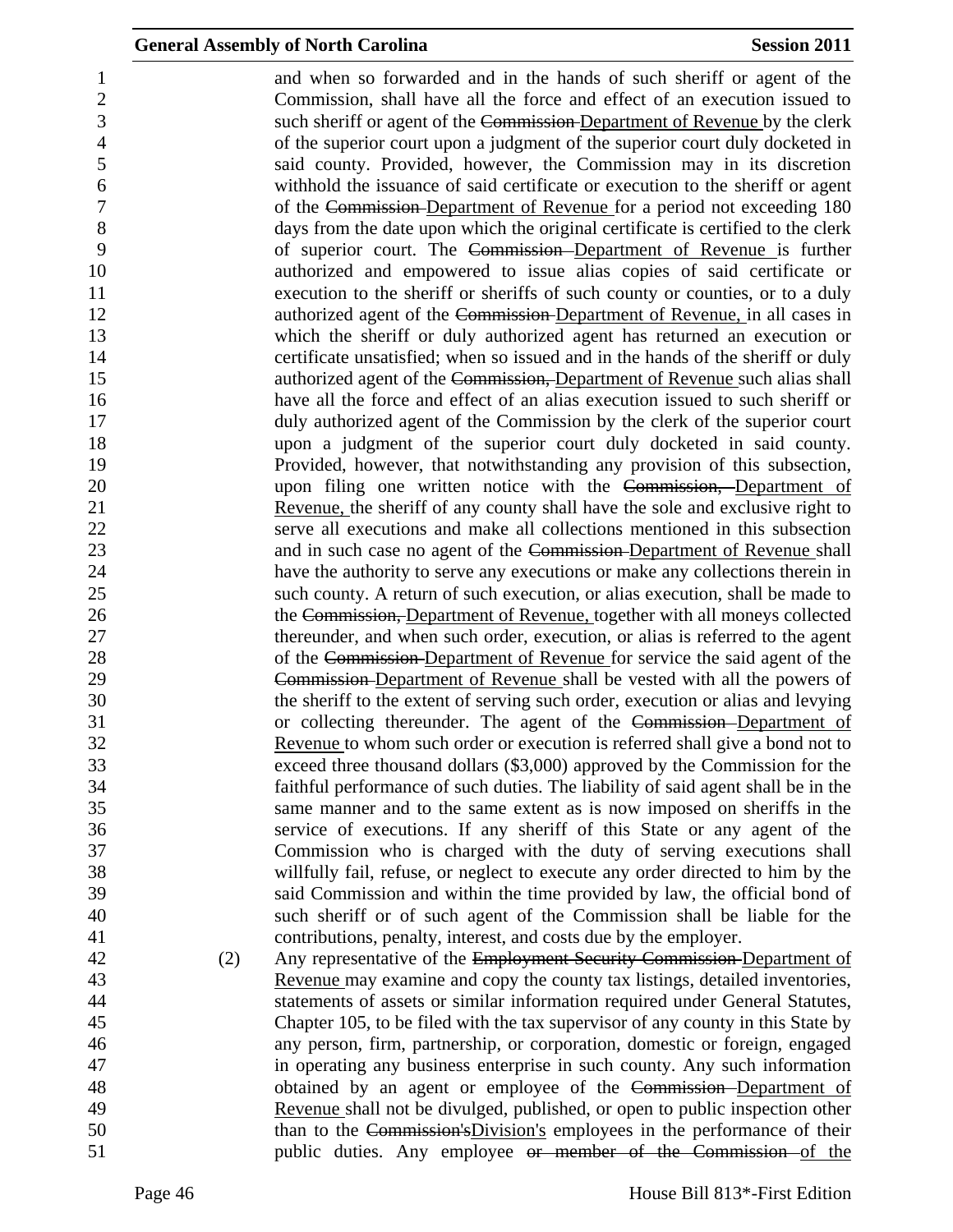|                                     |     | <b>General Assembly of North Carolina</b>                                                                                                                                                                                       | <b>Session 2011</b> |
|-------------------------------------|-----|---------------------------------------------------------------------------------------------------------------------------------------------------------------------------------------------------------------------------------|---------------------|
| $\mathbf{1}$<br>$\overline{2}$<br>3 |     | Department of Revenue who violates any provision of this section shall be<br>fined not less than twenty dollars (\$20.00), nor more than two hundred<br>dollars (\$200.00), or imprisoned for not longer than 90 days, or both. |                     |
| $\overline{4}$                      | (3) | When the Commission-Department of Revenue furnishes the clerk of                                                                                                                                                                |                     |
| 5                                   |     | superior court of any county in this State a written statement or certificate to                                                                                                                                                |                     |
| 6                                   |     | the effect that any judgment docketed by the Commission-Department of                                                                                                                                                           |                     |
| 7                                   |     | Revenue against any firm or individual has been satisfied and paid in full,                                                                                                                                                     |                     |
| $8\,$                               |     | and said statement or certificate is signed by the chairman of the                                                                                                                                                              |                     |
| 9                                   |     | Commission-Secretary and attested by its secretary, the Assistant Secretary,                                                                                                                                                    |                     |
| 10                                  |     | with the seal of the Commission affixed, it shall be the duty of the clerk of                                                                                                                                                   |                     |
| 11                                  |     | superior court to file said certificate and enter a notation thereof on the                                                                                                                                                     |                     |
| 12                                  |     | margin of the judgment docket to the effect that said judgment has been paid                                                                                                                                                    |                     |
| 13                                  |     | and satisfied in full, and is in consequence canceled of record. Such                                                                                                                                                           |                     |
| 14                                  |     | cancellation shall have the full force and effect of a cancellation entered by                                                                                                                                                  |                     |
| 15                                  |     | an attorney of record for the Commission. Department of Revenue. It shall                                                                                                                                                       |                     |
| 16                                  |     | also be the duty of such clerk, when any such certificate is furnished him by                                                                                                                                                   |                     |
| 17                                  |     | the Commission Division showing that a judgment has been paid in part, to                                                                                                                                                       |                     |
| 18                                  |     | make a notation on the margin of the judgment docket showing the amount                                                                                                                                                         |                     |
| 19                                  |     | of such payment so certified and to file said certificate. This paragraph shall                                                                                                                                                 |                     |
| 20                                  |     | apply to judgments already docketed, as well as to the future judgments                                                                                                                                                         |                     |
| 21                                  |     | docketed by the Commission. Department of Revenue. For the filing of said                                                                                                                                                       |                     |
| 22                                  |     | statement or certificate and making new notations on the record, the clerk of                                                                                                                                                   |                     |
| 23                                  |     | superior court shall be paid a fee of fifty cents $(50¢)$ by the                                                                                                                                                                |                     |
| 24                                  |     | Commission. Department of Revenue.                                                                                                                                                                                              |                     |
| 25                                  | (c) | Priorities under Legal Dissolution or Distributions. - In the event of any distribution                                                                                                                                         |                     |
| 26                                  |     | of an employer's assets pursuant to an order of any court under the laws of this State, including                                                                                                                               |                     |
| 27                                  |     | any receivership, assignment for benefit of creditors, adjudicated insolvency, composition, or                                                                                                                                  |                     |
| 28                                  |     | similar proceeding, contributions then or thereafter due shall be paid in full prior to all other                                                                                                                               |                     |

 claims except taxes, and claims for remuneration of not more than two hundred and fifty dollars (\$250.00) to each claimant, earned within six months of the commencement of the proceeding. In the event of an employer's adjudication in bankruptcy, judicially confirmed extension proposal, or composition, under the Federal Bankruptcy Act of 1898, as amended, contributions then or thereafter due shall be entitled to such priority as is provided in section 64(a) of that act (U.S.C., Title 11, section 104(a)), as amended.

 A receiver of any covered employer placed into an operating receivership pursuant to an order of any court of this State shall pay to the Commission Department of Revenue any contributions, penalties or interest then due out of moneys or assets on hand or coming into his possession before any such moneys or assets may be used in any manner to continue the operation of the business of the employer while it is in receivership.

 (d) Collections of Contributions upon Transfer or Cessation of Business. – The contribution or tax imposed by G.S. 96-9, and subsections thereunder, of this Chapter shall be a lien upon the assets of the business of any employer subject to the provisions hereof who shall lease, transfer or sell out his business, or shall cease to do business and such employer shall be 44 required, by the next reporting date as prescribed by the Commission, Department of Revenue, to file with the Commission all reports and pay all contributions due with respect to wages payable for employment up to the date of such lease, transfer, sale or cessation of the business and such employer's successor in business shall be required to withhold sufficient of the purchase money to cover the amount of said contributions due and unpaid until such time as the former owner or employer shall produce a receipt from the Commission Department of Revenue showing that the contributions have been paid, or a certificate that no contributions are due. If the purchaser of a business or a successor of such employer shall fail to withhold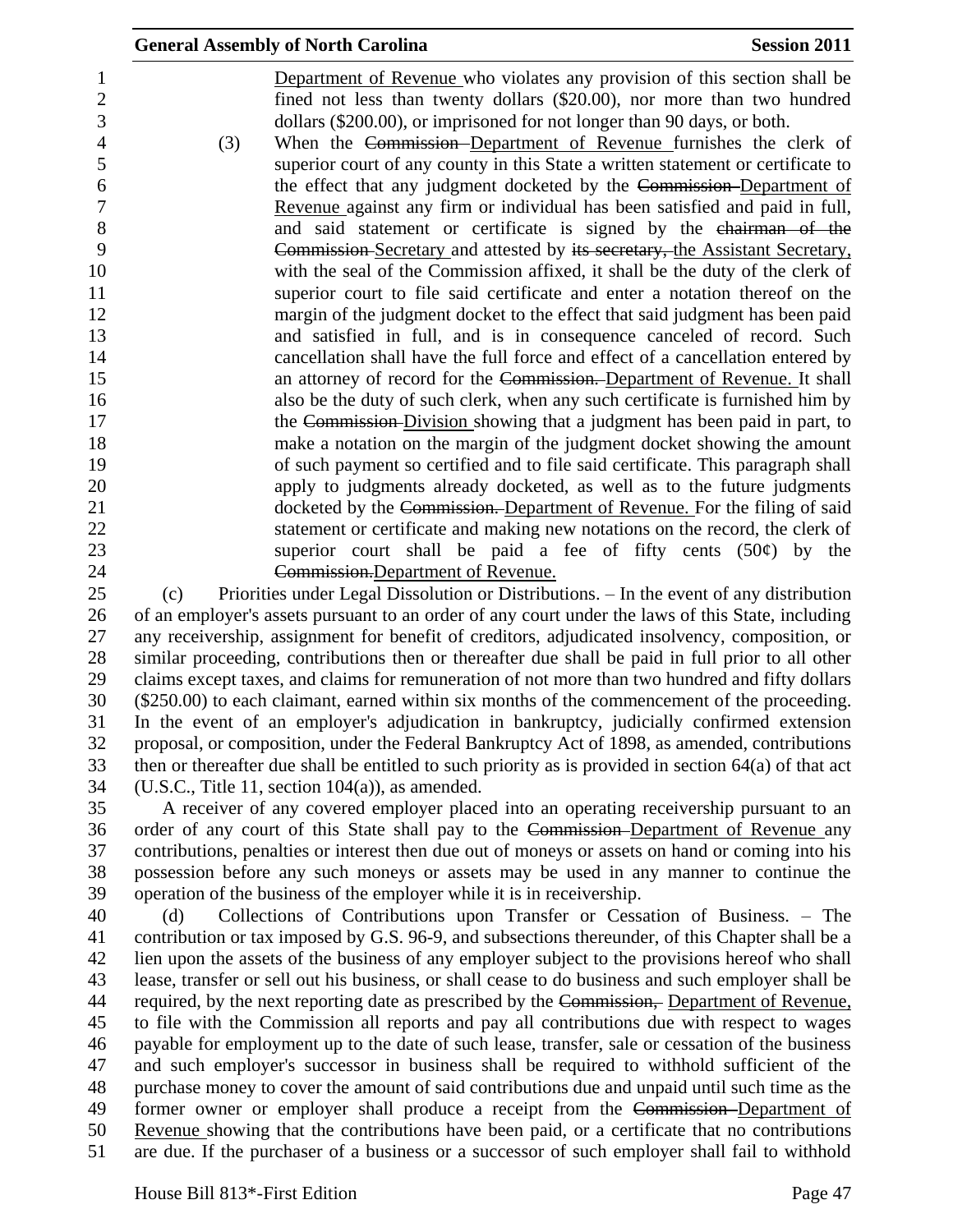purchase money or any money due to such employer in consideration of a lease or other transfer and the contributions shall be due and unpaid after the next reporting date, as above set forth, such successor shall be personally liable to the extent of the assets of the business so acquired for the payment of the contributions accrued and unpaid on account of the operation of the business by the former owner or employer.

 (e) Refunds. – If not later than five years from the last day of the calendar year with respect to which a payment of any contributions or interest thereon was made, or one year from the date on which such payment was made, whichever shall be the later, an employer or employing unit who has paid such contributions or interest thereon shall make application for an adjustment thereof in connection with subsequent contribution payments, or for a refund, and the Commission Department of Revenue shall determine that such contributions or any 12 portion thereof was erroneously collected, the Commission-Department of Revenue shall allow such employer or employing unit to make an adjustment thereof, without interest, in connection with subsequent contribution payments by him, or if such an adjustment cannot be made in the next succeeding calendar quarter after such application for such refund is received, a cash refund may be made, without interest, from the fund: Provided, that any interest refunded under this subsection, which has been paid into the Special Employment Security Administration Fund established pursuant to G.S. 96-5(c), shall be paid out of such fund. For like cause and 19 within the same period, adjustment or refund may be so made on the Commission'sDepartment of Revenue's own initiative. Provided further, that nothing in this section or in any other section of this Chapter shall be construed as permitting the refund of moneys due and payable under the law and regulations in effect at the time such moneys were paid. In any case, where the Commission Department of Revenue finds that any employing unit has erroneously paid to this State contributions or interest upon wages earned by individuals in employment in another state, refund or adjustment thereof shall be made, without interest, irrespective of any other provisions of this subsection, upon satisfactory proof to the Commission Department of Revenue that such other state has determined the employing unit liable under its law for such contributions or interest.

 (f) No injunction shall be granted by any court or judge to restrain the collection of any tax or contribution or any part thereof levied under the provisions of this Chapter nor to restrain the sale of any property under writ of execution, judgment, decree or order of court for the nonpayment thereof. Whenever any employer, person, firm or corporation against whom taxes or contributions provided for in this Chapter have been assessed, shall claim to have a valid defense to the enforcement of the tax or contribution so assessed or charged, such employer, person, firm or corporation shall pay the tax or contribution so assessed to the Commission; but if at the time of such payment he shall notify the Commission Department of Revenue in writing that the same is paid under protest, such payment shall be without prejudice to any defenses or rights he may have in the premises, and he may, at any time within 30 days after such payment, demand the same in writing from the Commission; Department of Revenue; and if the same shall not be refunded within 90 days thereafter, he may sue the Commission for the amount so demanded; such suit against the Employment Security Commission of North 42 Carolina Department of Revenue must be brought in the Superior Court of Wake County, or in the county in which the taxpayer resides, or in the county where the taxpayer conducts his principal place of business; and if, upon the trial it shall be determined that such tax or contribution or any part thereof was for any reason invalid, excessive or contrary to the provisions of this Chapter, the amount paid shall be refunded by the Commission Department of Revenue accordingly. The remedy provided by this subsection shall be deemed to be cumulative and in addition to such other remedies as are provided by other subsections of this Chapter. No suit, action or proceeding for refund or to recover contributions or payroll taxes paid under protest according to the provisions of this subsection shall be maintained unless such suit, action or proceeding is commenced within one year after the expiration of the 90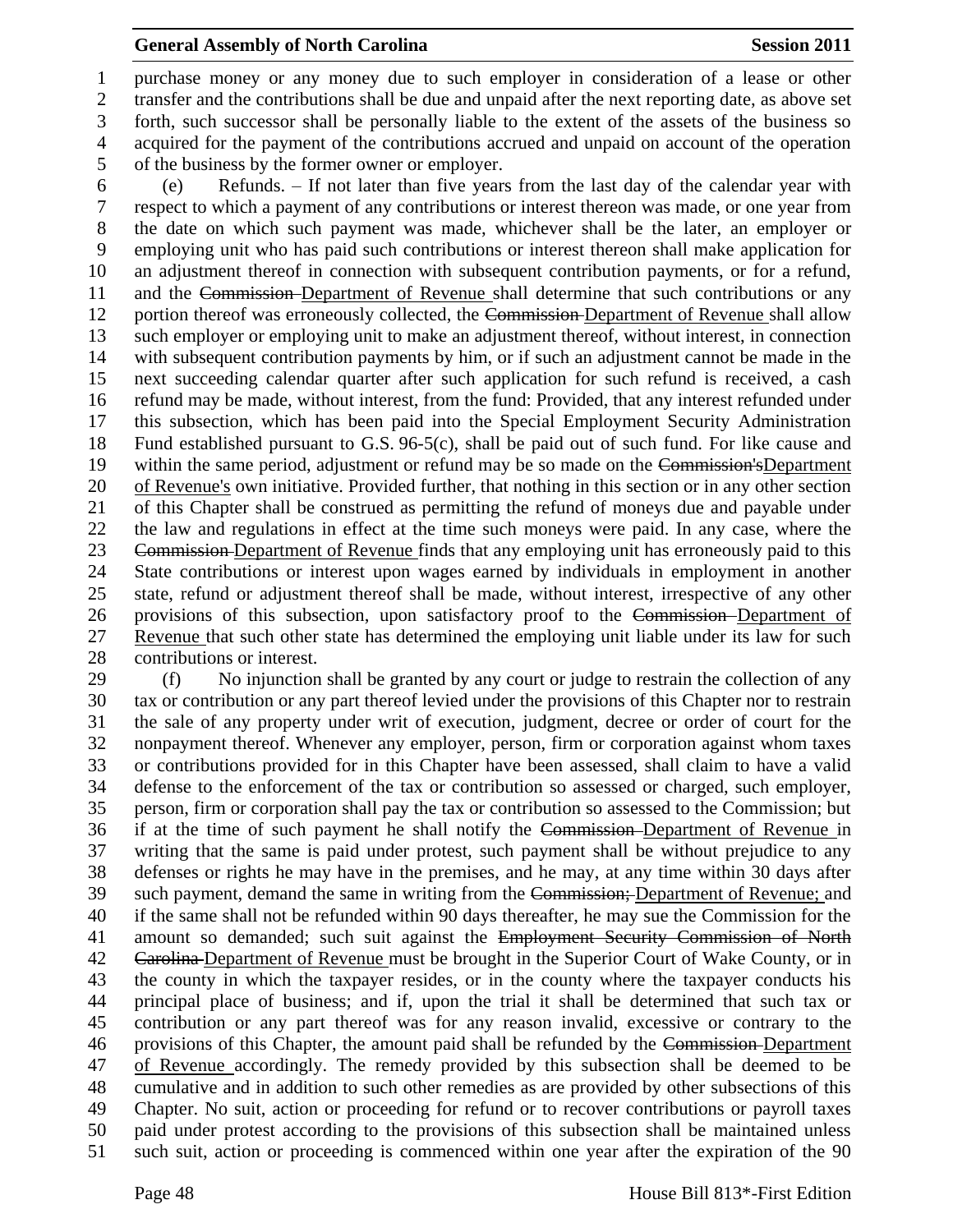1 days mentioned in this subsection, or within one year from the date of the refusal of said

 Commission the Department of Revenue to make refund should such refusal be made before the expiration of said 90 days above mentioned. The one-year limitation here imposed shall not be retroactive in its effect, shall not apply to pending litigation nor shall the same be construed as repealing, abridging or extending any other limitation or condition imposed by this Chapter.

 (g) Upon the motion of the Commission, Department of Revenue, any employer refusing to submit any report required under this Chapter, after 10 days' written notice sent by the Commission Department of Revenue by registered or certified mail to the employer's last known address, may be enjoined by any court of competent jurisdiction from hiring and continuing in employment any employees until such report is properly submitted. When an execution has been returned to the Commission Department of Revenue unsatisfied, and the employer, after 10 days' written notice sent by the Commission Department of Revenue by registered mail to the employer's last known address, refuses to pay the contributions covered by the execution, such employer shall upon the motion of the Commission Department of Revenue be enjoined by any court of competent jurisdiction from hiring and continuing in employment any employees until such contributions have been paid.

 An employer who fails to file a report within the required time shall be assessed a late filing penalty of five percent (5%) of the amount of contributions due with the report for each month or fraction of a month the failure continues. The penalty may not exceed twenty-five percent (25%) of the amount of contributions due. An employer who fails to file a report within the required time but owes no contributions shall not be assessed a penalty unless the employer's failure to file continues for more than 30 days.

 (h) When any uncertified check is tendered in payment of any contributions to the Commission Department of Revenue and such check shall have been returned unpaid on account of insufficient funds of the drawer of said check in the bank upon which same is 26 drawn, a penalty shall be payable to the Commission, Department of Revenue, equal to ten percent (10%) of the amount of said check, and in no case shall such penalty be less than one 28 dollar (\$1.00) nor more than two hundred dollars (\$200.00).

 (i) Except as otherwise provided in this subsection, no suit or proceedings for the collection of unpaid contributions may be begun under this Chapter after five years from the date on which the contributions become due, and no suit or proceeding for the purpose of establishing liability and/or status may be begun with respect to any period occurring more than five years prior to the first day of January of the year within which the suit or proceeding is instituted. This subsection shall not apply in any case of willful attempt in any manner to defeat or evade the payment of any contributions becoming due under this Chapter. A proceeding shall be deemed to have been instituted or begun upon the date of issuance of an order by the chairman of the Commission Department of Revenue directing a hearing to be held to determine liability or nonliability, and/or status under this Chapter of an employing unit, or upon the date notice and demand for payment is mailed by certified mail to the last known address of the employing unit. The order shall be deemed to have been issued on the date the order is mailed by certified mail to the last known address of the employing unit. The running of the period of limitations provided in this subsection for the making of assessments or collection shall, in a case under Title II of the United States Code, be suspended for the period during which the Commission is prohibited by reason of the case from making the assessment or collection and for a period of one year after the prohibition is removed.

 (j) Waiver of Interest and Penalties. – The Commission Department of Revenue may, for good cause shown, reduce or waive any interest assessed on unpaid contributions under this section. The Commission may reduce or waive any penalty provided in G.S. 96-10(a) or 49 G.S. 96-10(g). The late filing penalty under G.S. 96-10(g) shall be waived when the mailed report bears a postmark that discloses that it was mailed by midnight of the due date but was addressed or delivered to the wrong State or federal agency. The late payment penalty and the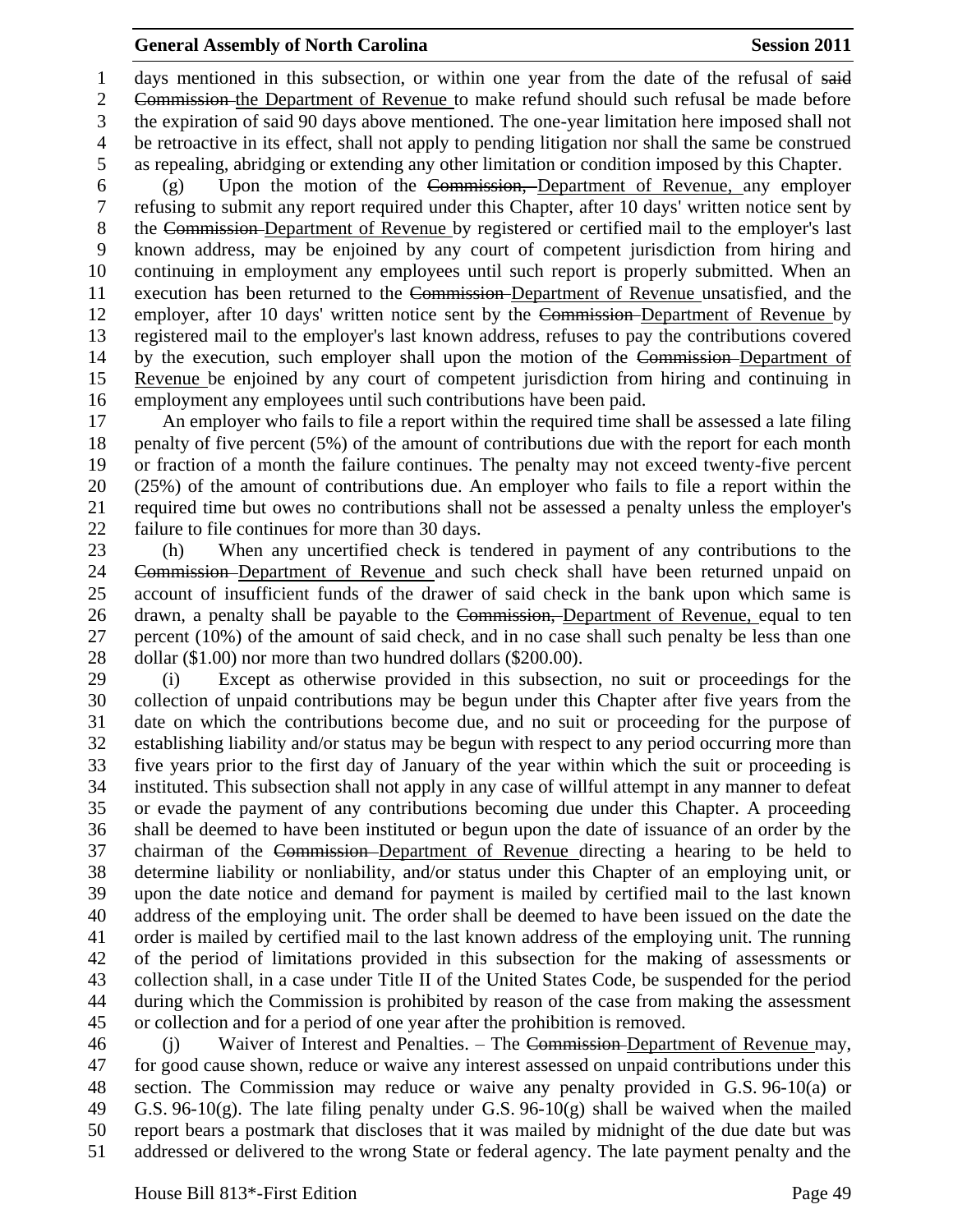|                  |     | <b>General Assembly of North Carolina</b>                                                          | <b>Session 2011</b> |
|------------------|-----|----------------------------------------------------------------------------------------------------|---------------------|
| $\mathbf{1}$     |     | late filing penalty imposed by G.S. 96-10(a) and G.S. 96-10(g) shall be waived where the delay     |                     |
| $\mathbf{2}$     |     | was caused by any of the following:                                                                |                     |
| 3                | (1) | The death or serious illness of the employer or a member of his immediate                          |                     |
| $\overline{4}$   |     | family, or by the death or serious illness of the person in the employer's                         |                     |
| $\mathfrak s$    |     | organization responsible for the preparation and filing of the report;                             |                     |
| 6                | (2) | Destruction of the employer's place of business or business records by fire or                     |                     |
| $\boldsymbol{7}$ |     | other casualty;                                                                                    |                     |
| 8                | (3) | Failure of the Commission-Department of Revenue to furnish proper forms                            |                     |
| 9                |     | upon timely application by the employer, by reason of which failure the                            |                     |
| 10               |     | employer was unable to execute and file the report on or before the due date;                      |                     |
| 11               | (4) | The inability of the employer or the person in the employer's organization                         |                     |
| 12               |     | responsible for the preparation and filing of reports to obtain an interview                       |                     |
| 13               |     | with a representative of the Commission-Department of Revenue upon a                               |                     |
| 14               |     | personal visit to the central office or any local office for the purpose of                        |                     |
| 15               |     | securing information or aid in the proper preparation of the report, which                         |                     |
| 16               |     | personal interview was attempted to be had within the time during which the                        |                     |
| 17               |     | report could have been executed and filed as required by law had the                               |                     |
| 18               |     | information at the time been obtained;                                                             |                     |
| 19               | (5) | The entrance of one or more of the owners, officers, partners, or the majority                     |                     |
| 20               |     | stockholder into the Armed Forces of the United States, or any of its allies,                      |                     |
| 21               |     | or the United Nations, provided that the entrance was unexpected and is not                        |                     |
| 22               |     | the annual two weeks training for reserves; and                                                    |                     |
| 23               | (6) | Other circumstances where, in the opinion of the Chairman, the Assistant                           |                     |
| 24               |     | Administrator, Department of Revenue or their designees, the imposition of                         |                     |
| 25               |     | penalties would be inequitable.                                                                    |                     |
| 26               |     | In the waiver of any penalty, the burden shall be upon the employer to establish to the            |                     |
| 27               |     | satisfaction of the Chairman, the Assistant Administrator, Department of Revenue or their          |                     |
| 28               |     | designees, that the delinquency for which the penalty was imposed was due to any of the            |                     |
| 29               |     | foregoing facts or circumstances.                                                                  |                     |
| 30               |     | The waiver or reduction of interest or a penalty under this subsection shall be valid and          |                     |
| 31               |     | binding upon the Commission. Department of Revenue. The reason for any reduction or waiver         |                     |
| 32               |     | shall be made a part of the permanent records of the employing unit to which it applies."          |                     |
| 33               |     | <b>SECTION 2.10.</b> G.S. 96-11 reads as rewritten:                                                |                     |
| 34               |     | "§ 96-11. Period, election, and termination of employer's coverage.                                |                     |
| 35               |     |                                                                                                    |                     |
| 36               | (b) | Prior to January 1, 1972, and except as otherwise provided in subsections (a), (c),                |                     |
| 37               |     | and (d) of this section, an employing unit shall cease to be an employer subject to this Chapter   |                     |
| 38               |     | only as of the first day of January of any calendar year, if it files with the Commission prior to |                     |
| 39               |     | the first day of March of such calendar year a written application for termination of coverage     |                     |
| 40               |     | and the Commission-Department of Revenue finds that there were no 20 different weeks in the        |                     |
| 41               |     | preceding calendar year (whether or not such weeks are or were consecutive) within which said      |                     |
| 42               |     | employing unit employed four or more individuals in employment (not necessarily                    |                     |
| 43               |     | simultaneously and irrespective of whether the same individuals were employed in each such         |                     |
| 44               |     | week); provided that on and after January 1, 1972, except as otherwise provided in subsections     |                     |
| 45               |     | (a), (c), and (d) of this section, an employing unit shall cease to be an employer subject to this |                     |
| 46               |     | Chapter only as of the first day of January in any calendar year, if it files with the Commission  |                     |
| 47               |     | Department of Revenue prior to the first day of March of such year a written application for       |                     |
| 48               |     | termination of coverage and the Commission-Department of Revenue finds that there were no          |                     |
| 49               |     | 20 different weeks within the preceding calendar year (whether or not such weeks are or were       |                     |
| 50               |     | consecutive) within which said employing unit employed one or more individuals in                  |                     |
| 51               |     | employment (not necessarily simultaneously and irrespective of whether the same individual         |                     |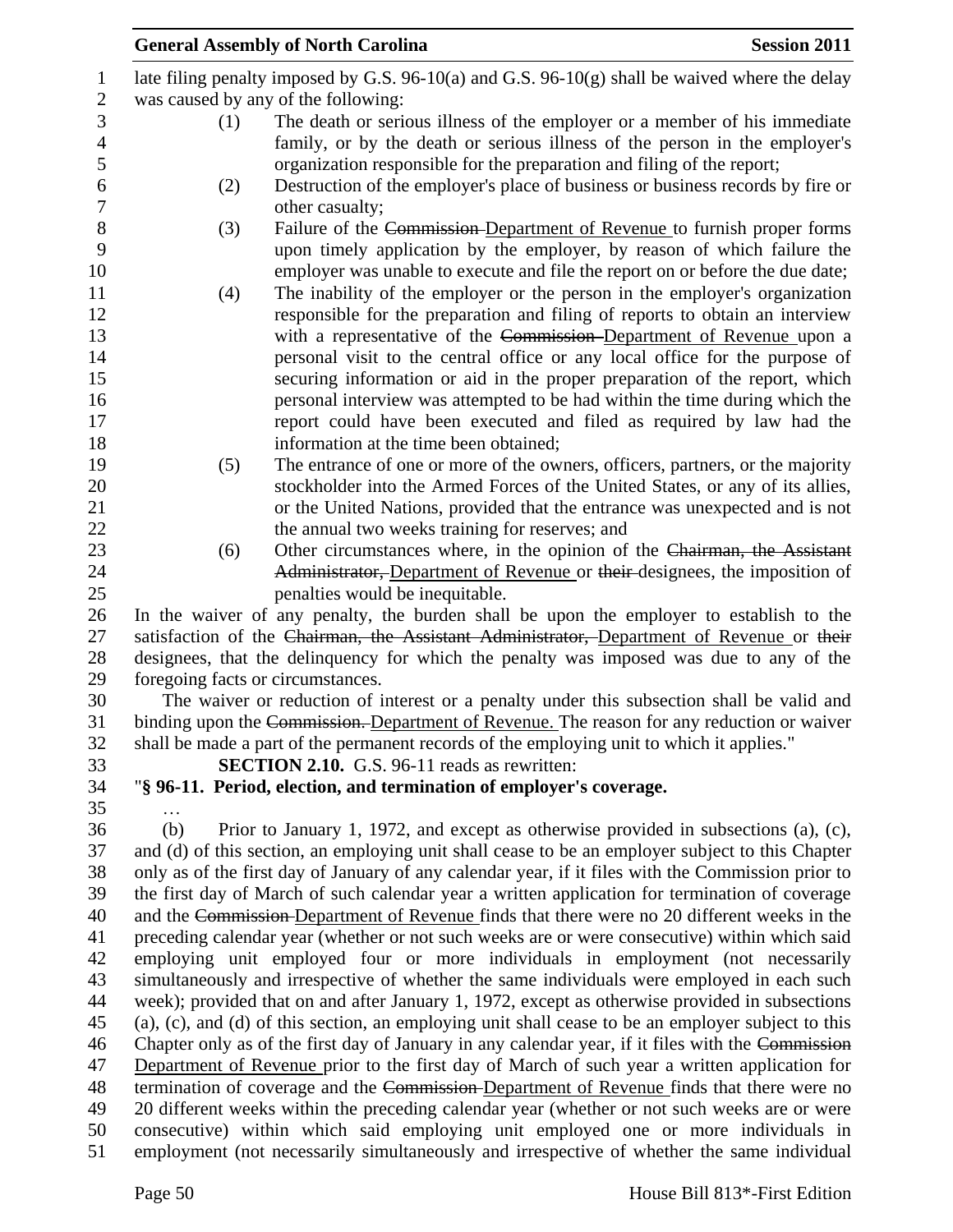was employed in each such week), and the Commission Department of Revenue finds that there was no calendar quarter within the preceding calendar year in which the total wages of its employees were one thousand five hundred dollars (\$1,500) or more. Any employing unit, as 4 defined in G.S. 96-8(5)n, shall cease to be an employer only if it files with the Commission Division by the first day of March of any calendar year an application for termination of coverage, and the Commission Department of Revenue finds that there were no 20 different weeks within the preceding calendar year in which such employing unit had at least 10 individuals in employment, and that there was no calendar quarter within the preceding calendar year in which such employing unit paid twenty thousand dollars (\$20,000) or more in wages for services in employment. Any employing unit, as defined in G.S. 96-8(5)o, shall cease to be an employer if it files with the Commission Division by the first day of March of any calendar year an application for termination of coverage and the Commission finds that there was no calendar quarter within the preceding calendar year in which such employing unit paid one thousand dollars (\$1,000) or more in wages for services in employment. Provided further, except as otherwise provided in subsections (a), (c), and (d) of this section on and after January 1, 1974, an "employer" as the term is used in G.S. 96-8(5)k shall cease to be an employer subject to this Chapter only as of the first day of January in any calendar year, if it 18 files with the Commission-Division prior to the first day of March of such year a written 19 application for termination of coverage and the Commission-Division finds that there were no 20 different weeks within the preceding calendar year (whether or not such weeks are or were consecutive) within which said employing unit employed four or more individuals in employment (not necessarily simultaneously and irrespective of whether the same individuals were employed in each such week). For the purpose of this subsection, the two or more employing units mentioned in paragraphs b or c of G.S. 96-8, subdivision (5) shall be treated as a single employing unit: Provided, however, that any employer, as the term is used in G.S. 96-8(5)k, whose liability covers a period of more than two years when first discovered by 27 the Commission, Division, upon filing a written application for termination within 90 days after 28 notification of his liability by the Commission, Division, may be terminated as an employer effective January 1; and for any subsequent year if the Commission Division finds there were no 20 different weeks within the preceding calendar year (whether or not such weeks are or were consecutive) within which said employing unit employed four or more individuals in employment (not necessarily simultaneously and irrespective of whether the same individuals were employed in each such week). Provided further, any other employer whose liability covers a period of more than two years when first discovered by the Commission, Division, upon filing a written application for termination within 90 days after notification of his liability by the Commission,Division, may be terminated as an employer effective January 1, and for 37 any subsequent years if the CommissionDivision finds that prior to January 1, 1972, there were no 20 different weeks within the preceding calendar year (whether or not such weeks are or were consecutive) within which said employing unit employed four or more individuals in employment (not necessarily simultaneously and irrespective of whether the same individuals were employed in each such week); and with respect to 1972 and subsequent years, if the CommissionDivision finds that there were no 20 different weeks within the preceding calendar year (whether or not such weeks are or were consecutive) within which said employing unit employed one or more individuals in employment (not necessarily simultaneously and irrespective of whether the same individual was employed in each such week), and the Commission Division finds that there was no calendar quarter within the preceding calendar year in which the total wages of its employees were one thousand five hundred dollars (\$1,500) or more. In such cases, a protest of liability shall be considered as an application for termination within the meaning of this provision where the decision with respect to such protest has not become final; provided further, this provision shall not apply in any case of willful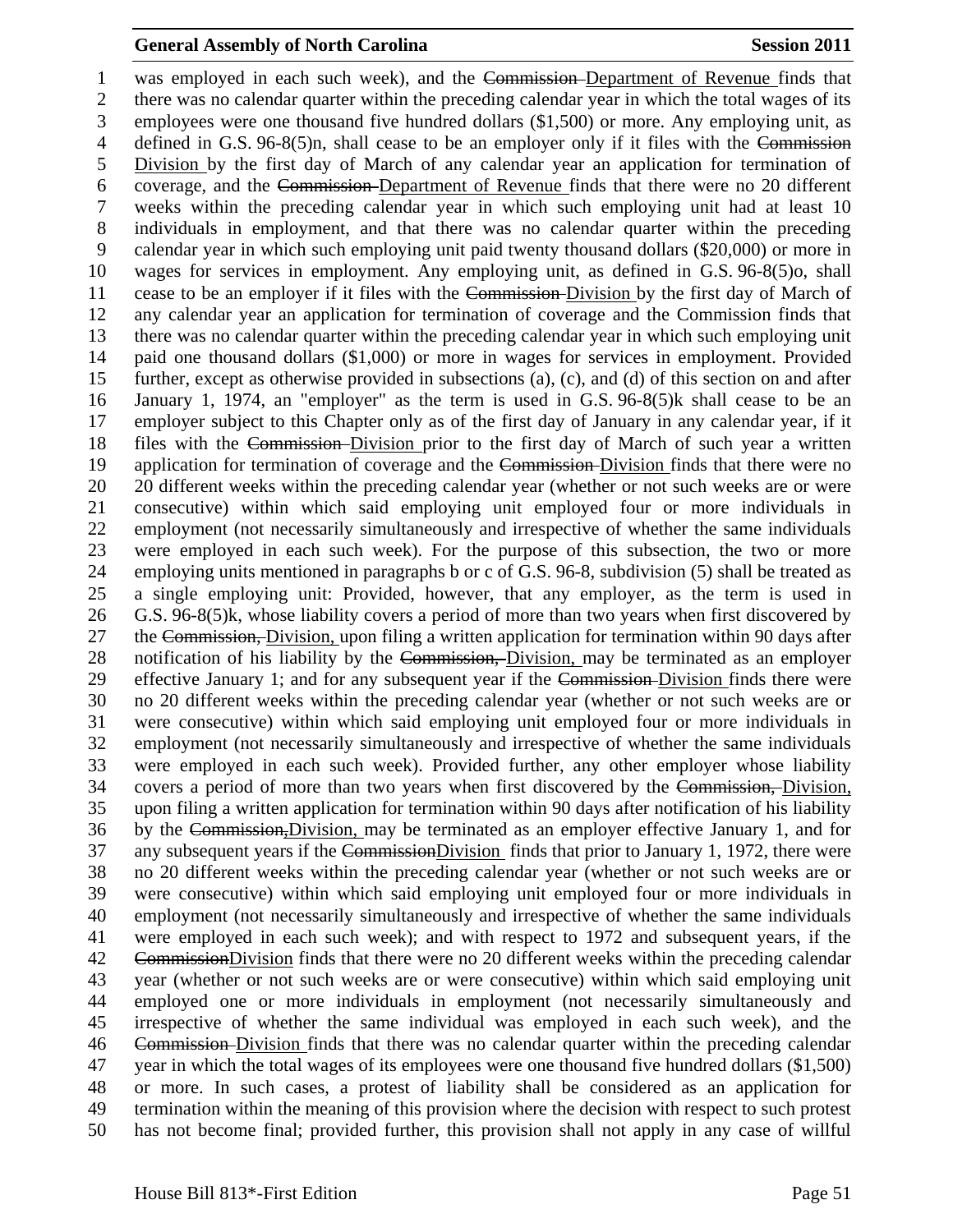| <b>Session 2011</b><br><b>General Assembly of North Carolina</b>                                                                                                                                                                                                                                                                                                                                                                                                                                                                                                                                                                                                                                                                                                                                                                                                                  |  |
|-----------------------------------------------------------------------------------------------------------------------------------------------------------------------------------------------------------------------------------------------------------------------------------------------------------------------------------------------------------------------------------------------------------------------------------------------------------------------------------------------------------------------------------------------------------------------------------------------------------------------------------------------------------------------------------------------------------------------------------------------------------------------------------------------------------------------------------------------------------------------------------|--|
| attempt in any manner to defeat or evade the payment of contributions becoming due under this<br>Chapter.                                                                                                                                                                                                                                                                                                                                                                                                                                                                                                                                                                                                                                                                                                                                                                         |  |
| (c)<br>(1)<br>An employing unit, not otherwise subject to this Chapter, which files with<br>the Commission Division its written election to become an employer subject<br>hereto for not less than two calendar years shall, with the written approval of<br>such election by the Commission, Division, become an employer subject<br>hereto to the same extent as all other employers, as of the date stated in such<br>approval, and shall cease to be subject hereto as of January 1 of any calendar<br>year subsequent to such two calendar years only if, prior to the first day of<br>March following such first day of January, it has filed with the Commission<br>Division a written notice to that effect, provided such employing unit may be<br>terminated by the Commission-Division as provided under the provisions of<br>subdivision $(3)(4)$ of this subsection. |  |
| Any employing unit for which services that do not constitute employment as<br>(2)<br>defined in this Chapter are performed may file with the Commission                                                                                                                                                                                                                                                                                                                                                                                                                                                                                                                                                                                                                                                                                                                           |  |
| Division a written election that all such services performed by individuals in<br>its employ, in one or more distinct establishments or places of business, shall<br>be deemed to constitute employment for all the purposes of this Chapter for<br>not less than two calendar years. Upon the written approval of such election<br>by the Commission-Division such services shall be deemed to constitute                                                                                                                                                                                                                                                                                                                                                                                                                                                                        |  |
| employment subject to this Chapter from and after the date stated in such<br>approval. Such services shall cease to be deemed employment, subject<br>hereto as of January one of any calendar year subsequent to such two<br>calendar years only if, prior to the first day of March following such first day                                                                                                                                                                                                                                                                                                                                                                                                                                                                                                                                                                     |  |
| of January, such employing unit has filed with the Commission-Division a<br>written notice to that effect, provided such employing unit may be                                                                                                                                                                                                                                                                                                                                                                                                                                                                                                                                                                                                                                                                                                                                    |  |
| terminated by the Commission-Division as provided under the provisions of<br>subdivision $(3)(4)$ of this subsection.                                                                                                                                                                                                                                                                                                                                                                                                                                                                                                                                                                                                                                                                                                                                                             |  |
| (3)<br>$\ldots$<br>d.<br>An election under this section may be terminated as of January 1 of<br>any calendar year subsequent to such two calendar years only if 30                                                                                                                                                                                                                                                                                                                                                                                                                                                                                                                                                                                                                                                                                                                |  |
| days prior to such January 1, such employer has filed with the<br>Commission-Division a written notice to that effect.<br>On and after July 1, 1965, the Commission-Division on its own motion and<br>(4)                                                                                                                                                                                                                                                                                                                                                                                                                                                                                                                                                                                                                                                                         |  |
| in its discretion, upon 30 days' written notice mailed to the last known<br>address of such employer, may terminate coverage of any employer which                                                                                                                                                                                                                                                                                                                                                                                                                                                                                                                                                                                                                                                                                                                                |  |
| has become subject to this Chapter solely by electing coverage under the<br>provisions of this subsection.                                                                                                                                                                                                                                                                                                                                                                                                                                                                                                                                                                                                                                                                                                                                                                        |  |
| Except as provided in G.S. $96-9(c)(6)$ , an employer who has not paid any covered<br>(d)                                                                                                                                                                                                                                                                                                                                                                                                                                                                                                                                                                                                                                                                                                                                                                                         |  |
| wages for a period of two consecutive calendar years shall cease to be an employer subject to<br>this Chapter. An employer who has not had individuals in employment and who has made due                                                                                                                                                                                                                                                                                                                                                                                                                                                                                                                                                                                                                                                                                         |  |
| application for exemption from filing contributions and wage reports required under this                                                                                                                                                                                                                                                                                                                                                                                                                                                                                                                                                                                                                                                                                                                                                                                          |  |
| Chapter and has been so exempted may be terminated from liability upon written application                                                                                                                                                                                                                                                                                                                                                                                                                                                                                                                                                                                                                                                                                                                                                                                        |  |
| within 120 days after notification of the reactivation of his account. Such termination shall be                                                                                                                                                                                                                                                                                                                                                                                                                                                                                                                                                                                                                                                                                                                                                                                  |  |
| effective January 1 of any calendar year only if the Commission-Division finds there were no                                                                                                                                                                                                                                                                                                                                                                                                                                                                                                                                                                                                                                                                                                                                                                                      |  |
| 20 different weeks within the preceding calendar year, whether or not such weeks are or were                                                                                                                                                                                                                                                                                                                                                                                                                                                                                                                                                                                                                                                                                                                                                                                      |  |
| consecutive, within which said employer employed one or more individuals in employment                                                                                                                                                                                                                                                                                                                                                                                                                                                                                                                                                                                                                                                                                                                                                                                            |  |
| (four or more prior to January 1, 1972), not necessarily simultaneously and irrespective of                                                                                                                                                                                                                                                                                                                                                                                                                                                                                                                                                                                                                                                                                                                                                                                       |  |
| whether the same individuals were employed in each such week, and the Commission finds that<br>there was no calendar quarter within the preceding calendar year in which the total wages of its<br>employees were one thousand five hundred dollars (\$1,500) or more, except as otherwise                                                                                                                                                                                                                                                                                                                                                                                                                                                                                                                                                                                        |  |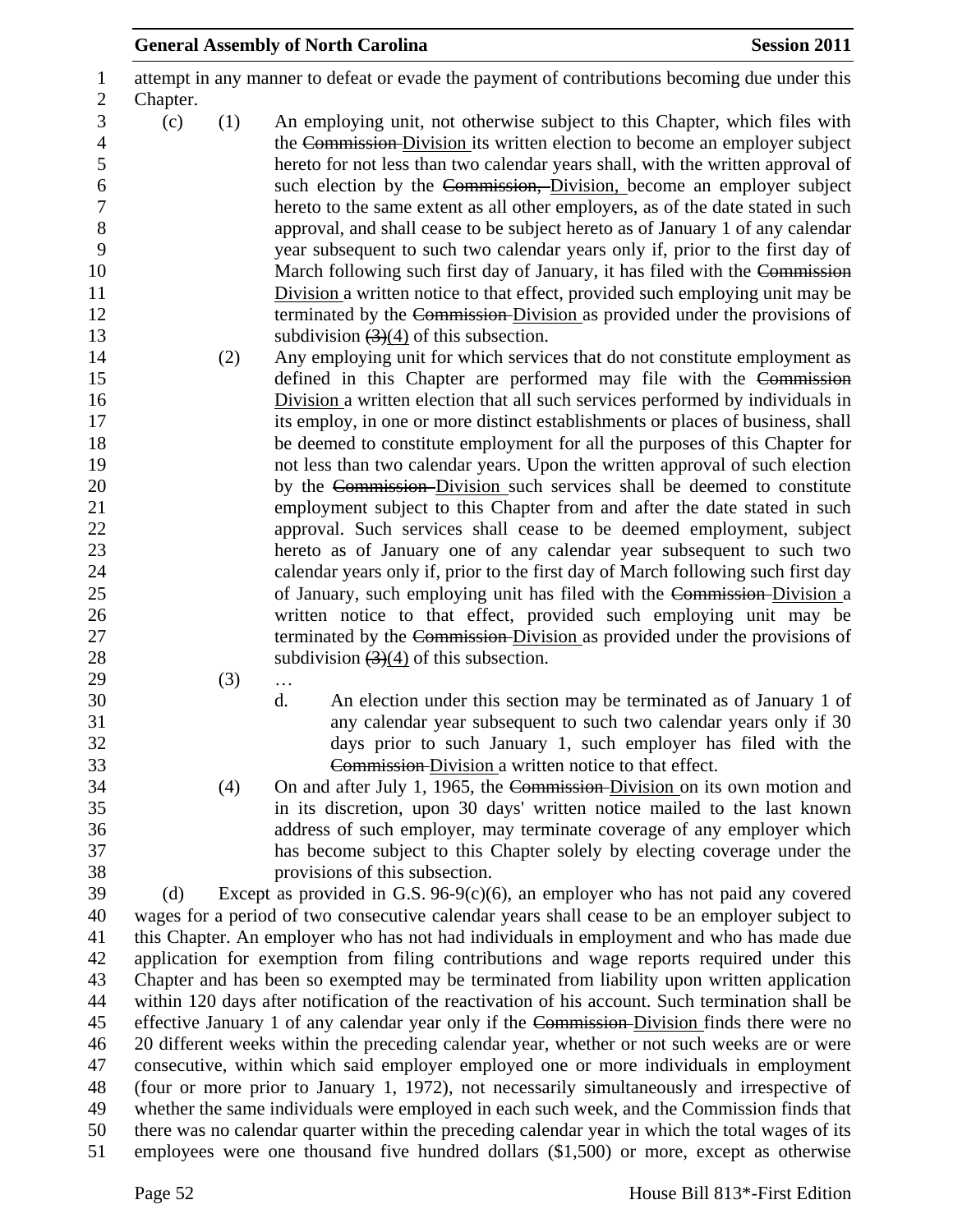provided. Provided further, an employer, as the term is used in G.S. 96-8(5)k, who has not had individuals in employment and who has made due application for exemption from filing contributions and wage reports required under this Chapter and has been so exempted may be terminated from liability upon written application within 120 days after notification of the reactivation of its account. Such termination shall be effective January 1 of any calendar year only if the Commission Division finds that there were no 20 different weeks within the preceding calendar year, whether or not such weeks are or were consecutive, within which said employer employed four or more individuals in employment, not necessarily simultaneously and irrespective of whether the same individuals were employed in each such week. In such cases a protest of liability shall be considered as an application for termination within the meaning of this provision where the decision with respect to such protest has not become final." **SECTION 2.11.** G.S. 96-12 reads as rewritten: "**§ 96-12. Benefits.** (a) Payment of Benefits. – Twenty-four months after the date when contributions first accrue under this Chapter benefits shall become payable from the fund. All benefits shall be 16 paid through employment offices, in accordance with such regulations as the Commission may 17 prescribe.rules adopted by the Division. (b) (1) a. Repealed by Session Laws 1977, c. 727, s. 52. b. An individual who is totally unemployed shall be paid the individual's weekly benefit amount. The weekly benefit amount for an individual is the amount of the high-quarter wages paid to the 22 individual in the individual's base period, divided by 26 and, if the 23 quotient is not a whole dollar, rounded to the next lower whole dollar. If this amount is less than fifteen dollars (\$15.00), the individual is not eligible for benefits. c. Repealed by Session Laws 1981, c. 160, s. 17. (2) Each August 1, the Commission Division shall calculate the maximum weekly benefit amount available to an individual. The maximum weekly benefit amount is sixty-six and two-thirds percent (66 2/3%) of the average weekly insured wage rounded, if the amount is not a whole dollar, to the next lower whole dollar. The maximum weekly benefit amount set on August 1 of a year applies to an individual whose benefit year begins on or after that date and before August 1 of the following year. … (d) Duration of Benefits. – The total benefits paid to an individual shall not be less than the minimum total benefit and shall not exceed the lesser of the maximum total benefit or the individual's total benefit amount. The total benefit amount for an individual is determined by dividing the individual's base-period wages by the individual's high-quarter wages, multiplying that quotient by eight and two thirds, rounding the result to the nearest whole number, and then multiplying the resulting amount by the individual's weekly benefit amount. The minimum total benefit for an individual is 13 times the individual's weekly benefit amount. The maximum total benefit for an individual is 26 times the individual's weekly benefit amount, unless the 43 benefits are extended further in accordance with G.S. 96-12.01. The Commission-Division shall establish and maintain individual wage record accounts for each individual who earns wages in covered employment for as long as the wages would be included in a determination of benefits. … (g) Income Tax Withholding. – When an individual files a new claim for unemployment compensation, the individual shall be advised in writing at the time of filing that:

 (1) Unemployment compensation is subject to federal and State individual income tax.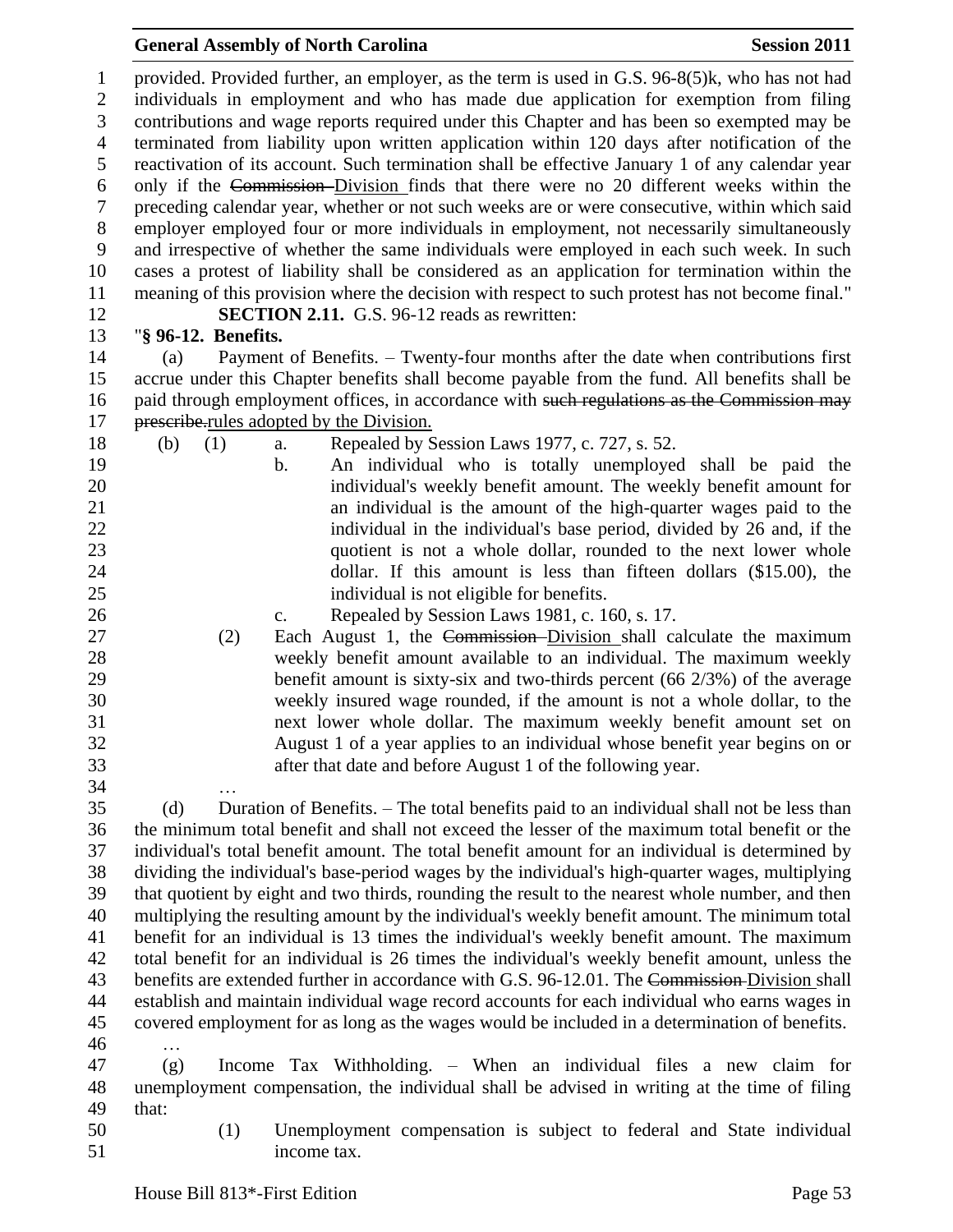|                       |                          | <b>General Assembly of North Carolina</b>                                                                                                                                                                                                                                                                                                                                                                                                                                                                                                                                                                                                                                                                                                                                                                                                                                                                                                                                                                                                                                                                                                                                                                                       | <b>Session 2011</b> |
|-----------------------|--------------------------|---------------------------------------------------------------------------------------------------------------------------------------------------------------------------------------------------------------------------------------------------------------------------------------------------------------------------------------------------------------------------------------------------------------------------------------------------------------------------------------------------------------------------------------------------------------------------------------------------------------------------------------------------------------------------------------------------------------------------------------------------------------------------------------------------------------------------------------------------------------------------------------------------------------------------------------------------------------------------------------------------------------------------------------------------------------------------------------------------------------------------------------------------------------------------------------------------------------------------------|---------------------|
|                       | (2)<br>(3)<br>(4)<br>(5) | Requirements exist pertaining to estimated tax payments.<br>The individual may elect to have federal individual income tax deducted and<br>withheld from the individual's payment of unemployment compensation at<br>the amount specified in section 3402 of the Internal Revenue Code.<br>The individual may elect to have State individual income tax deducted and<br>withheld from the individual's payment of unemployment compensation in<br>an amount determined by the individual.<br>The individual may change a previously elected withholding status.<br>The Commission–Division shall follow the procedures specified by the United States<br>Department of Labor, the Internal Revenue Service, and the Department of Revenue pertaining<br>to the deducting and withholding of individual income tax. The amounts deducted and withheld<br>from unemployment compensation shall remain in the Unemployment Insurance Fund until<br>transferred to the appropriate taxing authority as a payment of income tax. If two or more<br>deductions are made from an individual's unemployment compensation payment, then the<br>deductions will be deducted and withheld in accordance with priorities established by the |                     |
| Commission.Division." |                          |                                                                                                                                                                                                                                                                                                                                                                                                                                                                                                                                                                                                                                                                                                                                                                                                                                                                                                                                                                                                                                                                                                                                                                                                                                 |                     |
|                       |                          | <b>SECTION 2.12.</b> G.S. 96-12.01 reads as rewritten:                                                                                                                                                                                                                                                                                                                                                                                                                                                                                                                                                                                                                                                                                                                                                                                                                                                                                                                                                                                                                                                                                                                                                                          |                     |
|                       |                          | "§ 96-12.01. Extended benefits.                                                                                                                                                                                                                                                                                                                                                                                                                                                                                                                                                                                                                                                                                                                                                                                                                                                                                                                                                                                                                                                                                                                                                                                                 |                     |
|                       |                          |                                                                                                                                                                                                                                                                                                                                                                                                                                                                                                                                                                                                                                                                                                                                                                                                                                                                                                                                                                                                                                                                                                                                                                                                                                 |                     |
| (a1)                  |                          | Definitions. – As used in this section, unless the context clearly requires otherwise.                                                                                                                                                                                                                                                                                                                                                                                                                                                                                                                                                                                                                                                                                                                                                                                                                                                                                                                                                                                                                                                                                                                                          |                     |
|                       |                          |                                                                                                                                                                                                                                                                                                                                                                                                                                                                                                                                                                                                                                                                                                                                                                                                                                                                                                                                                                                                                                                                                                                                                                                                                                 |                     |
|                       | .<br>(4)                 | There is an "on indicator" for this State for a week if the Commission                                                                                                                                                                                                                                                                                                                                                                                                                                                                                                                                                                                                                                                                                                                                                                                                                                                                                                                                                                                                                                                                                                                                                          |                     |
|                       |                          | Division determines, in accordance with the regulations of the United States<br>Secretary of Labor, that for the period consisting of such week and the<br>immediate preceding 12 weeks, the rate of insured unemployment (not<br>seasonally adjusted) under this Chapter:                                                                                                                                                                                                                                                                                                                                                                                                                                                                                                                                                                                                                                                                                                                                                                                                                                                                                                                                                      |                     |
|                       |                          |                                                                                                                                                                                                                                                                                                                                                                                                                                                                                                                                                                                                                                                                                                                                                                                                                                                                                                                                                                                                                                                                                                                                                                                                                                 |                     |
|                       | (5)                      | There is an "off indicator" for this State for a week if the Commission<br>Division determines, in accordance with the regulations of the United States<br>Secretary of Labor, that for the period consisting of such week and the<br>immediately preceding 12 weeks, the rate of insured unemployment (not<br>seasonally adjusted) under this Chapter:                                                                                                                                                                                                                                                                                                                                                                                                                                                                                                                                                                                                                                                                                                                                                                                                                                                                         |                     |
|                       |                          | Was less than one hundred twenty percent $(120%)$ of the average of<br>a.                                                                                                                                                                                                                                                                                                                                                                                                                                                                                                                                                                                                                                                                                                                                                                                                                                                                                                                                                                                                                                                                                                                                                       |                     |
|                       |                          | such rates for the corresponding 13-week period ending in each of                                                                                                                                                                                                                                                                                                                                                                                                                                                                                                                                                                                                                                                                                                                                                                                                                                                                                                                                                                                                                                                                                                                                                               |                     |
|                       |                          | the preceding two calendar years, and was less than six percent (6%),                                                                                                                                                                                                                                                                                                                                                                                                                                                                                                                                                                                                                                                                                                                                                                                                                                                                                                                                                                                                                                                                                                                                                           |                     |
|                       |                          | <b>or</b>                                                                                                                                                                                                                                                                                                                                                                                                                                                                                                                                                                                                                                                                                                                                                                                                                                                                                                                                                                                                                                                                                                                                                                                                                       |                     |
|                       | (6)                      | Was less than five percent $(5\%)$ .<br>$\mathbf b$ .<br>"Rate of insured unemployment," for the purposes of subparagraphs (4) and                                                                                                                                                                                                                                                                                                                                                                                                                                                                                                                                                                                                                                                                                                                                                                                                                                                                                                                                                                                                                                                                                              |                     |
|                       |                          | (5) of this subsection, means the percentage derived by dividing                                                                                                                                                                                                                                                                                                                                                                                                                                                                                                                                                                                                                                                                                                                                                                                                                                                                                                                                                                                                                                                                                                                                                                |                     |
|                       |                          | The average weekly number of individuals filing claims for regular<br>a.                                                                                                                                                                                                                                                                                                                                                                                                                                                                                                                                                                                                                                                                                                                                                                                                                                                                                                                                                                                                                                                                                                                                                        |                     |
|                       |                          | compensation in this State for weeks of unemployment with respect                                                                                                                                                                                                                                                                                                                                                                                                                                                                                                                                                                                                                                                                                                                                                                                                                                                                                                                                                                                                                                                                                                                                                               |                     |
|                       |                          | to the most recent 13 consecutive-week period, as determined by the                                                                                                                                                                                                                                                                                                                                                                                                                                                                                                                                                                                                                                                                                                                                                                                                                                                                                                                                                                                                                                                                                                                                                             |                     |
|                       |                          | Commission-Division, on the basis of its reports to the United States                                                                                                                                                                                                                                                                                                                                                                                                                                                                                                                                                                                                                                                                                                                                                                                                                                                                                                                                                                                                                                                                                                                                                           |                     |
|                       |                          | Secretary of Labor, by                                                                                                                                                                                                                                                                                                                                                                                                                                                                                                                                                                                                                                                                                                                                                                                                                                                                                                                                                                                                                                                                                                                                                                                                          |                     |
|                       |                          | The average monthly employment covered under this Chapter for the<br>b.                                                                                                                                                                                                                                                                                                                                                                                                                                                                                                                                                                                                                                                                                                                                                                                                                                                                                                                                                                                                                                                                                                                                                         |                     |
|                       |                          | first four of the most recent six completed calendar quarters ending                                                                                                                                                                                                                                                                                                                                                                                                                                                                                                                                                                                                                                                                                                                                                                                                                                                                                                                                                                                                                                                                                                                                                            |                     |
|                       |                          |                                                                                                                                                                                                                                                                                                                                                                                                                                                                                                                                                                                                                                                                                                                                                                                                                                                                                                                                                                                                                                                                                                                                                                                                                                 |                     |
|                       |                          | before the end of such 13-week period.                                                                                                                                                                                                                                                                                                                                                                                                                                                                                                                                                                                                                                                                                                                                                                                                                                                                                                                                                                                                                                                                                                                                                                                          |                     |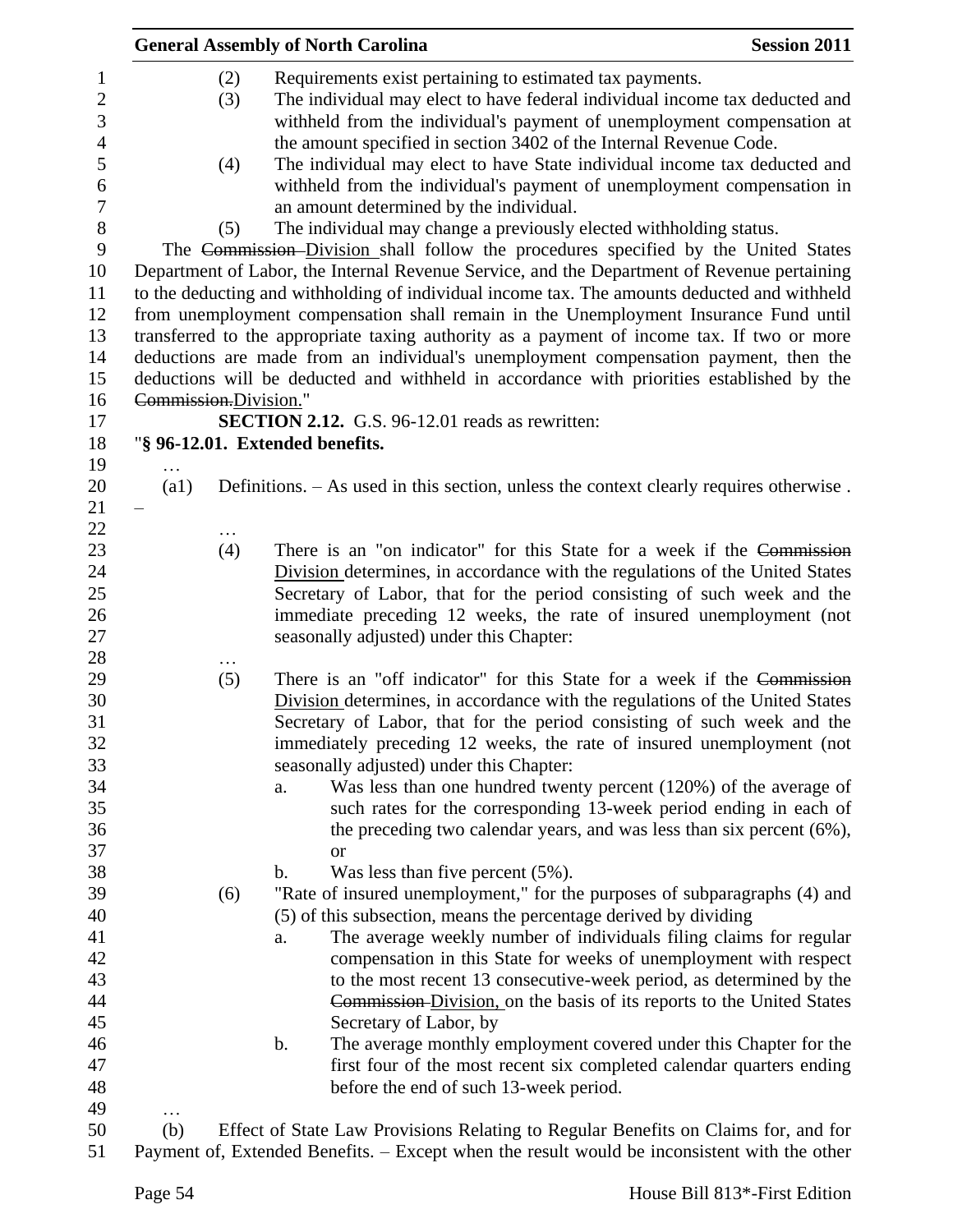1 provisions of this section and in matters of eligibility determination, as provided in the 2 regulations of by rules adopted by the Commission, Division the provisions of this Chapter which apply to claims for, or the payment of, regular benefits shall apply to claims for, and the payment of, extended benefits.

 (c) Eligibility Requirements for Extended Benefits. – An individual shall be eligible to receive extended benefits with respect to any week of unemployment in his eligibility period only if the Commission finds that with respect to such week:

8 (1) He The individual is an "exhaustee" as defined in subsection (a)(10).

 (2) He The individual has satisfied the requirements of this Chapter for the receipt of regular benefits that are applicable to individuals claiming extended benefits, including not being subject to a disqualification for the receipt of benefits. Provided, however, that for purposes of disqualification for extended benefits for weeks of unemployment beginning after March 31, 1981, the term "suitable work" means any work which is within the individual's capabilities to perform if: (i) The gross average weekly remuneration payable for the work exceeds the sum of the individual's weekly extended benefit amount plus the amount, if any, of supplemental 18 unemployment benefits (as defined in section 501(C)(17)(D) of the Internal Revenue Code of 1954) payable to such individual for such week; and (ii) the gross wages payable for the work equal the higher of the minimum wages provided by section 6(a)(1) of the Fair Labor Standards Act of 1938 as amended (without regard to any exemption), or the State minimum wage; and (iii) the work is offered to the individual in writing and is listed with the State employment service; and (iv) the considerations contained in G.S. 96-14(3) for determining whether or not work is suitable are applied to the extent that they are not inconsistent with the specific requirements of this subdivision; and (v) the individual cannot furnish evidence satisfactory to 28 the Commission–Division that his prospects for obtaining work in his customary occupation within a reasonably short period of time are good, but 30 if the individual submits evidence which the Commission-Division deems satisfactory for this purpose, the determination of whether or not work is suitable with respect to such individual shall be made in accordance with G.S. 96-14(3) without regard to the definition contained in this subdivision. Provided, further, that no work shall be deemed to be suitable work for an individual which does not accord with the labor standard provisions set forth in this subdivision, but the employment service shall refer any individual claiming extended benefits to any work which is deemed suitable hereunder. Provided, further, that any individual who has been disqualified for voluntarily leaving employment, being discharged for misconduct or substantial fault, or refusing suitable work under G.S. 96-14 and who has had the disqualification terminated, shall have such disqualification reinstated when claiming extended benefits unless the termination of the disqualification was based upon employment subsequent to the date of the disqualification.

 (3) After March 31, 1981, he has not failed either to apply for or to accept an offer of suitable work, as defined in G.S. 96-12.01(c)(2), to which he was referred by an employment office of the Commission, and he has furnished the Commission with tangible evidence that he has actively engaged in a systematic and sustained effort to find work. If an individual is found to be ineligible hereunder, he shall be ineligible beginning with the week in which he either failed to apply for or to accept the offer of suitable work or failed to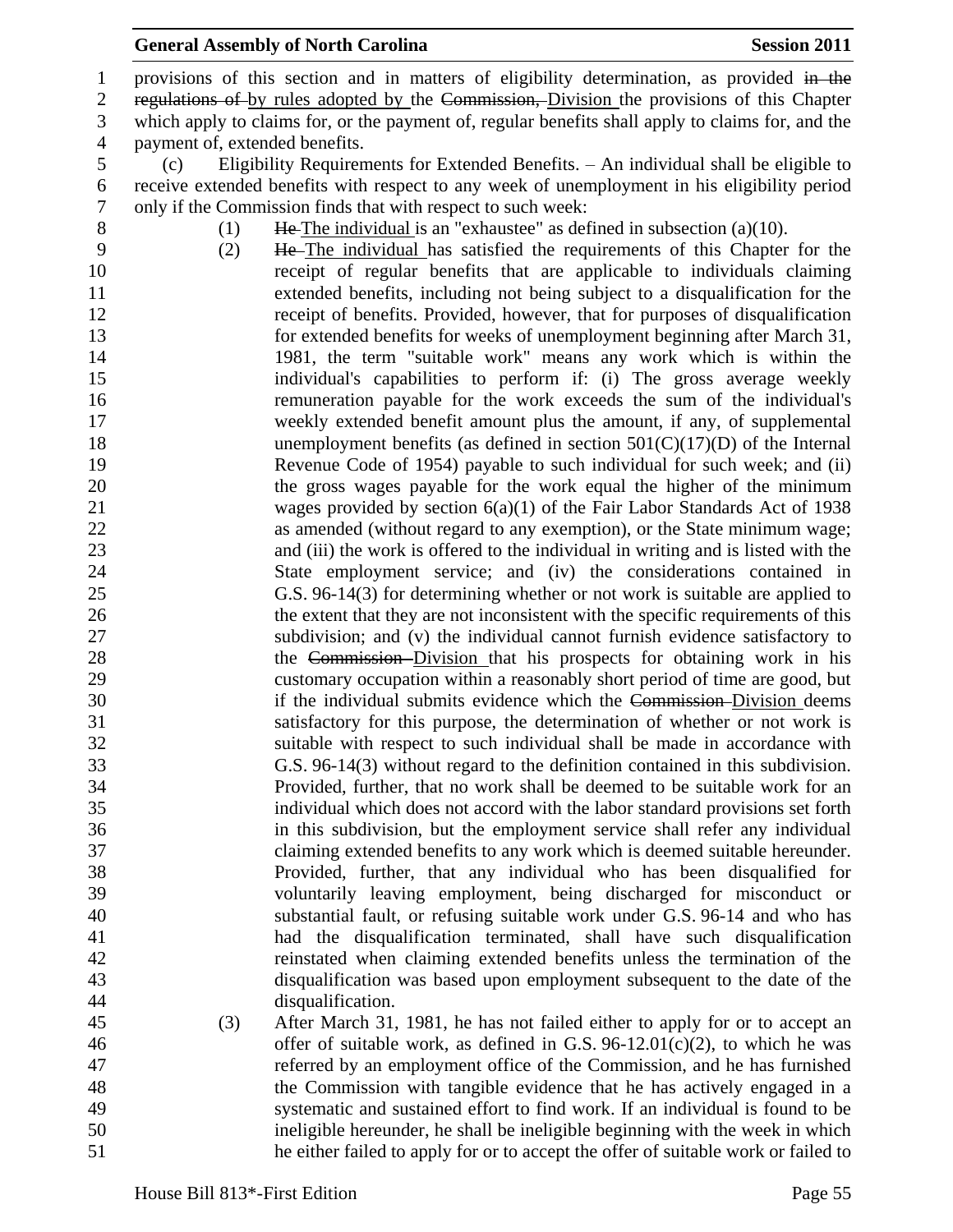|            |     | <b>General Assembly of North Carolina</b>                                                                                                                                                                                                                                                                                                                                                                        | <b>Session 2011</b> |
|------------|-----|------------------------------------------------------------------------------------------------------------------------------------------------------------------------------------------------------------------------------------------------------------------------------------------------------------------------------------------------------------------------------------------------------------------|---------------------|
|            |     | furnish the Commission Division with tangible evidence that he has actively<br>engaged in a systematic and sustained effort to find work and such<br>individual shall continue to be ineligible for extended benefits until he has<br>been employed in each of four subsequent weeks (whether or not<br>consecutive) and has earned remuneration equal to not less than four times<br>his weekly benefit amount. |                     |
| .<br>(f)   |     | Beginning and Termination of Extended Benefit Period. -                                                                                                                                                                                                                                                                                                                                                          |                     |
|            | (1) | Whenever an extended benefit period is to become effective in this State as a<br>result of an "on" indicator, or an extended benefit period is to be terminated<br>in this State as a result of an "off" indicator, the Commission-Division shall<br>make an appropriate public announcement; and                                                                                                                |                     |
|            | (2) | Computations required by the provisions of subsection $(a)(6)$ shall be made<br>by the Commission, Division, in accordance with regulations prescribed by<br>the United States Secretary of Labor.                                                                                                                                                                                                               |                     |
| $\ldots$ " |     |                                                                                                                                                                                                                                                                                                                                                                                                                  |                     |
|            |     | <b>SECTION 2.13.</b> G.S. 96-12.1 reads as rewritten:                                                                                                                                                                                                                                                                                                                                                            |                     |
|            |     | "§ 96-12.1. Extended base period for certain job related injuries.                                                                                                                                                                                                                                                                                                                                               |                     |
|            |     | If an individual lacks sufficient base period wages because of a job related injury for which                                                                                                                                                                                                                                                                                                                    |                     |
|            |     | he received workers' compensation, upon written application by the claimant, an extended base                                                                                                                                                                                                                                                                                                                    |                     |
|            |     | period will be substituted for the current base period on a quarter-by-quarter basis as needed to                                                                                                                                                                                                                                                                                                                |                     |
|            |     | establish a valid claim. "Extended base period" means the four quarters prior to the claimant's                                                                                                                                                                                                                                                                                                                  |                     |
|            |     | base period. These four quarters may be substituted for base period quarters on a                                                                                                                                                                                                                                                                                                                                |                     |
|            |     | quarter-by-quarter basis to establish a valid claim regardless of whether the wages have been                                                                                                                                                                                                                                                                                                                    |                     |
|            |     | used to establish a prior claim, except any wages earned that would render the Employment                                                                                                                                                                                                                                                                                                                        |                     |
|            |     | Security Commission of North Carolina Division of Employment Security out of compliance                                                                                                                                                                                                                                                                                                                          |                     |
|            |     | with applicable federal law will be excluded if used in a prior claim. Benefits paid on the basis                                                                                                                                                                                                                                                                                                                |                     |
|            |     | of an extended base period, which would not otherwise be payable, shall be noncharged."                                                                                                                                                                                                                                                                                                                          |                     |
|            |     | <b>SECTION 2.14.</b> G.S. 96-13 reads as rewritten:                                                                                                                                                                                                                                                                                                                                                              |                     |
|            |     | "§ 96-13. Benefit eligibility conditions.                                                                                                                                                                                                                                                                                                                                                                        |                     |
| (a)        |     | An unemployed individual shall be eligible to receive benefits with respect to any                                                                                                                                                                                                                                                                                                                               |                     |
|            |     | week only if the Commission-Division finds that -                                                                                                                                                                                                                                                                                                                                                                |                     |
|            | (1) | The individual has registered for work at and thereafter has continued to                                                                                                                                                                                                                                                                                                                                        |                     |
|            |     | report at an employment office as directed by the Commission in accordance                                                                                                                                                                                                                                                                                                                                       |                     |
|            |     | with such regulations as the Commission may prescribe; Division pursuant to                                                                                                                                                                                                                                                                                                                                      |                     |
|            |     | rules adopted by the Division.                                                                                                                                                                                                                                                                                                                                                                                   |                     |
|            |     |                                                                                                                                                                                                                                                                                                                                                                                                                  |                     |
|            | (3) | The individual is able to work, and is available for work: Provided that,                                                                                                                                                                                                                                                                                                                                        |                     |
|            |     | unless temporarily excused by Commission regulations, Division rules, no<br>individual shall be deemed available for work unless he establishes to the                                                                                                                                                                                                                                                           |                     |
|            |     | satisfaction of the Commission-Division that he-the individual is actively                                                                                                                                                                                                                                                                                                                                       |                     |
|            |     | seeking work: Provided further, that an individual customarily employed in                                                                                                                                                                                                                                                                                                                                       |                     |
|            |     | seasonal employment shall, during the period of nonseasonal operations,                                                                                                                                                                                                                                                                                                                                          |                     |
|            |     | show to the satisfaction of the Commission-Division that such the individual                                                                                                                                                                                                                                                                                                                                     |                     |
|            |     | is actively seeking employment which such the individual is qualified able to                                                                                                                                                                                                                                                                                                                                    |                     |
|            |     | perform by past experience or training during such nonseasonal period:                                                                                                                                                                                                                                                                                                                                           |                     |
|            |     | Provided further, however, that no individual shall be considered available                                                                                                                                                                                                                                                                                                                                      |                     |
|            |     | for work for any week not to exceed two in any calendar year in which the                                                                                                                                                                                                                                                                                                                                        |                     |
|            |     | Commission-Division finds that his unemployment is due to a vacation. In                                                                                                                                                                                                                                                                                                                                         |                     |
|            |     | administering this proviso, benefits shall be paid or denied on a payroll-week                                                                                                                                                                                                                                                                                                                                   |                     |
|            |     | basis as established by the employing unit. A week of unemployment due to                                                                                                                                                                                                                                                                                                                                        |                     |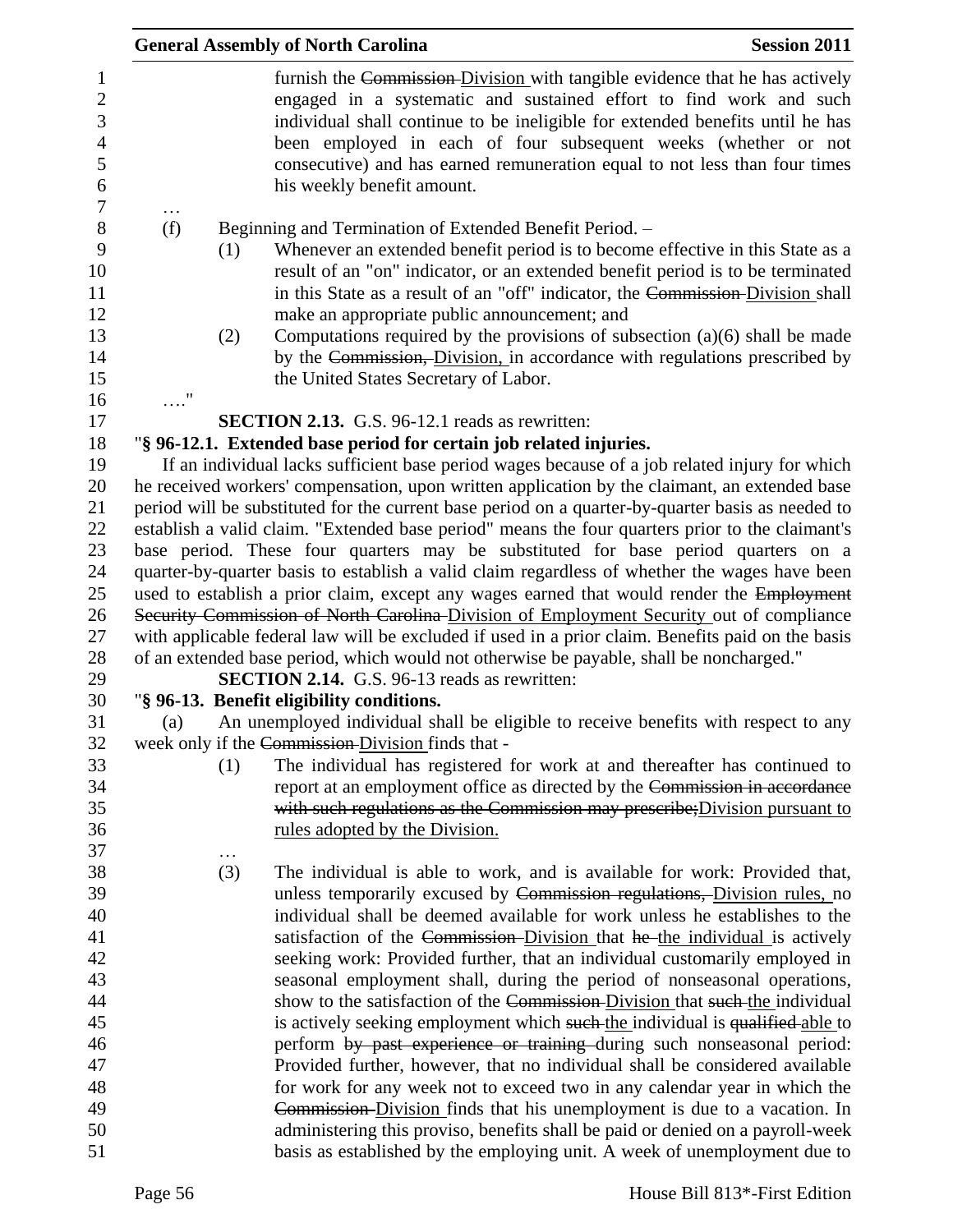|                  | <b>General Assembly of North Carolina</b>                                                                                                                                                                                                                                                                                                                                                                                                                           | <b>Session 2011</b> |
|------------------|---------------------------------------------------------------------------------------------------------------------------------------------------------------------------------------------------------------------------------------------------------------------------------------------------------------------------------------------------------------------------------------------------------------------------------------------------------------------|---------------------|
|                  | a vacation as provided herein means any payroll week within which the<br>equivalent of three customary full-time working days consist of a vacation<br>period. For the purpose of this subdivision, any unemployment which is<br>caused by a vacation period and which occurs in the calendar year following<br>that within which the vacation period begins shall be deemed to have<br>occurred in the calendar year within which such vacation period begins. For |                     |
|                  | purposes of this subdivision, no individual shall be deemed available for<br>work during any week that the individual tests positive for a controlled                                                                                                                                                                                                                                                                                                               |                     |
|                  | substance if (i) the test is a controlled substance examination administered<br>under Article 20 of Chapter 95 of the General Statutes, (ii) the test is                                                                                                                                                                                                                                                                                                            |                     |
|                  | required as a condition of hire for a job, and (iii) the job would be suitable<br>work for the claimant. The employer shall report to the Commission, in                                                                                                                                                                                                                                                                                                            |                     |
|                  | accordance with regulations adopted by the Commission, rules adopted by<br>the Division, each claimant that tests positive for a controlled substance                                                                                                                                                                                                                                                                                                               |                     |
|                  | under this subdivision. An unemployed individual shall not be disqualified<br>for eligibility for unemployment compensation solely on the basis that the<br>individual is in school. For the purposes of this subdivision:                                                                                                                                                                                                                                          |                     |
|                  | No individual shall be deemed to be available for work during any<br>a.<br>week that the person is incarcerated or has received notice to report                                                                                                                                                                                                                                                                                                                    |                     |
|                  | or is otherwise detained in any state or federal jail or penal<br>institution.                                                                                                                                                                                                                                                                                                                                                                                      |                     |
|                  | An individual is exempted for any week that the individual<br><u>b.</u><br>participates in the Trade Jobs For Success initiative under                                                                                                                                                                                                                                                                                                                              |                     |
|                  | G.S. 143B-438.16.                                                                                                                                                                                                                                                                                                                                                                                                                                                   |                     |
| (c)              | Beginning February 16, 1977, an unemployed individual shall be eligible to receive<br>benefits with respect to any week only if the Commission-Division finds that he has been                                                                                                                                                                                                                                                                                      |                     |
|                  | totally, partially, or part-totally unemployed for a waiting period of one week with respect to<br>each benefit year. No week shall be counted as a week of unemployment for waiting-period<br>credit under this provision unless the claimant except for the provisions of this subdivision was                                                                                                                                                                    |                     |
| are met:         | otherwise eligible for benefits. As to claims filed on or after September 5, 1999, the waiting<br>period for a benefit year shall not be required of any claimant if all of the following conditions                                                                                                                                                                                                                                                                |                     |
| .                |                                                                                                                                                                                                                                                                                                                                                                                                                                                                     |                     |
| (4)              | The claimant files for a waiver of the waiting period week within 30 days<br>after the date of notification or mailing of the notice of the right to have the<br>waiting period week waived. The Employment Security Commission,                                                                                                                                                                                                                                    |                     |
|                  | Division for good cause shown, may at any time in its discretion, with or                                                                                                                                                                                                                                                                                                                                                                                           |                     |
|                  | without motion or notice, order the period enlarged if the request for an<br>enlargement of time is made before the expiration of the period originally                                                                                                                                                                                                                                                                                                             |                     |
|                  | prescribed or as extended by a previous order. After expiration of the<br>specified period, the Employment Security Commission Division may<br>permit the act to be done where the failure to act was a result of excusable                                                                                                                                                                                                                                         |                     |
|                  | neglect.                                                                                                                                                                                                                                                                                                                                                                                                                                                            |                     |
|                  | The benefits paid as a result of the waiver of the waiting period week shall not be charged to<br>the account or accounts of the base period employer or employers in accordance with<br>G.S. 96-9 $(c)(2)$ d. The Employment Security Commission-Division shall implement regulations                                                                                                                                                                              |                     |
| G.S. $96-4(b)$ . | prescribing the procedure for the waiver of the waiting period week in accordance with<br>$(61)$ As to claims filed on or after January 20, 2003, the waiting period for a benefit year                                                                                                                                                                                                                                                                             |                     |

 (c1) As to claims filed on or after January 29, 2003, the waiting period for a benefit year shall not be required of a claimant if all of the following conditions are met: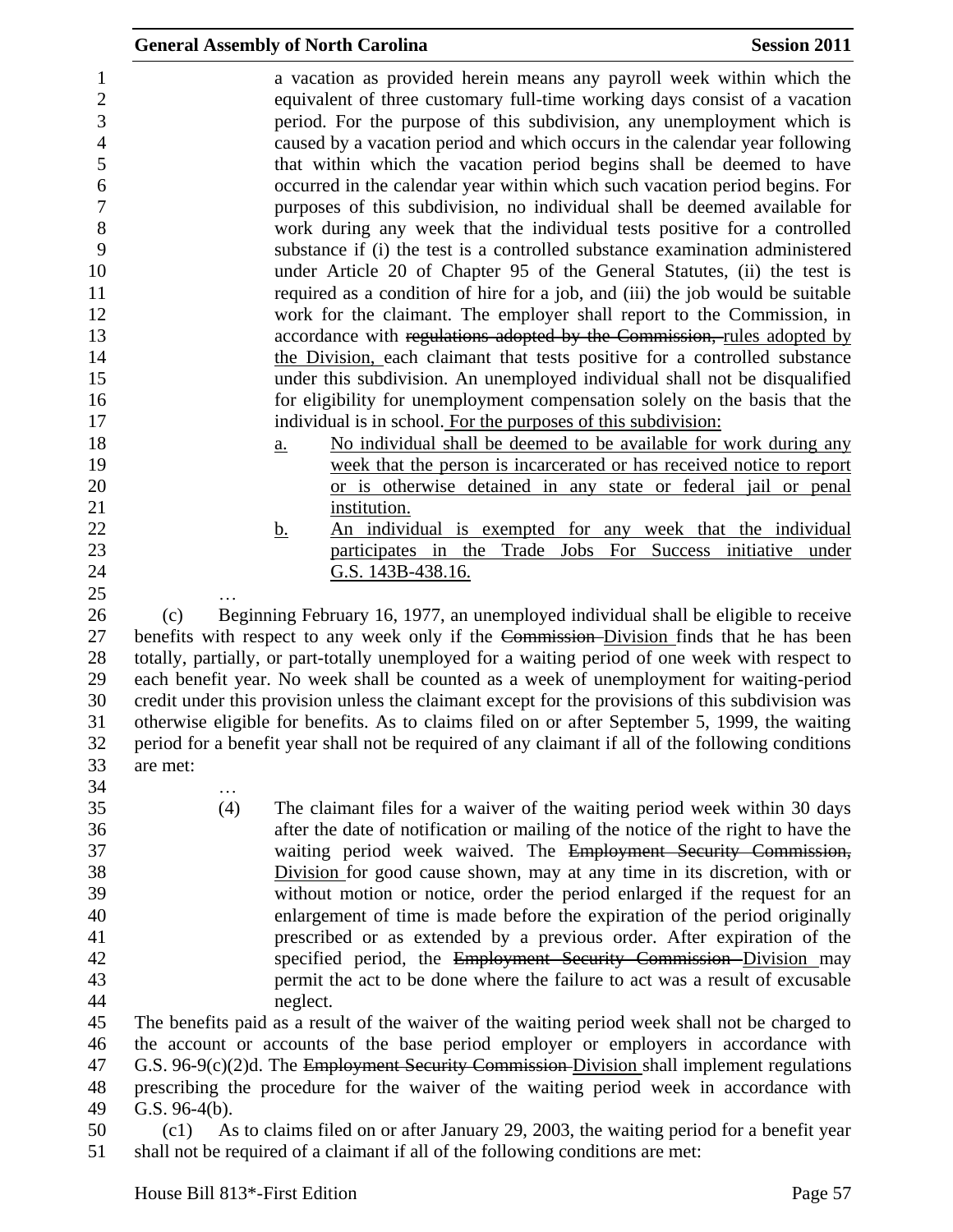|                 |            | <b>General Assembly of North Carolina</b>                                                                                                                                                                                                                                                                                                                                                                                                                                                                                                                                                                                                                                                                                                                | <b>Session 2011</b> |
|-----------------|------------|----------------------------------------------------------------------------------------------------------------------------------------------------------------------------------------------------------------------------------------------------------------------------------------------------------------------------------------------------------------------------------------------------------------------------------------------------------------------------------------------------------------------------------------------------------------------------------------------------------------------------------------------------------------------------------------------------------------------------------------------------------|---------------------|
| (d)<br>Chapter. | (3)<br>(4) | The Governor has issued an Executive Order directing and authorizing the<br>Employment Security Commission-Division to waive the waiting week for<br>employees of the manufacturer.<br>Employment Security Commission Division shall implement<br>The<br>regulations prescribing the procedure for the waiver of the waiting period<br>week in accordance with G.S. 96-4(b).<br>Benefit entitlement based on services for governmental entities that become subject<br>to the Employment Security Commission law Law effective January 1, 1978, will be<br>administered in the same manner and under the same conditions of the laws of this Chapter as<br>are applicable to individuals whose benefit rights are based on other service subject to this |                     |
| .<br>(g)        | (1)<br>"   | Except as herein provided, no individual shall be eligible for benefits for any<br>week during any part of which the Commission-Division finds that work was<br>not available to the individual because he had been placed on a bona fide<br>disciplinary suspension by his employer. To be bona fide, a disciplinary<br>suspension must be based on acts or omissions which constitute fault on the<br>part of the employee and are connected with the work but such acts or<br>omissions need not alone be disqualifying under G.S. 96-14.                                                                                                                                                                                                             |                     |
|                 |            | <b>SECTION 2.15.</b> G.S. 96-14 reads as rewritten:                                                                                                                                                                                                                                                                                                                                                                                                                                                                                                                                                                                                                                                                                                      |                     |
|                 |            | "§ 96-14. Disqualification for benefits.                                                                                                                                                                                                                                                                                                                                                                                                                                                                                                                                                                                                                                                                                                                 |                     |
|                 |            | An individual shall be disqualified for benefits:                                                                                                                                                                                                                                                                                                                                                                                                                                                                                                                                                                                                                                                                                                        |                     |
|                 | (1)        | For the duration of his unemployment beginning with the first day of the                                                                                                                                                                                                                                                                                                                                                                                                                                                                                                                                                                                                                                                                                 |                     |
|                 |            | first week after the disqualifying act occurs with respect to which week an                                                                                                                                                                                                                                                                                                                                                                                                                                                                                                                                                                                                                                                                              |                     |
|                 |            | individual files a claim for benefits if it is determined by the Commission                                                                                                                                                                                                                                                                                                                                                                                                                                                                                                                                                                                                                                                                              |                     |
|                 |            | Division that such individual is, at the time such claim is filed, unemployed                                                                                                                                                                                                                                                                                                                                                                                                                                                                                                                                                                                                                                                                            |                     |
|                 |            | because he left work without good cause attributable to the employer.                                                                                                                                                                                                                                                                                                                                                                                                                                                                                                                                                                                                                                                                                    |                     |
|                 |            | Where an individual is discharged or leaves work due solely to a                                                                                                                                                                                                                                                                                                                                                                                                                                                                                                                                                                                                                                                                                         |                     |
|                 |            | disability incurred or other health condition, whether or not related to the                                                                                                                                                                                                                                                                                                                                                                                                                                                                                                                                                                                                                                                                             |                     |
|                 |            | work, he shall not be disqualified for benefits if the individual shows:<br>That, at the time of leaving, an adequate disability or health condition                                                                                                                                                                                                                                                                                                                                                                                                                                                                                                                                                                                                     |                     |
|                 |            | a.<br>of the employee, of a minor child who is in the legally recognized                                                                                                                                                                                                                                                                                                                                                                                                                                                                                                                                                                                                                                                                                 |                     |
|                 |            | custody of the individual, of an aged or disabled parent of the                                                                                                                                                                                                                                                                                                                                                                                                                                                                                                                                                                                                                                                                                          |                     |
|                 |            | individual, or of a disabled member of the individual's immediate                                                                                                                                                                                                                                                                                                                                                                                                                                                                                                                                                                                                                                                                                        |                     |
|                 |            | family, either medically diagnosed or otherwise shown by competent                                                                                                                                                                                                                                                                                                                                                                                                                                                                                                                                                                                                                                                                                       |                     |
|                 |            | evidence, existed to justify the leaving; and                                                                                                                                                                                                                                                                                                                                                                                                                                                                                                                                                                                                                                                                                                            |                     |
|                 |            | That, at a reasonable time prior to leaving, the individual gave the<br>$\mathbf b$ .                                                                                                                                                                                                                                                                                                                                                                                                                                                                                                                                                                                                                                                                    |                     |
|                 |            | employer notice of the disability or health condition.                                                                                                                                                                                                                                                                                                                                                                                                                                                                                                                                                                                                                                                                                                   |                     |
|                 |            | Where an employee is notified by the employer that such employee will                                                                                                                                                                                                                                                                                                                                                                                                                                                                                                                                                                                                                                                                                    |                     |
|                 |            | be separated from employment on some future date and the employee leaves                                                                                                                                                                                                                                                                                                                                                                                                                                                                                                                                                                                                                                                                                 |                     |
|                 |            | work prior to this date because of the impending separation, the employee                                                                                                                                                                                                                                                                                                                                                                                                                                                                                                                                                                                                                                                                                |                     |
|                 |            | shall be deemed to have left work voluntarily and the leaving shall be                                                                                                                                                                                                                                                                                                                                                                                                                                                                                                                                                                                                                                                                                   |                     |
|                 |            |                                                                                                                                                                                                                                                                                                                                                                                                                                                                                                                                                                                                                                                                                                                                                          |                     |
|                 |            | without good cause attributable to the employer. However, if the employee                                                                                                                                                                                                                                                                                                                                                                                                                                                                                                                                                                                                                                                                                |                     |
|                 |            | shows to the satisfaction of the Commission-Division that it was                                                                                                                                                                                                                                                                                                                                                                                                                                                                                                                                                                                                                                                                                         |                     |
|                 |            | impracticable or unduly burdensome for the employee to work until the                                                                                                                                                                                                                                                                                                                                                                                                                                                                                                                                                                                                                                                                                    |                     |
|                 |            | announced separation date, the permanent disqualification imposed for<br>leaving work without good cause attributable to the employer may be                                                                                                                                                                                                                                                                                                                                                                                                                                                                                                                                                                                                             |                     |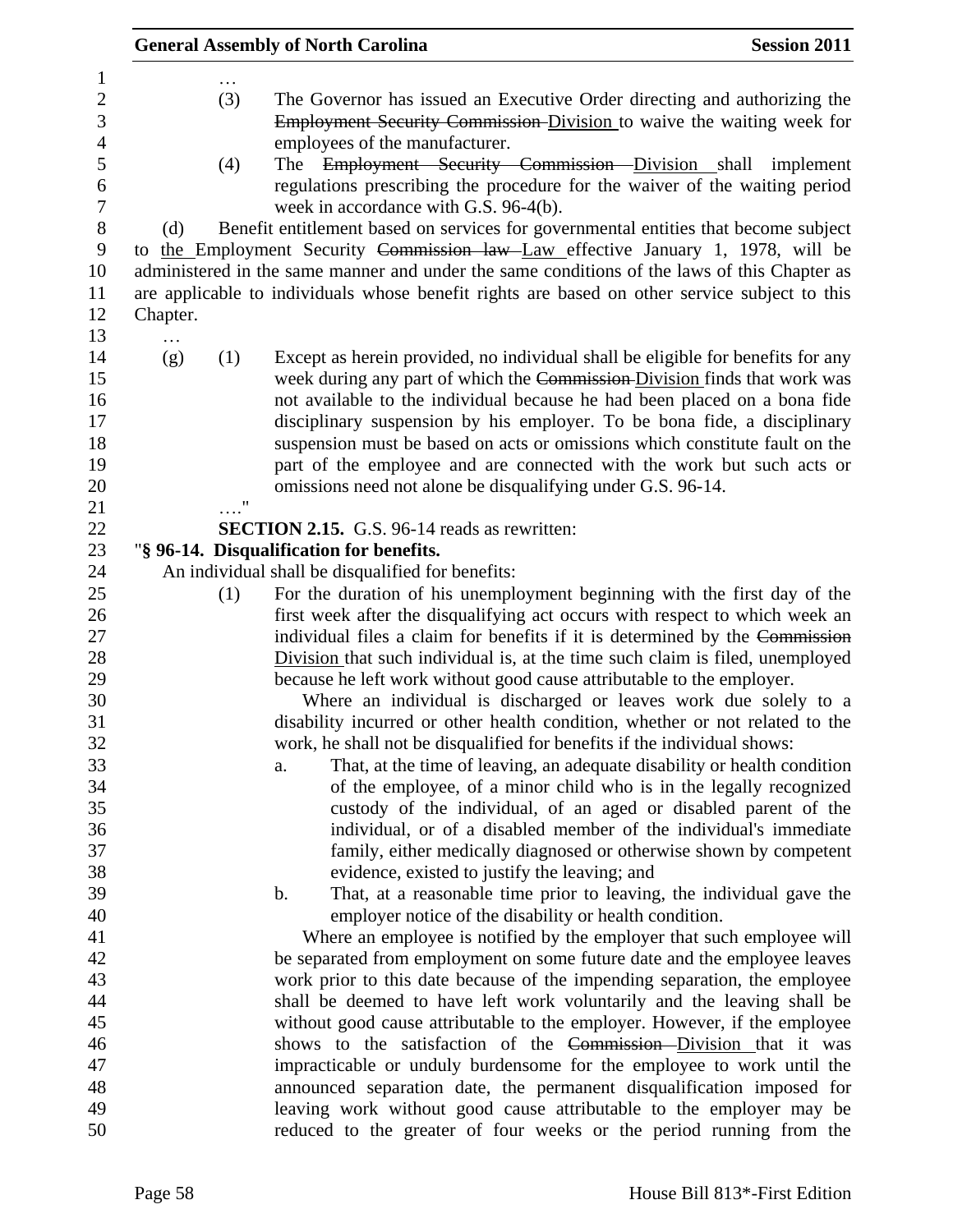|      | <b>General Assembly of North Carolina</b>                                                                                                                                                                                                                                                                                                                                                                                                                                                                                                                                                                                                                                                                                                                                                                                                                                                                                                                                                 | <b>Session 2011</b> |
|------|-------------------------------------------------------------------------------------------------------------------------------------------------------------------------------------------------------------------------------------------------------------------------------------------------------------------------------------------------------------------------------------------------------------------------------------------------------------------------------------------------------------------------------------------------------------------------------------------------------------------------------------------------------------------------------------------------------------------------------------------------------------------------------------------------------------------------------------------------------------------------------------------------------------------------------------------------------------------------------------------|---------------------|
|      | beginning of the week during which the claim for benefits was made until<br>the end of the week of the announced separation date.<br>An employer's placing an individual on a bona fide disciplinary<br>suspension of 10 or fewer consecutive calendar days shall not constitute                                                                                                                                                                                                                                                                                                                                                                                                                                                                                                                                                                                                                                                                                                          |                     |
|      | good cause for leaving work.                                                                                                                                                                                                                                                                                                                                                                                                                                                                                                                                                                                                                                                                                                                                                                                                                                                                                                                                                              |                     |
| (1e) | For the duration of an individual's unemployment, beginning with the first<br>day of the first week after the disqualifying act occurs with respect to which<br>week an individual files a claim for benefits, if it is determined by the<br>Commission Division that such individual is, at the time such claim is filed,<br>unemployed because the individual, without good cause attributable to the<br>employer and after receiving notice from the employer, refused to return to<br>work for a former employer when recalled within four weeks from a layoff,<br>or when recalled in any week in which the work search requirements under<br>G.S. 96-13 have been waived. As used in this subsection, the term "layoff"<br>means a temporary separation from work due to no work available for the<br>individual at the time of separation from work and the individual is retained<br>on the employer's payroll and is a continuing employee subject to recall by<br>the employer. |                     |
| (2)  | For the duration of the individual's unemployment beginning with the first                                                                                                                                                                                                                                                                                                                                                                                                                                                                                                                                                                                                                                                                                                                                                                                                                                                                                                                |                     |
|      | day of the first week after the disqualifying act occurs with respect to which                                                                                                                                                                                                                                                                                                                                                                                                                                                                                                                                                                                                                                                                                                                                                                                                                                                                                                            |                     |
|      | week an individual files a claim for benefits if it is determined by the                                                                                                                                                                                                                                                                                                                                                                                                                                                                                                                                                                                                                                                                                                                                                                                                                                                                                                                  |                     |
|      | Commission-Division that such individual is, at the time such claim is filed,                                                                                                                                                                                                                                                                                                                                                                                                                                                                                                                                                                                                                                                                                                                                                                                                                                                                                                             |                     |
|      | unemployed because he or she was discharged for misconduct connected                                                                                                                                                                                                                                                                                                                                                                                                                                                                                                                                                                                                                                                                                                                                                                                                                                                                                                                      |                     |
|      | with the work. Misconduct connected with the work is defined as                                                                                                                                                                                                                                                                                                                                                                                                                                                                                                                                                                                                                                                                                                                                                                                                                                                                                                                           |                     |
|      | intentional acts or omissions evidencing disregard of an employer's interest                                                                                                                                                                                                                                                                                                                                                                                                                                                                                                                                                                                                                                                                                                                                                                                                                                                                                                              |                     |
|      | or standards of behavior which the employer has a right to expect or has                                                                                                                                                                                                                                                                                                                                                                                                                                                                                                                                                                                                                                                                                                                                                                                                                                                                                                                  |                     |
|      | explained orally or in writing to an employee or evidencing carelessness or                                                                                                                                                                                                                                                                                                                                                                                                                                                                                                                                                                                                                                                                                                                                                                                                                                                                                                               |                     |
|      | negligence of such degree as to manifest equal disregard. conduct evincing                                                                                                                                                                                                                                                                                                                                                                                                                                                                                                                                                                                                                                                                                                                                                                                                                                                                                                                |                     |
|      | such willful or wanton disregard of an employer's interest as is found in                                                                                                                                                                                                                                                                                                                                                                                                                                                                                                                                                                                                                                                                                                                                                                                                                                                                                                                 |                     |
|      | deliberate violations or disregard of standards of behavior which the                                                                                                                                                                                                                                                                                                                                                                                                                                                                                                                                                                                                                                                                                                                                                                                                                                                                                                                     |                     |
|      | employer has the right to expect of an employee, or in carelessness or                                                                                                                                                                                                                                                                                                                                                                                                                                                                                                                                                                                                                                                                                                                                                                                                                                                                                                                    |                     |
|      | negligence of such degree or recurrence as to manifest equal culpability,                                                                                                                                                                                                                                                                                                                                                                                                                                                                                                                                                                                                                                                                                                                                                                                                                                                                                                                 |                     |
|      | wrongful intent or evil design, or to show an intentional and substantial                                                                                                                                                                                                                                                                                                                                                                                                                                                                                                                                                                                                                                                                                                                                                                                                                                                                                                                 |                     |
|      | disregard of the employer's interests or of the employee's duties and<br>obligations to the employer.                                                                                                                                                                                                                                                                                                                                                                                                                                                                                                                                                                                                                                                                                                                                                                                                                                                                                     |                     |
|      | "Discharge for misconduct with the work" as used in this section is                                                                                                                                                                                                                                                                                                                                                                                                                                                                                                                                                                                                                                                                                                                                                                                                                                                                                                                       |                     |
|      | defined to include but not be limited to separation initiated by an employer                                                                                                                                                                                                                                                                                                                                                                                                                                                                                                                                                                                                                                                                                                                                                                                                                                                                                                              |                     |
|      | for violating the employer's written alcohol or illegal drug policy; reporting                                                                                                                                                                                                                                                                                                                                                                                                                                                                                                                                                                                                                                                                                                                                                                                                                                                                                                            |                     |
|      | to work significantly impaired by alcohol or illegal drugs; consuming                                                                                                                                                                                                                                                                                                                                                                                                                                                                                                                                                                                                                                                                                                                                                                                                                                                                                                                     |                     |
|      | alcohol or illegal drugs on employer's premises; conviction by a court of                                                                                                                                                                                                                                                                                                                                                                                                                                                                                                                                                                                                                                                                                                                                                                                                                                                                                                                 |                     |
|      | competent jurisdiction for manufacturing, selling, or distribution of a                                                                                                                                                                                                                                                                                                                                                                                                                                                                                                                                                                                                                                                                                                                                                                                                                                                                                                                   |                     |
|      | controlled substance punishable under G.S. $90-95(a)(1)$ or G.S. $90-95(a)(2)$                                                                                                                                                                                                                                                                                                                                                                                                                                                                                                                                                                                                                                                                                                                                                                                                                                                                                                            |                     |
|      | while in the employ of said employer. employer; being terminated or                                                                                                                                                                                                                                                                                                                                                                                                                                                                                                                                                                                                                                                                                                                                                                                                                                                                                                                       |                     |
|      | suspended from employment after arrest or conviction for an offense                                                                                                                                                                                                                                                                                                                                                                                                                                                                                                                                                                                                                                                                                                                                                                                                                                                                                                                       |                     |
|      | involving violence, sex crimes, illegal drugs, or other activities which could                                                                                                                                                                                                                                                                                                                                                                                                                                                                                                                                                                                                                                                                                                                                                                                                                                                                                                            |                     |
|      | negatively affect the employer's reputation in the community or business                                                                                                                                                                                                                                                                                                                                                                                                                                                                                                                                                                                                                                                                                                                                                                                                                                                                                                                  |                     |
|      | dealings; any physical violence whatsoever related to an employee's work                                                                                                                                                                                                                                                                                                                                                                                                                                                                                                                                                                                                                                                                                                                                                                                                                                                                                                                  |                     |
|      | for an employer including, but not limited to, physical violence directed at                                                                                                                                                                                                                                                                                                                                                                                                                                                                                                                                                                                                                                                                                                                                                                                                                                                                                                              |                     |
|      | supervisors, subordinates, coworkers, vendors, customers, or the general                                                                                                                                                                                                                                                                                                                                                                                                                                                                                                                                                                                                                                                                                                                                                                                                                                                                                                                  |                     |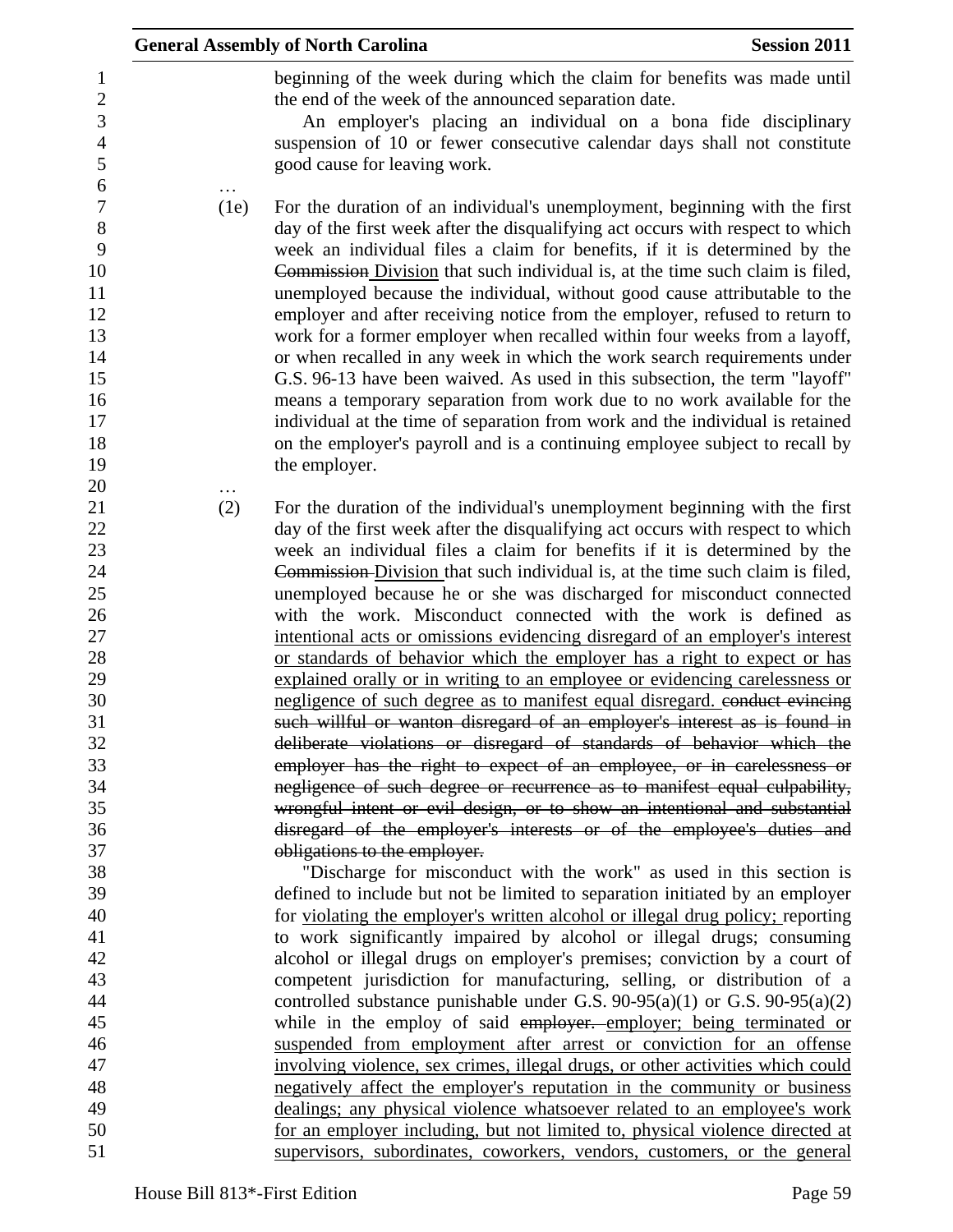|                          |      | <b>General Assembly of North Carolina</b>                                       | <b>Session 2011</b>           |
|--------------------------|------|---------------------------------------------------------------------------------|-------------------------------|
| $\mathbf{1}$             |      | public; inappropriate comments or                                               | behavior towards supervisors, |
| $\sqrt{2}$               |      | subordinates, coworkers, vendors, customers, or to the general public           |                               |
| $\overline{3}$           |      | relating to any federally protected characteristic which creates a hostile work |                               |
| $\overline{\mathcal{L}}$ |      | environment; theft in connection with the employment; forging or falsifying     |                               |
| 5                        |      | any document or data related to employment, including a previously              |                               |
| 6                        |      | submitted application for employment; violation of an employer's written        |                               |
| $\overline{7}$           |      | absenteeism policy; refusing to perform reasonably assigned work tasks; and     |                               |
| $8\,$                    |      | the failure to adequately perform any other employment duties as evidenced      |                               |
| 9                        |      | by no fewer than three written reprimands received in the 12 months             |                               |
| 10                       |      | immediately preceding the employee's termination. This phrase does not          |                               |
| 11                       |      | include discharge or employer-initiated separation of a severely disabled       |                               |
| 12                       |      | veteran, as defined in G.S. 96-8, for acts or omissions of the veteran that the |                               |
| 13                       |      | Commission determines are attributed to a disability incurred or aggravated     |                               |
| 14                       |      | in the line of duty during active military service, or to the veteran's absence |                               |
| 15                       |      | from work to obtain care and treatment of a disability incurred or aggravated   |                               |
| 16                       |      | in the line of duty during active military service.                             |                               |
| 17                       | (2a) | For a period of not less than four nor more than 13 weeks beginning with the    |                               |
| 18                       |      | first day of the first week during which or after the disqualifying act occurs  |                               |
| 19                       |      | with respect to which week an individual files a claim for benefits if it is    |                               |
| 20                       |      | determined by the Commission-Division that such individual is, at the time      |                               |
| 21                       |      | the claim is filed, unemployed because he was discharged for substantial        |                               |
| 22                       |      | fault on his part connected with his work not rising to the level of            |                               |
| 23                       |      | misconduct. Substantial fault is defined to include those acts or omissions of  |                               |
| 24                       |      | employees over which they exercised reasonable control and which violate        |                               |
| 25                       |      | reasonable requirements of the job but shall not include (1) minor infractions  |                               |
| 26                       |      | of rules unless such infractions are repeated after a warning was received by   |                               |
| 27                       |      | the employee, $(2)$ inadvertent mistakes made by the employee, nor $(3)$        |                               |
| 28                       |      | failures to perform work because of insufficient skill, ability, or equipment.  |                               |
| 29                       |      | Upon a finding of discharge under this subsection, the individual shall be      |                               |
| 30                       |      | disqualified for a period of nine weeks unless, based on findings by the        |                               |
| 31                       |      | Commission of aggravating or mitigating circumstances, the period of            |                               |
| 32                       |      | disqualification is lengthened or shortened within the limits set out above.    |                               |
| 33                       |      | The length of the disqualification so set by the Commission-Division shall      |                               |
| 34                       |      | not be disturbed by a reviewing court except upon a finding of plain error.     |                               |
| 35                       | (2b) | For the duration of the individual's unemployment beginning with the first      |                               |
| 36                       |      | day of the first week during which or after the disqualifying act occurs with   |                               |
| 37                       |      | respect to which week an individual files a claim for benefits if it is         |                               |
| 38                       |      | determined by the Commission-Division that the individual is, at the time       |                               |
| 39                       |      | such claim is filed, unemployed because the individual has been discharged      |                               |
| 40                       |      | from employment because a license, certificate, permit, bond, or surety that    |                               |
| 41                       |      | is necessary for the performance of the individual's employment and that the    |                               |
| 42                       |      | individual is responsible to supply has been revoked, suspended, or             |                               |
| 43                       |      | otherwise lost to the individual, or the individual's ability to successfully   |                               |
| 44                       |      | apply or the individual's application therefor has been lost or denied for a    |                               |
| 45                       |      | cause that was within the individual's power to control, guard against, or      |                               |
| 46                       |      | prevent. No showing of misconduct connected with the work or substantial        |                               |
| 47                       |      | fault connected with the work not rising to the level of misconduct shall be    |                               |
| 48                       |      | required in order for an individual to be disqualified for benefits under this  |                               |
| 49                       |      | subdivision.                                                                    |                               |
| 50                       | (2c) | Discharge or employer-initiated separation of a severely disabled veteran, as   |                               |
| 51                       |      | defined in G.S. 96-8, for acts or omissions of the veteran that the             |                               |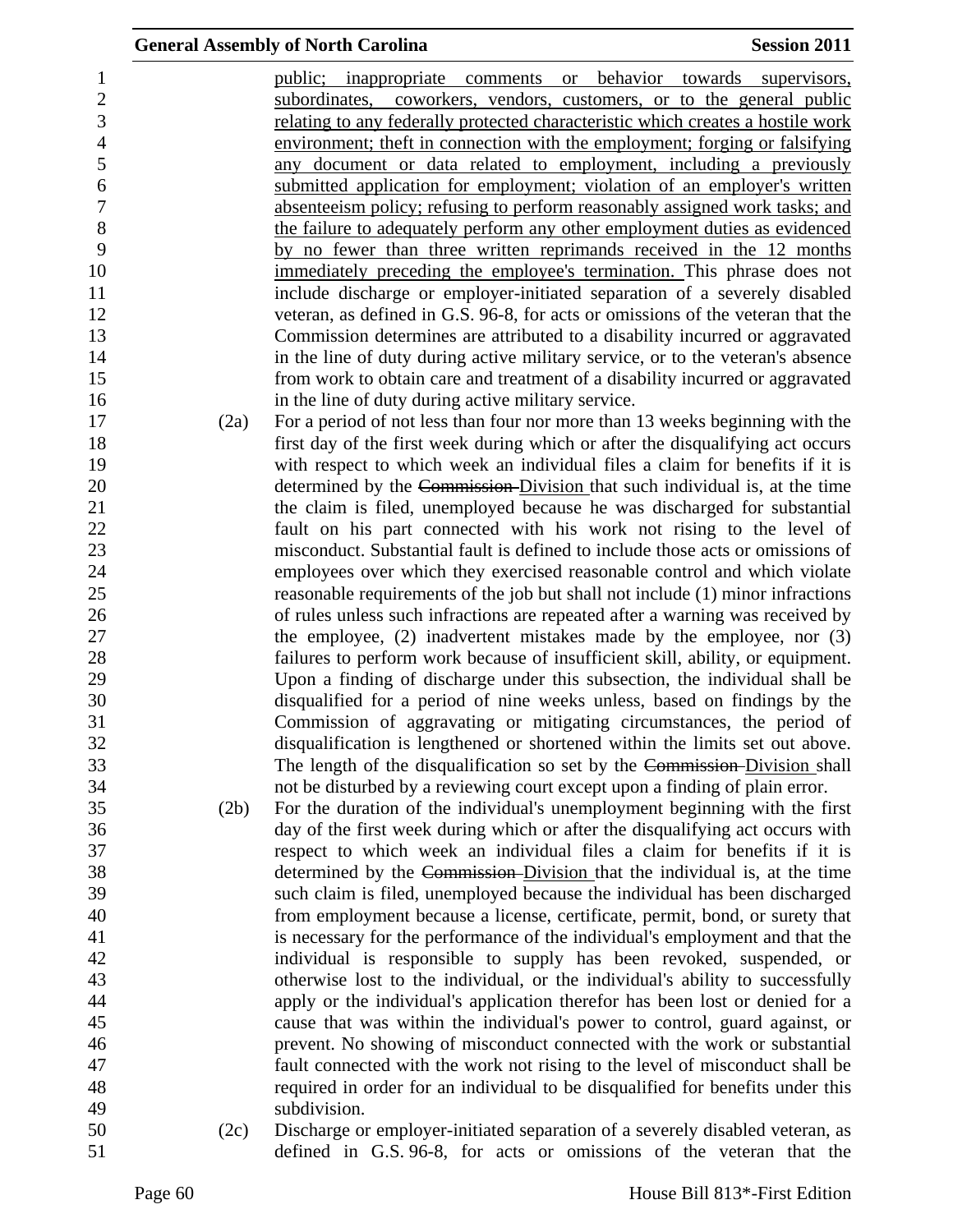|     | <b>General Assembly of North Carolina</b>                                                                                                                                                                                                                                                                                                                                                                      | <b>Session 2011</b> |
|-----|----------------------------------------------------------------------------------------------------------------------------------------------------------------------------------------------------------------------------------------------------------------------------------------------------------------------------------------------------------------------------------------------------------------|---------------------|
|     | <b>Commission</b> Division determines are attributed to a disability incurred or<br>aggravated in the line of duty during active military service, or to the<br>veteran's absence from work to obtain care and treatment of a disability<br>incurred or aggravated in the line of duty during active military service, shall<br>not disqualify the veteran from receiving benefits under the substantial fault |                     |
|     | provisions of subdivision (2a) of this section for any period of time.                                                                                                                                                                                                                                                                                                                                         |                     |
| (3) | For the duration of his unemployment beginning with the first day of the                                                                                                                                                                                                                                                                                                                                       |                     |
|     | first week in which the disqualifying act occurs if it is determined by the                                                                                                                                                                                                                                                                                                                                    |                     |
|     | Commission-Division that such individual has failed without good cause (i)                                                                                                                                                                                                                                                                                                                                     |                     |
|     | to apply for available suitable work when so directed by the employment                                                                                                                                                                                                                                                                                                                                        |                     |
|     | office of the Commission; Division; or (ii) to accept suitable work when                                                                                                                                                                                                                                                                                                                                       |                     |
|     | offered him; or (iii) to return to his customary self-employment (if any)<br>when so directed by the Commission. Division. Provided further, an                                                                                                                                                                                                                                                                |                     |
|     | otherwise eligible individual who is attending a vocational school or training                                                                                                                                                                                                                                                                                                                                 |                     |
|     | program which has been approved by the Commission-Division for such                                                                                                                                                                                                                                                                                                                                            |                     |
|     | individual shall not be denied benefits because he refuses to apply for or                                                                                                                                                                                                                                                                                                                                     |                     |
|     | accept suitable work during such period of training.                                                                                                                                                                                                                                                                                                                                                           |                     |
|     | In determining whether or not any work is suitable for an individual, the                                                                                                                                                                                                                                                                                                                                      |                     |
|     | Commission-Division shall consider the degree of risk involved to his health,                                                                                                                                                                                                                                                                                                                                  |                     |
|     | safety, and morals, his physical fitness and prior training, his experience and                                                                                                                                                                                                                                                                                                                                |                     |
|     | prior earnings, his length of unemployment and prospects for securing local                                                                                                                                                                                                                                                                                                                                    |                     |
|     | work in his customary occupation, and the distance of the available work                                                                                                                                                                                                                                                                                                                                       |                     |
|     | from his residence.                                                                                                                                                                                                                                                                                                                                                                                            |                     |
|     | Notwithstanding any other provisions of this Chapter, no work shall be                                                                                                                                                                                                                                                                                                                                         |                     |
|     | deemed suitable and benefits shall not be denied under this Chapter to any                                                                                                                                                                                                                                                                                                                                     |                     |
|     | otherwise eligible individual for refusing to accept new work under any of<br>the following conditions:                                                                                                                                                                                                                                                                                                        |                     |
|     | If the position offered is vacant due directly to a strike, lockout, or<br>a.                                                                                                                                                                                                                                                                                                                                  |                     |
|     | other labor dispute;                                                                                                                                                                                                                                                                                                                                                                                           |                     |
|     | If the remuneration, hours, or other conditions of the work offered<br>$\mathbf b$ .                                                                                                                                                                                                                                                                                                                           |                     |
|     | are substantially less favorable to the individual than those prevailing                                                                                                                                                                                                                                                                                                                                       |                     |
|     | for similar work in the locality;                                                                                                                                                                                                                                                                                                                                                                              |                     |
|     | If as a condition of being employed the individual would be required<br>$\mathbf{c}$ .                                                                                                                                                                                                                                                                                                                         |                     |
|     | to join a company union or to resign from or refrain from joining any                                                                                                                                                                                                                                                                                                                                          |                     |
|     | bona fide labor organization;                                                                                                                                                                                                                                                                                                                                                                                  |                     |
|     | If the position offered is full-time work and the individual meets the<br>d.                                                                                                                                                                                                                                                                                                                                   |                     |
|     | part-time worker requirements of G.S. 96-13(a)(6).                                                                                                                                                                                                                                                                                                                                                             |                     |
| (4) | For the duration of his unemployment beginning with the first day of the                                                                                                                                                                                                                                                                                                                                       |                     |
|     | first week after the disqualifying act occurs with respect to which week an                                                                                                                                                                                                                                                                                                                                    |                     |
|     | individual files a claim for benefits if it is determined by the Commission                                                                                                                                                                                                                                                                                                                                    |                     |
|     | Division that:                                                                                                                                                                                                                                                                                                                                                                                                 |                     |
|     | Such individual has failed without good cause to attend a vocational<br>a.<br>school or training program when so directed by the Commission;                                                                                                                                                                                                                                                                   |                     |
|     | Division;                                                                                                                                                                                                                                                                                                                                                                                                      |                     |
|     | Such individual has discontinued his training course without good<br>b.                                                                                                                                                                                                                                                                                                                                        |                     |
|     | cause; or                                                                                                                                                                                                                                                                                                                                                                                                      |                     |
|     | If the individual is separated from his training course or vocational<br>$\mathbf{c}$ .                                                                                                                                                                                                                                                                                                                        |                     |
|     | school due to misconduct.                                                                                                                                                                                                                                                                                                                                                                                      |                     |
| (5) | For any week with respect to which the Commission-Division finds that his                                                                                                                                                                                                                                                                                                                                      |                     |
|     | total or partial unemployment is caused by a labor dispute in active progress                                                                                                                                                                                                                                                                                                                                  |                     |
|     | on or after July 1, 1961, at the factory, establishment, or other premises at                                                                                                                                                                                                                                                                                                                                  |                     |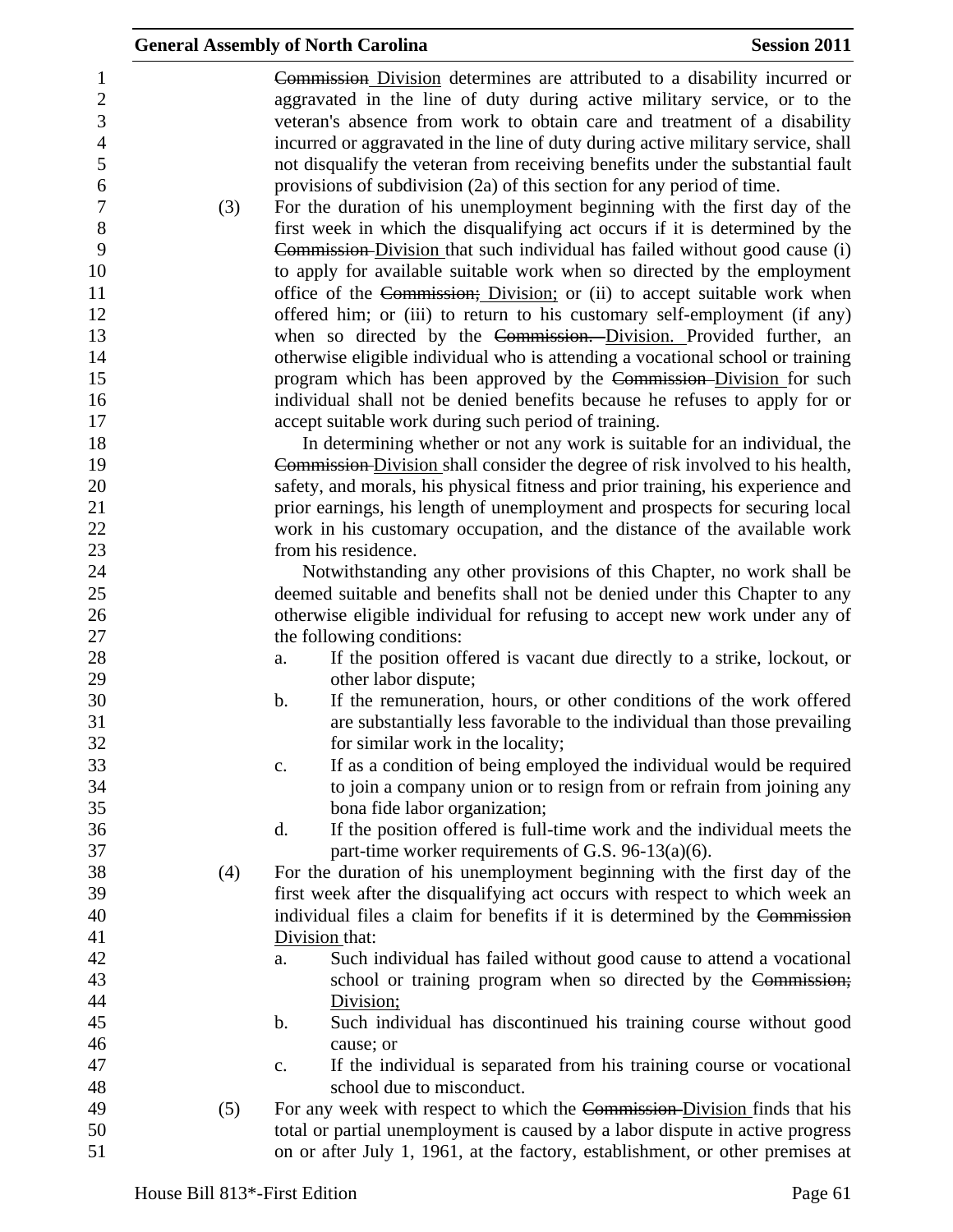|      | <b>General Assembly of North Carolina</b>                                                                                                                                                                                                                                                                                                                                                                                                                                                                                                                                                                                                                                                                                                                                                                                                               | <b>Session 2011</b> |
|------|---------------------------------------------------------------------------------------------------------------------------------------------------------------------------------------------------------------------------------------------------------------------------------------------------------------------------------------------------------------------------------------------------------------------------------------------------------------------------------------------------------------------------------------------------------------------------------------------------------------------------------------------------------------------------------------------------------------------------------------------------------------------------------------------------------------------------------------------------------|---------------------|
|      | which he is or was last employed or caused after such date by a labor dispute<br>at another place within this State which is owned or operated by the same<br>employing unit which owns or operates the factory, establishment, or other<br>premises at which he is or was last employed and which supplies materials<br>or services necessary to the continued and usual operation of the premises at<br>which he is or was last employed. Provided, that an individual disqualified<br>under the provisions of this subdivision shall continue to be disqualified<br>thereunder after the labor dispute has ceased to be in active progress for such<br>period of time as is reasonably necessary and required to physically resume<br>operations in the method of operating in use at the plant, factory, or<br>establishment of the employing unit. |                     |
| (6)  | If the Commission-Division finds he is customarily self-employed and can<br>reasonably return to self-employment.                                                                                                                                                                                                                                                                                                                                                                                                                                                                                                                                                                                                                                                                                                                                       |                     |
| (6a) | For the duration of his unemployment beginning with the first day of the                                                                                                                                                                                                                                                                                                                                                                                                                                                                                                                                                                                                                                                                                                                                                                                |                     |
|      | first week during which or after the disqualifying act occurs with respect to                                                                                                                                                                                                                                                                                                                                                                                                                                                                                                                                                                                                                                                                                                                                                                           |                     |
|      | which week an individual files a claim for benefits if it is determined by the                                                                                                                                                                                                                                                                                                                                                                                                                                                                                                                                                                                                                                                                                                                                                                          |                     |
|      | Commission-Division that the individual is, at the time the claim is filed,                                                                                                                                                                                                                                                                                                                                                                                                                                                                                                                                                                                                                                                                                                                                                                             |                     |
|      | unemployed because the individual's ownership share of the employing                                                                                                                                                                                                                                                                                                                                                                                                                                                                                                                                                                                                                                                                                                                                                                                    |                     |
|      | entity was voluntarily sold and, at the time of the sale:                                                                                                                                                                                                                                                                                                                                                                                                                                                                                                                                                                                                                                                                                                                                                                                               |                     |
|      | The employing entity was a corporation and the individual held five<br>a.                                                                                                                                                                                                                                                                                                                                                                                                                                                                                                                                                                                                                                                                                                                                                                               |                     |
|      | percent (5%) or more of the outstanding shares of the voting stock of                                                                                                                                                                                                                                                                                                                                                                                                                                                                                                                                                                                                                                                                                                                                                                                   |                     |
|      | the corporation;<br>The employing entity was a partnership, limited or general, and the<br>b.                                                                                                                                                                                                                                                                                                                                                                                                                                                                                                                                                                                                                                                                                                                                                           |                     |
|      | individual was a limited or general partner; or                                                                                                                                                                                                                                                                                                                                                                                                                                                                                                                                                                                                                                                                                                                                                                                                         |                     |
|      | The employing entity was a proprietorship, and the individual was a<br>$\mathbf{c}$ .                                                                                                                                                                                                                                                                                                                                                                                                                                                                                                                                                                                                                                                                                                                                                                   |                     |
|      | proprietor.                                                                                                                                                                                                                                                                                                                                                                                                                                                                                                                                                                                                                                                                                                                                                                                                                                             |                     |
|      |                                                                                                                                                                                                                                                                                                                                                                                                                                                                                                                                                                                                                                                                                                                                                                                                                                                         |                     |
| (8)  | For any week with respect to which he has received any sum from the                                                                                                                                                                                                                                                                                                                                                                                                                                                                                                                                                                                                                                                                                                                                                                                     |                     |
|      | employer pursuant to an order of any court, the National Labor Relations                                                                                                                                                                                                                                                                                                                                                                                                                                                                                                                                                                                                                                                                                                                                                                                |                     |
|      | Board, any other lawfully constituted adjudicative agency, or by private                                                                                                                                                                                                                                                                                                                                                                                                                                                                                                                                                                                                                                                                                                                                                                                |                     |
|      | agreement, consent or arbitration for loss of pay by reason of discharge.                                                                                                                                                                                                                                                                                                                                                                                                                                                                                                                                                                                                                                                                                                                                                                               |                     |
|      | When the amount so paid by the employer is in a lump sum and covers a                                                                                                                                                                                                                                                                                                                                                                                                                                                                                                                                                                                                                                                                                                                                                                                   |                     |
|      | period of more than one week, such amount shall be allocated to the weeks                                                                                                                                                                                                                                                                                                                                                                                                                                                                                                                                                                                                                                                                                                                                                                               |                     |
|      | in the period on such a pro rata basis as the Commission-Division may adopt                                                                                                                                                                                                                                                                                                                                                                                                                                                                                                                                                                                                                                                                                                                                                                             |                     |
|      | and if the amount so prorated to a particular week would, if it had been                                                                                                                                                                                                                                                                                                                                                                                                                                                                                                                                                                                                                                                                                                                                                                                |                     |
|      | earned by the claimant during that week of unemployment, have resulted in<br>a reduced benefit payment as provided in G.S. 96-12, the claimant shall be                                                                                                                                                                                                                                                                                                                                                                                                                                                                                                                                                                                                                                                                                                 |                     |
|      | entitled to receive such reduced payment if the claimant was otherwise                                                                                                                                                                                                                                                                                                                                                                                                                                                                                                                                                                                                                                                                                                                                                                                  |                     |
|      | eligible.                                                                                                                                                                                                                                                                                                                                                                                                                                                                                                                                                                                                                                                                                                                                                                                                                                               |                     |
|      | Further provided, any benefits previously paid for weeks of                                                                                                                                                                                                                                                                                                                                                                                                                                                                                                                                                                                                                                                                                                                                                                                             |                     |
|      | unemployment with respect to which back pay awards, or other such                                                                                                                                                                                                                                                                                                                                                                                                                                                                                                                                                                                                                                                                                                                                                                                       |                     |
|      | compensation, are made shall constitute an overpayment of benefits and                                                                                                                                                                                                                                                                                                                                                                                                                                                                                                                                                                                                                                                                                                                                                                                  |                     |
|      | such amounts shall be deducted from the award by the employer prior to                                                                                                                                                                                                                                                                                                                                                                                                                                                                                                                                                                                                                                                                                                                                                                                  |                     |
|      | payment to the employee, and shall be transmitted promptly (or within 5                                                                                                                                                                                                                                                                                                                                                                                                                                                                                                                                                                                                                                                                                                                                                                                 |                     |
|      | days) to the Commission-Division by the employer for application against                                                                                                                                                                                                                                                                                                                                                                                                                                                                                                                                                                                                                                                                                                                                                                                |                     |
|      | the overpayment. Provided, however, the removal of any charges made                                                                                                                                                                                                                                                                                                                                                                                                                                                                                                                                                                                                                                                                                                                                                                                     |                     |
|      | against the employer as a result of such previously paid benefits shall be                                                                                                                                                                                                                                                                                                                                                                                                                                                                                                                                                                                                                                                                                                                                                                              |                     |
|      | applied to the calendar year in which the overpayment is transmitted to the                                                                                                                                                                                                                                                                                                                                                                                                                                                                                                                                                                                                                                                                                                                                                                             |                     |
|      | Commission, Division and no attempt shall be made to relate such a credit to                                                                                                                                                                                                                                                                                                                                                                                                                                                                                                                                                                                                                                                                                                                                                                            |                     |
|      | the period to which the award applies. Any amount of overpayment so                                                                                                                                                                                                                                                                                                                                                                                                                                                                                                                                                                                                                                                                                                                                                                                     |                     |
|      | deducted by the employer and not transmitted to the Commission-Division                                                                                                                                                                                                                                                                                                                                                                                                                                                                                                                                                                                                                                                                                                                                                                                 |                     |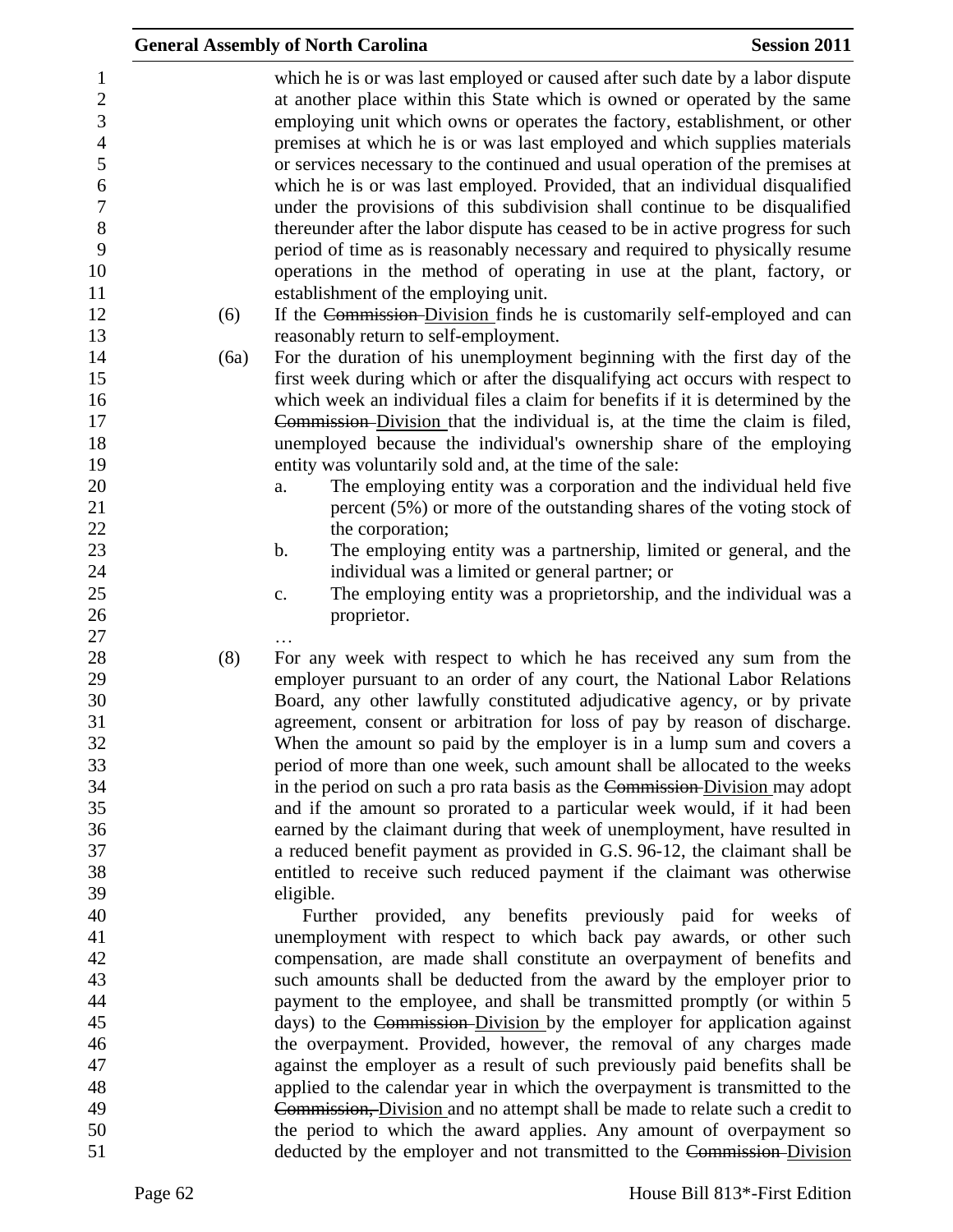|                                                                                                                                        |              |      | <b>General Assembly of North Carolina</b>                                                                                                                                                                                                                                                                                                                                                                                                                                                                                                                                                                                                                                                                                                                                                                                                                                                                                                                                                                                                                                                                                                                                                                                                                                                                                                                                                                                                                                               | <b>Session 2011</b> |
|----------------------------------------------------------------------------------------------------------------------------------------|--------------|------|-----------------------------------------------------------------------------------------------------------------------------------------------------------------------------------------------------------------------------------------------------------------------------------------------------------------------------------------------------------------------------------------------------------------------------------------------------------------------------------------------------------------------------------------------------------------------------------------------------------------------------------------------------------------------------------------------------------------------------------------------------------------------------------------------------------------------------------------------------------------------------------------------------------------------------------------------------------------------------------------------------------------------------------------------------------------------------------------------------------------------------------------------------------------------------------------------------------------------------------------------------------------------------------------------------------------------------------------------------------------------------------------------------------------------------------------------------------------------------------------|---------------------|
| $\mathbf{1}$<br>$\overline{c}$<br>3<br>$\overline{4}$<br>5                                                                             |              |      | or the failure of an employer to deduct an overpayment shall be subject to<br>the same procedures for collection as is provided for contributions by<br>G.S. 96-10. It is the purpose of this paragraph to assure the prompt collection<br>of overpayments of U. I. benefits, and it shall be construed accordingly.                                                                                                                                                                                                                                                                                                                                                                                                                                                                                                                                                                                                                                                                                                                                                                                                                                                                                                                                                                                                                                                                                                                                                                    |                     |
| $\sqrt{6}$<br>$\overline{7}$<br>8<br>9<br>10<br>11<br>12<br>13<br>14<br>15<br>16<br>17<br>18<br>19<br>20<br>21<br>22<br>23<br>24<br>25 |              | (10) | Any employee disqualified for the duration of his unemployment due to the<br>provisions of $(1)$ , $(2)$ , $(2B)$ , $(3)$ , $(4)$ , or $(6A)$ above may have that permanent<br>disqualification removed if he meets the following three conditions:<br>Returns to work for at least five weeks and is paid cumulative wages<br>a.<br>of at least 10 times his weekly benefit amount;<br>Subsequently becomes unemployed through no fault of his own; and<br>$\mathbf b$ .<br>Meets the availability requirements of the law.<br>$c_{\cdot}$<br>Any time certain disqualification imposed by the provisions of<br>subsections $(1)$ , $(1D)$ , and $(2A)$ shall be removed by serving the<br>disqualification imposed as provided by this subsection.<br>Provided for good cause shown the Commission-Division in its<br>discretion may as to any permanent disqualification provided in this Chapter<br>reduce the disqualification period to a time certain but not less than five<br>weeks. The maximum amount of benefits due any individual whose<br>permanent disqualification is changed to a time certain shall be reduced by<br>amount determined by multiplying the number of weeks of<br>an<br>disqualification by the weekly benefit amount.<br>Provided further, any permanent disqualification pursuant to the<br>provisions of $(1)$ , $(2)$ , $(3)$ , $(4)$ , or $(6A)$ shall terminate two years after the<br>effective date of the beginning of said disqualification. |                     |
| 26<br>27<br>28<br>29<br>30<br>31<br>32<br>33                                                                                           |              | (12) | Notwithstanding any other provision of this Chapter, no otherwise eligible<br>individual shall be denied benefits for any weeks if it is determined by the<br>Commission-Division that such individual is, at the time such claim is filed,<br>unemployed because he left work solely as a result of a lack of work caused<br>by the bankruptcy of his employer."<br>SECTION 2.16. G.S. 96-15 reads as rewritten:<br>"§ 96-15. Claims for benefits.                                                                                                                                                                                                                                                                                                                                                                                                                                                                                                                                                                                                                                                                                                                                                                                                                                                                                                                                                                                                                                     |                     |
| 34<br>35<br>36<br>37<br>38<br>39<br>40<br>41<br>42<br>43                                                                               | (a)<br>unit. |      | Filing. - Claims for benefits shall be made in accordance with such regulations as<br>the Commission Division may prescribe. Employers may file claims for employees through the<br>use of automation in the case of partial unemployment. Each employing unit shall post and<br>maintain in places readily accessible to individuals performing services for it printed<br>statements, concerning benefit rights, claims for benefits, and such other matters relating to the<br>administration of this Chapter as the Commission may direct. Each employing unit shall supply<br>to such individuals copies of such printed statements or other materials relating to claims for<br>benefits as the Commission-Division may direct. Such printed statements and other materials<br>shall be supplied by the Commission to each employing unit without cost to the employing                                                                                                                                                                                                                                                                                                                                                                                                                                                                                                                                                                                                           |                     |
| 44<br>45<br>46<br>47<br>48<br>49<br>50<br>51                                                                                           | (b)          | (1)  | Initial Determination. $-$ A representative designated by the Commission<br>Division shall promptly examine the claim and shall determine whether or<br>not the claim is valid. If the claim is determined to be not valid for any<br>reason other than lack of base period earnings, the claim shall be referred to<br>an Adjudicator for a decision as to the issues presented. If the claim is<br>determined to be valid, a monetary determination shall be issued showing<br>the week with respect to when benefits shall commence, the weekly benefit<br>amount payable, and the potential maximum duration thereof. The claimant                                                                                                                                                                                                                                                                                                                                                                                                                                                                                                                                                                                                                                                                                                                                                                                                                                                  |                     |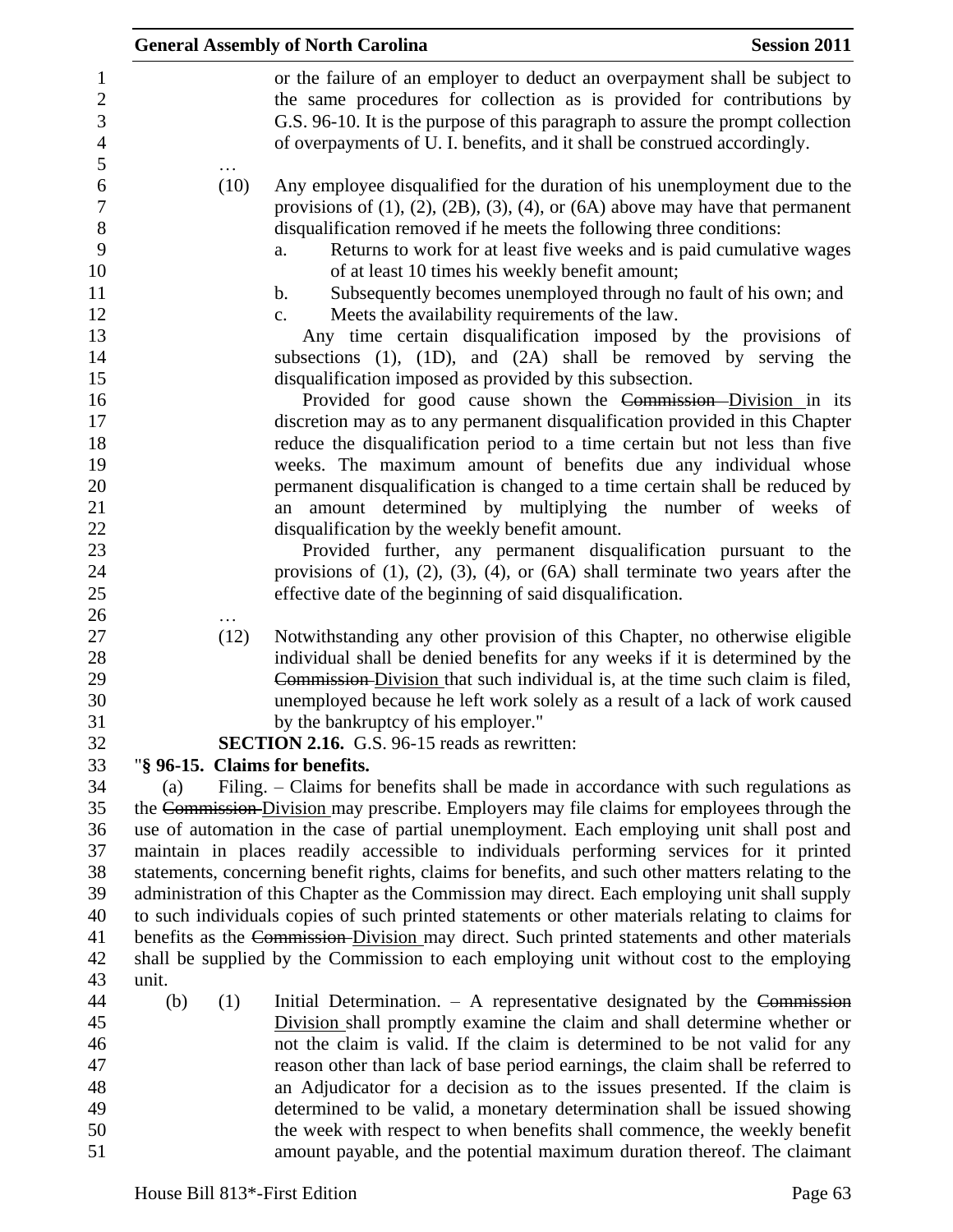|                                                                            |     | <b>General Assembly of North Carolina</b>                                                                                                                                                                                                                                                                                                                                                                                                                                                                                                                                                                                                                                                                                                                                             | <b>Session 2011</b> |
|----------------------------------------------------------------------------|-----|---------------------------------------------------------------------------------------------------------------------------------------------------------------------------------------------------------------------------------------------------------------------------------------------------------------------------------------------------------------------------------------------------------------------------------------------------------------------------------------------------------------------------------------------------------------------------------------------------------------------------------------------------------------------------------------------------------------------------------------------------------------------------------------|---------------------|
| 1<br>$\sqrt{2}$<br>3<br>$\overline{4}$<br>5<br>6<br>$\tau$<br>8<br>9<br>10 |     | shall be furnished a copy of such monetary determination showing the<br>amount of wages paid him by each employer during his base period and the<br>employers by whom such wages were paid, his benefit year, weekly benefit<br>amount, and the maximum amount of benefits that may be paid to him for<br>unemployment during the benefit year. When a claim is not valid due to lack<br>of earnings in his base period, the determination shall so designate. The<br>claimant shall be allowed 10 days from the earlier of mailing or delivery of<br>his monetary determination to him within which to protest his monetary<br>determination and upon the filing of such protest, unless said protest be<br>satisfactorily resolved, the claim shall be referred to the Chief Deputy |                     |
| 11                                                                         |     | Commissioner-Assistant Secretary or his designee for a decision as to the                                                                                                                                                                                                                                                                                                                                                                                                                                                                                                                                                                                                                                                                                                             |                     |
| 12                                                                         |     | issues presented. All base period employers, as well as the most recent                                                                                                                                                                                                                                                                                                                                                                                                                                                                                                                                                                                                                                                                                                               |                     |
| 13                                                                         |     | employer of a claimant on a temporary layoff, shall be notified upon the                                                                                                                                                                                                                                                                                                                                                                                                                                                                                                                                                                                                                                                                                                              |                     |
| 14                                                                         |     | filing of a claim which establishes a benefit year.                                                                                                                                                                                                                                                                                                                                                                                                                                                                                                                                                                                                                                                                                                                                   |                     |
| 15                                                                         |     | At any time within one year from the date of the making of an initial                                                                                                                                                                                                                                                                                                                                                                                                                                                                                                                                                                                                                                                                                                                 |                     |
| 16<br>17                                                                   |     | determination, the Commission Division on its own initiative may reconsider<br>such determination if it finds that an error in computation or identity has                                                                                                                                                                                                                                                                                                                                                                                                                                                                                                                                                                                                                            |                     |
| 18                                                                         |     | occurred in connection therewith or that additional wages pertinent to the                                                                                                                                                                                                                                                                                                                                                                                                                                                                                                                                                                                                                                                                                                            |                     |
| 19                                                                         |     | claimant's benefit status have become available, or if such determination of                                                                                                                                                                                                                                                                                                                                                                                                                                                                                                                                                                                                                                                                                                          |                     |
| 20<br>21                                                                   |     | benefit status was made as a result of a nondisclosure or misrepresentation of<br>a material fact.                                                                                                                                                                                                                                                                                                                                                                                                                                                                                                                                                                                                                                                                                    |                     |
| 22                                                                         | (2) | Adjudication. $-$ When a protest is made by the claimant to the initial or                                                                                                                                                                                                                                                                                                                                                                                                                                                                                                                                                                                                                                                                                                            |                     |
| 23                                                                         |     | monetary determination, or a question or issue is raised or presented as to the                                                                                                                                                                                                                                                                                                                                                                                                                                                                                                                                                                                                                                                                                                       |                     |
| 24                                                                         |     | eligibility of a claimant under G.S. 96-13, or whether any disqualification                                                                                                                                                                                                                                                                                                                                                                                                                                                                                                                                                                                                                                                                                                           |                     |
| 25                                                                         |     | should be imposed under G.S. 96-14, or benefits denied or adjusted pursuant                                                                                                                                                                                                                                                                                                                                                                                                                                                                                                                                                                                                                                                                                                           |                     |
| 26                                                                         |     | to G.S. 96-18, the matter shall be referred to an adjudicator. The adjudicator                                                                                                                                                                                                                                                                                                                                                                                                                                                                                                                                                                                                                                                                                                        |                     |
| 27                                                                         |     | may consider any matter, document or statement deemed to be pertinent to                                                                                                                                                                                                                                                                                                                                                                                                                                                                                                                                                                                                                                                                                                              |                     |
| 28                                                                         |     | the issues, including telephone conversations, and after such consideration                                                                                                                                                                                                                                                                                                                                                                                                                                                                                                                                                                                                                                                                                                           |                     |
| 29                                                                         |     | shall render a conclusion as to the claimant's benefit entitlements. The                                                                                                                                                                                                                                                                                                                                                                                                                                                                                                                                                                                                                                                                                                              |                     |
| 30                                                                         |     | adjudicator shall notify the claimant and all other interested parties of the                                                                                                                                                                                                                                                                                                                                                                                                                                                                                                                                                                                                                                                                                                         |                     |
| 31                                                                         |     | conclusion reached. The conclusion of the adjudicator shall be deemed the                                                                                                                                                                                                                                                                                                                                                                                                                                                                                                                                                                                                                                                                                                             |                     |
| 32                                                                         |     | final decision of the Commission-Division unless within 1530 days after the                                                                                                                                                                                                                                                                                                                                                                                                                                                                                                                                                                                                                                                                                                           |                     |
| 33                                                                         |     | date of notification or mailing of the conclusion, whichever is earlier, a                                                                                                                                                                                                                                                                                                                                                                                                                                                                                                                                                                                                                                                                                                            |                     |
| 34                                                                         |     | written appeal is filed pursuant to such regulations as the Commission may                                                                                                                                                                                                                                                                                                                                                                                                                                                                                                                                                                                                                                                                                                            |                     |
| 35                                                                         |     | adopt. The Commission rules adopted by the Division. The Division shall be                                                                                                                                                                                                                                                                                                                                                                                                                                                                                                                                                                                                                                                                                                            |                     |
| 36                                                                         |     | deemed an interested party for such purposes and may remove to itself or                                                                                                                                                                                                                                                                                                                                                                                                                                                                                                                                                                                                                                                                                                              |                     |
| 37                                                                         |     | transfer to an appeals referee the proceedings involving any claim pending                                                                                                                                                                                                                                                                                                                                                                                                                                                                                                                                                                                                                                                                                                            |                     |
| 38                                                                         |     | before an adjudicator.                                                                                                                                                                                                                                                                                                                                                                                                                                                                                                                                                                                                                                                                                                                                                                |                     |
| 39                                                                         |     | Provided, any interested employer shall be allowed $\frac{1030}{1030}$ days from the                                                                                                                                                                                                                                                                                                                                                                                                                                                                                                                                                                                                                                                                                                  |                     |
| 40                                                                         |     | earlier of mailing or delivery of the notice of the filing of a claim against the                                                                                                                                                                                                                                                                                                                                                                                                                                                                                                                                                                                                                                                                                                     |                     |
| 41                                                                         |     | employer's account to protest the claim and have the claim referred to an                                                                                                                                                                                                                                                                                                                                                                                                                                                                                                                                                                                                                                                                                                             |                     |
| 42                                                                         |     | adjudicator for a decision on the question or issue raised. A copy of the                                                                                                                                                                                                                                                                                                                                                                                                                                                                                                                                                                                                                                                                                                             |                     |
| 43                                                                         |     | notice of the filing shall be sent contemporaneously to the employer by                                                                                                                                                                                                                                                                                                                                                                                                                                                                                                                                                                                                                                                                                                               |                     |
| 44                                                                         |     | telefacsimile transmission if a fax number is on file. Provided further, no                                                                                                                                                                                                                                                                                                                                                                                                                                                                                                                                                                                                                                                                                                           |                     |
| 45                                                                         |     | question or issue may be raised or presented by the Commission-Division as                                                                                                                                                                                                                                                                                                                                                                                                                                                                                                                                                                                                                                                                                                            |                     |
| 46                                                                         |     | to the eligibility of a claimant under G.S. 96-13, or whether any                                                                                                                                                                                                                                                                                                                                                                                                                                                                                                                                                                                                                                                                                                                     |                     |
| 47                                                                         |     | disqualification should be imposed under G.S. 96-14, after 45 days from the                                                                                                                                                                                                                                                                                                                                                                                                                                                                                                                                                                                                                                                                                                           |                     |
| 48                                                                         |     | first day of the first week after the question or issue occurs with respect to                                                                                                                                                                                                                                                                                                                                                                                                                                                                                                                                                                                                                                                                                                        |                     |
| 49                                                                         |     | which week an individual filed a claim for benefits. None of the provisions                                                                                                                                                                                                                                                                                                                                                                                                                                                                                                                                                                                                                                                                                                           |                     |
| 50                                                                         |     | of this subsection shall have the force and effect nor shall the same be                                                                                                                                                                                                                                                                                                                                                                                                                                                                                                                                                                                                                                                                                                              |                     |
| 51                                                                         |     | construed or interested as repealing any other provisions of G.S. 96-18.                                                                                                                                                                                                                                                                                                                                                                                                                                                                                                                                                                                                                                                                                                              |                     |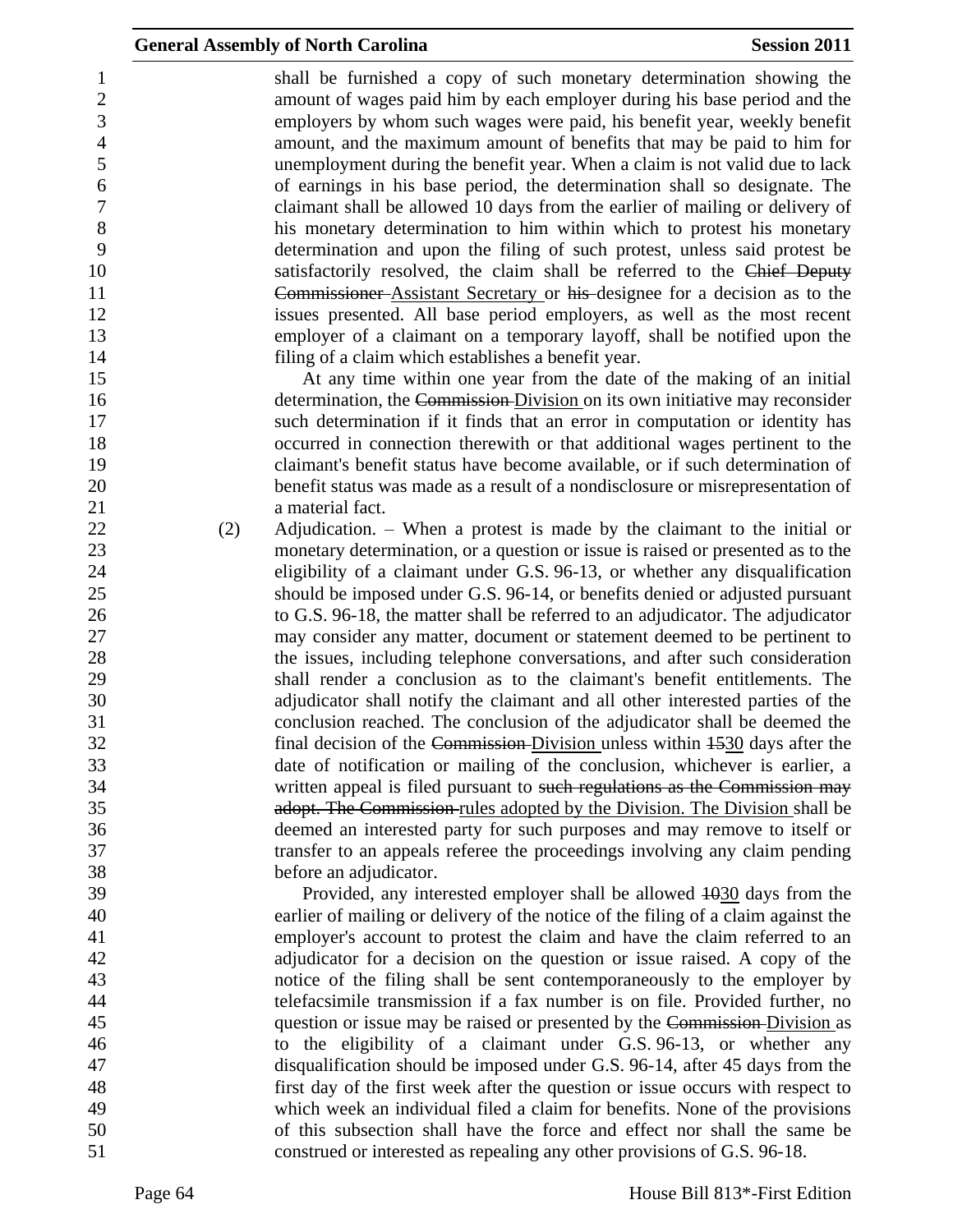An employer shall receive written notice of the employer's appeal rights and any forms that are required to allow the employer to protest the claim. The forms shall include a section referencing the appropriate rules pertaining to appeals and the instructions on how to appeal.

 (c) Appeals. – Unless an appeal from the adjudicator is withdrawn, an appeals referee or hearing officer shall set a hearing in which the parties are given reasonable opportunity to be heard. The conduct of hearings shall be governed by suitable regulations established rules adopted by the Commission. Division. The regulations need not conform to common law or statutory rules of evidence or technical or formal rules of procedure but shall provide for the conduct of hearings in such manner as to ascertain the substantial rights of the parties. The hearings may be conducted by conference telephone call or other similar means provided that if any party files with the Commission Division prior written objection to the telephone procedure, that party will be afforded an opportunity for an in-person hearing at such place in the State as the Commission Division by regulation shall provide. The hearing shall be scheduled for a time that, as much as practicable, least intrudes on and reasonably accommodates the ordinary business activities of an employer and the return to employment of a claimant. The appeals referee or hearing officer may affirm or modify the conclusion of the adjudicator or issue a new decision in which findings of fact and conclusions of law will be set out or dismiss an appeal when the appellant fails to appear at the appeals hearing to prosecute the appeal after having been duly notified of the appeals hearing. The evidence taken at the hearings before the appeals referee shall be recorded and the decision of the appeals referee 22 shall be deemed to be the final decision of the Commission-Division unless within 10 days after the date of notification or mailing of the decision, whichever is earlier a written appeal is filed 24 pursuant to such regulations-rules as the Commission-Board of Review and the Division may adopt. No person may be appointed as an appeals referee or hearing officer unless he or she possesses the minimum qualifications necessary to be a staff attorney eligible for designation 27 by the Commission-Division as a hearing officer under  $G.S. 96-4(m)$ . G.S. 96-4(q). No appeals referee or hearing officer in full-time permanent status may engage in the private practice of law as defined in G.S. 84-2.1 while serving in office as appeals referee; referee or hearing officer; violation of this prohibition shall be grounds for removal. Whenever an appeal is taken from a decision of the appeals referee, referee or hearings officer; the appealing party shall submit a clear written statement containing the grounds for the appeal within the time allowed 33 by law for taking the appeal, and if such timely statement is not submitted, the Commission Board of Review may dismiss the appeal.

 (c1) Unless required for disposition of an ex parte matter authorized by law, a Commissioner, Division appeals referee, or employee assigned to make a decision or to make findings of facts and conclusions of law in a case shall not communicate, directly or indirectly, in connection with any issue of fact, or question of law, with any person or party or his representative, except on notice and opportunity for parties to participate.

40 (c2) Whenever a party is notified of an Adjudicator's, Appeals Referee's, or Deputy Commissioner's the Board of Review's or a hearing officer's decision by mail, G.S. 1A-1, Rule 6(e) shall apply, and three days shall be added to the prescribed period to file a written appeal.

(d) Repealed by Session Laws 1977, c. 727, s. 54.

 (d1) No continuance shall be granted except upon application to the Commissioner, Division, the appeals referee, or other authority assigned to make the decision in the matter to be continued. A continuance may be granted only for good cause shown and upon such terms and conditions as justice may require. Good cause for granting a continuance shall include, but not be limited to, those instances when a party to the proceeding, a witness, or counsel of record has an obligation of service to the State, such as service as a member of the North Carolina General Assembly, or an obligation to participate in a proceeding in a court of greater jurisdiction.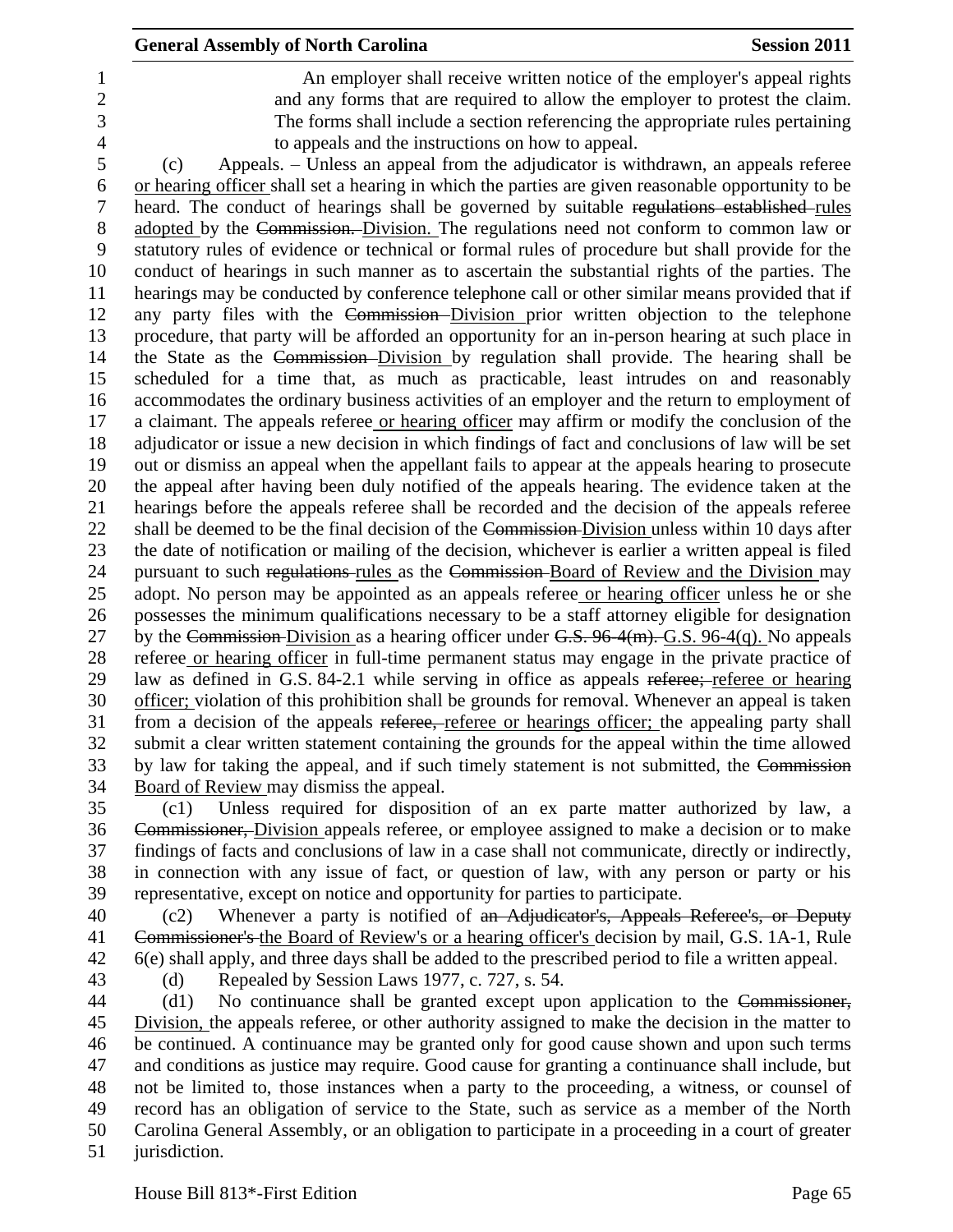(e) Review by the Commission. Board of Review. – The Board of Review may on its own motion affirm, modify, or set aside any decision of an appeals referee, hearing officer, or other employee assigned to make a decision on the basis of the evidence previously submitted in such case, or direct the taking of additional evidence, or may permit any of the parties to such decision to initiate further appeals before it, or may provide for group hearings in such cases as the Board of Review finds appropriate. The Board of Review may remove itself or transfer to an appeals referee, hearing officer, or other employee assigned to make a decision the proceedings on any claim pending before an appeals referee, hearing officer, or other employee assigned to make a decision. Interested parties shall be promptly notified of the findings and decision of the Board of Review. Commission or Deputy Commissioner may on its own motion affirm, modify, or set aside any decision of an appeals referee on the basis of the evidence previously submitted in such case, or direct the taking of additional evidence, or may permit any of the parties to such decision to initiate further appeals before it, or may provide for group hearings in such cases as the Commission or Deputy Commissioner may deem proper. The Commission or Deputy Commissioner may remove to itself or transfer to another appeals referee the proceedings on any claim pending before an appeals referee. The Commission shall promptly notify the interested parties of its findings and the decision. In all Commission matters heard by a Deputy Commissioner, the decision of the Deputy Commissioner shall constitute the decision of the Commission; except, the Commission may remove unto itself, upon its own motion, any claim pending for rehearing and redetermination, provided such removal is done prior to the expiration of appeal period applicable to the decision of the Deputy Commissioner.

 (f) Procedure. – The manner in which disputed claims shall be presented, the reports thereon required from the claimant and from employers, and the conduct of hearings and 25 appeals shall be in accordance with regulations prescribed by the Commission rules adopted by the Division for determining the rights of the parties, whether or not such regulations conform to common-law or statutory rules of evidence and other technical rules of procedure. All testimony at any hearing before an appeals referee upon a disputed claim shall be recorded 29 unless the recording is waived by all interested parties, the parties have waived the evidentiary hearing and entered into a stipulation resolving the issues pending before the appeals referee, hearing officer, or other employee assigned to make the decision, but need not be transcribed unless the disputed claim is further appealed and, one or more of the parties objects, under such regulations as the Commission may prescribe, rules as the Division may adopt, to being provided a copy of the tape recording of the hearing. Any other provisions of this Chapter notwithstanding, any individual receiving the transcript shall pay to the Commission Division such reasonable fee for the transcript as the Commission Division may by regulation provide. The fee so prescribed by the Commission Division for a party shall not exceed the lesser of 38 sixty-five cents  $(65¢)$  per page or sixty-five dollars  $(\$65.00)$  per transcript. The Commission Division may by regulation provide for the fee to be waived in such circumstances as it in its sole discretion deems appropriate but in the case of an appeal in forma pauperis supported by 41 such proofs as are required in G.S. 1-110, the Commission-Division shall waive the fee.

 (g) Witness Fees. – Witnesses subpoenaed pursuant to this section shall be allowed fees at a rate fixed by the Commission. Division. Such fees and all expenses of proceedings involving disputed claims shall be deemed a part of the expense of administering this Chapter.

 (h) Judicial Review. – Any decision of the Commission, Division, in the absence of judicial review as herein provided, or in the absence of an interested party filing a request for reconsideration, shall become final 30 days after the date of notification or mailing thereof, whichever is earlier. Judicial review shall be permitted only after a party claiming to be 49 aggrieved by the decision has exhausted his remedies before the Commission-Division as provided in this Chapter and has filed a petition for review in the superior court of the county in which he resides or has his principal place of business. The petition for review shall explicitly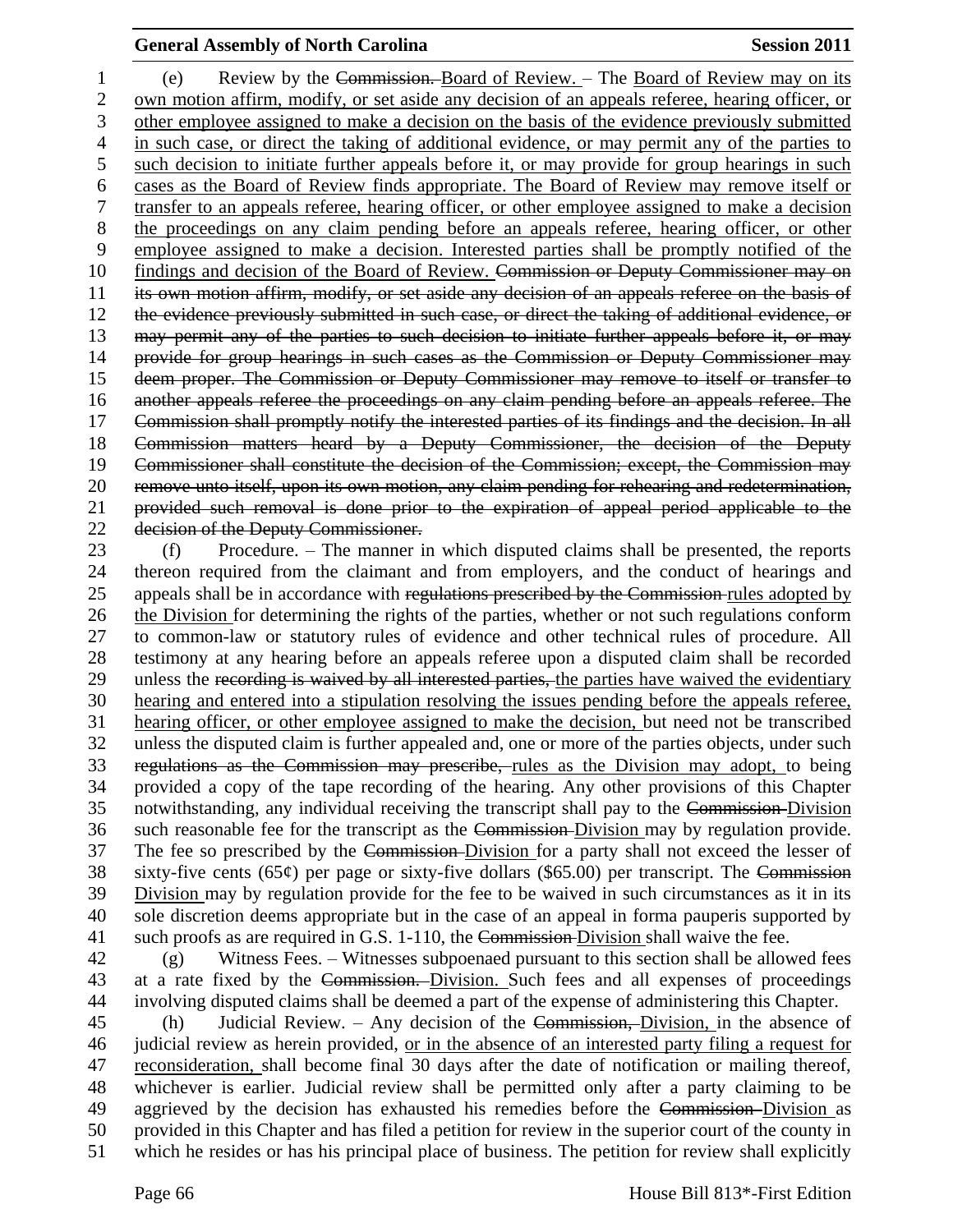1 state what exceptions are taken to the decision or procedure of the Commission-Division and what relief the petitioner seeks. Within 10 days after the petition is filed with the court, the petitioner shall serve copies of the petition by personal service or by certified mail, return receipt requested, upon the Commission Division and upon all parties of record to the Commission Division proceedings. Names and addresses of the parties shall be furnished to the petitioner by the Commission upon request. The Commission Division shall be deemed to be a party to any judicial action involving any of its decisions and may be represented in the judicial 8 action by any qualified attorney who has been designated by it for that purpose. Upon motion of the Commission, the court shall dismiss any review for which the petition is untimely filed, untimely or improperly served, or for which it otherwise fails to comply with the requirements of this subsection. Any questions regarding the requirements of this subsection concerning the service or filing of a petition shall be determined by the superior court. Any party to the Commission Division proceeding may become a party to the review proceeding by notifying the court within 10 days after receipt of the copy of the petition. Any person aggrieved may petition to become a party by filing a motion to intervene as provided in G.S. 1A-1, Rule 24.

 Within 45 days after receipt of the copy of the petition for review or within such additional 17 time as the court may allow, the Commission-Division shall transmit to the reviewing court the original or a certified copy of the entire record of the proceedings under review. With the permission of the court the record may be shortened by stipulation of all parties to the review proceedings. Any party unreasonably refusing to stipulate to limit the record may be taxed by the court for such additional cost as is occasioned by the refusal. The court may require or permit subsequent corrections or additions to the record when deemed desirable.

 (i) Review Proceedings. – If a timely petition for review has been filed and served as provided in G.S. 96-15(h), the court may make party defendant any other party it deems necessary or proper to a just and fair determination of the case. The Commission Division may, in its discretion, certify to the reviewing court questions of law involved in any decision by it. 27 In any judicial proceeding under this section, the findings of fact by the Commission, Division, if there is any competent evidence to support them and in the absence of fraud, shall be conclusive, and the jurisdiction of the court shall be confined to questions of law. Such actions and the questions so certified shall be heard in a summary manner and shall be given precedence over all civil cases. An appeal may be taken from the judgment of the superior court, as provided in civil cases. The Commission Division shall have the right to appeal to the appellate division from a decision or judgment of the superior court and for such purpose shall be deemed to be an aggrieved party. No bond shall be required of the Commission Division upon appeal. Upon the final determination of the case or proceeding, the Commission Division shall enter an order in accordance with the determination. When an appeal has been entered to any judgment, order, or decision of the court below, no benefits shall be paid pending a final determination of the cause, except in those cases in which the final decision of the Commission Division allowed benefits.

(j) Repealed by Session Laws 1985, c. 197, s. 9.

41 (k) Irrespective of any other provision of this Chapter, the Commission-Division may adopt minimum regulations necessary to provide for the payment of benefits to individuals promptly when due as required by section 303(a)(1) of the Social Security Act as amended (42 U.S.C.A., section 503(a)(1))."

**SECTION 2.17.** G.S. 96-16 reads as rewritten:

# "**§ 96-16. Seasonal pursuits.**

 (a) A seasonal pursuit is one which, because of seasonal conditions making it impracticable or impossible to do otherwise, customarily carries on production operations only within a regularly recurring active period or periods of less than an aggregate of 36 weeks in a calendar year. No pursuit shall be deemed seasonal unless and until so found by the 51 Commission: Provided, however, Division; except that from March 27, 1953, any successor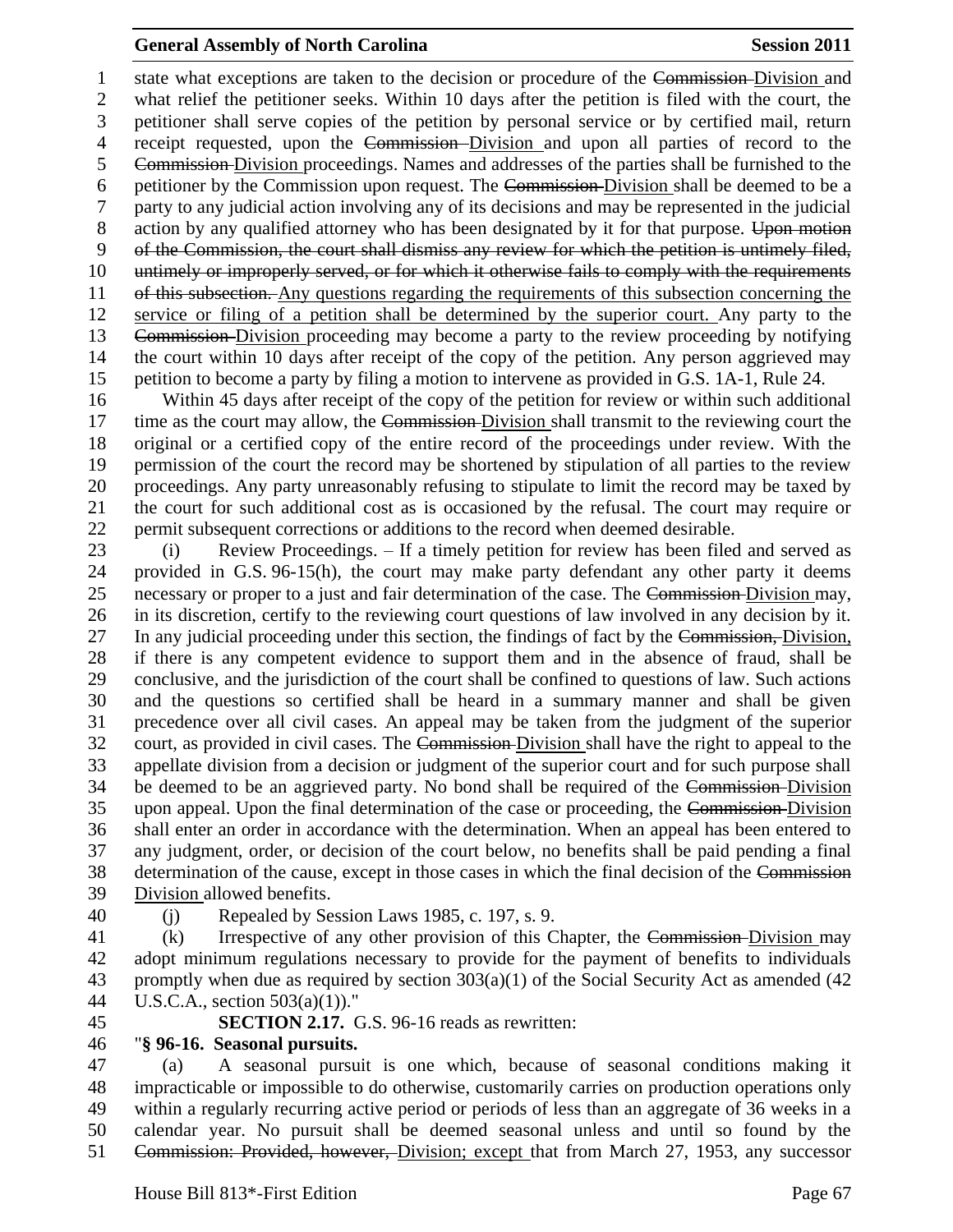| under G.S. 96-8(5)b to a seasonal pursuit shall be deemed seasonal unless such successor shall<br>$\mathbf{1}$<br>within 120 days after the acquisition request cancellation of the determination of status of such<br>$\mathbf{2}$<br>3<br>seasonal pursuit; provided further that this provision shall not be applicable to pending cases<br>$\overline{4}$<br>nor retroactive in effect.<br>5<br>Upon application therefor by a pursuit, the Commission-Division shall determine or<br>(b)<br>redetermine whether such pursuit is seasonal and, if seasonal, the active period or periods<br>6<br>$\tau$<br>thereof. The Commission-Division may, on its own motion, redetermine the active period or<br>$8\,$<br>periods of a seasonal pursuit. An application for a seasonal determination must be made on<br>forms prescribed by the Commission-Division and must be made at least 20 days prior to the<br>9<br>10<br>beginning date of the period of production operations for which a determination is requested.<br>Whenever the Commission-Division has determined or redetermined a pursuit to be<br>11<br>(c)<br>seasonal, such pursuit shall be notified immediately, and such notice shall contain the<br>12<br>beginning and ending dates of the pursuit's active period or periods. Such pursuits shall display<br>13<br>notices of its seasonal determination conspicuously on its premises in a sufficient number of<br>14<br>15<br>places to be available for inspection by its workers. Such notices shall be furnished by the<br>Commission. Division.<br>16<br>17<br>18<br>As used in this section:<br>(j)<br>19<br>20<br>(5)<br>"Seasonal wages" mean the wages earned in a seasonal pursuit within its<br>active period or periods. The Commission-Division may prescribe by<br>21<br>22<br>regulation the manner in which seasonal wages shall be reported.<br>11<br>23<br>24<br><b>SECTION 2.18.</b> G.S. 96-17 reads as rewritten:<br>25<br>"\\$ 96-17. Protection of rights and benefits; attorney representation; prohibited fees;<br>26<br>deductions for child support obligations.<br>27<br>$\ddotsc$<br>28<br>Representation. - Any claimant or employer who is a party to any proceeding before<br>(b)<br>29<br>the Commission-Division may be represented by (i) an attorney; or (ii) any person who is<br>30<br>supervised by an attorney, however, the attorney need not be present at any proceeding before<br>31<br>the Commission. Division.<br>32<br>Fees Prohibited. – Except as otherwise provided in this Chapter, no individual<br>(b1)<br>33<br>claiming benefits in any administrative proceeding under this Chapter shall be charged fees of<br>any kind by the Commission-Division or its representative, and in any court proceeding under<br>34<br>35<br>this Chapter each party shall bear its own costs and legal fees.<br>36<br>37<br>Definitions. – For the purpose of this subsection and when used herein:<br>(d)<br>(1)<br>38<br>"Unemployment compensation" means any compensation found by<br>a.<br>39<br>the Commission-Division to be payable to an unemployed individual<br>40<br>under the Employment Security Law of North Carolina (including<br>41<br>amounts payable by the Commission-Division pursuant to an<br>42<br>agreement under any federal law providing for compensation, |
|---------------------------------------------------------------------------------------------------------------------------------------------------------------------------------------------------------------------------------------------------------------------------------------------------------------------------------------------------------------------------------------------------------------------------------------------------------------------------------------------------------------------------------------------------------------------------------------------------------------------------------------------------------------------------------------------------------------------------------------------------------------------------------------------------------------------------------------------------------------------------------------------------------------------------------------------------------------------------------------------------------------------------------------------------------------------------------------------------------------------------------------------------------------------------------------------------------------------------------------------------------------------------------------------------------------------------------------------------------------------------------------------------------------------------------------------------------------------------------------------------------------------------------------------------------------------------------------------------------------------------------------------------------------------------------------------------------------------------------------------------------------------------------------------------------------------------------------------------------------------------------------------------------------------------------------------------------------------------------------------------------------------------------------------------------------------------------------------------------------------------------------------------------------------------------------------------------------------------------------------------------------------------------------------------------------------------------------------------------------------------------------------------------------------------------------------------------------------------------------------------------------------------------------------------------------------------------------------------------------------------------------------------------------------------------------------------------------------------------------------------------------------------------------------------------------------------------------------------------------------------------------------------------------------------------------------------------------------------------------------------------------------------------------------------------------------------------------------------------------------------------------------------------------------------------------------------------------------------------------------------------------------------------------------------------------------------------------------------------|
|                                                                                                                                                                                                                                                                                                                                                                                                                                                                                                                                                                                                                                                                                                                                                                                                                                                                                                                                                                                                                                                                                                                                                                                                                                                                                                                                                                                                                                                                                                                                                                                                                                                                                                                                                                                                                                                                                                                                                                                                                                                                                                                                                                                                                                                                                                                                                                                                                                                                                                                                                                                                                                                                                                                                                                                                                                                                                                                                                                                                                                                                                                                                                                                                                                                                                                                                                         |
|                                                                                                                                                                                                                                                                                                                                                                                                                                                                                                                                                                                                                                                                                                                                                                                                                                                                                                                                                                                                                                                                                                                                                                                                                                                                                                                                                                                                                                                                                                                                                                                                                                                                                                                                                                                                                                                                                                                                                                                                                                                                                                                                                                                                                                                                                                                                                                                                                                                                                                                                                                                                                                                                                                                                                                                                                                                                                                                                                                                                                                                                                                                                                                                                                                                                                                                                                         |
|                                                                                                                                                                                                                                                                                                                                                                                                                                                                                                                                                                                                                                                                                                                                                                                                                                                                                                                                                                                                                                                                                                                                                                                                                                                                                                                                                                                                                                                                                                                                                                                                                                                                                                                                                                                                                                                                                                                                                                                                                                                                                                                                                                                                                                                                                                                                                                                                                                                                                                                                                                                                                                                                                                                                                                                                                                                                                                                                                                                                                                                                                                                                                                                                                                                                                                                                                         |
|                                                                                                                                                                                                                                                                                                                                                                                                                                                                                                                                                                                                                                                                                                                                                                                                                                                                                                                                                                                                                                                                                                                                                                                                                                                                                                                                                                                                                                                                                                                                                                                                                                                                                                                                                                                                                                                                                                                                                                                                                                                                                                                                                                                                                                                                                                                                                                                                                                                                                                                                                                                                                                                                                                                                                                                                                                                                                                                                                                                                                                                                                                                                                                                                                                                                                                                                                         |
|                                                                                                                                                                                                                                                                                                                                                                                                                                                                                                                                                                                                                                                                                                                                                                                                                                                                                                                                                                                                                                                                                                                                                                                                                                                                                                                                                                                                                                                                                                                                                                                                                                                                                                                                                                                                                                                                                                                                                                                                                                                                                                                                                                                                                                                                                                                                                                                                                                                                                                                                                                                                                                                                                                                                                                                                                                                                                                                                                                                                                                                                                                                                                                                                                                                                                                                                                         |
|                                                                                                                                                                                                                                                                                                                                                                                                                                                                                                                                                                                                                                                                                                                                                                                                                                                                                                                                                                                                                                                                                                                                                                                                                                                                                                                                                                                                                                                                                                                                                                                                                                                                                                                                                                                                                                                                                                                                                                                                                                                                                                                                                                                                                                                                                                                                                                                                                                                                                                                                                                                                                                                                                                                                                                                                                                                                                                                                                                                                                                                                                                                                                                                                                                                                                                                                                         |
|                                                                                                                                                                                                                                                                                                                                                                                                                                                                                                                                                                                                                                                                                                                                                                                                                                                                                                                                                                                                                                                                                                                                                                                                                                                                                                                                                                                                                                                                                                                                                                                                                                                                                                                                                                                                                                                                                                                                                                                                                                                                                                                                                                                                                                                                                                                                                                                                                                                                                                                                                                                                                                                                                                                                                                                                                                                                                                                                                                                                                                                                                                                                                                                                                                                                                                                                                         |
|                                                                                                                                                                                                                                                                                                                                                                                                                                                                                                                                                                                                                                                                                                                                                                                                                                                                                                                                                                                                                                                                                                                                                                                                                                                                                                                                                                                                                                                                                                                                                                                                                                                                                                                                                                                                                                                                                                                                                                                                                                                                                                                                                                                                                                                                                                                                                                                                                                                                                                                                                                                                                                                                                                                                                                                                                                                                                                                                                                                                                                                                                                                                                                                                                                                                                                                                                         |
|                                                                                                                                                                                                                                                                                                                                                                                                                                                                                                                                                                                                                                                                                                                                                                                                                                                                                                                                                                                                                                                                                                                                                                                                                                                                                                                                                                                                                                                                                                                                                                                                                                                                                                                                                                                                                                                                                                                                                                                                                                                                                                                                                                                                                                                                                                                                                                                                                                                                                                                                                                                                                                                                                                                                                                                                                                                                                                                                                                                                                                                                                                                                                                                                                                                                                                                                                         |
|                                                                                                                                                                                                                                                                                                                                                                                                                                                                                                                                                                                                                                                                                                                                                                                                                                                                                                                                                                                                                                                                                                                                                                                                                                                                                                                                                                                                                                                                                                                                                                                                                                                                                                                                                                                                                                                                                                                                                                                                                                                                                                                                                                                                                                                                                                                                                                                                                                                                                                                                                                                                                                                                                                                                                                                                                                                                                                                                                                                                                                                                                                                                                                                                                                                                                                                                                         |
|                                                                                                                                                                                                                                                                                                                                                                                                                                                                                                                                                                                                                                                                                                                                                                                                                                                                                                                                                                                                                                                                                                                                                                                                                                                                                                                                                                                                                                                                                                                                                                                                                                                                                                                                                                                                                                                                                                                                                                                                                                                                                                                                                                                                                                                                                                                                                                                                                                                                                                                                                                                                                                                                                                                                                                                                                                                                                                                                                                                                                                                                                                                                                                                                                                                                                                                                                         |
|                                                                                                                                                                                                                                                                                                                                                                                                                                                                                                                                                                                                                                                                                                                                                                                                                                                                                                                                                                                                                                                                                                                                                                                                                                                                                                                                                                                                                                                                                                                                                                                                                                                                                                                                                                                                                                                                                                                                                                                                                                                                                                                                                                                                                                                                                                                                                                                                                                                                                                                                                                                                                                                                                                                                                                                                                                                                                                                                                                                                                                                                                                                                                                                                                                                                                                                                                         |
|                                                                                                                                                                                                                                                                                                                                                                                                                                                                                                                                                                                                                                                                                                                                                                                                                                                                                                                                                                                                                                                                                                                                                                                                                                                                                                                                                                                                                                                                                                                                                                                                                                                                                                                                                                                                                                                                                                                                                                                                                                                                                                                                                                                                                                                                                                                                                                                                                                                                                                                                                                                                                                                                                                                                                                                                                                                                                                                                                                                                                                                                                                                                                                                                                                                                                                                                                         |
|                                                                                                                                                                                                                                                                                                                                                                                                                                                                                                                                                                                                                                                                                                                                                                                                                                                                                                                                                                                                                                                                                                                                                                                                                                                                                                                                                                                                                                                                                                                                                                                                                                                                                                                                                                                                                                                                                                                                                                                                                                                                                                                                                                                                                                                                                                                                                                                                                                                                                                                                                                                                                                                                                                                                                                                                                                                                                                                                                                                                                                                                                                                                                                                                                                                                                                                                                         |
|                                                                                                                                                                                                                                                                                                                                                                                                                                                                                                                                                                                                                                                                                                                                                                                                                                                                                                                                                                                                                                                                                                                                                                                                                                                                                                                                                                                                                                                                                                                                                                                                                                                                                                                                                                                                                                                                                                                                                                                                                                                                                                                                                                                                                                                                                                                                                                                                                                                                                                                                                                                                                                                                                                                                                                                                                                                                                                                                                                                                                                                                                                                                                                                                                                                                                                                                                         |
|                                                                                                                                                                                                                                                                                                                                                                                                                                                                                                                                                                                                                                                                                                                                                                                                                                                                                                                                                                                                                                                                                                                                                                                                                                                                                                                                                                                                                                                                                                                                                                                                                                                                                                                                                                                                                                                                                                                                                                                                                                                                                                                                                                                                                                                                                                                                                                                                                                                                                                                                                                                                                                                                                                                                                                                                                                                                                                                                                                                                                                                                                                                                                                                                                                                                                                                                                         |
|                                                                                                                                                                                                                                                                                                                                                                                                                                                                                                                                                                                                                                                                                                                                                                                                                                                                                                                                                                                                                                                                                                                                                                                                                                                                                                                                                                                                                                                                                                                                                                                                                                                                                                                                                                                                                                                                                                                                                                                                                                                                                                                                                                                                                                                                                                                                                                                                                                                                                                                                                                                                                                                                                                                                                                                                                                                                                                                                                                                                                                                                                                                                                                                                                                                                                                                                                         |
|                                                                                                                                                                                                                                                                                                                                                                                                                                                                                                                                                                                                                                                                                                                                                                                                                                                                                                                                                                                                                                                                                                                                                                                                                                                                                                                                                                                                                                                                                                                                                                                                                                                                                                                                                                                                                                                                                                                                                                                                                                                                                                                                                                                                                                                                                                                                                                                                                                                                                                                                                                                                                                                                                                                                                                                                                                                                                                                                                                                                                                                                                                                                                                                                                                                                                                                                                         |
|                                                                                                                                                                                                                                                                                                                                                                                                                                                                                                                                                                                                                                                                                                                                                                                                                                                                                                                                                                                                                                                                                                                                                                                                                                                                                                                                                                                                                                                                                                                                                                                                                                                                                                                                                                                                                                                                                                                                                                                                                                                                                                                                                                                                                                                                                                                                                                                                                                                                                                                                                                                                                                                                                                                                                                                                                                                                                                                                                                                                                                                                                                                                                                                                                                                                                                                                                         |
|                                                                                                                                                                                                                                                                                                                                                                                                                                                                                                                                                                                                                                                                                                                                                                                                                                                                                                                                                                                                                                                                                                                                                                                                                                                                                                                                                                                                                                                                                                                                                                                                                                                                                                                                                                                                                                                                                                                                                                                                                                                                                                                                                                                                                                                                                                                                                                                                                                                                                                                                                                                                                                                                                                                                                                                                                                                                                                                                                                                                                                                                                                                                                                                                                                                                                                                                                         |
|                                                                                                                                                                                                                                                                                                                                                                                                                                                                                                                                                                                                                                                                                                                                                                                                                                                                                                                                                                                                                                                                                                                                                                                                                                                                                                                                                                                                                                                                                                                                                                                                                                                                                                                                                                                                                                                                                                                                                                                                                                                                                                                                                                                                                                                                                                                                                                                                                                                                                                                                                                                                                                                                                                                                                                                                                                                                                                                                                                                                                                                                                                                                                                                                                                                                                                                                                         |
|                                                                                                                                                                                                                                                                                                                                                                                                                                                                                                                                                                                                                                                                                                                                                                                                                                                                                                                                                                                                                                                                                                                                                                                                                                                                                                                                                                                                                                                                                                                                                                                                                                                                                                                                                                                                                                                                                                                                                                                                                                                                                                                                                                                                                                                                                                                                                                                                                                                                                                                                                                                                                                                                                                                                                                                                                                                                                                                                                                                                                                                                                                                                                                                                                                                                                                                                                         |
|                                                                                                                                                                                                                                                                                                                                                                                                                                                                                                                                                                                                                                                                                                                                                                                                                                                                                                                                                                                                                                                                                                                                                                                                                                                                                                                                                                                                                                                                                                                                                                                                                                                                                                                                                                                                                                                                                                                                                                                                                                                                                                                                                                                                                                                                                                                                                                                                                                                                                                                                                                                                                                                                                                                                                                                                                                                                                                                                                                                                                                                                                                                                                                                                                                                                                                                                                         |
|                                                                                                                                                                                                                                                                                                                                                                                                                                                                                                                                                                                                                                                                                                                                                                                                                                                                                                                                                                                                                                                                                                                                                                                                                                                                                                                                                                                                                                                                                                                                                                                                                                                                                                                                                                                                                                                                                                                                                                                                                                                                                                                                                                                                                                                                                                                                                                                                                                                                                                                                                                                                                                                                                                                                                                                                                                                                                                                                                                                                                                                                                                                                                                                                                                                                                                                                                         |
|                                                                                                                                                                                                                                                                                                                                                                                                                                                                                                                                                                                                                                                                                                                                                                                                                                                                                                                                                                                                                                                                                                                                                                                                                                                                                                                                                                                                                                                                                                                                                                                                                                                                                                                                                                                                                                                                                                                                                                                                                                                                                                                                                                                                                                                                                                                                                                                                                                                                                                                                                                                                                                                                                                                                                                                                                                                                                                                                                                                                                                                                                                                                                                                                                                                                                                                                                         |
|                                                                                                                                                                                                                                                                                                                                                                                                                                                                                                                                                                                                                                                                                                                                                                                                                                                                                                                                                                                                                                                                                                                                                                                                                                                                                                                                                                                                                                                                                                                                                                                                                                                                                                                                                                                                                                                                                                                                                                                                                                                                                                                                                                                                                                                                                                                                                                                                                                                                                                                                                                                                                                                                                                                                                                                                                                                                                                                                                                                                                                                                                                                                                                                                                                                                                                                                                         |
|                                                                                                                                                                                                                                                                                                                                                                                                                                                                                                                                                                                                                                                                                                                                                                                                                                                                                                                                                                                                                                                                                                                                                                                                                                                                                                                                                                                                                                                                                                                                                                                                                                                                                                                                                                                                                                                                                                                                                                                                                                                                                                                                                                                                                                                                                                                                                                                                                                                                                                                                                                                                                                                                                                                                                                                                                                                                                                                                                                                                                                                                                                                                                                                                                                                                                                                                                         |
|                                                                                                                                                                                                                                                                                                                                                                                                                                                                                                                                                                                                                                                                                                                                                                                                                                                                                                                                                                                                                                                                                                                                                                                                                                                                                                                                                                                                                                                                                                                                                                                                                                                                                                                                                                                                                                                                                                                                                                                                                                                                                                                                                                                                                                                                                                                                                                                                                                                                                                                                                                                                                                                                                                                                                                                                                                                                                                                                                                                                                                                                                                                                                                                                                                                                                                                                                         |
|                                                                                                                                                                                                                                                                                                                                                                                                                                                                                                                                                                                                                                                                                                                                                                                                                                                                                                                                                                                                                                                                                                                                                                                                                                                                                                                                                                                                                                                                                                                                                                                                                                                                                                                                                                                                                                                                                                                                                                                                                                                                                                                                                                                                                                                                                                                                                                                                                                                                                                                                                                                                                                                                                                                                                                                                                                                                                                                                                                                                                                                                                                                                                                                                                                                                                                                                                         |
|                                                                                                                                                                                                                                                                                                                                                                                                                                                                                                                                                                                                                                                                                                                                                                                                                                                                                                                                                                                                                                                                                                                                                                                                                                                                                                                                                                                                                                                                                                                                                                                                                                                                                                                                                                                                                                                                                                                                                                                                                                                                                                                                                                                                                                                                                                                                                                                                                                                                                                                                                                                                                                                                                                                                                                                                                                                                                                                                                                                                                                                                                                                                                                                                                                                                                                                                                         |
|                                                                                                                                                                                                                                                                                                                                                                                                                                                                                                                                                                                                                                                                                                                                                                                                                                                                                                                                                                                                                                                                                                                                                                                                                                                                                                                                                                                                                                                                                                                                                                                                                                                                                                                                                                                                                                                                                                                                                                                                                                                                                                                                                                                                                                                                                                                                                                                                                                                                                                                                                                                                                                                                                                                                                                                                                                                                                                                                                                                                                                                                                                                                                                                                                                                                                                                                                         |
|                                                                                                                                                                                                                                                                                                                                                                                                                                                                                                                                                                                                                                                                                                                                                                                                                                                                                                                                                                                                                                                                                                                                                                                                                                                                                                                                                                                                                                                                                                                                                                                                                                                                                                                                                                                                                                                                                                                                                                                                                                                                                                                                                                                                                                                                                                                                                                                                                                                                                                                                                                                                                                                                                                                                                                                                                                                                                                                                                                                                                                                                                                                                                                                                                                                                                                                                                         |
|                                                                                                                                                                                                                                                                                                                                                                                                                                                                                                                                                                                                                                                                                                                                                                                                                                                                                                                                                                                                                                                                                                                                                                                                                                                                                                                                                                                                                                                                                                                                                                                                                                                                                                                                                                                                                                                                                                                                                                                                                                                                                                                                                                                                                                                                                                                                                                                                                                                                                                                                                                                                                                                                                                                                                                                                                                                                                                                                                                                                                                                                                                                                                                                                                                                                                                                                                         |
| 43<br>assistance or allowances with respect to unemployment) provided,                                                                                                                                                                                                                                                                                                                                                                                                                                                                                                                                                                                                                                                                                                                                                                                                                                                                                                                                                                                                                                                                                                                                                                                                                                                                                                                                                                                                                                                                                                                                                                                                                                                                                                                                                                                                                                                                                                                                                                                                                                                                                                                                                                                                                                                                                                                                                                                                                                                                                                                                                                                                                                                                                                                                                                                                                                                                                                                                                                                                                                                                                                                                                                                                                                                                                  |
| 44<br>that nothing in this subsection shall be construed to limit the                                                                                                                                                                                                                                                                                                                                                                                                                                                                                                                                                                                                                                                                                                                                                                                                                                                                                                                                                                                                                                                                                                                                                                                                                                                                                                                                                                                                                                                                                                                                                                                                                                                                                                                                                                                                                                                                                                                                                                                                                                                                                                                                                                                                                                                                                                                                                                                                                                                                                                                                                                                                                                                                                                                                                                                                                                                                                                                                                                                                                                                                                                                                                                                                                                                                                   |
| 45<br>Commission's Division's ability to reduce or withhold benefits,                                                                                                                                                                                                                                                                                                                                                                                                                                                                                                                                                                                                                                                                                                                                                                                                                                                                                                                                                                                                                                                                                                                                                                                                                                                                                                                                                                                                                                                                                                                                                                                                                                                                                                                                                                                                                                                                                                                                                                                                                                                                                                                                                                                                                                                                                                                                                                                                                                                                                                                                                                                                                                                                                                                                                                                                                                                                                                                                                                                                                                                                                                                                                                                                                                                                                   |
| otherwise payable, under authority granted elsewhere in this Chapter<br>46                                                                                                                                                                                                                                                                                                                                                                                                                                                                                                                                                                                                                                                                                                                                                                                                                                                                                                                                                                                                                                                                                                                                                                                                                                                                                                                                                                                                                                                                                                                                                                                                                                                                                                                                                                                                                                                                                                                                                                                                                                                                                                                                                                                                                                                                                                                                                                                                                                                                                                                                                                                                                                                                                                                                                                                                                                                                                                                                                                                                                                                                                                                                                                                                                                                                              |
| 47<br>including but not limited to reductions for wages or earnings while<br>48                                                                                                                                                                                                                                                                                                                                                                                                                                                                                                                                                                                                                                                                                                                                                                                                                                                                                                                                                                                                                                                                                                                                                                                                                                                                                                                                                                                                                                                                                                                                                                                                                                                                                                                                                                                                                                                                                                                                                                                                                                                                                                                                                                                                                                                                                                                                                                                                                                                                                                                                                                                                                                                                                                                                                                                                                                                                                                                                                                                                                                                                                                                                                                                                                                                                         |
| unemployed and for the recovery of previous overpayments of<br>benefits.<br>49                                                                                                                                                                                                                                                                                                                                                                                                                                                                                                                                                                                                                                                                                                                                                                                                                                                                                                                                                                                                                                                                                                                                                                                                                                                                                                                                                                                                                                                                                                                                                                                                                                                                                                                                                                                                                                                                                                                                                                                                                                                                                                                                                                                                                                                                                                                                                                                                                                                                                                                                                                                                                                                                                                                                                                                                                                                                                                                                                                                                                                                                                                                                                                                                                                                                          |
| 50                                                                                                                                                                                                                                                                                                                                                                                                                                                                                                                                                                                                                                                                                                                                                                                                                                                                                                                                                                                                                                                                                                                                                                                                                                                                                                                                                                                                                                                                                                                                                                                                                                                                                                                                                                                                                                                                                                                                                                                                                                                                                                                                                                                                                                                                                                                                                                                                                                                                                                                                                                                                                                                                                                                                                                                                                                                                                                                                                                                                                                                                                                                                                                                                                                                                                                                                                      |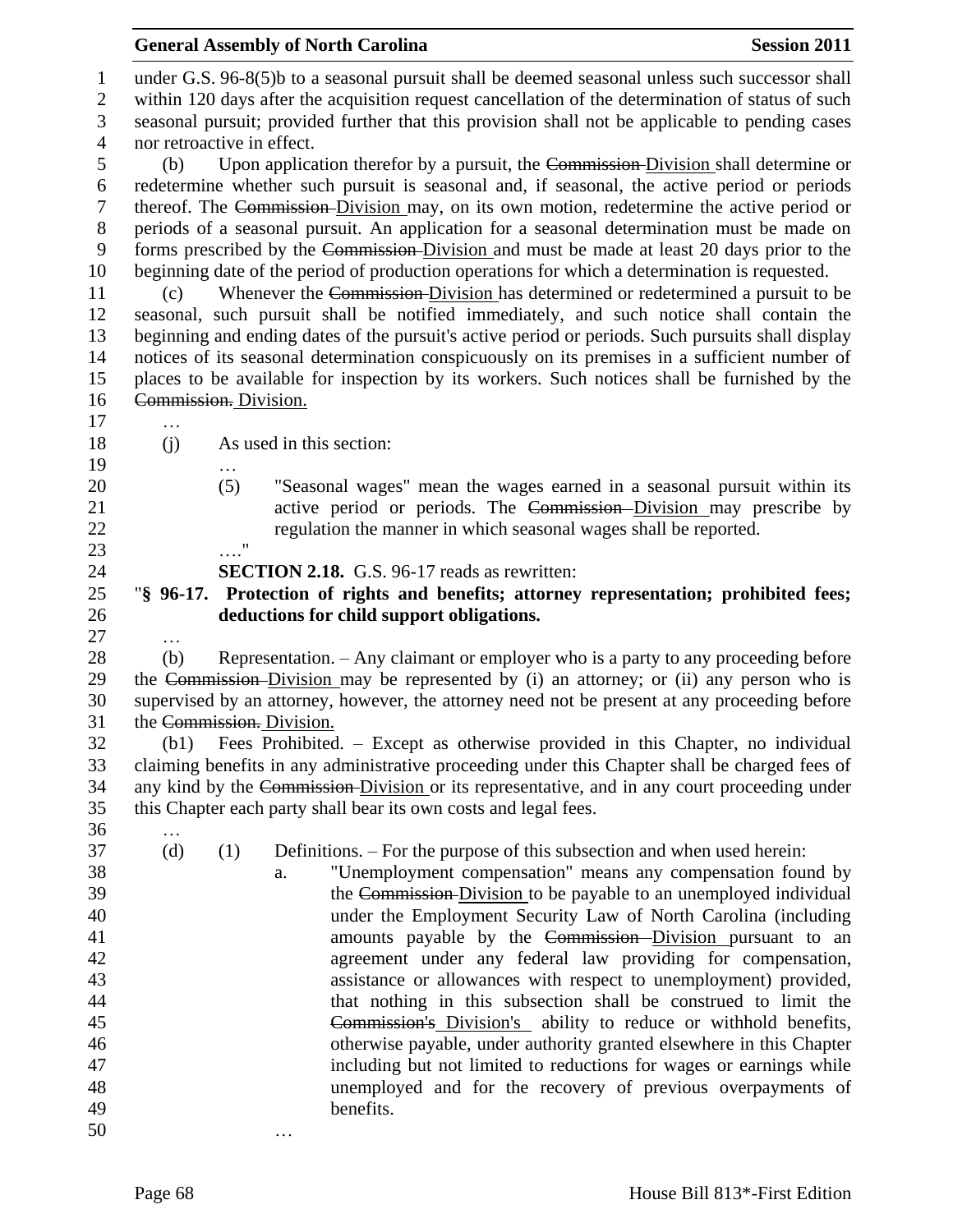|                                                                                                                                 | <b>General Assembly of North Carolina</b> |                                                                                                                                                                                                                                                                                                                                                                                                                                                                                                                                                                                                                                                                      | <b>Session 2011</b> |
|---------------------------------------------------------------------------------------------------------------------------------|-------------------------------------------|----------------------------------------------------------------------------------------------------------------------------------------------------------------------------------------------------------------------------------------------------------------------------------------------------------------------------------------------------------------------------------------------------------------------------------------------------------------------------------------------------------------------------------------------------------------------------------------------------------------------------------------------------------------------|---------------------|
| $\mathbf{1}$<br>$\boldsymbol{2}$<br>$\overline{3}$<br>$\overline{4}$<br>5<br>$\boldsymbol{6}$<br>$\overline{7}$<br>8<br>9<br>10 | (2)<br>a.                                 | An individual filing a new claim for unemployment compensation<br>shall, at the time of filing such claim, disclose whether the individual<br>owes child support obligations, as defined under subparagraph (1)b.<br>of this subsection. If any such individual discloses that he or she<br>owes child support obligations and is determined by the Commission<br>Division to be eligible for payment of unemployment compensation,<br>the Commission-Division shall notify the State or local child support<br>enforcement agency enforcing such obligation that such individual<br>has been determined to be eligible for payment of unemployment<br>compensation. |                     |
| 11<br>12<br>13<br>14<br>15<br>16<br>17<br>18                                                                                    | b.                                        | Upon payment by the State or local child support enforcement<br>agency of the processing fee provided for in paragraph (4) of this<br>subsection and beginning with any payment of unemployment<br>compensation that, except for the provisions of this subsection,<br>would be made to the individual during the then current benefit year<br>and more than five working days after the receipt of the processing<br>fee by the Commission, Division, the Commission Division shall<br>deduct and withhold from any unemployment compensation                                                                                                                       |                     |
| 19<br>20<br>21<br>22<br>23<br>24<br>25                                                                                          |                                           | otherwise payable to an individual who owes child support<br>obligations:<br>The amount specified by the individual to the Commission to<br>1.<br>be deducted and withheld under this paragraph if neither<br>subparagraph 2. nor subparagraph 3. of this paragraph is<br>applicable; or<br>2.<br>The amount, if any, determined pursuant to an agreement                                                                                                                                                                                                                                                                                                            |                     |
| 26<br>27<br>28<br>29<br>30                                                                                                      |                                           | submitted to the Commission-Division under section<br>$454(20)(B)(i)$ of the Social Security Act by the State or local<br>child support enforcement agency, unless subparagraph 3. of<br>this paragraph is applicable; or<br>3.<br>Any amount otherwise required to be so deducted and                                                                                                                                                                                                                                                                                                                                                                               |                     |
| 31<br>32<br>33<br>34<br>35<br>36                                                                                                | c.                                        | withheld from such unemployment compensation pursuant to<br>properly served legal process, as that term is defined in<br>section 462(e) of the Social Security Act.<br>Any amount deducted and withheld under paragraph b. of this<br>subdivision shall be paid by the Employment Security Commission<br>Division to the appropriate State or local child support enforcement                                                                                                                                                                                                                                                                                        |                     |
| 37<br>38<br>39<br>40                                                                                                            | d.                                        | agency.<br>The Department of Health and Human Services and the Commission<br>Division are hereby authorized to enter into one or more agreements<br>which may provide for the payment to the Commission-Division of                                                                                                                                                                                                                                                                                                                                                                                                                                                  |                     |
| 41<br>42<br>43<br>44<br>45                                                                                                      |                                           | the processing fees referred to in subparagraph b. and the payment to<br>the Department of Health and Human Services of unemployment<br>compensation benefits withheld, referred to in subparagraph c., on an<br>open account basis. Where such an agreement has been entered into,<br>the processing fee shall be deemed to have been made and received                                                                                                                                                                                                                                                                                                             |                     |
| 46<br>47<br>48<br>49                                                                                                            |                                           | (for the purposes of fixing the date on which the Commission<br>Division will begin withholding unemployment compensation<br>benefits) on the date a written authorization from the Department of<br>Health and Human Services to charge its account is received by the                                                                                                                                                                                                                                                                                                                                                                                              |                     |
| 50<br>51                                                                                                                        |                                           | Commission. Division. Such an authorization shall apply to all<br>processing fees then or thereafter (within the then current benefit                                                                                                                                                                                                                                                                                                                                                                                                                                                                                                                                |                     |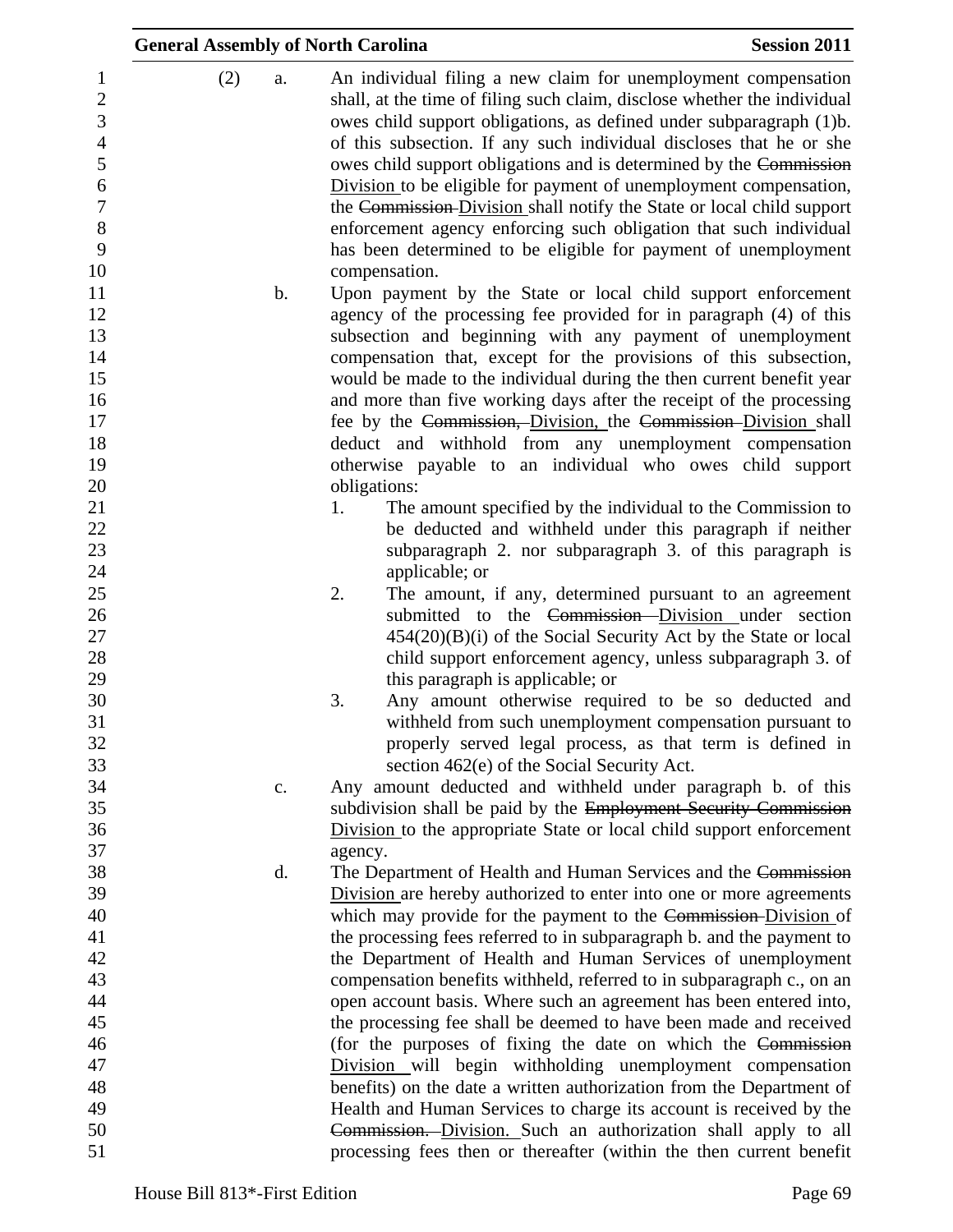| <b>General Assembly of North Carolina</b> |                                                                                                                                                                                                                                                                                                                                                                                                                                                                                                                                                                                                               | <b>Session 2011</b> |
|-------------------------------------------|---------------------------------------------------------------------------------------------------------------------------------------------------------------------------------------------------------------------------------------------------------------------------------------------------------------------------------------------------------------------------------------------------------------------------------------------------------------------------------------------------------------------------------------------------------------------------------------------------------------|---------------------|
|                                           | year) chargeable with respect to any individual name in the<br>authorization. Any agreement shall provide for the reimbursement to<br>the Commission–Division of any start-up costs and the cost of<br>providing notice to the Department of Health and Human Services of<br>any disclosure required by subparagraph a. Such an agreement may<br>dispense with the notice requirements of subparagraph a. by<br>providing for a suitable substitute procedure, reasonably calculated to<br>discover those persons owing child support obligations who are<br>eligible for unemployment compensation payments. |                     |
| (4)<br>a.                                 | On or before April 1 of 1983 and each calendar year thereafter, the<br>Commission-Division shall set and forward to the Secretary of Health                                                                                                                                                                                                                                                                                                                                                                                                                                                                   |                     |
|                                           | and Human Services for use in the next fiscal year, a schedule of<br>processing fees for the withholding and payment of unemployment                                                                                                                                                                                                                                                                                                                                                                                                                                                                          |                     |
|                                           | compensation as provided for in this subsection, which fees shall                                                                                                                                                                                                                                                                                                                                                                                                                                                                                                                                             |                     |
|                                           | reflect its best estimate of the administrative cost to the Commission                                                                                                                                                                                                                                                                                                                                                                                                                                                                                                                                        |                     |
|                                           | Division generated thereby.                                                                                                                                                                                                                                                                                                                                                                                                                                                                                                                                                                                   |                     |
| b.                                        | At least 20 days prior to September 25, 1982, the Commission                                                                                                                                                                                                                                                                                                                                                                                                                                                                                                                                                  |                     |
|                                           | Division shall set and forward to the Secretary of Health and Human                                                                                                                                                                                                                                                                                                                                                                                                                                                                                                                                           |                     |
|                                           | Services an interim schedule of fees which will be in effect until July<br>1, 1983.                                                                                                                                                                                                                                                                                                                                                                                                                                                                                                                           |                     |
| $\mathbf{c}$ .                            | The provisions of this subsection apply only if arrangements are                                                                                                                                                                                                                                                                                                                                                                                                                                                                                                                                              |                     |
|                                           | made for reimbursement by the State or local child support agency                                                                                                                                                                                                                                                                                                                                                                                                                                                                                                                                             |                     |
|                                           | for all administrative costs incurred by the Commission-Division                                                                                                                                                                                                                                                                                                                                                                                                                                                                                                                                              |                     |
|                                           | under this subsection attributable to child support obligations                                                                                                                                                                                                                                                                                                                                                                                                                                                                                                                                               |                     |
|                                           | enforced by the agency."                                                                                                                                                                                                                                                                                                                                                                                                                                                                                                                                                                                      |                     |
|                                           | <b>SECTION 2.19.</b> G.S. 96-18 reads as rewritten:                                                                                                                                                                                                                                                                                                                                                                                                                                                                                                                                                           |                     |
| "§ 96-18. Penalties.                      |                                                                                                                                                                                                                                                                                                                                                                                                                                                                                                                                                                                                               |                     |
|                                           |                                                                                                                                                                                                                                                                                                                                                                                                                                                                                                                                                                                                               |                     |
| (b1)                                      | Except as provided in this subsection, the penalties and other provisions in                                                                                                                                                                                                                                                                                                                                                                                                                                                                                                                                  |                     |
|                                           | subdivisions $(6)$ , $(7)$ , $(9a)$ , and $(11)$ of G.S. 105-236 apply to unemployment insurance                                                                                                                                                                                                                                                                                                                                                                                                                                                                                                              |                     |
|                                           | contributions under this Chapter to the same extent that they apply to taxes as defined in                                                                                                                                                                                                                                                                                                                                                                                                                                                                                                                    |                     |

 contributions under this Chapter to the same extent that they apply to taxes as defined in G.S. 105-228.90(b)(7). The Commission Division has the same powers under those subdivisions with respect to unemployment insurance contributions as does the Secretary of Revenue with respect to taxes as defined in G.S. 105-228.90(b)(7).

 G.S. 105-236(9a) applies to a "contribution tax return preparer" to the same extent as it applies to an income tax preparer. As used in this subsection, a "contribution tax return preparer" is a person who prepares for compensation, or who employs one or more persons to prepare for compensation, any return of tax imposed by this Chapter or any claim for refund of tax imposed by this Chapter. For purposes of this definition, the completion of a substantial portion of a return or claim for refund is treated as the preparation of the return or claim for refund. The term does not include a person merely because the person (i) furnishes typing, reproducing, or other mechanical assistance, (ii) prepares a return or claim for refund of the employer, or an officer or employee of the employer, by whom the person is regularly and continuously employed, (iii) prepares as a fiduciary a return or claim for refund for any person, or (iv) represents a taxpayer in a hearing regarding a proposed assessment.

 The penalty in G.S. 105-236(7) applies with respect to unemployment insurance contributions under this Chapter only when one of the following circumstances exist in connection with the violation:

(1) Any employing units employing more than 10 employees.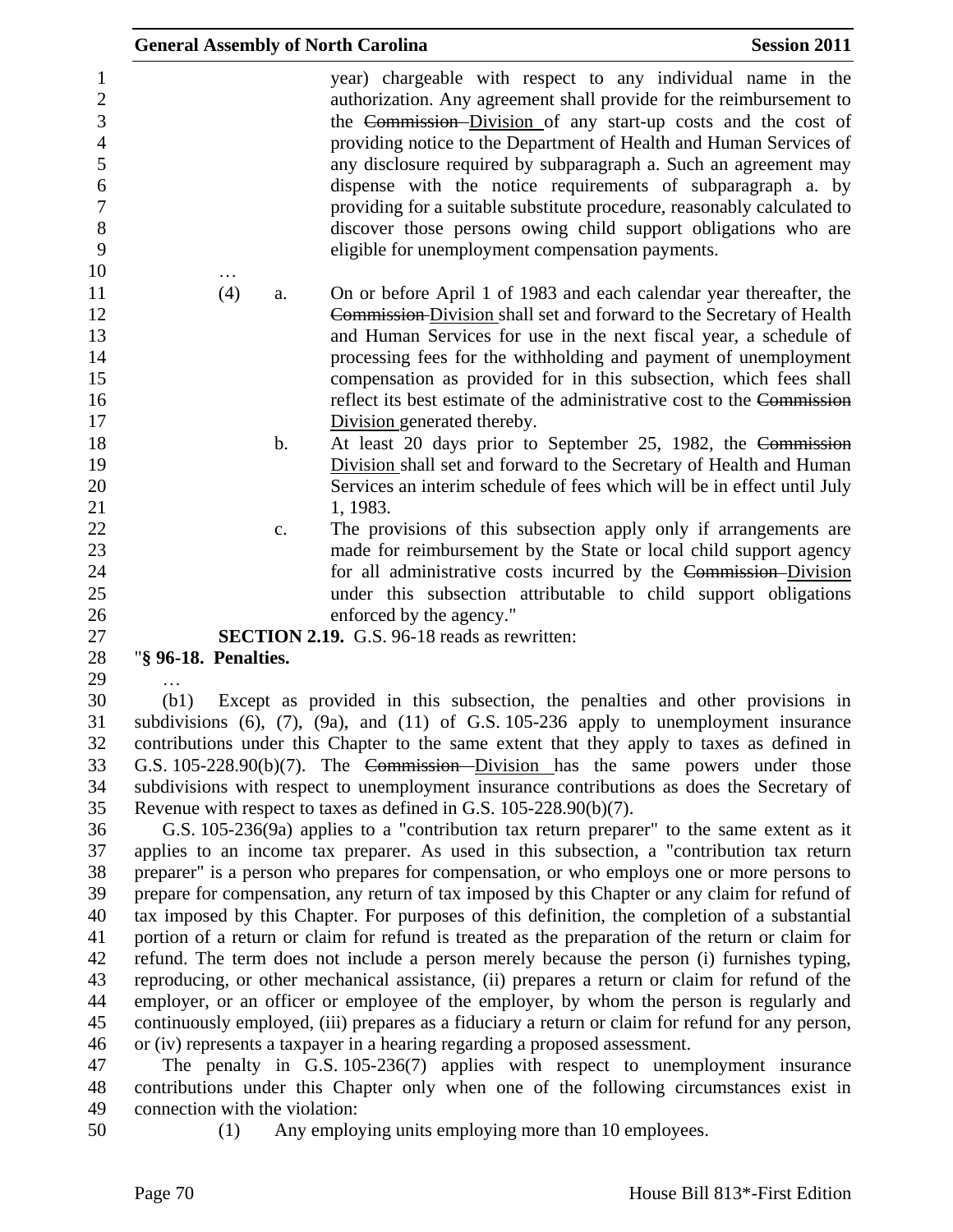| <b>Session 2011</b><br><b>General Assembly of North Carolina</b> |     |          |                                                                                                                                                                                                                                                                                                                                                                                  |                                                                                                                                              |
|------------------------------------------------------------------|-----|----------|----------------------------------------------------------------------------------------------------------------------------------------------------------------------------------------------------------------------------------------------------------------------------------------------------------------------------------------------------------------------------------|----------------------------------------------------------------------------------------------------------------------------------------------|
|                                                                  | (2) | paid.    | A contribution of more than two thousand dollars (\$2,000) has not been                                                                                                                                                                                                                                                                                                          |                                                                                                                                              |
|                                                                  | (3) |          | An experience rating account balance is more than five thousand dollars<br>$($5,000)$ overdrawn.                                                                                                                                                                                                                                                                                 |                                                                                                                                              |
|                                                                  |     |          | If none of the circumstances set forth in subdivision $(1)$ , $(2)$ , or $(3)$ of this subsection exist                                                                                                                                                                                                                                                                          |                                                                                                                                              |
| offense.                                                         |     |          | in connection with a violation of G.S. 105-236(7) applied under this Chapter, the offender is<br>guilty of a Class 1 misdemeanor and each day the violation continues constitutes a separate                                                                                                                                                                                     |                                                                                                                                              |
| enforcement.                                                     |     |          | If the Commission-Division finds that any person violated G.S. 105-236(9a) and is not<br>subject to a fraud penalty, the person shall pay a civil penalty of five hundred dollars (\$500.00)<br>per violation for each day the violations continue, plus the reasonable costs of investigation and                                                                               |                                                                                                                                              |
|                                                                  |     |          |                                                                                                                                                                                                                                                                                                                                                                                  |                                                                                                                                              |
| (g)                                                              | (1) |          | Any person who, under subsection (e) above, has been held ineligible for<br>benefits and who, because of those same acts or omissions has received any<br>sum as benefits under this Chapter to which he the person was not entitled,<br>shall be liable to repay any such sum to the Commission-Division as<br>provided in subparagraph (3) below, provided no such recovery or |                                                                                                                                              |
|                                                                  |     |          | recoupment of such sum may be initiated after 10 years from the last day of                                                                                                                                                                                                                                                                                                      |                                                                                                                                              |
|                                                                  |     |          | the year in which the overpayment occurred.                                                                                                                                                                                                                                                                                                                                      |                                                                                                                                              |
|                                                                  | (2) |          | Any person who has received any sum as benefits under this Chapter by                                                                                                                                                                                                                                                                                                            |                                                                                                                                              |
|                                                                  |     |          | reason of the nondisclosure or misrepresentation by him or by another of a                                                                                                                                                                                                                                                                                                       |                                                                                                                                              |
|                                                                  |     | material | fact<br>(irrespective of whether<br>misrepresentation was known or fraudulent) or has been paid benefits to                                                                                                                                                                                                                                                                      | such<br>nondisclosure<br><sub>or</sub>                                                                                                       |
|                                                                  |     |          | which he was not entitled for any reason (including errors on the part of any                                                                                                                                                                                                                                                                                                    |                                                                                                                                              |
|                                                                  |     |          | representative of the Commission)-Division) other than subparagraph (1)                                                                                                                                                                                                                                                                                                          |                                                                                                                                              |
|                                                                  |     |          | above shall be liable to repay such sum to the Commission-Division as                                                                                                                                                                                                                                                                                                            |                                                                                                                                              |
|                                                                  |     |          | provided in subparagraph (3) below, provided no such recovery or                                                                                                                                                                                                                                                                                                                 |                                                                                                                                              |
|                                                                  |     |          | recoupment of such sum may be initiated after three years from the last day                                                                                                                                                                                                                                                                                                      |                                                                                                                                              |
|                                                                  |     |          | of the year in which the overpayment occurred.                                                                                                                                                                                                                                                                                                                                   |                                                                                                                                              |
|                                                                  | (3) |          | The Commission-Division may collect the overpayments provided for in this<br>subsection by one or more of the following procedures as the Commission                                                                                                                                                                                                                             |                                                                                                                                              |
|                                                                  |     |          | Division may, except as provided herein, in its sole discretion choose:                                                                                                                                                                                                                                                                                                          |                                                                                                                                              |
|                                                                  |     | a.       |                                                                                                                                                                                                                                                                                                                                                                                  | If, after due notice, any overpaid claimant shall fail to repay the sums<br>to which he was not entitled, the amount due may be collected by |
|                                                                  |     |          |                                                                                                                                                                                                                                                                                                                                                                                  | civil action in the name of the Commission, Division, and the cost of                                                                        |
|                                                                  |     |          |                                                                                                                                                                                                                                                                                                                                                                                  | such action shall be taxed to the claimant. Civil actions brought                                                                            |
|                                                                  |     |          |                                                                                                                                                                                                                                                                                                                                                                                  | under this section to collect overpayments shall be heard by the court                                                                       |
|                                                                  |     |          |                                                                                                                                                                                                                                                                                                                                                                                  | at the earliest possible date and shall be entitled to preference upon                                                                       |
|                                                                  |     |          |                                                                                                                                                                                                                                                                                                                                                                                  | the calendar of the court over all other civil actions except petitions                                                                      |
|                                                                  |     |          | for judicial review under this Chapter.                                                                                                                                                                                                                                                                                                                                          |                                                                                                                                              |
|                                                                  |     | b.       |                                                                                                                                                                                                                                                                                                                                                                                  | If any overpayment recognized by this subsection shall not be repaid                                                                         |
|                                                                  |     |          |                                                                                                                                                                                                                                                                                                                                                                                  | within 30 days after the claimant has received notice and demand for                                                                         |
|                                                                  |     |          |                                                                                                                                                                                                                                                                                                                                                                                  | same, and after due notice and reasonable opportunity for hearing (if                                                                        |
|                                                                  |     |          |                                                                                                                                                                                                                                                                                                                                                                                  | a hearing on the merits of the claim has not already been had) the                                                                           |
|                                                                  |     |          |                                                                                                                                                                                                                                                                                                                                                                                  | Commission, Division, under the hand of its Chairman, the Assistant                                                                          |
|                                                                  |     |          |                                                                                                                                                                                                                                                                                                                                                                                  | Secretary, may certify the same to the clerk of the superior court of<br>the county in which the claimant resides or has property, and       |
|                                                                  |     |          |                                                                                                                                                                                                                                                                                                                                                                                  | additional copies of said certificate for each county in which the                                                                           |
|                                                                  |     |          |                                                                                                                                                                                                                                                                                                                                                                                  | Commission-Division has reason to believe such claimant has                                                                                  |
|                                                                  |     |          |                                                                                                                                                                                                                                                                                                                                                                                  | property located; such certificate and/or copies thereof so forwarded                                                                        |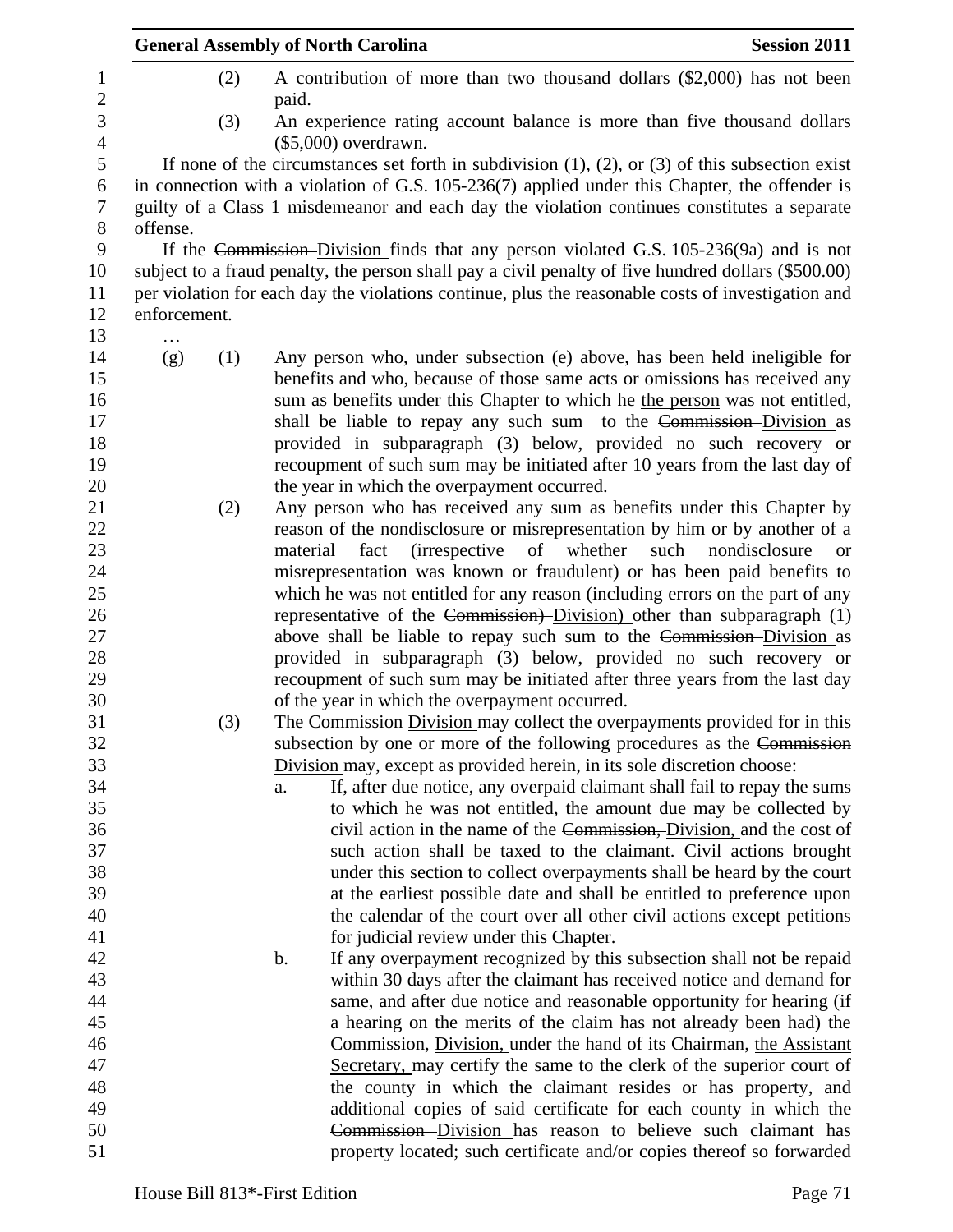to the clerk of the superior court shall immediately be docketed and 2 indexed on the cross index of judgments, and from the date of such  $\frac{1}{2}$  docketing shall constitute a preferred lien upon any property which said claimant may own in said county, with the same force and effect as a judgment rendered by the superior court. The Commission Division shall forward a copy of said certificate to the sheriff or sheriffs of such county or counties, or to a duly authorized agent of 8 the Commission, Division, and when so forwarded and in the hands of such sheriff or agent of the Commission, Division, shall have all 10 the force and effect of an execution issued to such sheriff or agent of 11 the Commission-Division by the clerk of the superior court upon a **judgment** of the superior court duly docketed in said county. The Commission Division is further authorized and empowered to issue alias copies of said certificate or execution to the sheriff or sheriffs of such county or counties, or a duly authorized agent of the **Commission**-Division in all cases in which the sheriff or duly 17 authorized agent has returned an execution or certificate unsatisfied; when so issued and in the hands of the sheriff or duly authorized **19 agent of the Commission, Division**, such alias shall have all the force and effect of an alias execution issued to such sheriff or duly authorized agent of the Commission Division by the clerk of the superior court upon a judgment of the superior court duly docketed in said county. Provided, however, that notwithstanding any provision of this subsection, upon filing one written notice with the Commission, Division, the sheriff of any county shall have the sole and exclusive right to serve all executions and make all collections mentioned in this subsection and in such case, no agent of the Commission Division shall have the authority to serve any executions or make any collections therein in such county. A return of such execution or alias execution, shall be made to the Commission, Division, together with all moneys collected thereunder, and when such order, execution or alias is referred to the agent of the Commission Division for service, the said agent of the Commission Division shall be vested with all the powers of the sheriff to the extent of serving such order, execution or alias and levying or collecting thereunder. The agent of the Commission Division to whom such order or execution is referred shall give a bond not to exceed three thousand dollars (\$3,000) approved by the Commission Division for the faithful performance of such duties. The liability of said agent shall be in the same manner and to the same extent as is now imposed on sheriffs in the service of execution. If any sheriff of this State or any agent of the Commission Division who is charged with the duty of serving executions shall willfully fail, refuse or neglect to execute any order directed to him 45 by the said Commission-Division and within the time provided by law, the official bond of such sheriff or of such agent of the Commission Division shall be liable for the overpayments and costs 48 due by the claimant. Additionally, the Commission-Division or its designated representatives in the collection of overpayments shall 50 have the powers enumerated in G.S. 96-10(b)(2) and (3).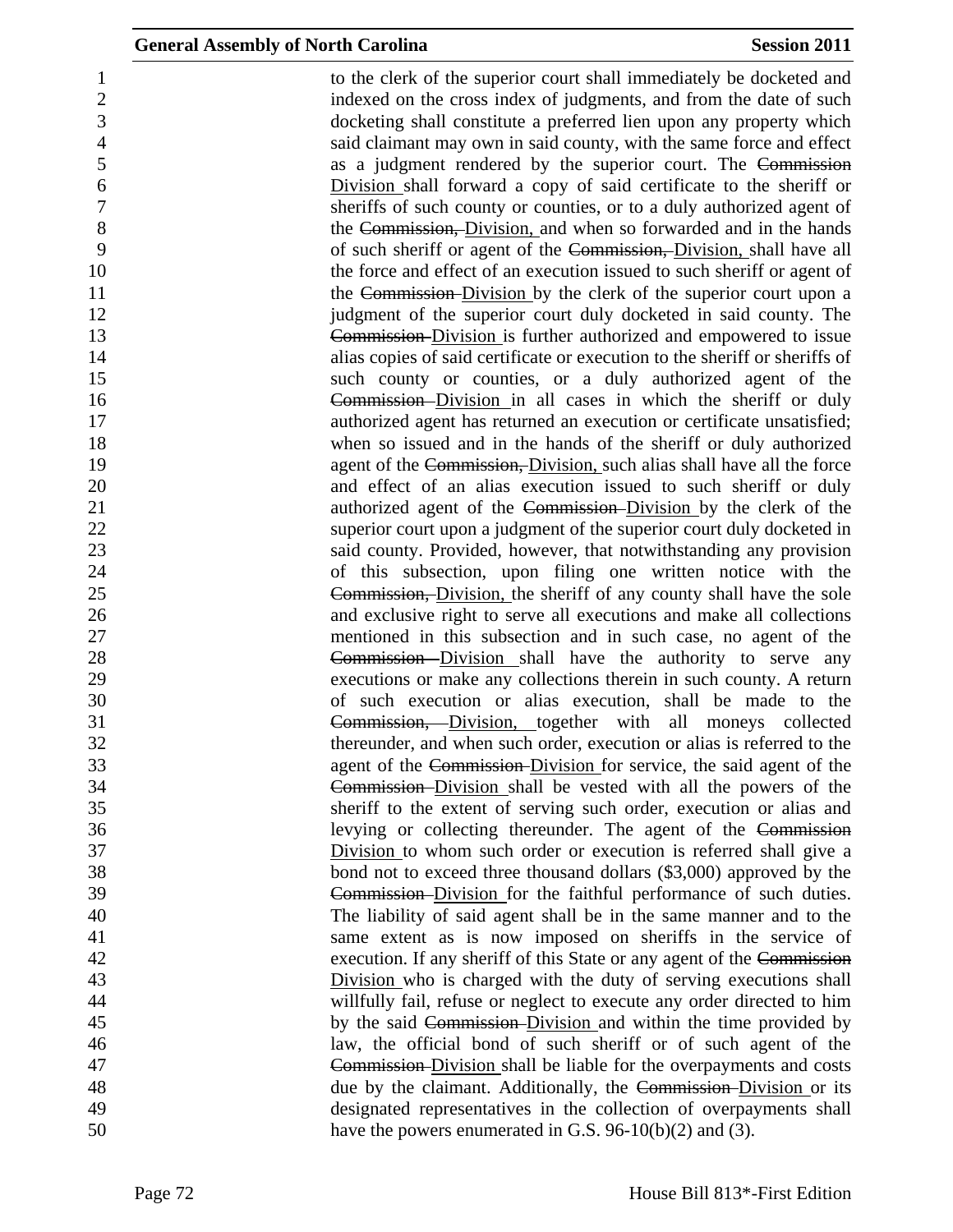|                                                      | <b>General Assembly of North Carolina</b> |                                                                                                                                                                                                                                                                                                                                                                                                                                           | <b>Session 2011</b> |
|------------------------------------------------------|-------------------------------------------|-------------------------------------------------------------------------------------------------------------------------------------------------------------------------------------------------------------------------------------------------------------------------------------------------------------------------------------------------------------------------------------------------------------------------------------------|---------------------|
| $\mathbf 1$<br>$\overline{2}$<br>3<br>$\overline{4}$ | c.                                        | Any person who has been found by the Commission-Division to have<br>been overpaid under subparagraph (1) above shall be liable to have<br>such sums deducted from future benefits payable to him under this<br>Chapter.                                                                                                                                                                                                                   |                     |
| 5<br>6<br>$\boldsymbol{7}$<br>8<br>9<br>10<br>11     | d.                                        | Any person who has been found by the Commission-Division to have<br>been overpaid under subparagraph (2) above shall be liable to have<br>such sums deducted from future benefits payable to him under this<br>Chapter in such amounts as the Commission-Division may by<br>regulation prescribe but no such benefit payable for any week shall<br>be reduced by more than fifty percent (50%) of that person's weekly<br>benefit amount. |                     |
| 12                                                   | e.                                        | To the extent permissible under the laws and Constitution of the                                                                                                                                                                                                                                                                                                                                                                          |                     |
| 13                                                   |                                           | United States, the Commission-Division is authorized to enter into or                                                                                                                                                                                                                                                                                                                                                                     |                     |
| 14                                                   |                                           | cooperate in arrangements or reciprocal agreements with appropriate                                                                                                                                                                                                                                                                                                                                                                       |                     |
| 15                                                   |                                           | and duly authorized agencies of other states or the United States                                                                                                                                                                                                                                                                                                                                                                         |                     |
| 16                                                   |                                           | Secretary of Labor, or both, whereby: (1) Overpayments of                                                                                                                                                                                                                                                                                                                                                                                 |                     |
| 17                                                   |                                           | unemployment benefits as determined under subparagraphs (1) and                                                                                                                                                                                                                                                                                                                                                                           |                     |
| 18                                                   |                                           | (2) above shall be recovered by offset from unemployment benefits                                                                                                                                                                                                                                                                                                                                                                         |                     |
| 19<br>20                                             |                                           | otherwise payable under the unemployment compensation law of<br>another state, and overpayments of unemployment benefits as                                                                                                                                                                                                                                                                                                               |                     |
| 21                                                   |                                           | determined under the unemployment compensation law of such other                                                                                                                                                                                                                                                                                                                                                                          |                     |
| 22                                                   |                                           | state shall be recovered by offset from unemployment benefits                                                                                                                                                                                                                                                                                                                                                                             |                     |
| 23                                                   |                                           | otherwise payable under this Chapter; and, (2) Overpayments of                                                                                                                                                                                                                                                                                                                                                                            |                     |
| 24                                                   |                                           | unemployment benefits as determined under applicable federal law,                                                                                                                                                                                                                                                                                                                                                                         |                     |
| 25                                                   |                                           | with respect to benefits or allowances for unemployment provided                                                                                                                                                                                                                                                                                                                                                                          |                     |
| 26                                                   |                                           | under a federal program administered by this State under an                                                                                                                                                                                                                                                                                                                                                                               |                     |
| 27                                                   |                                           | agreement with the United States Secretary of Labor, shall be                                                                                                                                                                                                                                                                                                                                                                             |                     |
| 28                                                   |                                           | recovered by offset from unemployment benefits otherwise payable                                                                                                                                                                                                                                                                                                                                                                          |                     |
| 29                                                   |                                           | under this Chapter or any such federal program, or under the                                                                                                                                                                                                                                                                                                                                                                              |                     |
| 30<br>31                                             |                                           | unemployment compensation law of another state or any such federal<br>unemployment benefit or allowance program administered by such                                                                                                                                                                                                                                                                                                      |                     |
| 32                                                   |                                           | other state under an agreement with the United States Secretary of                                                                                                                                                                                                                                                                                                                                                                        |                     |
| 33                                                   |                                           | Labor if such other state has in effect a reciprocal agreement with the                                                                                                                                                                                                                                                                                                                                                                   |                     |
| 34                                                   |                                           | United States Secretary of Labor as authorized by Section $303(g)(2)$                                                                                                                                                                                                                                                                                                                                                                     |                     |
| 35                                                   |                                           | of the federal Social Security Act, if the United States agrees, as                                                                                                                                                                                                                                                                                                                                                                       |                     |
| 36                                                   |                                           | provided in the reciprocal agreement with this State entered into                                                                                                                                                                                                                                                                                                                                                                         |                     |
| 37                                                   |                                           | under such Section $303(g)(2)$ of the Social Security Act, that                                                                                                                                                                                                                                                                                                                                                                           |                     |
| 38                                                   |                                           | overpayments of unemployment benefits as determined under                                                                                                                                                                                                                                                                                                                                                                                 |                     |
| 39                                                   |                                           | subparagraphs (1) and (2) above, and overpayment as determined                                                                                                                                                                                                                                                                                                                                                                            |                     |
| 40                                                   |                                           | under the unemployment compensation law of another state which                                                                                                                                                                                                                                                                                                                                                                            |                     |
| 41<br>42                                             |                                           | has in effect a reciprocal agreement with the United States Secretary<br>of Labor as authorized by Section $303(g)(2)$ of the Social Security                                                                                                                                                                                                                                                                                             |                     |
| 43                                                   |                                           | Act, shall be recovered by offset from benefits or allowances for                                                                                                                                                                                                                                                                                                                                                                         |                     |
| 44                                                   |                                           | unemployment otherwise payable under a federal program                                                                                                                                                                                                                                                                                                                                                                                    |                     |
| 45                                                   |                                           | administered by this State or such other state under an agreement                                                                                                                                                                                                                                                                                                                                                                         |                     |
| 46                                                   |                                           | with the United States Secretary of Labor.                                                                                                                                                                                                                                                                                                                                                                                                |                     |
| 47                                                   | f.                                        | The Commission-Division may in its discretion decline to collect                                                                                                                                                                                                                                                                                                                                                                          |                     |
| 48                                                   |                                           | overpayments to claimants if the claimant has deceased after the                                                                                                                                                                                                                                                                                                                                                                          |                     |
| 49                                                   |                                           | payment was made. In such a case the Commission-Division may                                                                                                                                                                                                                                                                                                                                                                              |                     |
| 50                                                   |                                           | remove the debt of the deceased claimant from its records."                                                                                                                                                                                                                                                                                                                                                                               |                     |
| 51                                                   |                                           | <b>SECTION 2.20.</b> G.S. 96-19 reads as rewritten:                                                                                                                                                                                                                                                                                                                                                                                       |                     |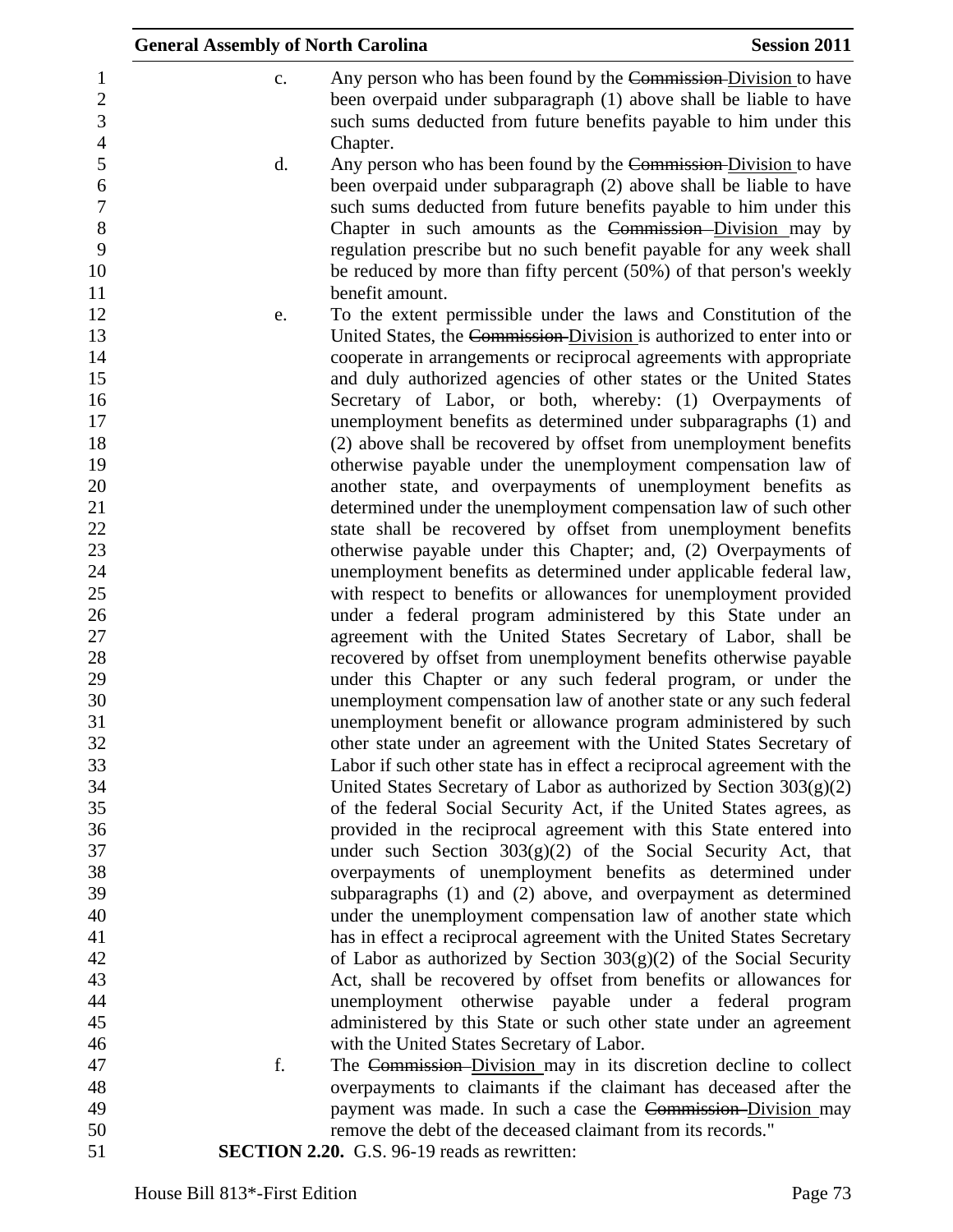- 
- "**§ 96-19. Enforcement of Employment Security Law discontinued upon repeal or invalidation of federal acts; suspension of enforcement provisions contested.**

 (a) It is the purpose of this Chapter to secure for employers and employees the benefits of Title III and Title IX of the Federal Social Security Act, approved August 14, 1935, as to credit on payment of federal taxes, of State contributions, the receipt of federal grants for administrative purposes, and all other provisions of the said Federal Social Security Act; and it is intended as a policy of the State that this Chapter and its requirements for contributions by employers shall continue in force only so long as such employers are required to pay the federal taxes imposed in said Federal Social Security Act by a valid act of Congress. Therefore, if Title III and Title IX of the said Federal Social Security Act shall be declared invalid by the United States Supreme Court, or if such law be repealed by congressional action so that the federal tax cannot be further levied, from and after the declaration of such invalidity by the United States Supreme Court, or the repeal of said law by congressional action, as the case may be, no further levy or collection of contributions shall be made hereunder. The enactment by the Congress of the United States of the Railroad Retirement Act and the Railroad Unemployment Insurance Act shall in no way affect the administration of this law except as herein expressly provided.

 All federal grants and all contributions theretofore collected, and all funds in the treasury by virtue of this Chapter, shall, nevertheless, be disbursed and expended, as far as may be possible, under the terms of this Chapter: Provided, however, that contributions already due from any employer shall be collected and paid into the said fund, subject to such distribution; and 21 provided further, that the personnel of the State Employment Security Commission-Division of Employment Security shall be reduced as rapidly as possible.

23 The funds remaining available for use by the North Carolina Employment Security 24 Commission-Division of Employment Security shall be expended, as necessary, in making payment of all such awards as have been made and are fully approved at the date aforesaid, and the payment of the necessary costs for the further administration of this Chapter, and the final settlement of all affairs connected with same. After complete payment of all administrative costs and full payment of all awards made as aforesaid, any and all moneys remaining to the credit of any employer shall be refunded to such employer, or his duly authorized assignee: Provided, that the State employment service, created by Chapter 106, Public Laws of 1935, and transferred by Chapter 1, Public Laws of 1936, Extra Session, and made a part of the former Employment Security Commission of North Carolina, and that is now part of the Division of Employment Security of the North Carolina Department of Commerce, shall in such event return to and have the same status as it had prior to enactment of Chapter 1, Public Laws of 1936, Extra Session, and under authority of Chapter 106, Public Laws of 1935, shall carry on the duties therein prescribed; but, pending a final settlement of the affairs of the Employment Security Commission of North Carolina, Division, the said State employment service shall render such service in connection therewith as shall be demanded or required under the provisions of this Chapter or the provisions of Chapter 1, Public Laws of 1936, Extra Session.

 (b) The Employment Security Commission Division of Employment Security may, upon receiving notification from the U.S. Department of Labor that any provision of this Chapter is out of conformity with the requirements of the federal law or of the U.S. Department of Labor, suspend the enforcement of the contested section or provision until the North Carolina Legislature next has an opportunity to make changes in the North Carolina law. The 45 Employment Security Commission shall, Division, in order to implement the above suspension:

- 
- 
- (1) Notify the Governor's office and provide that office with a copy of the determination or notification of the U.S. Department of Labor;
- (2) Advise the Governor's office as to whether the contested portion or provision of the law would, if not enforced, so seriously hamper the operations of the agency as to make it advisable that a special session of the legislature be called;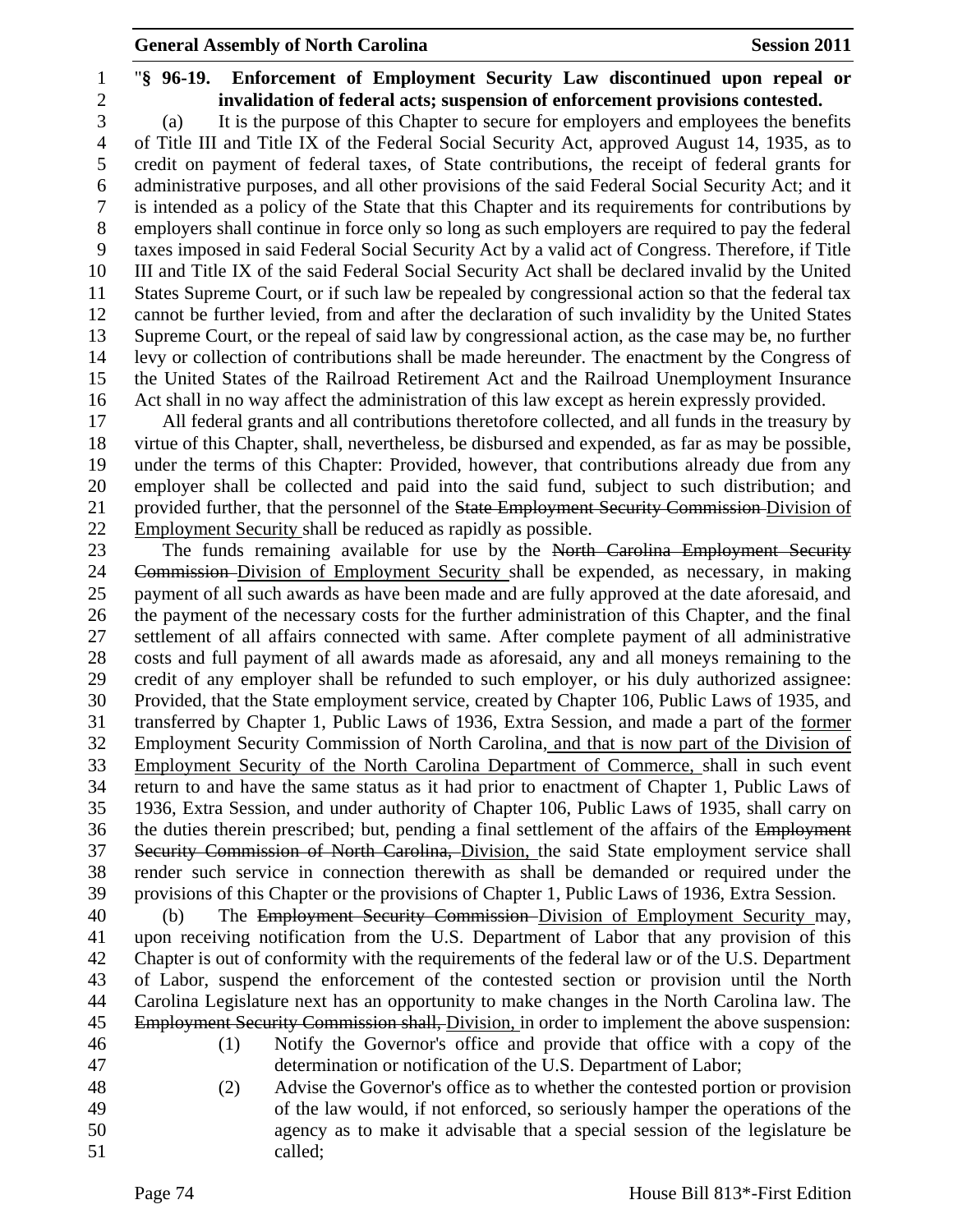|                | <b>General Assembly of North Carolina</b><br><b>Session 2011</b>                                       |
|----------------|--------------------------------------------------------------------------------------------------------|
| 1              | (3)<br>Take all reasonable steps available to obtain a reprieval from the                              |
| $\overline{2}$ | implementation of any federal conformity failure sanctions until the State                             |
| 3              | legislature has been afforded an opportunity to consider the existing                                  |
| $\overline{4}$ | conflict."                                                                                             |
| 5              | SECTION 2.21. G.S. 96-20 reads as rewritten:                                                           |
| 6              | "§ 96-20. Duties of Division; conformance to Wagner-Peyser Act; organization; director;                |
| $\tau$         | employees.                                                                                             |
| $8\,$          | The Employment Service Division of the Employment Security Commission-Employment                       |
| 9              | Security Section of the Division of Employment Security, Department of Commerce, shall                 |
| 10             | establish and maintain free public employment offices in such number and in such places as             |
| 11             | may be necessary for the proper administration of this Chapter, and for the purpose of                 |
| 12             | performing such duties as are within the purview of the act of Congress entitled "An act to            |
| 13             | provide for the establishment of a national employment system and for cooperation with the             |
| 14             | states in the promotion of such system and for other purposes," approved June 6, 1933, (48             |
| 15             | Stat., 113; U.S.C., Title 29, section 49(c), as amended). The said Division shall be administered      |
| 16             | by a full-time salaried director. The Employment Security Commission-Division shall be                 |
| 17             | charged with the duty to cooperate with any official or agency of the United States having             |
| 18             | powers or duties under the provisions of the said act of Congress, as amended, and to do and           |
| 19             | perform all things necessary to secure to this State the benefits of the said act of Congress, as      |
| 20             | amended, in the promotion and maintenance of a system of public employment offices. The                |
| 21             | provisions of the said act of Congress, as amended, are hereby accepted by this State, in              |
| 22             | conformity with section 4 of said act, and this State will observe and comply with the                 |
| 23             | requirements thereof. The Employment Security Commission-Division is hereby designated                 |
| 24             | and constituted the agency of this State for the purpose of said act. The Commission-Secretary         |
| 25             | is directed to appoint the <del>director, head</del> , other officers, and employees of the Employment |
| 26             | Service Division. Security Section."                                                                   |
| 27             | <b>SECTION 2.22.</b> G.S. 96-21 reads as rewritten:                                                    |
| 28             | "§ 96-21. Duties concerning veterans and worker profiling.                                             |
| 29             | The duties of the Employment Service Division-Employment Security Section include the                  |
| 30             | following:                                                                                             |
| 31             |                                                                                                        |
| 32             | (2)<br>To establish and use a worker profiling system that complies with 42 U.S.C.                     |
| 33             | $§$ 503(a)(10) to identify claimants for benefits whom the Division-Section                            |
| 34             | must refer to reemployment services in accordance with that law."                                      |
| 35             | <b>SECTION 2.23.</b> G.S. 96-22 reads as rewritten:                                                    |
| 36             | "§ 96-22. Employment of and assistance to minors.                                                      |
| 37             | The Employment Service Division-Security Section shall have jurisdiction over all matters              |
| 38             | contemplated in this Article pertaining to securing employment for all minors who avail                |
| 39             | themselves of the free employment service. The Employment Service Division-Security                    |
| 40             | Section shall have power to so conduct its affairs that at all times it shall be in harmony with       |
| 41             | laws relating to child labor and compulsory education; to aid in inducing minors over 16, who          |
| 42             | cannot or do not for various reasons attend day school, to undertake promising skilled                 |
| 43             | employment; to aid in influencing minors who do not come within the purview of compulsory              |
| 44             | education laws, and who do not attend day school, to avail themselves of continuation or               |
| 45             | special courses in existing night schools, vocational schools, part-time schools, trade schools,       |
| 46             | business schools, library schools, university extension courses, etc., so as to become more            |
| 47             | skilled in such occupation or vocation to which they are respectively inclined or particularly         |
| 48             | adapted, including assisting those minors who are interested in securing vocational employment         |
| 49             | in agriculture and to aid in the development of good citizenship and in the study and                  |
| 50             | development of vocational rehabilitation capabilities for handicapped minors."                         |
| 51             | <b>SECTION 2.24.</b> G.S. 96-24 reads as rewritten:                                                    |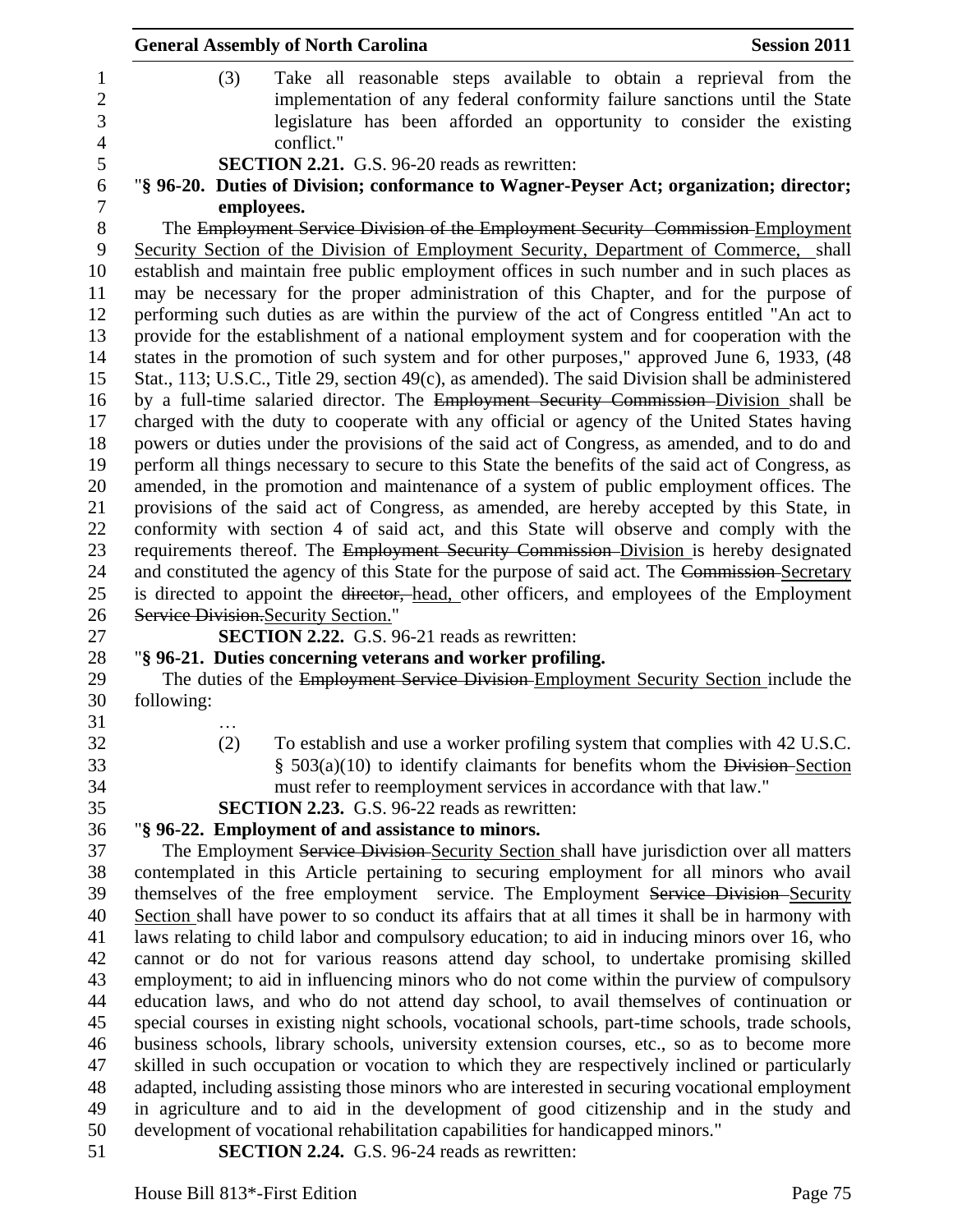for job openings in job classifications declared to be in short supply by the State Personnel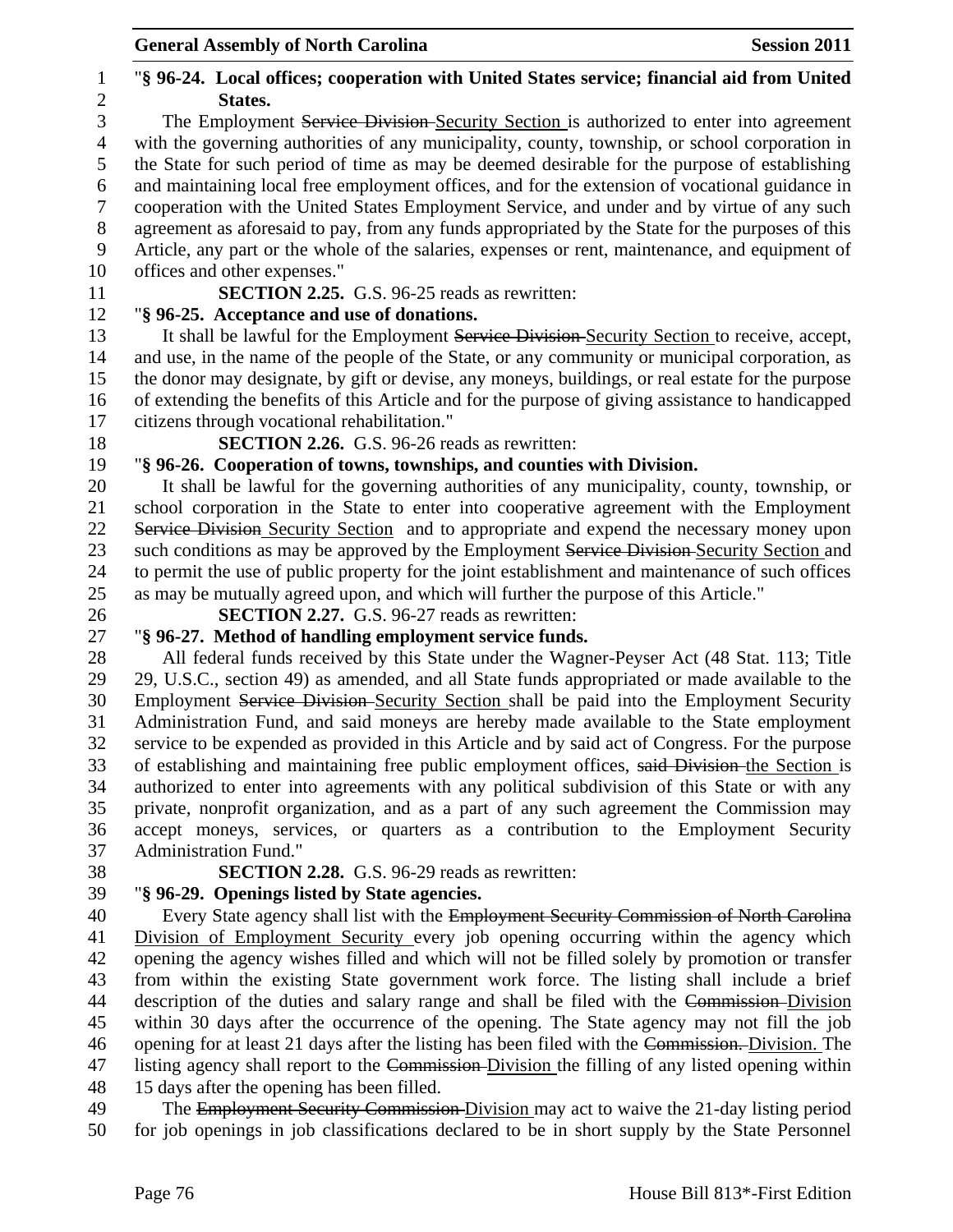Commission, upon the request of a State agency, if the 21-day listing requirement for these classifications hinders the agency in providing essential services." **SECTION 2.29.** G.S. 96-31 reads as rewritten: "**§ 96-31. Definitions.** As used in this Article, unless the context clearly requires otherwise, the term: (1) "CFS" means the common follow-up information management system developed by DES the Employment Security Commission of North Carolina 8 as authorized under this Article. (2) "ESC" means the Employment Security Commission of North Carolina. "DES" means the Division of Employment Security. (3) Repealed by Session Laws 2000, c. 140, s. 93.1(d). (4) "State job training, education, and placement program" or "State-funded program" means a program operated by a State or local government agency or entity and supported in whole or in part by State or federal funds, that provides job training and education or job placement services to program participants. The term does not include on-the-job training provided to current employees of the agency or entity for the purposes of professional development." **SECTION 2.30.** G.S. 96-32 reads as rewritten: "**§ 96-32. Common follow-up information management system created.** (a) The Employment Security Commission of North Carolina DES shall develop, implement, and maintain a common follow-up information management system for tracking the employment status of current and former participants in State job training, education, and placement programs. The system shall provide for the automated collection, organization, dissemination, and analysis of data obtained from State-funded programs that provide job training and education and job placement services to program participants. In developing the 27 system, the ESC-DES shall ensure that data and information collected from State agencies is confidential, not open for general public inspection, and maintained and disseminated in a manner that protects the identity of individual persons from general public disclosure. (b) The ESC DES shall adopt procedures and guidelines for the development and implementation of the CFS authorized under this section. (c) Based on data collected under the CFS, the ESC DES shall evaluate the effectiveness of job training, education, and placement programs to determine if specific program goals and objectives are attained, to determine placement and completion rates for each program, and to make recommendations regarding the continuation of State funding for programs evaluated." **SECTION 2.31.** G.S. 96-33 reads as rewritten: "**§ 96-33. State agencies required to provide information and data.** (a) Every State agency and local government agency or entity that receives State or federal funds for the direct or indirect support of State job training, education, and placement programs shall provide to the Employment Security Commission of North Carolina DES all data and information available to or within the agency or entity's possession requested by the ESCDES for input into the common follow-up information management system authorized under this Article. 45 (b) Each agency or entity required to report information and data to the **ESC-DES** under this Article shall maintain true and accurate records of the information and data requested by 47 the ESC. DES. The records shall be open to ESC-DES inspection and copying at reasonable times and as often as necessary. Each agency or entity shall further provide, upon request by 49 ESCDES, sworn or unsworn reports with respect to persons employed or trained by the agency or entity, as deemed necessary by the ESC DES to carry out the purposes of this Article.

51 Information obtained by the ESCDES from the agency or entity shall be held by ESC-DES as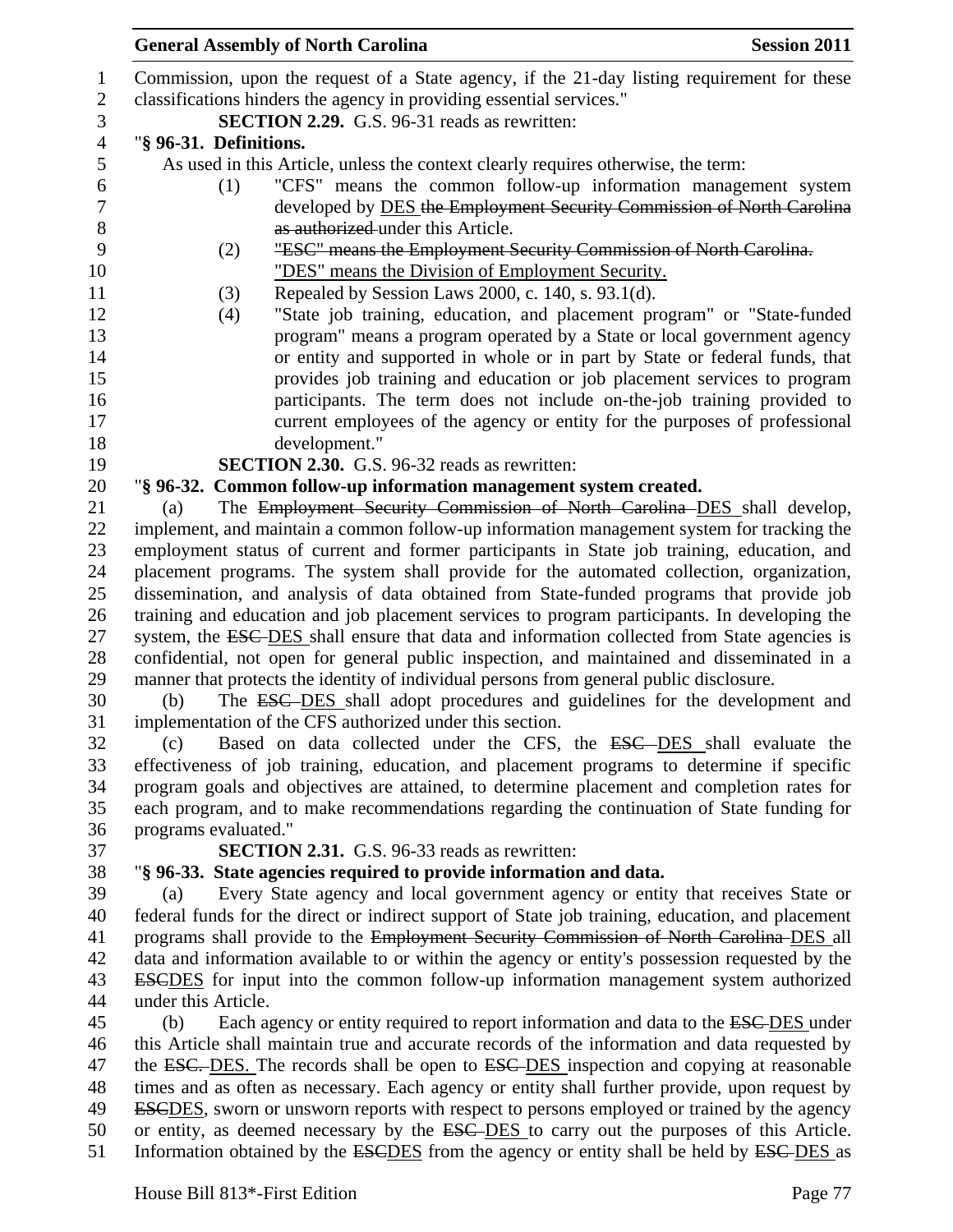|                | <b>General Assembly of North Carolina</b>                                                         | <b>Session 2011</b>                   |
|----------------|---------------------------------------------------------------------------------------------------|---------------------------------------|
| 1              | confidential and shall not be published or open to public inspection other than in a manner that  |                                       |
| $\overline{c}$ | protects the identity of individual persons and employers."                                       |                                       |
| 3              | <b>SECTION 2.32.</b> G.S. 96-35 reads as rewritten:                                               |                                       |
| 4              | "§ 96-35. Reports on common follow-up system activities.                                          |                                       |
| 5              | The Employment Security Commission of North Carolina DES shall present<br>(a)                     |                                       |
| 6              | annually by May 1 to the General Assembly and to the Governor a report of CFS activities for      |                                       |
| 7              | the preceding calendar year. The report shall include information on and evaluation of job        |                                       |
| 8              | training, education, and placement programs for which data was reported by State and local        |                                       |
| 9              | agencies subject to this Article. Evaluation of the programs shall be on the basis of fiscal year |                                       |
| 10             | data.                                                                                             |                                       |
| 11             | The ESC-DES shall report to the Governor and to the General Assembly upon the<br>(b)              |                                       |
| 12             | convening of each biennial session, its evaluation of and recommendations regarding job           |                                       |
| 13             | training, education, and placement programs for which data was provided to the CFS."              |                                       |
| 14             |                                                                                                   |                                       |
| 15             | PART III. OTHER CONFORMING AMENDMENTS TO THE GENERAL STATUTES                                     |                                       |
| 16             | <b>SECTION 3.1.</b> G.S. 7A-343.1 reads as rewritten:                                             |                                       |
| 17             | "§ 7A-343.1. Distribution of copies of the appellate division reports.                            |                                       |
| 18             | The Administrative Officer of the Courts shall, at the State's expense distribute such            |                                       |
| 19             | number of copies of the appellate division reports to federal, State departments and agencies,    |                                       |
| 20             | and to educational institutions of instruction, as follows:                                       |                                       |
| 21             | Governor, Office of the                                                                           | 1                                     |
| 22             | Lieutenant Governor, Office of the                                                                | $\mathbf{1}$                          |
| 23             | Secretary of State, Department of the                                                             |                                       |
| 24             | State Auditor, Department of the                                                                  | $\begin{array}{c} 2 \\ 1 \end{array}$ |
| 25             | Treasurer, Department of the State                                                                | $\mathbf{1}$                          |
| 26             | Superintendent of Public Instruction                                                              | $\mathbf{1}$                          |
| 27             | Office of the Attorney General                                                                    | 11                                    |
| 28             | <b>State Bureau of Investigation</b>                                                              | $\mathbf{1}$                          |
| 29             | Agriculture and Consumer Services, Department of                                                  | $\mathbf{1}$                          |
| 30             | Labor, Department of                                                                              | $\mathbf{1}$                          |
| 31             | Insurance, Department of                                                                          | $\mathbf{1}$                          |
| 32             | Budget Bureau, Department of Administration                                                       | 1                                     |
| 33             | Property Control, Department of Administration                                                    |                                       |
| 34             | State Planning, Department of Administration                                                      | 1                                     |
| 35             | Environment and Natural Resources, Department of                                                  | T                                     |
| 36             | Revenue, Department of                                                                            | 1                                     |
| 37             | Health and Human Services, Department of                                                          | 1                                     |
| 38             | Juvenile Justice and Delinquency Prevention, Department of                                        | 1                                     |
| 39             | Commission for the Blind                                                                          | 1                                     |
| 40             | Transportation, Department of                                                                     | 1                                     |
| 41             | Motor Vehicles, Division of                                                                       | 1                                     |
| 42             | <b>Utilities Commission</b>                                                                       | 8                                     |
| 43             | <b>Industrial Commission</b>                                                                      | 11                                    |
| 44             | <b>State Personnel Commission</b>                                                                 | 1                                     |
| 45             | <b>Office of State Personnel</b>                                                                  | 1                                     |
| 46             | Office of Administrative Hearings                                                                 | $\overline{2}$                        |
| 47             | Community Colleges, Department of                                                                 | 38                                    |
| 48             | <b>Employment Security Commission-</b>                                                            | $\overline{+}$                        |
| 49             | Department of Commerce                                                                            | $\frac{1}{1}$                         |
| 50             | <b>Commission of Correction</b>                                                                   |                                       |
| 51             | Parole Commission                                                                                 |                                       |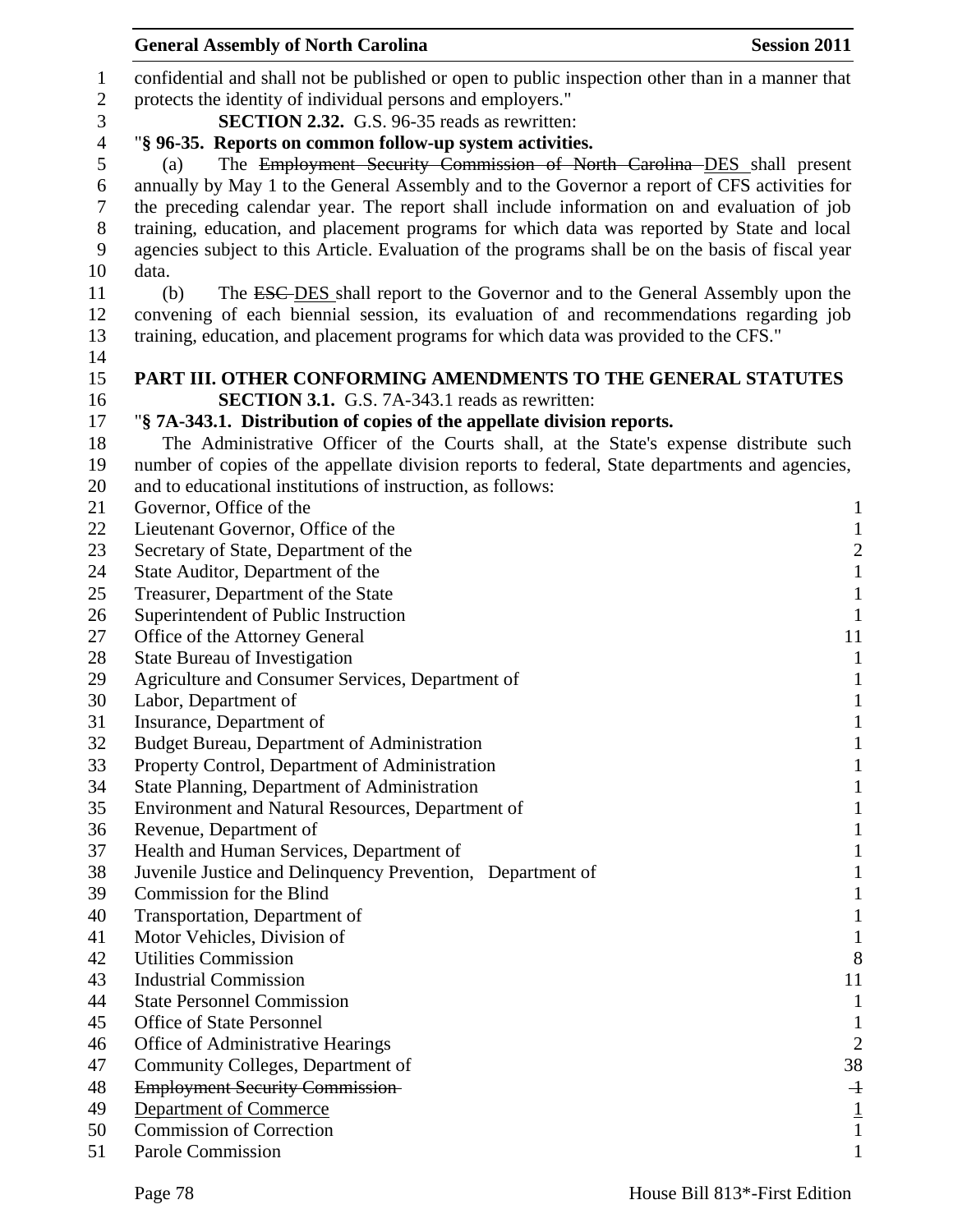|              | <b>General Assembly of North Carolina</b>                                 | <b>Session 2011</b> |
|--------------|---------------------------------------------------------------------------|---------------------|
| $\mathbf{1}$ | Archives and History, Division of                                         | $\mathbf{1}$        |
| 2            | Crime Control and Public Safety, Department of                            | $\frac{2}{3}$       |
| 3            | Cultural Resources, Department of                                         |                     |
| 4            | Legislative Building Library                                              | $\overline{2}$      |
| 5            | Justices of the Supreme Court                                             | 1 ea.               |
| 6            | Judges of the Court of Appeals                                            | $1$ ea.             |
| 7            | Judges of the Superior Court                                              | $1$ ea.             |
| $8\,$        | Clerks of the Superior Court                                              | 1 ea.               |
| 9            | <b>District Attorneys</b>                                                 | $1$ ea.             |
| 10           | Emergency and Special Judges of the Superior Court                        | $1$ ea.             |
| 11           | <b>Supreme Court Library</b>                                              | AS MANY AS          |
| 12           |                                                                           | <b>REQUESTED</b>    |
| 13           | <b>Appellate Division Reporter</b>                                        |                     |
| 14           | University of North Carolina, Chapel Hill                                 | 71                  |
| 15           | University of North Carolina, Charlotte                                   | $\mathbf{1}$        |
| 16           | University of North Carolina, Greensboro                                  | $\mathbf{1}$        |
| 17           | University of North Carolina, Asheville                                   | $\mathbf{1}$        |
| 18           | North Carolina State University, Raleigh                                  | $\mathbf{1}$        |
| 19           | Appalachian State University                                              | $\mathbf{1}$        |
| 20           | <b>East Carolina University</b>                                           | $\mathbf{1}$        |
| 21<br>22     | <b>Fayetteville State University</b><br>North Carolina Central University | $\mathbf{1}$<br>17  |
| 23           | <b>Western Carolina University</b>                                        | $\mathbf{1}$        |
| 24           | Duke University                                                           | 17                  |
| 25           | Davidson College                                                          | $\overline{2}$      |
| 26           | <b>Wake Forest University</b>                                             | 25                  |
| 27           | Lenoir Rhyne College                                                      | 1                   |
| 28           | Elon College                                                              | $\mathbf{1}$        |
| 29           | Campbell University                                                       | 25                  |
| 30           | Federal, Out-of-State and Foreign Secretary of State                      | $\mathbf{1}$        |
| 31           | Secretary of Defense                                                      | $\mathbf{1}$        |
| 32           | Secretary of Health, Education and Welfare                                | T                   |
| 33           | Secretary of Housing and Urban Development                                | $\bf{l}$            |
| 34           | Secretary of Transportation                                               | $\mathbf 1$         |
| 35           | <b>Attorney General</b>                                                   | 1                   |
| 36           | Department of Justice                                                     | $\mathbf{I}$        |
| 37           | <b>Internal Revenue Service</b>                                           | 1                   |
| 38           | Veterans' Administration                                                  | 1                   |
| 39           | Library of Congress                                                       | 5                   |
| 40           | Federal Judges resident in North Carolina                                 | 1 ea.               |
| 41           | Marshal of the United States Supreme Court                                | -1                  |
| 42           | Federal District Attorneys resident in North Carolina                     | $1$ ea.             |
| 43           | Federal Clerks of Court resident in North Carolina                        | $1$ ea.             |
| 44           | Supreme Court Library exchange list                                       | 1                   |
| 45           | Cherokee Supreme Court, Eastern Band of Cherokee Indians                  | 1                   |
| 46           |                                                                           |                     |

47 Each justice of the Supreme Court and judge of the Court of Appeals shall receive for 48 private use, one complete and up-to-date set of the appellate division reports. The copies of 49 reports furnished each justice or judge as set out in the table above may be retained personally

50 to enable the justice or judge to keep up-to-date the personal set of reports." **SECTION 3.2.** G.S. 8-45.3(a1) reads as rewritten: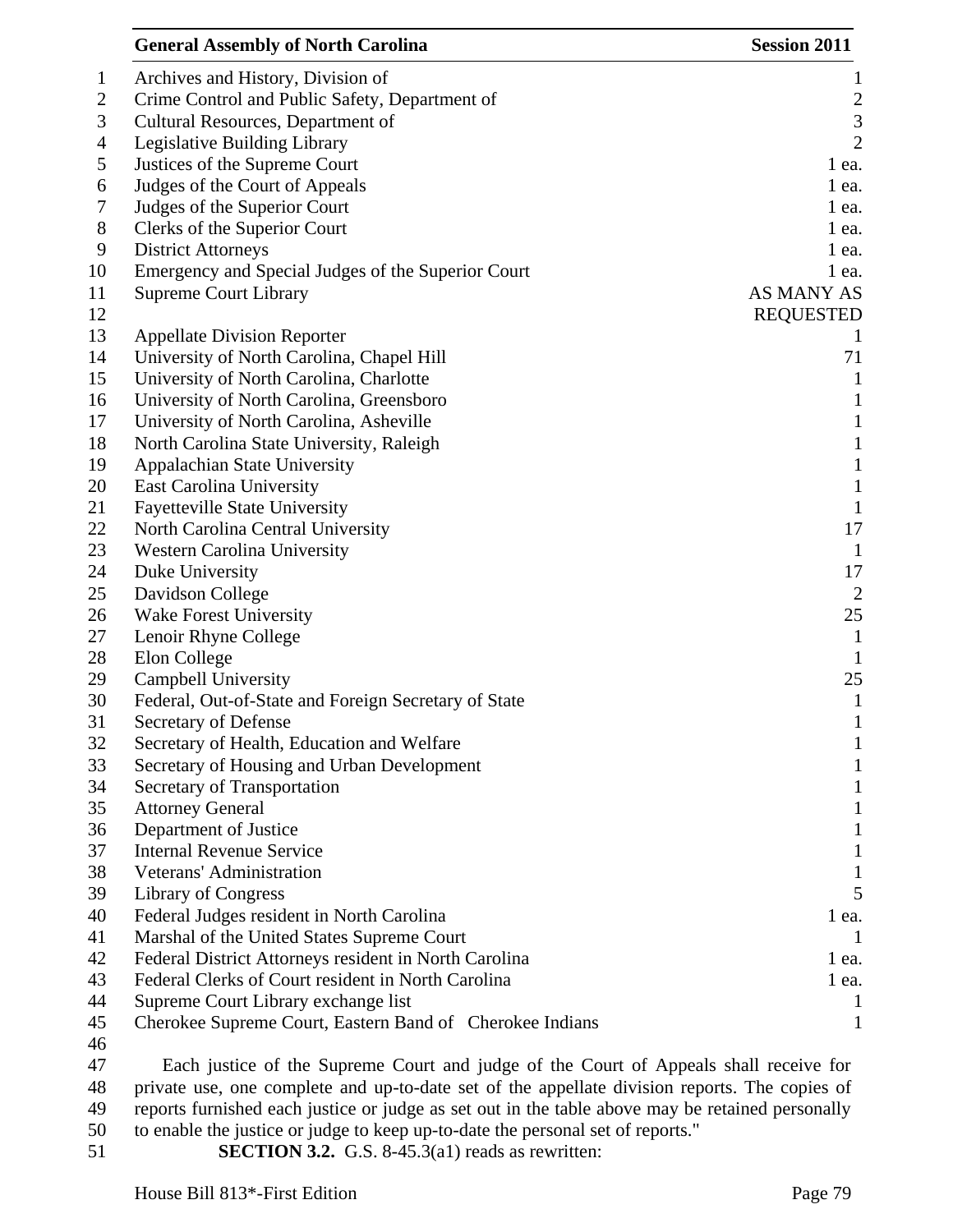| $\mathbf{1}$   | "(a1) The Employment Security Commission-Division of Employment Security is hereby                                                                   |
|----------------|------------------------------------------------------------------------------------------------------------------------------------------------------|
| $\mathbf{2}$   | specifically authorized to have photographed, photocopied, or microphotocopied all records of                                                        |
| 3              | the Commission, Division, including filings required by law to be made to the Commission,                                                            |
| $\overline{4}$ | Division, and said photographs, photocopies, or microphotocopies, when certified by the                                                              |
| 5              | Commission-Division as true and correct photographs, photocopies, or microphotocopies, shall                                                         |
| 6              | be as admissible in evidence in all actions, proceedings, and matters as the originals thereof                                                       |
| $\tau$         | would have been."                                                                                                                                    |
| $8\,$          | <b>SECTION 3.3.</b> G.S. 52C-5-501(a) reads as rewritten:                                                                                            |
| 9              | An income-withholding order issued in another state may be sent to the person or<br>" $(a)$                                                          |
| 10             | entity defined or identified as the obligor's employer under the income-withholding provisions                                                       |
| 11             | of Chapter 50 or Chapter 110 of the General Statutes, as applicable, without first filing a                                                          |
| 12             | petition or comparable pleading or registering the order with a tribunal of this State. In the                                                       |
| 13             | event that an obligor is receiving unemployment compensation benefits from the North                                                                 |
| 14             | Carolina Employment Security Commission, the Division of Employment Security (DES) in                                                                |
| 15             | accordance with G.S. 96-17, an income-withholding order issued in another state may be sent                                                          |
| 16             | to the Employment Security Commission-DES without first filing a petition or comparable                                                              |
| 17             | pleading or registering the order with a tribunal of this State. Upon receipt of the order, the                                                      |
| 18             | employer or the Employment Security Commission DES shall:                                                                                            |
| 19             | Treat an income-withholding order issued in another state which appears<br>(1)                                                                       |
| 20             | regular on its face as if it had been issued by a tribunal of this State;                                                                            |
| 21             | Immediately provide a copy of the order to the obligor; and<br>(2)                                                                                   |
| 22             | Distribute the funds as directed in the withholding order. The Employment<br>(3)                                                                     |
| 23             | Security Commission DES shall not withhold an amount to exceed                                                                                       |
| 24             | twenty-five percent (25%) of the unemployment compensation benefits."                                                                                |
| 25             | <b>SECTION 3.4.</b> G.S. 58-89A-120 reads as rewritten:                                                                                              |
|                |                                                                                                                                                      |
| 26             | "§ 58-89A-120. Unemployment taxes; payroll.                                                                                                          |
| 27             | A licensee is the employer of an assigned employee for purposes of Chapters 95, 96 and                                                               |
| 28             | 105 of the General Statutes. Nothing in this section shall otherwise affect the levy and                                                             |
| 29             | collection of unemployment insurance contributions or the assignment of discrete employer                                                            |
| 30             | numbers pursuant to G.S. $96-9(c)(4)$ and the definitions set forth in G.S. $96-8(4)$ , $96-8(5)$ , and                                              |
| 31             | 96-8(6). The Employment Security Commission-Department of Commerce, Division of                                                                      |
| 32             | Employment Security (DES), shall cooperate with the Commissioner in the investigation of                                                             |
| 33             | applicants and licensees and shall provide the Commissioner with access to all relevant records                                                      |
| 34             | and data in the custody of the Employment Security Commission. DES."                                                                                 |
| 35             | <b>SECTION 3.5.</b> G.S. 84-5(a) reads as rewritten:                                                                                                 |
| 36             | It shall be unlawful for any corporation to practice law or appear as an attorney for<br>"(a)                                                        |
| 37             | any person in any court in this State, or before any judicial body or the North Carolina                                                             |
| 38             | Industrial Commission, Utilities Commission, or the Employment Security Commission,                                                                  |
| 39             | Division of Employment Security, Department of Commerce, or hold itself out to the public or                                                         |
| 40             | advertise as being entitled to practice law; and no corporation shall organize corporations, or                                                      |
| 41             | draw agreements, or other legal documents, or draw wills, or practice law, or give legal advice,                                                     |
| 42             | or hold itself out in any manner as being entitled to do any of the foregoing acts, by or through                                                    |
| 43             | any person orally or by advertisement, letter or circular. The provisions of this section shall be                                                   |
| 44             | in addition to and not in lieu of any other provisions of Chapter 84. Provided, that nothing in                                                      |
| 45             | this section shall be construed to prohibit a banking corporation authorized and licensed to act                                                     |
| 46             | in a fiduciary capacity from performing any clerical, accounting, financial or business acts                                                         |
| 47             | required of it in the performance of its duties as a fiduciary or from performing ministerial and                                                    |
| 48             | clerical acts in the preparation and filing of such tax returns as are so required, or from                                                          |
| 49             | discussing the business and financial aspects of fiduciary relationships. Provided, however, this                                                    |
| 50<br>51       | section shall not apply to corporations authorized to practice law under the provisions of<br>Chapter 55B of the General Statutes of North Carolina. |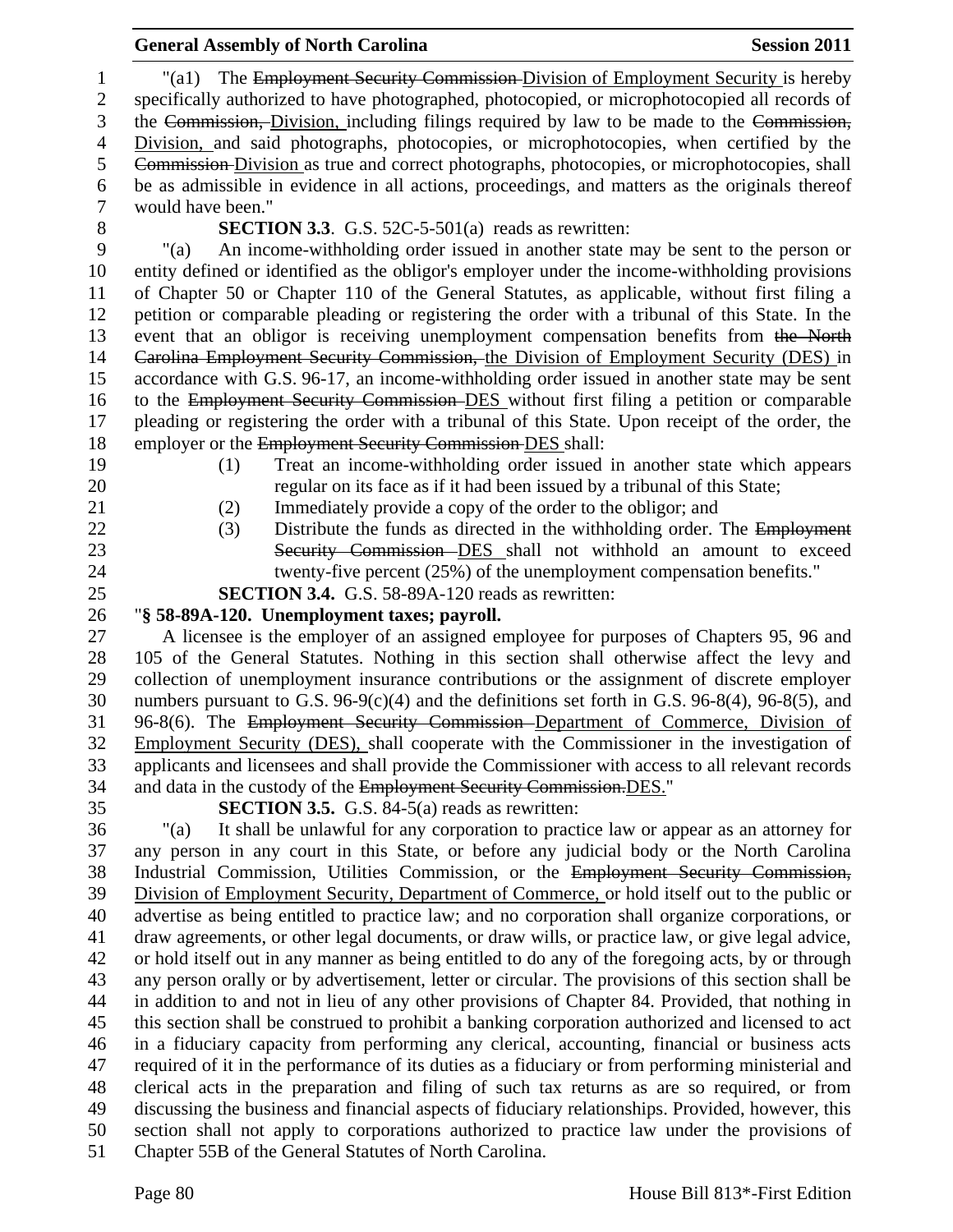|     |                | <b>General Assembly of North Carolina</b>                                                                                                                                                                                                                               | <b>Session 2011</b> |
|-----|----------------|-------------------------------------------------------------------------------------------------------------------------------------------------------------------------------------------------------------------------------------------------------------------------|---------------------|
|     |                | To further clarify the foregoing provisions of this section as they apply to corporations                                                                                                                                                                               |                     |
|     |                | which are authorized and licensed to act in a fiduciary capacity:                                                                                                                                                                                                       |                     |
| (1) |                | A corporation authorized and licensed to act in a fiduciary capacity shall not:                                                                                                                                                                                         |                     |
|     | a.             | Draw wills or trust instruments; provided that this shall not be<br>construed to prohibit an employee of such corporation from<br>conferring and cooperating with an attorney who is not a salaried<br>employee of the corporation, at the request of such attorney, in |                     |
|     |                | connection with the attorney's performance of services for a client<br>who desires to appoint the corporation executor or trustee or<br>otherwise to utilize the fiduciary services of the corporation.                                                                 |                     |
|     | $\mathbf b$ .  | Give legal advice or legal counsel, orally or written, to any customer<br>or prospective customer or to any person who is considering                                                                                                                                   |                     |
|     |                | renunciation of the right to qualify as executor or administrator or<br>who proposes to resign as guardian or trustee, or to any other person,<br>firm or corporation.                                                                                                  |                     |
|     |                |                                                                                                                                                                                                                                                                         |                     |
|     | $C_{\bullet}$  | Advertise to perform any of the acts prohibited herein; solicit to<br>perform any of the acts prohibited herein; or offer to perform any of<br>the acts prohibited herein.                                                                                              |                     |
| (2) |                | Except as provided in subsection (b) of this section, when any of the                                                                                                                                                                                                   |                     |
|     |                | following acts are to be performed in connection with the fiduciary activities                                                                                                                                                                                          |                     |
|     |                | of such a corporation, said acts shall be performed for the corporation by a                                                                                                                                                                                            |                     |
|     |                | duly licensed attorney, not a salaried employee of the corporation, retained                                                                                                                                                                                            |                     |
|     |                | to perform legal services required in connection with the particular estate,                                                                                                                                                                                            |                     |
|     |                | trust or other fiduciary matter:                                                                                                                                                                                                                                        |                     |
|     | a.             | Offering wills for probate.                                                                                                                                                                                                                                             |                     |
|     | b.             | Preparing and publishing notice of administration to creditors.                                                                                                                                                                                                         |                     |
|     | $\mathbf{c}$ . | Handling formal court proceedings.                                                                                                                                                                                                                                      |                     |
|     | d.             | Drafting legal papers or giving legal advice to spouses concerning                                                                                                                                                                                                      |                     |
|     |                | rights to an elective share under Article 1A of Chapter 30 of the<br>General Statutes.                                                                                                                                                                                  |                     |
|     | e.             | Resolving questions of domicile and residence of a decedent.                                                                                                                                                                                                            |                     |
|     | f.             | Handling proceedings involving year's allowances of widows and                                                                                                                                                                                                          |                     |
|     |                | children.                                                                                                                                                                                                                                                               |                     |
|     | g.             | Drafting deeds, notes, deeds of trust, leases, options and other                                                                                                                                                                                                        |                     |
|     |                | contracts.                                                                                                                                                                                                                                                              |                     |
|     | h.             | Drafting instruments releasing deeds of trust.                                                                                                                                                                                                                          |                     |
|     | i.             | Drafting assignments of rent.                                                                                                                                                                                                                                           |                     |
|     | j.             | Drafting any formal legal document to be used in the discharge of the                                                                                                                                                                                                   |                     |
|     |                | corporate fiduciary's duty.                                                                                                                                                                                                                                             |                     |
|     | k.             | In matters involving estate and inheritance taxes, gift taxes, and                                                                                                                                                                                                      |                     |
|     |                | federal and State income taxes:                                                                                                                                                                                                                                         |                     |
|     |                | Preparing and filing protests or claims for refund, except<br>1.                                                                                                                                                                                                        |                     |
|     |                | requests for a refund based on mathematical or clerical errors                                                                                                                                                                                                          |                     |
|     |                | in tax returns filed by it as a fiduciary.                                                                                                                                                                                                                              |                     |
|     |                | Conferring with tax authorities regarding protests or claims<br>2.                                                                                                                                                                                                      |                     |
|     |                | for refund, except those based on mathematical or clerical                                                                                                                                                                                                              |                     |
|     |                | errors in tax returns filed by it as a fiduciary.                                                                                                                                                                                                                       |                     |
|     |                | Handling petitions to the tax court.<br>3.                                                                                                                                                                                                                              |                     |
|     | 1.             | Performing legal services in insolvency proceedings or before a                                                                                                                                                                                                         |                     |
|     |                | referee in bankruptcy or in court.                                                                                                                                                                                                                                      |                     |
|     | m.             | In connection with the administration of an estate or trust:                                                                                                                                                                                                            |                     |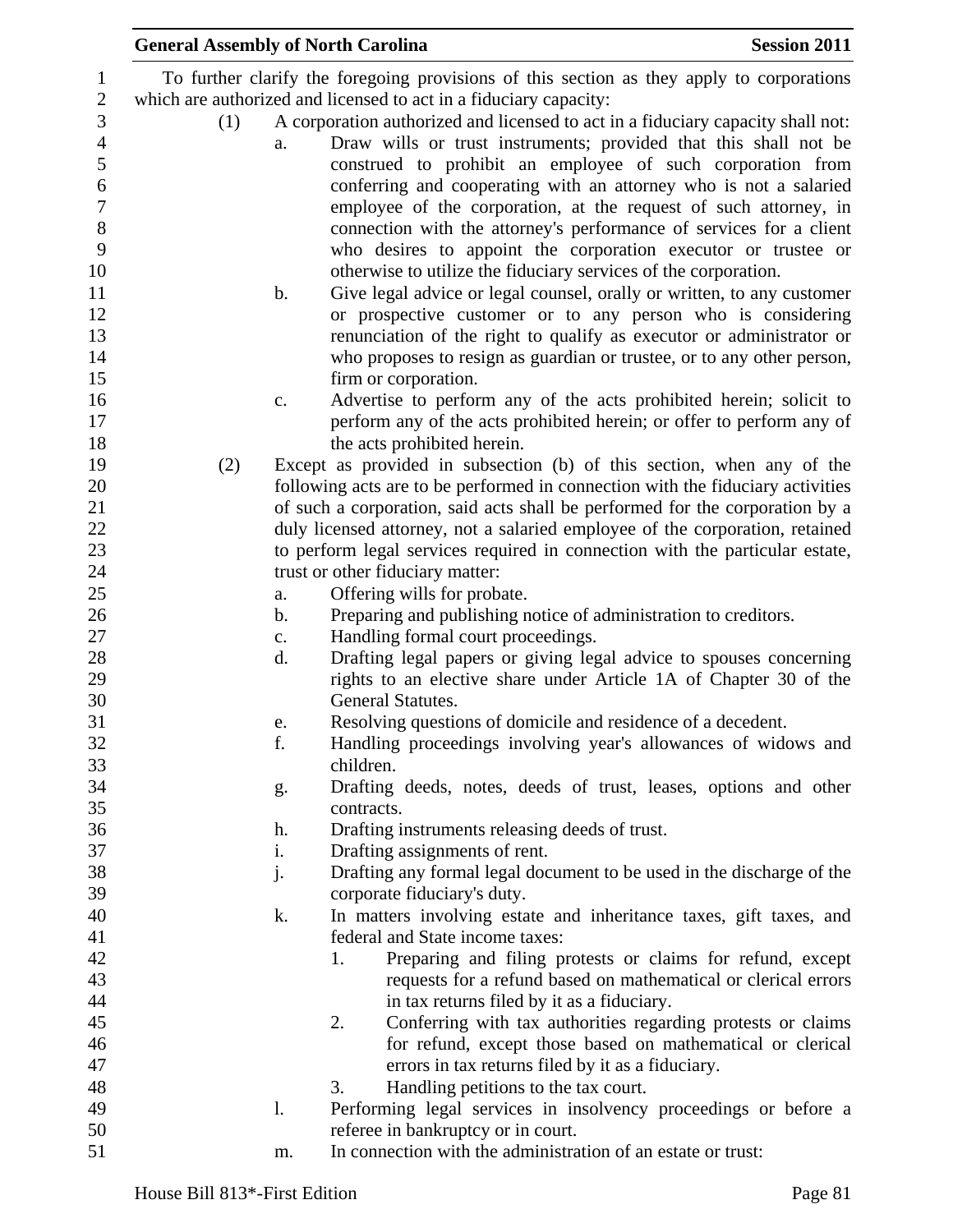| 1.<br>Making application for letters testamentary or letters of<br>$\mathbf{1}$<br>$\overline{2}$<br>administration.<br>3<br>2.<br>Abstracting or passing upon title to property.<br>$\overline{4}$<br>3.<br>Handling litigation relating to claims by or against the estate<br>5<br>or trust.<br>6<br>Handling foreclosure proceedings of deeds of trust or other<br>4.<br>$\boldsymbol{7}$<br>security instruments which are in default.<br>$\,8\,$<br>When any of the following acts are to be performed in connection with the<br>(3)<br>9<br>fiduciary activities of such a corporation, the corporation shall comply with<br>10<br>the following:<br>11<br>The initial opening and inventorying of safe deposit boxes in<br>a.<br>12<br>connection with the administration of an estate for which the<br>13<br>corporation is executor or administrator shall be handled by, or with<br>14<br>the advice of, an attorney, not a salaried employee of the corporation,<br>15<br>retained by the corporation to perform legal services required in<br>16<br>connection with that particular estate.<br>17<br>The furnishing of a beneficiary with applicable portions of a testator's<br>b.<br>18<br>will relating to such beneficiary shall, if accompanied by any legal<br>19<br>advice or opinion, be handled by, or with the advice of, an attorney,<br>20<br>not a salaried employee of the corporation, retained by the |
|-----------------------------------------------------------------------------------------------------------------------------------------------------------------------------------------------------------------------------------------------------------------------------------------------------------------------------------------------------------------------------------------------------------------------------------------------------------------------------------------------------------------------------------------------------------------------------------------------------------------------------------------------------------------------------------------------------------------------------------------------------------------------------------------------------------------------------------------------------------------------------------------------------------------------------------------------------------------------------------------------------------------------------------------------------------------------------------------------------------------------------------------------------------------------------------------------------------------------------------------------------------------------------------------------------------------------------------------------------------------------------------------------------------------------------------|
|                                                                                                                                                                                                                                                                                                                                                                                                                                                                                                                                                                                                                                                                                                                                                                                                                                                                                                                                                                                                                                                                                                                                                                                                                                                                                                                                                                                                                                   |
|                                                                                                                                                                                                                                                                                                                                                                                                                                                                                                                                                                                                                                                                                                                                                                                                                                                                                                                                                                                                                                                                                                                                                                                                                                                                                                                                                                                                                                   |
|                                                                                                                                                                                                                                                                                                                                                                                                                                                                                                                                                                                                                                                                                                                                                                                                                                                                                                                                                                                                                                                                                                                                                                                                                                                                                                                                                                                                                                   |
|                                                                                                                                                                                                                                                                                                                                                                                                                                                                                                                                                                                                                                                                                                                                                                                                                                                                                                                                                                                                                                                                                                                                                                                                                                                                                                                                                                                                                                   |
|                                                                                                                                                                                                                                                                                                                                                                                                                                                                                                                                                                                                                                                                                                                                                                                                                                                                                                                                                                                                                                                                                                                                                                                                                                                                                                                                                                                                                                   |
|                                                                                                                                                                                                                                                                                                                                                                                                                                                                                                                                                                                                                                                                                                                                                                                                                                                                                                                                                                                                                                                                                                                                                                                                                                                                                                                                                                                                                                   |
|                                                                                                                                                                                                                                                                                                                                                                                                                                                                                                                                                                                                                                                                                                                                                                                                                                                                                                                                                                                                                                                                                                                                                                                                                                                                                                                                                                                                                                   |
|                                                                                                                                                                                                                                                                                                                                                                                                                                                                                                                                                                                                                                                                                                                                                                                                                                                                                                                                                                                                                                                                                                                                                                                                                                                                                                                                                                                                                                   |
|                                                                                                                                                                                                                                                                                                                                                                                                                                                                                                                                                                                                                                                                                                                                                                                                                                                                                                                                                                                                                                                                                                                                                                                                                                                                                                                                                                                                                                   |
|                                                                                                                                                                                                                                                                                                                                                                                                                                                                                                                                                                                                                                                                                                                                                                                                                                                                                                                                                                                                                                                                                                                                                                                                                                                                                                                                                                                                                                   |
|                                                                                                                                                                                                                                                                                                                                                                                                                                                                                                                                                                                                                                                                                                                                                                                                                                                                                                                                                                                                                                                                                                                                                                                                                                                                                                                                                                                                                                   |
|                                                                                                                                                                                                                                                                                                                                                                                                                                                                                                                                                                                                                                                                                                                                                                                                                                                                                                                                                                                                                                                                                                                                                                                                                                                                                                                                                                                                                                   |
|                                                                                                                                                                                                                                                                                                                                                                                                                                                                                                                                                                                                                                                                                                                                                                                                                                                                                                                                                                                                                                                                                                                                                                                                                                                                                                                                                                                                                                   |
|                                                                                                                                                                                                                                                                                                                                                                                                                                                                                                                                                                                                                                                                                                                                                                                                                                                                                                                                                                                                                                                                                                                                                                                                                                                                                                                                                                                                                                   |
|                                                                                                                                                                                                                                                                                                                                                                                                                                                                                                                                                                                                                                                                                                                                                                                                                                                                                                                                                                                                                                                                                                                                                                                                                                                                                                                                                                                                                                   |
|                                                                                                                                                                                                                                                                                                                                                                                                                                                                                                                                                                                                                                                                                                                                                                                                                                                                                                                                                                                                                                                                                                                                                                                                                                                                                                                                                                                                                                   |
|                                                                                                                                                                                                                                                                                                                                                                                                                                                                                                                                                                                                                                                                                                                                                                                                                                                                                                                                                                                                                                                                                                                                                                                                                                                                                                                                                                                                                                   |
|                                                                                                                                                                                                                                                                                                                                                                                                                                                                                                                                                                                                                                                                                                                                                                                                                                                                                                                                                                                                                                                                                                                                                                                                                                                                                                                                                                                                                                   |
| corporation to perform legal services required in connection with that                                                                                                                                                                                                                                                                                                                                                                                                                                                                                                                                                                                                                                                                                                                                                                                                                                                                                                                                                                                                                                                                                                                                                                                                                                                                                                                                                            |
| particular estate or matter.                                                                                                                                                                                                                                                                                                                                                                                                                                                                                                                                                                                                                                                                                                                                                                                                                                                                                                                                                                                                                                                                                                                                                                                                                                                                                                                                                                                                      |
| In matters involving estate and inheritance taxes and federal and<br>c.                                                                                                                                                                                                                                                                                                                                                                                                                                                                                                                                                                                                                                                                                                                                                                                                                                                                                                                                                                                                                                                                                                                                                                                                                                                                                                                                                           |
| State income taxes, the corporation shall not execute waivers of                                                                                                                                                                                                                                                                                                                                                                                                                                                                                                                                                                                                                                                                                                                                                                                                                                                                                                                                                                                                                                                                                                                                                                                                                                                                                                                                                                  |
| statutes of limitations without the advice of an attorney, not a salaried                                                                                                                                                                                                                                                                                                                                                                                                                                                                                                                                                                                                                                                                                                                                                                                                                                                                                                                                                                                                                                                                                                                                                                                                                                                                                                                                                         |
| employee of the corporation, retained by the corporation to perform                                                                                                                                                                                                                                                                                                                                                                                                                                                                                                                                                                                                                                                                                                                                                                                                                                                                                                                                                                                                                                                                                                                                                                                                                                                                                                                                                               |
| legal services in connection with that particular estate or matter.                                                                                                                                                                                                                                                                                                                                                                                                                                                                                                                                                                                                                                                                                                                                                                                                                                                                                                                                                                                                                                                                                                                                                                                                                                                                                                                                                               |
| d.<br>An attorney, not a salaried employee of the corporation, retained by                                                                                                                                                                                                                                                                                                                                                                                                                                                                                                                                                                                                                                                                                                                                                                                                                                                                                                                                                                                                                                                                                                                                                                                                                                                                                                                                                        |
| the corporation to perform legal services required in connection with                                                                                                                                                                                                                                                                                                                                                                                                                                                                                                                                                                                                                                                                                                                                                                                                                                                                                                                                                                                                                                                                                                                                                                                                                                                                                                                                                             |
| an estate or trust shall be furnished copies of inventories and<br>accounts proposed for filing with any court and proposed federal                                                                                                                                                                                                                                                                                                                                                                                                                                                                                                                                                                                                                                                                                                                                                                                                                                                                                                                                                                                                                                                                                                                                                                                                                                                                                               |
| estate and North Carolina inheritance tax returns and, on request,                                                                                                                                                                                                                                                                                                                                                                                                                                                                                                                                                                                                                                                                                                                                                                                                                                                                                                                                                                                                                                                                                                                                                                                                                                                                                                                                                                |
| copies of proposed income and intangibles tax returns, and shall be                                                                                                                                                                                                                                                                                                                                                                                                                                                                                                                                                                                                                                                                                                                                                                                                                                                                                                                                                                                                                                                                                                                                                                                                                                                                                                                                                               |
| afforded an opportunity to advise and counsel the corporate fiduciary                                                                                                                                                                                                                                                                                                                                                                                                                                                                                                                                                                                                                                                                                                                                                                                                                                                                                                                                                                                                                                                                                                                                                                                                                                                                                                                                                             |
| concerning them prior to filing."                                                                                                                                                                                                                                                                                                                                                                                                                                                                                                                                                                                                                                                                                                                                                                                                                                                                                                                                                                                                                                                                                                                                                                                                                                                                                                                                                                                                 |
| <b>SECTION 3.6.</b> G.S. $95-25.3(d)$ reads as rewritten:                                                                                                                                                                                                                                                                                                                                                                                                                                                                                                                                                                                                                                                                                                                                                                                                                                                                                                                                                                                                                                                                                                                                                                                                                                                                                                                                                                         |
| The Commissioner, in order to prevent curtailment of opportunities for employment<br>" $(d)$                                                                                                                                                                                                                                                                                                                                                                                                                                                                                                                                                                                                                                                                                                                                                                                                                                                                                                                                                                                                                                                                                                                                                                                                                                                                                                                                      |
| of the economically disadvantaged and the unemployed, may, by regulation, establish a wage                                                                                                                                                                                                                                                                                                                                                                                                                                                                                                                                                                                                                                                                                                                                                                                                                                                                                                                                                                                                                                                                                                                                                                                                                                                                                                                                        |
| rate not less than eighty-five percent (85%) of the otherwise applicable wage rate in effect                                                                                                                                                                                                                                                                                                                                                                                                                                                                                                                                                                                                                                                                                                                                                                                                                                                                                                                                                                                                                                                                                                                                                                                                                                                                                                                                      |
| under subsection (a) which shall apply to all persons (i) who have been unemployed for at least                                                                                                                                                                                                                                                                                                                                                                                                                                                                                                                                                                                                                                                                                                                                                                                                                                                                                                                                                                                                                                                                                                                                                                                                                                                                                                                                   |
| 15 weeks and who are economically disadvantaged, or (ii) who are, or whose families are,                                                                                                                                                                                                                                                                                                                                                                                                                                                                                                                                                                                                                                                                                                                                                                                                                                                                                                                                                                                                                                                                                                                                                                                                                                                                                                                                          |
| receiving Work First Family Assistance or who are receiving supplemental security benefits                                                                                                                                                                                                                                                                                                                                                                                                                                                                                                                                                                                                                                                                                                                                                                                                                                                                                                                                                                                                                                                                                                                                                                                                                                                                                                                                        |
| under Title XVI of the Social Security Act.                                                                                                                                                                                                                                                                                                                                                                                                                                                                                                                                                                                                                                                                                                                                                                                                                                                                                                                                                                                                                                                                                                                                                                                                                                                                                                                                                                                       |
| Pursuant to regulations issued by the Commissioner, certificates establishing eligibility for                                                                                                                                                                                                                                                                                                                                                                                                                                                                                                                                                                                                                                                                                                                                                                                                                                                                                                                                                                                                                                                                                                                                                                                                                                                                                                                                     |
| such subminimum wage shall be issued by the Employment Security Commission. Division of                                                                                                                                                                                                                                                                                                                                                                                                                                                                                                                                                                                                                                                                                                                                                                                                                                                                                                                                                                                                                                                                                                                                                                                                                                                                                                                                           |
| <b>Employment Security.</b>                                                                                                                                                                                                                                                                                                                                                                                                                                                                                                                                                                                                                                                                                                                                                                                                                                                                                                                                                                                                                                                                                                                                                                                                                                                                                                                                                                                                       |
| The regulation issued by the Commissioner shall not permit employment at the                                                                                                                                                                                                                                                                                                                                                                                                                                                                                                                                                                                                                                                                                                                                                                                                                                                                                                                                                                                                                                                                                                                                                                                                                                                                                                                                                      |
| subminimum rate for a period in excess of 52 weeks."                                                                                                                                                                                                                                                                                                                                                                                                                                                                                                                                                                                                                                                                                                                                                                                                                                                                                                                                                                                                                                                                                                                                                                                                                                                                                                                                                                              |
| <b>SECTION 3.7.</b> G.S. 94-144(b) reads as rewritten:                                                                                                                                                                                                                                                                                                                                                                                                                                                                                                                                                                                                                                                                                                                                                                                                                                                                                                                                                                                                                                                                                                                                                                                                                                                                                                                                                                            |
| A listing of employment by area and industry of employers who have an assigned<br>" $(b)$                                                                                                                                                                                                                                                                                                                                                                                                                                                                                                                                                                                                                                                                                                                                                                                                                                                                                                                                                                                                                                                                                                                                                                                                                                                                                                                                         |
| account number by the Employment Security Commission-Department of Commerce, Division                                                                                                                                                                                                                                                                                                                                                                                                                                                                                                                                                                                                                                                                                                                                                                                                                                                                                                                                                                                                                                                                                                                                                                                                                                                                                                                                             |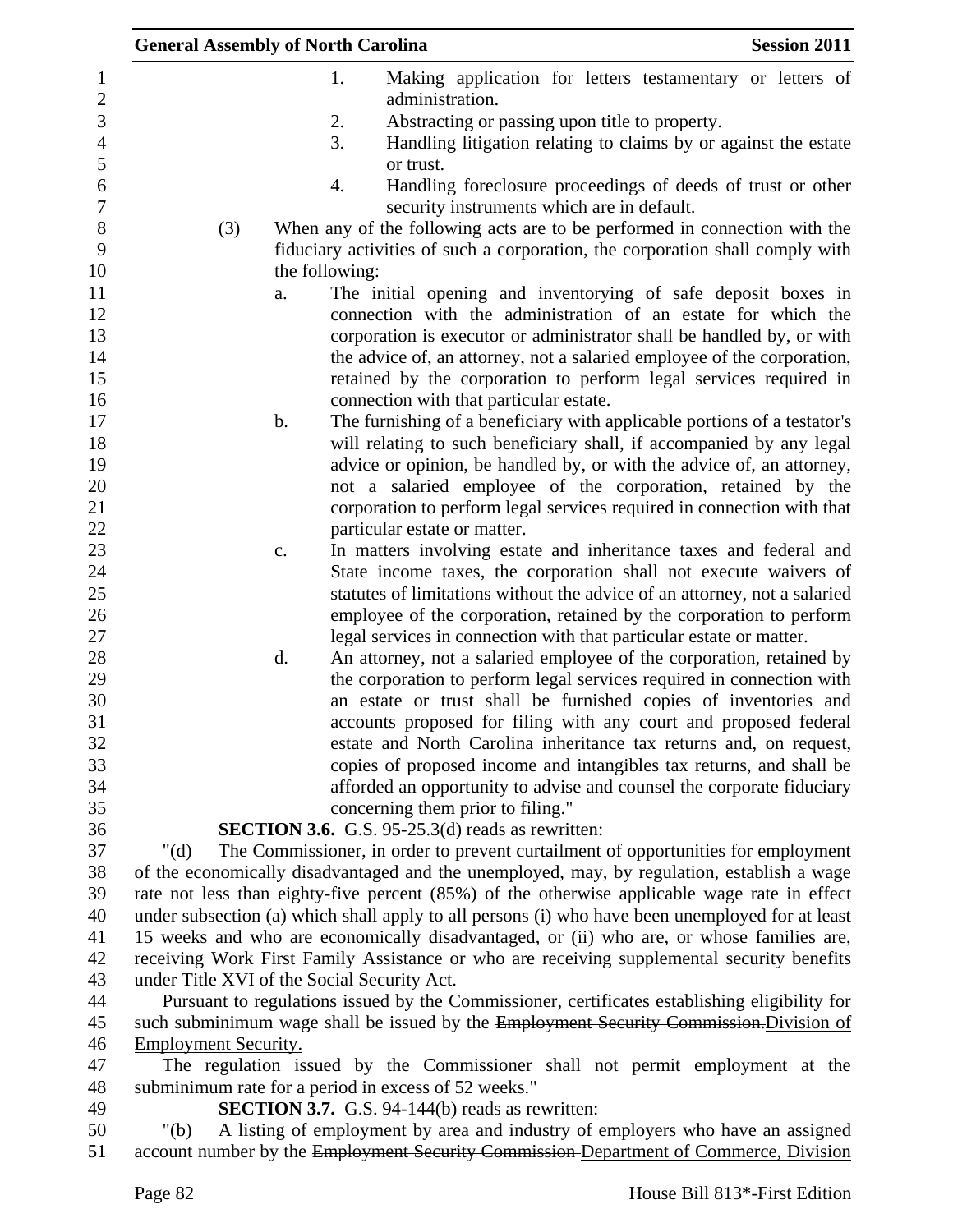of Employment Security (DES), shall be supplied annually to the Commissioner by the 2 Employment Security Commission of this State. DES. The listing of employment by area and industry shall contain at least the following: employer name; Employment Security Commission DES account number; indication of whether multiple or a single report unit; number of reporting units; average employment; establishment size code; geographical area; any four-digit code; and any other information deemed necessary by the Commissioner Division to meet federal reporting requirements."

## "**§ 105-129. Extension of time for filing returns.**

 A return required by this Article is due on or before the date set in this Article. A taxpayer may ask the Secretary for an extension of time to file a return under G.S. 105-263. (1939, c. 158, s. 216; 1955, c. 1350, s. 17; 1959, c. 1259, s. 9; 1973, c. 476, s. 193; 1977, c. 1114, s. 6; 1989 (Reg. Sess., 1990), c. 984, s. 7; 1997-300, s. 2.)"

## **SECTION 3.8.** G.S. 105-129.4(b) reads as rewritten:

 "(b) Wage Standard. – A taxpayer is eligible for the credit for creating jobs in an enterprise tier three, four, or five area if, for the calendar year the jobs are created, the average wage of the jobs for which the credit is claimed meets the wage standard and the average wage of all jobs at the location with respect to which the credit is claimed meets the wage standard. No credit is allowed for jobs not included in the wage calculation. A taxpayer is eligible for the credit for investing in machinery and equipment, the credit for research and development, or the credit for investing in real property for a central office or aircraft facility in a tier three, four, or five area if, for the calendar year the taxpayer engages in the activity that qualifies for the credit, the average wage of all jobs at the location with respect to which the credit is claimed meets the wage standard. In making the wage calculation, the taxpayer must include any positions that were filled for at least 1,600 hours during the calendar year the taxpayer engages in the activity that qualifies for the credit even if those positions are not filled at the time the taxpayer claims the credit. For a taxpayer with a taxable year other than a calendar year, the taxpayer must use the wage standard for the calendar year in which the taxable year begins. No wage standard applies to credits for activities in an enterprise tier one or two area. For the purposes of this subsection, for a fiber, yarn, or thread mill that uses a sequential manufacturing process in which separate parts of the sequential manufacturing process are performed in different facilities within the same county, the term "location" may mean either the specific establishment or all facilities in the county in which parts of the process are performed.

 Part-time jobs for which the taxpayer provides health insurance as provided in subsection (b2) of this section are considered to have an average weekly wage at least equal to the applicable percentage times the applicable average weekly wage for the county in which the jobs will be located. There may be a period of up to 100 days between the time at which an employee begins a part-time job and the time at which the taxpayer begins to provide health insurance for that employee.

 Jobs meet the wage standard if they pay an average weekly wage that is at least equal to one hundred ten percent (110%) of the applicable average weekly wage for the county in which the jobs will be located, as computed by the Secretary of Commerce from data compiled by the Employment Security Commission Division of Employment Security for the most recent period for which data are available. The applicable average weekly wage is the lowest of the following: (i) the average wage for all insured private employers in the county, (ii) the average wage for all insured private employers in the State, and (iii) the average wage for all insured private employers in the county multiplied by the county income/wage adjustment factor. The county income/wage adjustment factor is the county income/wage ratio divided by the State income/wage ratio. The county income/wage ratio is average per capita income in the county divided by the annualized average wage for all insured private employers in the county. The State income/wage ratio is the average per capita income in the State divided by the annualized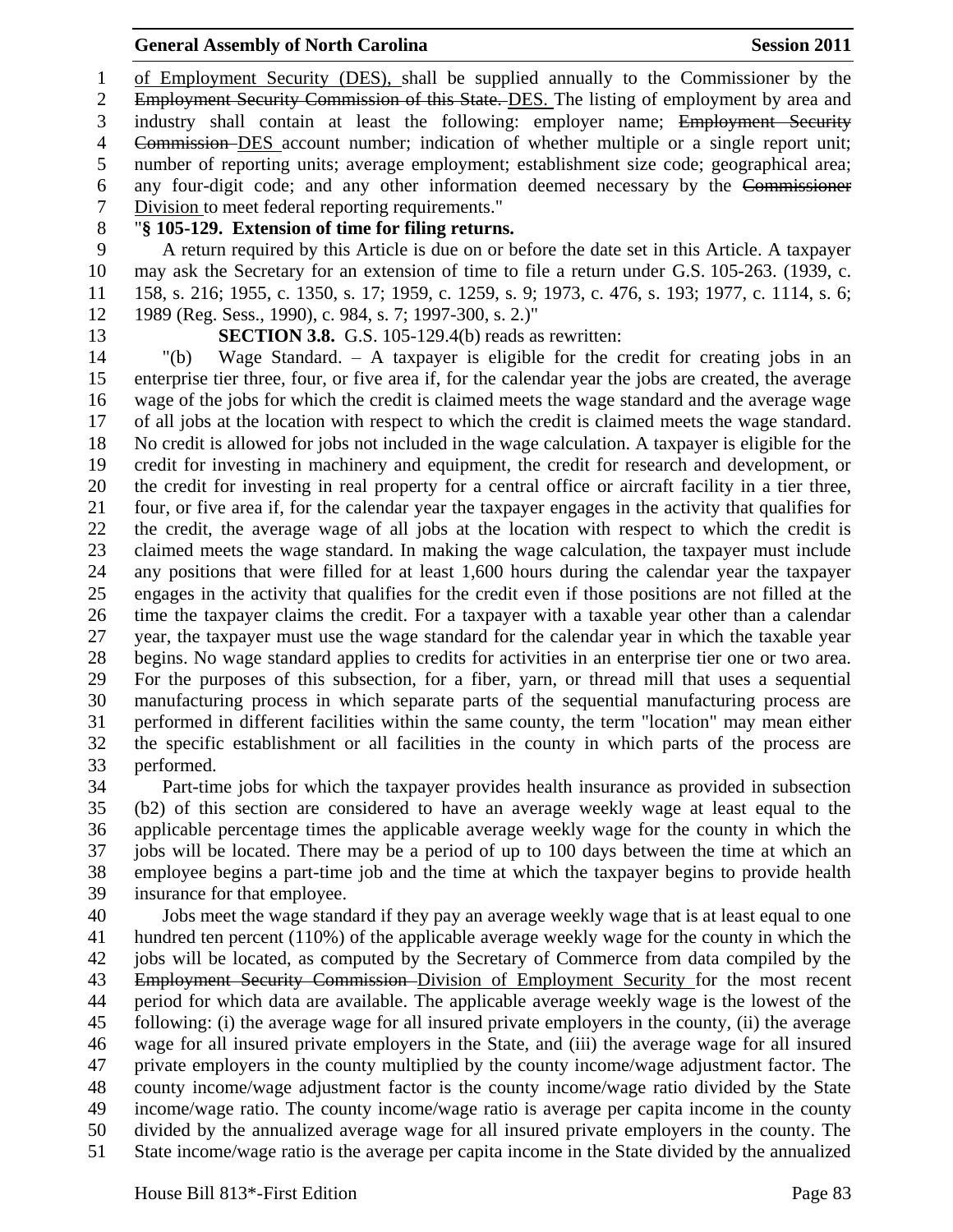|                | <b>Session 2011</b><br><b>General Assembly of North Carolina</b>                                                                       |
|----------------|----------------------------------------------------------------------------------------------------------------------------------------|
| $\mathbf{1}$   | average wage for all insured private employers in the State. The Department of Commerce                                                |
| $\sqrt{2}$     | must annually publish the wage standard for each county."                                                                              |
| 3              | <b>SECTION 3.9.</b> G.S. $105-259(b)(9)$ and $(9a)$ read as rewritten:                                                                 |
| $\overline{4}$ | To furnish to the Employment Security Commission Division of<br>"(9)                                                                   |
| 5              | Employment Security the name, address, and account and identification                                                                  |
| 6              | numbers of a taxpayer when the information is requested by the Commission                                                              |
| $\overline{7}$ | Division in order to fulfill a duty imposed under Article 2 of Chapter 96 of                                                           |
| $\,8\,$        | the General Statutes.                                                                                                                  |
| 9              | To furnish information to the Employment Security Commission Division of<br>(9a)                                                       |
| 10             | <b>Employment Security to the extent required for its NC WORKS study of the</b>                                                        |
| 11             | working poor pursuant to G.S. 108A-29(r). The Employment Security                                                                      |
| 12             | Commission-Division of Employment Security shall use information                                                                       |
| 13             | furnished to it under this subdivision only in a nonidentifying form for                                                               |
| 14             | statistical and analytical purposes related to its NC WORKS study. The                                                                 |
| 15             | information that may be furnished under this subdivision is the following                                                              |
| 16             | with respect to individual income taxpayers, as shown on the North Carolina                                                            |
| 17             | income tax forms:                                                                                                                      |
| 18             | Name, social security number, spouse's name, spouse's social<br>a.                                                                     |
| 19             | security number, and county of residence.                                                                                              |
| 20             | Filing status and federal personal exemptions.<br>b.                                                                                   |
| 21             | Federal taxable income, additions to federal taxable income, and total<br>c.                                                           |
| 22             | of federal taxable income plus additional income.                                                                                      |
| 23             | Income while a North Carolina resident, total income from North<br>d.                                                                  |
| 24             | Carolina sources while a nonresident, and total income from all                                                                        |
| 25             | sources.                                                                                                                               |
| 26             | Exemption for children, nonresidents' and part-year residents'<br>e.                                                                   |
| 27             | exemption for children, and credit for children.                                                                                       |
| 28             | f.<br>Expenses for child and dependent care, portion of expenses paid                                                                  |
| 29             | while a resident of North Carolina, portion of expenses paid while a                                                                   |
| 30<br>31       | resident of North Carolina that was incurred for dependents who                                                                        |
| 32             | were under the age of seven and dependents who were physically or<br>mentally incapable of caring for themselves, credit for child and |
| 33             | dependent care expenses, other qualifying expenses, credit for other                                                                   |
| 34             | qualifying expenses, total credit for child and dependent care                                                                         |
| 35             | expenses."                                                                                                                             |
| 36             | SECTION 3.10. G.S. 105A-8(b) reads as rewritten:                                                                                       |
| 37             | Hearing. $-$ A hearing on a contested claim of a State agency, except a constituent<br>" $(b)$                                         |
| 38             | institution of The University of North Carolina or the Employment Security Commission,                                                 |
| 39             | Division of Employment Security must be conducted in accordance with Article 3 of Chapter                                              |
| 40             | 150B of the General Statutes. A hearing on a contested claim of a constituent institution of The                                       |
| 41             | University of North Carolina must be conducted in accordance with administrative procedures                                            |
| 42             | approved by the Attorney General. A hearing on a contested claim of the Employment Security                                            |
| 43             | Commission-Division of Employment Security must be conducted in accordance with rules                                                  |
| 44             | adopted by that Commission. Division. A request for a hearing on a contested claim of any                                              |
| 45             | State agency must be filed within 30 days after the State agency mails the debtor notice of the                                        |
| 46             | proposed setoff. A request for a hearing is considered to be filed when it is delivered for                                            |
| 47             | mailing with postage prepaid and properly addressed. In a hearing under this section, an issue                                         |
| 48             | that has previously been litigated in a court proceeding cannot be considered.                                                         |
| 49             | If a debtor owes a debt to a State agency and the net proceeds credited to the State agency                                            |
| 50             | for the debt exceed the amount of the debt, the State agency must send the balance to the                                              |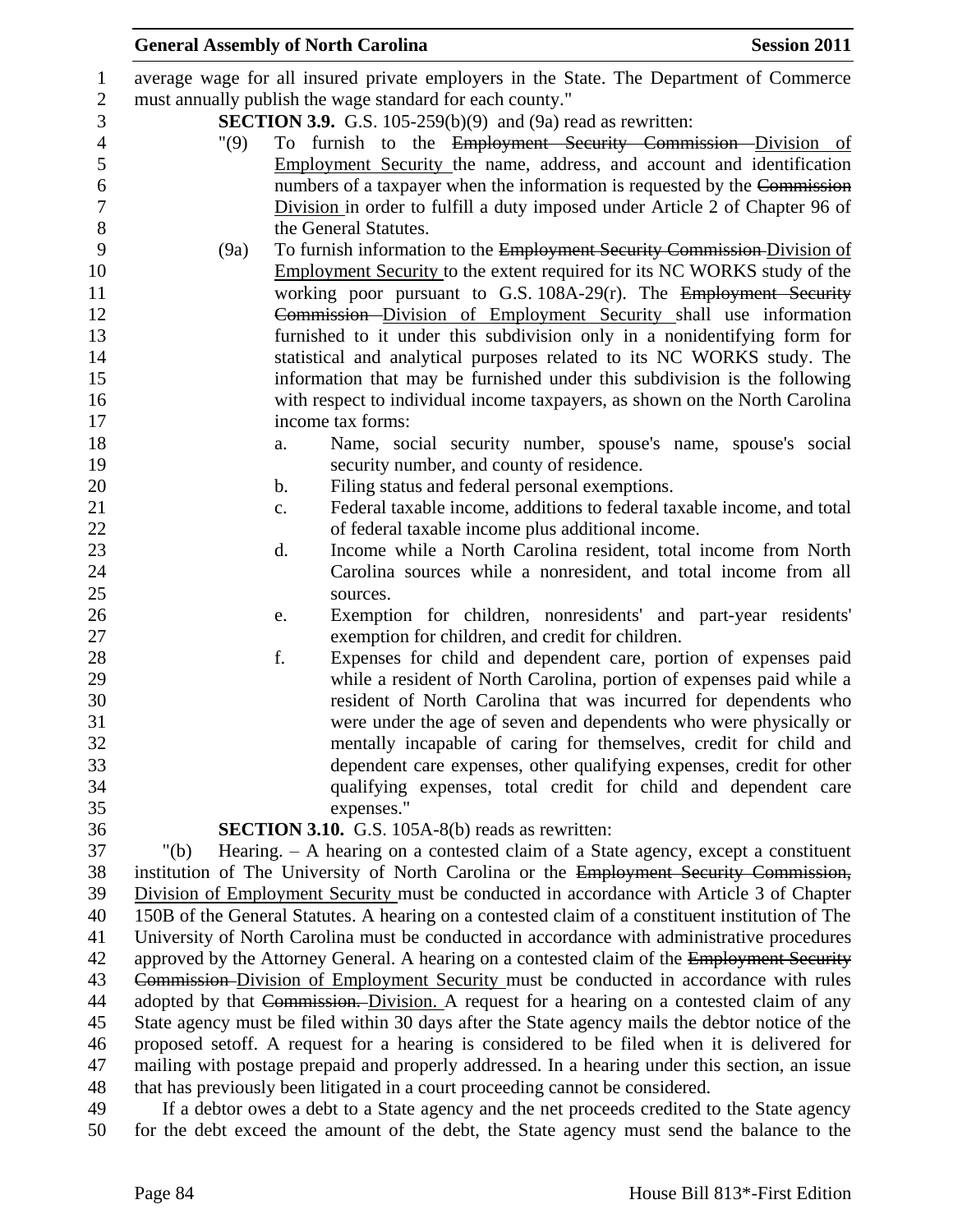debtor. No part of the collection assistance fee retained by the Department may be returned when a debt is owed but it is less than the amount set off. Interest accrues on the amount of a refund returned to a taxpayer under this subsection in accordance with G.S. 105-241.21. A State agency that returns a refund to a taxpayer under this subsection must pay from the State agency's funds any interest that has accrued since the fifth

day after the Department mailed the notice of setoff to the taxpayer."

**SECTION 3.11.** G.S. 105A-9 reads as rewritten:

### "**§ 105A-9. Appeals from hearings.**

 Appeals from hearings allowed under this Chapter, other than those conducted by the 10 Employment Security Commission, Division of Employment Security, shall be in accordance with the provisions of Chapter 150B of the General Statutes, the Administrative Procedure Act, except that the place of initial judicial review shall be the superior court for the county in which the debtor resides. Appeals from hearings allowed under this Chapter that are conducted by the 14 Employment Security Commission of North Carolina-Division of Employment Security shall be in accordance with the provisions of Chapter 96 of the General Statutes."

### **SECTION 3.12.** G.S. 108A-29 reads as rewritten:

# "**§ 108A-29. Priority for employment services.**

(a) Repealed by Session Laws 2009-489, s. 12, effective August 26, 2009.

 (b) Individuals seeking to apply or reapply for Work First Program assistance and who 20 are not exempt from work requirements shall register with the Employment Security Commission Division of Employment Security for employment services. The point of 22 registration shall be at an office of the Employment Security Commission-Division in the county in which the individual resides or at another location designated in a Memorandum of Understanding between the Employment Security Commission Division and the local department of social services.

…

 (f) Each county department of social services shall enter into a cooperative agreement 28 with the local Employment Security Commission–Division to operate the Job Search component on behalf of Work First Program registrants. The cooperative agreement shall include a provision for payment to the Employment Security Commission by the county department of social services for the cost of providing those services, not otherwise available to 32 all clients of the Employment Security Commission, Division, described in this subsection as the same are reflected as a component of the County Plan payable from fund allocations in the county block grant. The county department of social services may also enter into a cooperative agreement with the community college system or any other entity to operate the Job Preparedness component. This cooperative agreement shall include a provision for payment to that entity by the county department of social services for the cost of providing those services, not otherwise available to all clients of the Employment Security Commission, Division, described in this subsection as the same are reflected as a component of the County Plan payable from fund allocations in the county block grant.

 (g) The Employment Security Commission Division shall further assist registrants through job search, job placement, or referral to community service, if contracted to do so.

 (h) An individual placed in the Job Search component of the Employment Security Commission Division or other agency providing Job Search services shall look for work and 45 shall accept any suitable employment. If contracted, the Employment Security Commission Division shall refer individuals to current job openings and shall make job development contacts for individuals. Individuals so referred shall be required to keep a record of their job 48 search activities on a job search record form provided by the Commission, Division, and the Employment Security Commission Division will monitor these activities. A "job search record" means a written list of dates, times, places, addresses, telephone numbers, names, and circumstances of job interviews. The Job Search component shall include at least one weekly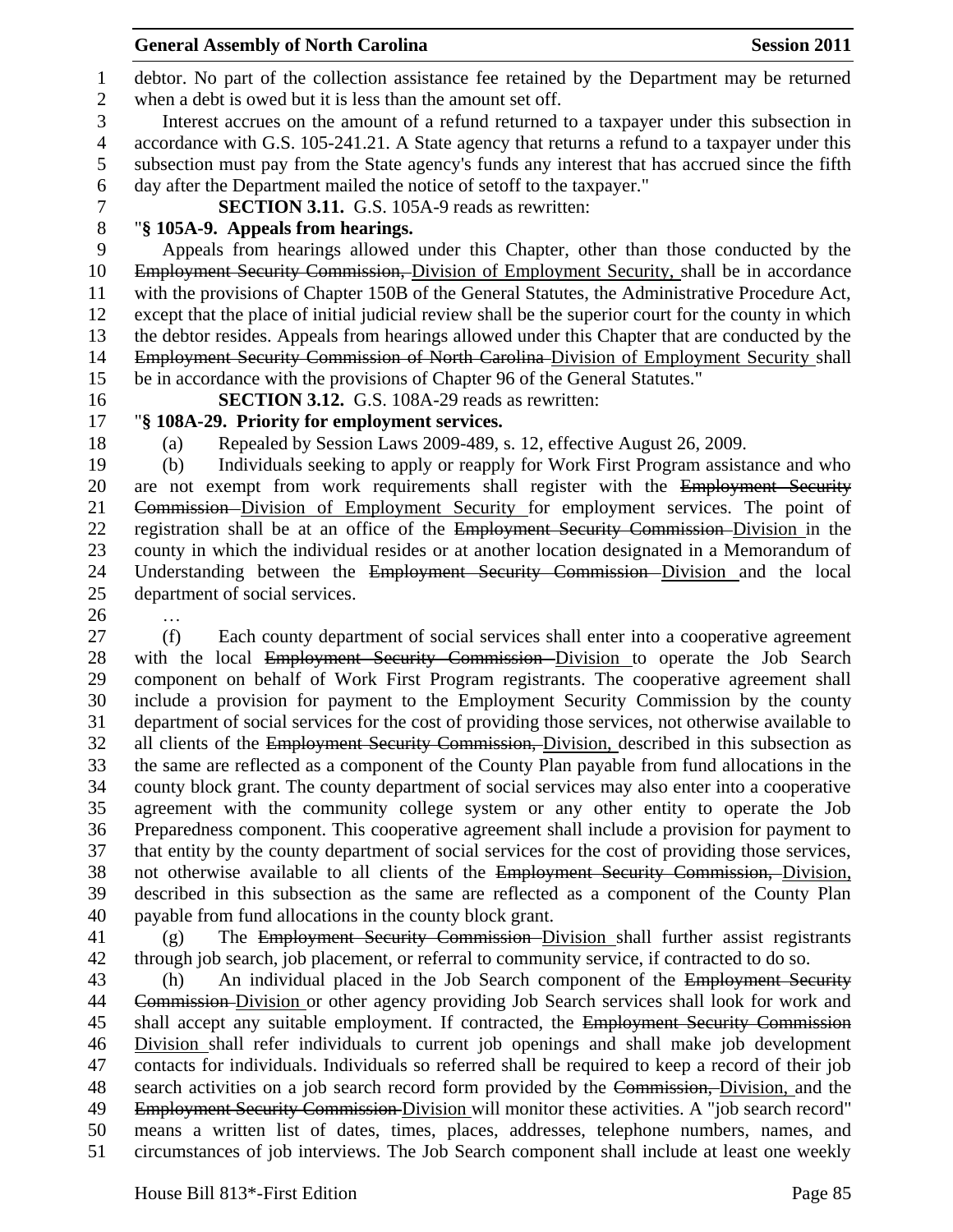|                          | <b>Session 2011</b><br><b>General Assembly of North Carolina</b>                                                                                                      |
|--------------------------|-----------------------------------------------------------------------------------------------------------------------------------------------------------------------|
| $\mathbf{1}$             | contact with the Employment Security Commission. Division. The Employment Security                                                                                    |
| $\overline{2}$           | Commission Division shall adopt rules to accomplish this subsection.                                                                                                  |
| 3                        | The Employment Security Commission shall notify all employers in the State of the<br>(i)                                                                              |
| $\overline{\mathcal{A}}$ | "Exclusive No-Fault" Referral Service available through the Employment Security Commission                                                                            |
| 5                        | Division of Employment Security to employers who hire personnel through Job Service                                                                                   |
| 6                        | referrals.                                                                                                                                                            |
| 7                        | All individuals referred to jobs through the Employment Security Commission<br>(i)                                                                                    |
| $8\,$                    | Division of Employment Security shall be instructed in the procedures for applying for the                                                                            |
| 9                        | Federal Earned Income Credit (FEIC). All individuals referred to jobs through the Employment                                                                          |
| 10                       | Security Commission Division who qualify for the FEIC shall apply for the FEIC by filing a                                                                            |
| 11                       | W-5 form with their employers.                                                                                                                                        |
| 12<br>13                 | (1)                                                                                                                                                                   |
| 14                       | The Employment Security Commission Division of Employment Security shall<br>work with the Department of Labor to develop a relationship with these private employment |
| 15                       | agencies to utilize their services and make referrals of individuals registered with the                                                                              |
| 16                       | <b>Employment Security Commission.</b>                                                                                                                                |
| 17                       |                                                                                                                                                                       |
| 18                       | If after evaluation of an individual the Employment Security Commission Division<br>(n)                                                                               |
| 19                       | of Employment Security believes it necessary, the Employment Security Commission-Division                                                                             |
| 20                       | or the county department of social services also may refer an individual to a Job Preparedness                                                                        |
| 21                       | provider. The local community college should include General Education Development, Adult                                                                             |
| 22                       | Basic Education, or Human Resources Development programs that are already in existence as a                                                                           |
| 23                       | part of the Job Preparedness component. Additionally, the Commission or the county                                                                                    |
| 24                       | department of social services may refer an individual to a literacy council. Through a                                                                                |
| 25                       | Memorandum of Understanding between the Employment Security Commission, the local                                                                                     |
| 26                       | department of social services, and other contracted entities, a system shall be established to                                                                        |
| 27                       | monitor an individual's progress through close communications with the agencies assisting the                                                                         |
| 28                       | individual. The Employment Security Commission-Division of Employment Security or Job                                                                                 |
| 29<br>30                 | Preparedness provider shall adopt rules to accomplish this subsection.                                                                                                |
| 31                       | The Employment Security Commission-Division shall expand its Labor Market<br>(p)                                                                                      |
| 32                       | Information System. The expansion shall at least include: statistical information on                                                                                  |
| 33                       | unemployment rates and other labor trends by county; and publications dealing with licensing                                                                          |
| 34                       | requirements, economic development, and career projections, and information technology                                                                                |
| 35                       | systems which can be used to track participants through the employment and training process.                                                                          |
| 36                       | $\ldots$ ."                                                                                                                                                           |
| 37                       | <b>SECTION 3.13.</b> G.S. 110-129.2(g)(1) reads as rewritten:                                                                                                         |
| 38                       | Other Uses of Directory Information. - The following agencies may access<br>" $(g)$                                                                                   |
| 39                       | information entered into the Directory from employer reports for the purposes stated:                                                                                 |
| 40                       | The Employment Security Commission Division of Employment Security<br>(1)                                                                                             |
| 41                       | for the purpose of administering employment security programs."                                                                                                       |
| 42                       | <b>SECTION 3.14.</b> G.S. 110-136.2 reads as rewritten:                                                                                                               |
| 43                       | "§ 110-136.2. Use of unemployment compensation benefits for child support.                                                                                            |
| 44<br>45                 | Upon notification of a voluntary assignment by the Department of Health and<br>(b)                                                                                    |
| 46                       | Human Services, the Employment Security Commission-Division of Employment Security                                                                                    |
| 47                       | shall deduct and withhold the amount assigned by the responsible parent as provided in                                                                                |
| 48                       | G.S. 96-17.                                                                                                                                                           |
| 49                       | Any amount deducted and withheld shall be paid by the Employment Security<br>(c)                                                                                      |
| 50                       | Commission–Division of Employment Security to the Department of Health and Human                                                                                      |
| 51                       | Services for distribution as required by federal law.                                                                                                                 |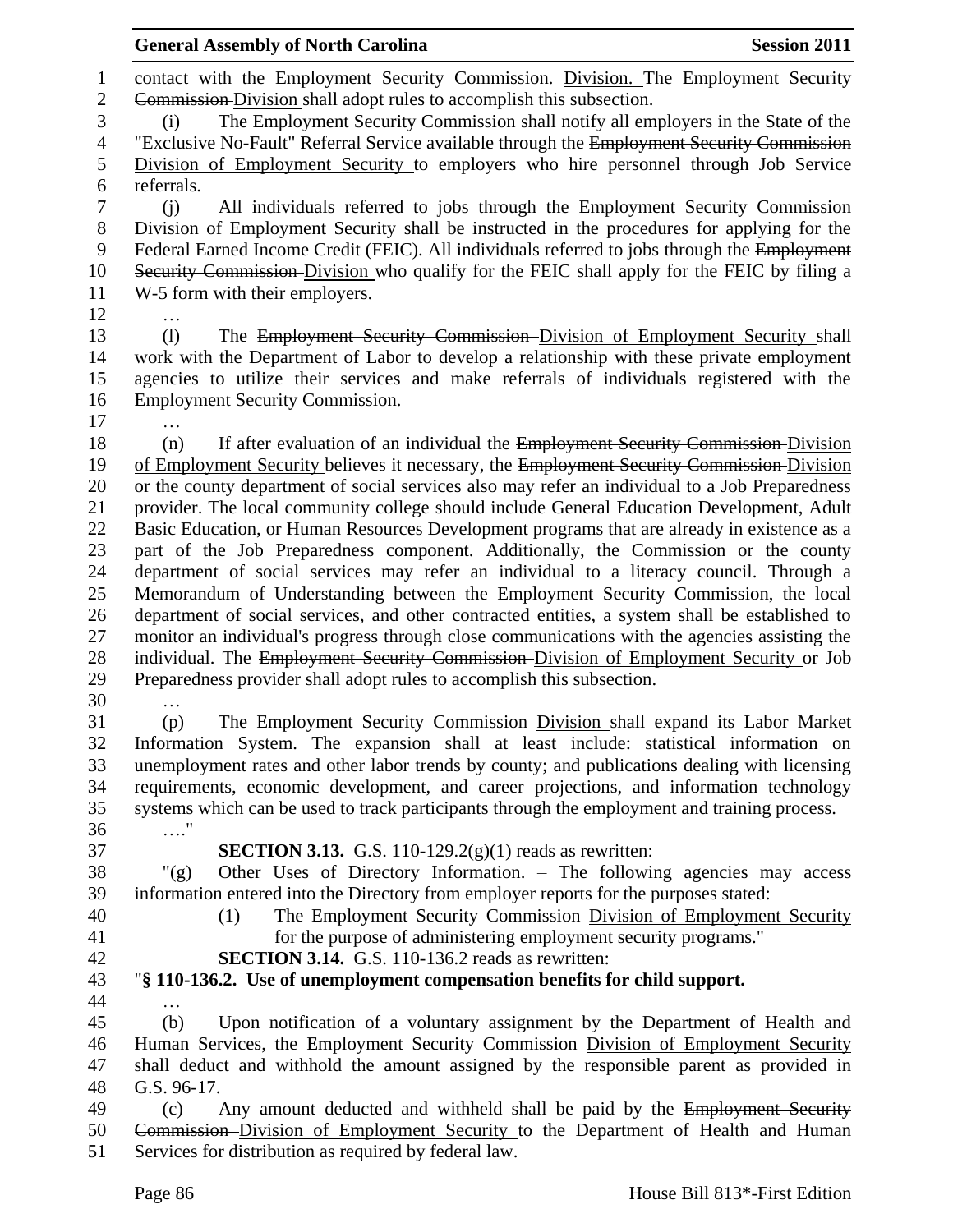(d) Voluntary assignment of unemployment compensation benefits shall remain 2 effective until the Employment Security Commission–Division of Employment Security receives notification from the Department of Health and Human Services of an express written revocation by the responsible parent.

…

 (f) In the absence of a voluntary assignment of unemployment compensation benefits, the Department of Health and Human Services shall implement income withholding as provided in this Article for IV-D cases. The amount withheld shall not exceed twenty-five percent (25%) of the unemployment compensation benefits. Notice of the requirement to 10 withhold shall be served upon the Employment Security Commission-Division and payment 11 shall be made by the Employment Security Commission-Division directly to the Department of Health and Human Services pursuant to G.S. 96-17 or to another state under G.S. 52C-5-501. Except for the requirement to withhold from unemployment compensation benefits and the forwarding of withheld funds to the Department of Health and Human Services or to another 15 state under G.S. 52C-5-501, the Employment Security Commission-Division is exempt from the provisions of G.S. 110-136.8."

**SECTION 3.15.** G.S. 113-276(j) reads as rewritten:

 "(j) A migrant farm worker who has in his possession a temporary certification of his 19 status as such by the Rural Employment Service of the North Carolina Employment Security 20 Commission-Division of Employment Security on a form provided by the Wildlife Resources Commission is entitled to the privileges of a resident of the State and of the county indicated on such certification during the term thereof for the purposes of purchasing and using the resident fishing licenses provided by G.S. 113-271(d)(2), (4), and (6)a."

**SECTION 3.16.** G.S. 132-3(c) reads as rewritten:

 "(c) Employment Security Commission Records. – Notwithstanding subsection (a) of 26 this section and G.S. 121-5, when a record of the Employment Security Commission-Division of Employment Security has been copied in any manner, the original record may be destroyed 28 upon the order of the Chairman of the Employment Security Commission. Division. If a record 29 of the Commission-that Division has not been copied, the original record shall be preserved for at least three years. After three years the original record may be destroyed upon the order of the Chairman of the Employment Security Commission.Assistant Secretary of Commerce."

**SECTION 3.17.** G.S. 135-16 reads as rewritten:

# "**§ 135-16. Employees transferred to North Carolina State Employment Service by act of Congress.**

 Notwithstanding any provision contained in this Chapter, any employee of the United States Employment Service who was transferred to and became employed by the State of North Carolina, or any of its agencies, on November 16, 1946, by virtue of Public Laws 549, 79th Congress, Chapter 672, 2nd Session, and who was employed by the War Manpower Commission or the United States Employment Service between January 1, 1942, and November 15, 1946, shall be deemed to have been engaged in membership service as defined by this Chapter for any payroll period or periods between such dates: Provided, that any such employee or member on or before January 1, 1948, pays to the Board of Trustees for the benefit of the proper fund or account an amount equal to the accumulated contributions, with interest thereon, that such employee or member would have made during such period if he had been a member of the Retirement System with earnable compensation based on the salary received for such period and as limited by this Chapter: Provided, further that funds are made available by the United States Employment Service, or other federal agency, to the Employment Security Commission Division of Employment Security for the payment of and 49 the Employment Security Commission-Division of Employment Security pays to the Board of Trustees for the benefit of the proper fund a sum equal to the employer's contributions that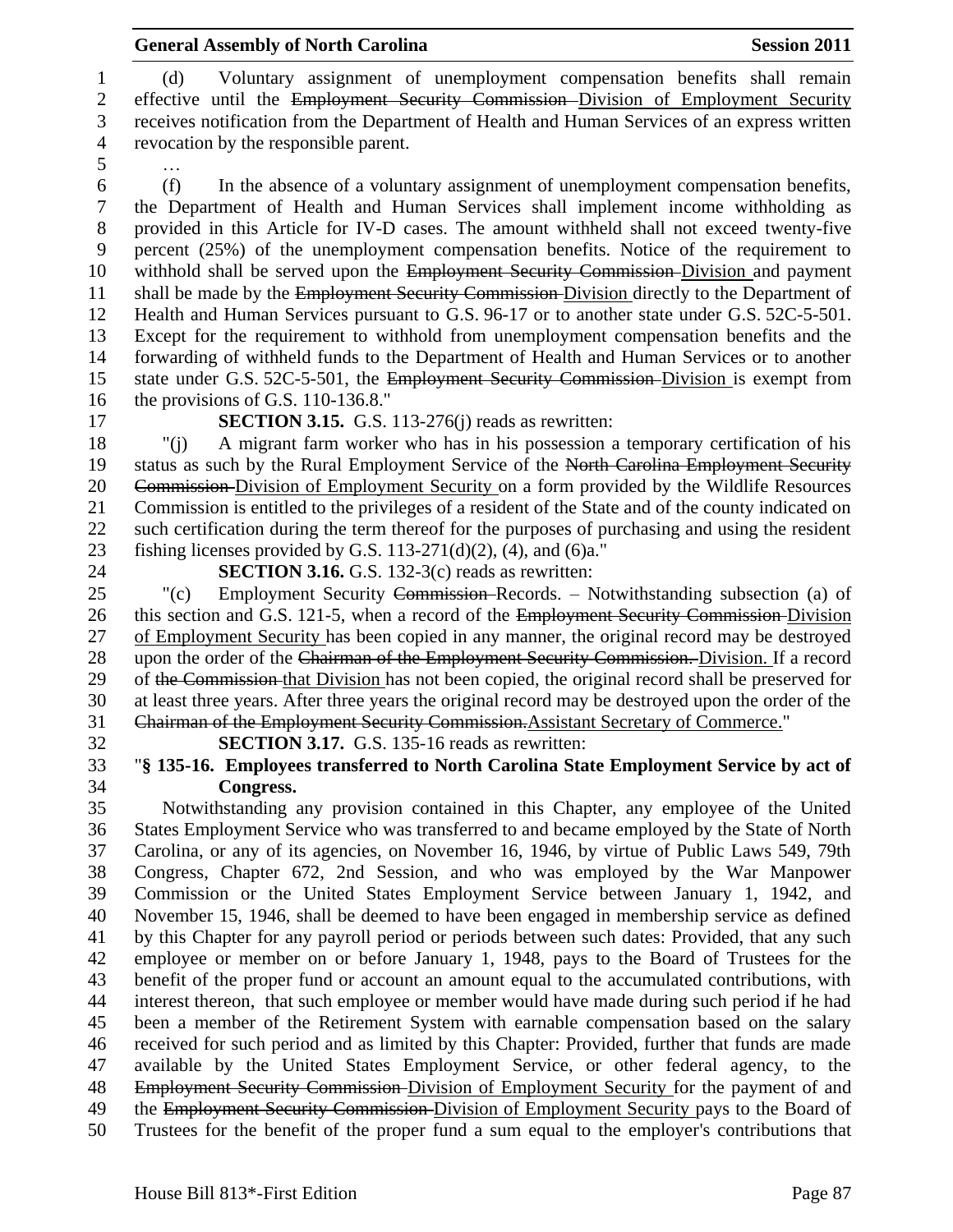| $\mathbf{1}$                           |                                         | would have been paid for such period for members or employees who pay the accumulated                                                                                        |
|----------------------------------------|-----------------------------------------|------------------------------------------------------------------------------------------------------------------------------------------------------------------------------|
| 2                                      | contributions provided in this section. |                                                                                                                                                                              |
| 3                                      |                                         | The Board of Trustees is authorized to adopt and issue all necessary rules and regulations                                                                                   |
| $\overline{4}$                         |                                         | for the purpose of administering and enforcing the provisions of this section."                                                                                              |
| 5                                      |                                         | SECTION 3.18. G.S. 138A-24(14)c. reads as rewritten:                                                                                                                         |
| 6                                      | "c.                                     | A covered person serving on, or a prospective appointee to, one of                                                                                                           |
| $\boldsymbol{7}$                       |                                         | the following panels or boards:                                                                                                                                              |
| 8                                      | 1.                                      | Alcoholic Beverage Control Commission.                                                                                                                                       |
| 9                                      | 2.                                      | <b>Coastal Resources Commission.</b>                                                                                                                                         |
| 10                                     | 3.                                      | State Board of Education.                                                                                                                                                    |
| 11                                     | 4.                                      | State Board of Elections.                                                                                                                                                    |
| 12                                     | 5.                                      | Employment Security Commission. Division of Employment                                                                                                                       |
| 13                                     |                                         | Security.                                                                                                                                                                    |
| 14                                     | 6.                                      | Environmental Management Commission.                                                                                                                                         |
| 15                                     | 7.                                      | Industrial Commission.                                                                                                                                                       |
| 16                                     | 8.                                      | <b>State Personnel Commission.</b>                                                                                                                                           |
| 17                                     | 9.                                      | Rules Review Commission.                                                                                                                                                     |
| 18                                     | 10.                                     | Board of Transportation.                                                                                                                                                     |
| 19                                     | 11.                                     | Board of Governors of the University of North Carolina.                                                                                                                      |
| 20                                     | 12.                                     | Utilities Commission.                                                                                                                                                        |
| 21                                     | 13.                                     | Wildlife Resources Commission."                                                                                                                                              |
| 22                                     |                                         | <b>SECTION 3.19.</b> G.S. 143B-181 reads as rewritten:                                                                                                                       |
| 23                                     |                                         | "§ 143B-181. Governor's Advisory Council on Aging - members; selection; quorum;                                                                                              |
| 24                                     | compensation.                           |                                                                                                                                                                              |
| 25                                     |                                         | The Governor's Advisory Council on Aging of the Department of Health and Human                                                                                               |
| 26                                     |                                         | Services shall consist of 33 members, 29 members to be appointed by the Governor, two                                                                                        |
| 27                                     |                                         | members to be appointed by the President Pro Tempore of the Senate, and two members to be                                                                                    |
| 28                                     |                                         | appointed by the Speaker of the House of Representatives. The composition of the Council                                                                                     |
|                                        |                                         |                                                                                                                                                                              |
|                                        |                                         | shall be as follows: one representative of the Department of Administration; one representative                                                                              |
| 30                                     |                                         | of the Department of Cultural Resources; one representative of the Employment Security                                                                                       |
|                                        |                                         | Commission; Division of Employment Security; one representative of the Teachers' and State                                                                                   |
| 29<br>31<br>32                         |                                         | Employees' Retirement System; one representative of the Commissioner of Labor; one                                                                                           |
| 33                                     |                                         | representative of the Department of Public Instruction; one representative of the Department of                                                                              |
| 34                                     |                                         | Environment and Natural Resources; one representative of the Department of Insurance; one                                                                                    |
| 35                                     |                                         | representative of the Department of Crime Control and Public Safety; one representative of the                                                                               |
| 36                                     |                                         | Department of Community Colleges; one representative of the School of Public Health of The                                                                                   |
| 37                                     |                                         | University of North Carolina; one representative of the School of Social Work of The                                                                                         |
|                                        |                                         | University of North Carolina; one representative of the Agricultural Extension Service of North                                                                              |
| 39                                     |                                         | Carolina State University; one representative of the collective body of the Medical Society of                                                                               |
| 40                                     |                                         | North Carolina; and 19 members at large. The at large members shall be citizens who are                                                                                      |
|                                        |                                         | knowledgeable about services supported through the Older Americans Act of 1965, as                                                                                           |
|                                        |                                         | amended, and shall include persons with greatest economic or social need, minority older                                                                                     |
| 43                                     |                                         | persons, and participants in programs under the Older Americans Act of 1965, as amended. The                                                                                 |
|                                        |                                         | Governor shall appoint 15 members at large who meet these qualifications and are 60 years of                                                                                 |
|                                        |                                         | age or older. The four remaining members at large, two of whom shall be appointed by the                                                                                     |
| 46                                     |                                         | President Pro Tempore of the Senate and two of whom shall be appointed by the Speaker of the                                                                                 |
| 47                                     |                                         | House of Representatives, shall be broadly representative of the major private agencies and                                                                                  |
|                                        |                                         | organizations in the State who are experienced in or have demonstrated particular interest in the                                                                            |
| 38<br>41<br>42<br>44<br>45<br>48<br>49 |                                         | special concerns of older persons. At least one of each of the at-large appointments of the                                                                                  |
| 50<br>51                               |                                         | President Pro Tempore of the Senate and the Speaker of the House of Representatives shall be<br>persons 60 years of age or older. The Council shall meet at least quarterly. |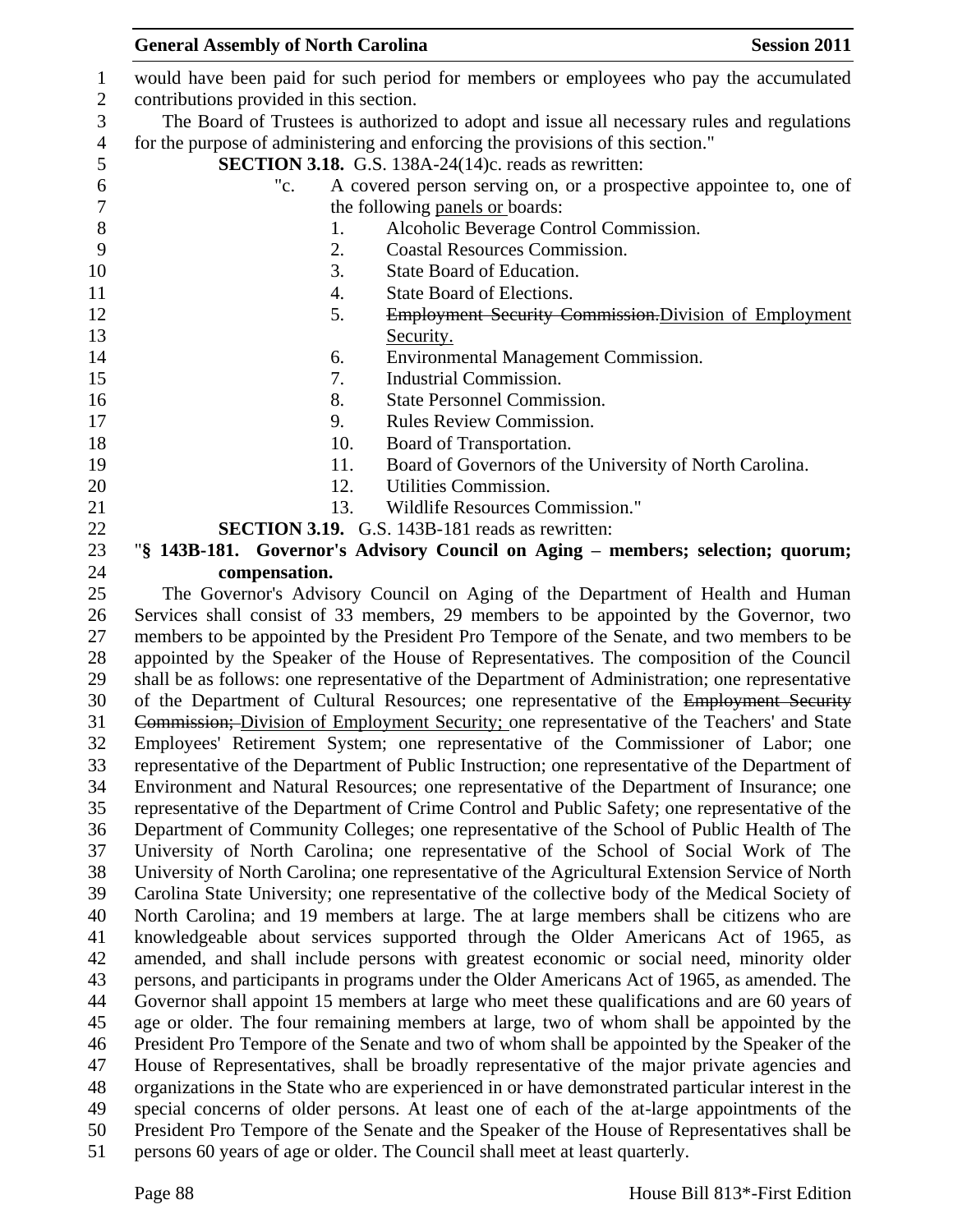Members at large shall be appointed for four-year terms and until their successors are appointed and qualify. Ad interim appointments shall be for the balance of the unexpired term. The Governor shall have the power to remove any member of the Council from office in accordance with the provisions of G.S. 143B-16 of the Executive Organization Act of 1973. The Governor shall designate one member of the Council as chair to serve in such capacity at his pleasure. Members of the Council shall receive per diem and necessary travel and subsistence expenses in accordance with the provisions of G.S. 138-5. A majority of the Council shall constitute a quorum for the transaction of business. All clerical and other services required by the Council shall be supplied by the Secretary of 11 Health and Human Services." **SECTION 3.20.** G.S. 143B-407(a) reads as rewritten: "(a) The State Commission of Indian Affairs shall consist of two persons appointed by the General Assembly, the Secretary of Health and Human Services, the Director of the 15 Employment Security Commission, Assistant Secretary of Commerce in charge of the Division of Employment Security; the Secretary of Administration, the Secretary of Environment and Natural Resources, the Commissioner of Labor or their designees and 21 representatives of the Indian community. These Indian members shall be selected by tribal or community consent from the Indian groups that are recognized by the State of North Carolina and are principally geographically located as follows: the Coharie of Sampson and Harnett Counties; the Eastern Band of Cherokees; the Haliwa Saponi of Halifax, Warren, and adjoining counties; the Lumbees of Robeson, Hoke and Scotland Counties; the Meherrin of Hertford County; the Waccamaw-Siouan from Columbus and Bladen Counties; the Sappony; the Occaneechi Band of the Saponi Nation of Alamance and Orange Counties, and the Native Americans located in Cumberland, Guilford, Johnston, Mecklenburg, Orange, and Wake Counties. The Coharie shall have two members; the Eastern Band of Cherokees, two; the Haliwa Saponi, two; the Lumbees, three; the Meherrin, one; the Waccamaw-Siouan, two; the Sappony, one; the Cumberland County Association for Indian People, two; the Guilford Native Americans, two; the Metrolina Native Americans, two; the Occaneechi Band of the Saponi Nation, one, the Triangle Native American Society, one. Of the two appointments made by the General Assembly, one shall be made upon the recommendation of the Speaker, and one shall be made upon recommendation of the President Pro Tempore of the Senate. Appointments by the General Assembly shall be made in accordance with G.S. 120-121 and vacancies shall be filled in accordance with G.S. 120-122." **SECTION 3.21.** G.S. 143B-417(1)bb. reads as rewritten:" "(1) To determine the number of student interns to be allocated to each of the following offices or departments: … 39 bb. Employment Security CommissionDivision of Employment Security …." **SECTION 3.22.** G.S. 143B-426.25(b)(7) reads as rewritten: "(b) The North Carolina Farmworker Council shall consist of 13 members as follows: … (7) The Chairman of the Employment Security Commission Assistant Secretary of Commerce in charge of the Division of Employment Security or his that officer's designee shall serve ex officio. …." **SECTION 3.23.** G.S. 147-86.1 reads as rewritten: "**§ 147-86.1. Pool account for local government unemployment compensation.** (a) The State Treasurer is authorized to establish a pool account, in accordance with

rules and regulations of the Employment Security Commission, Division of Employment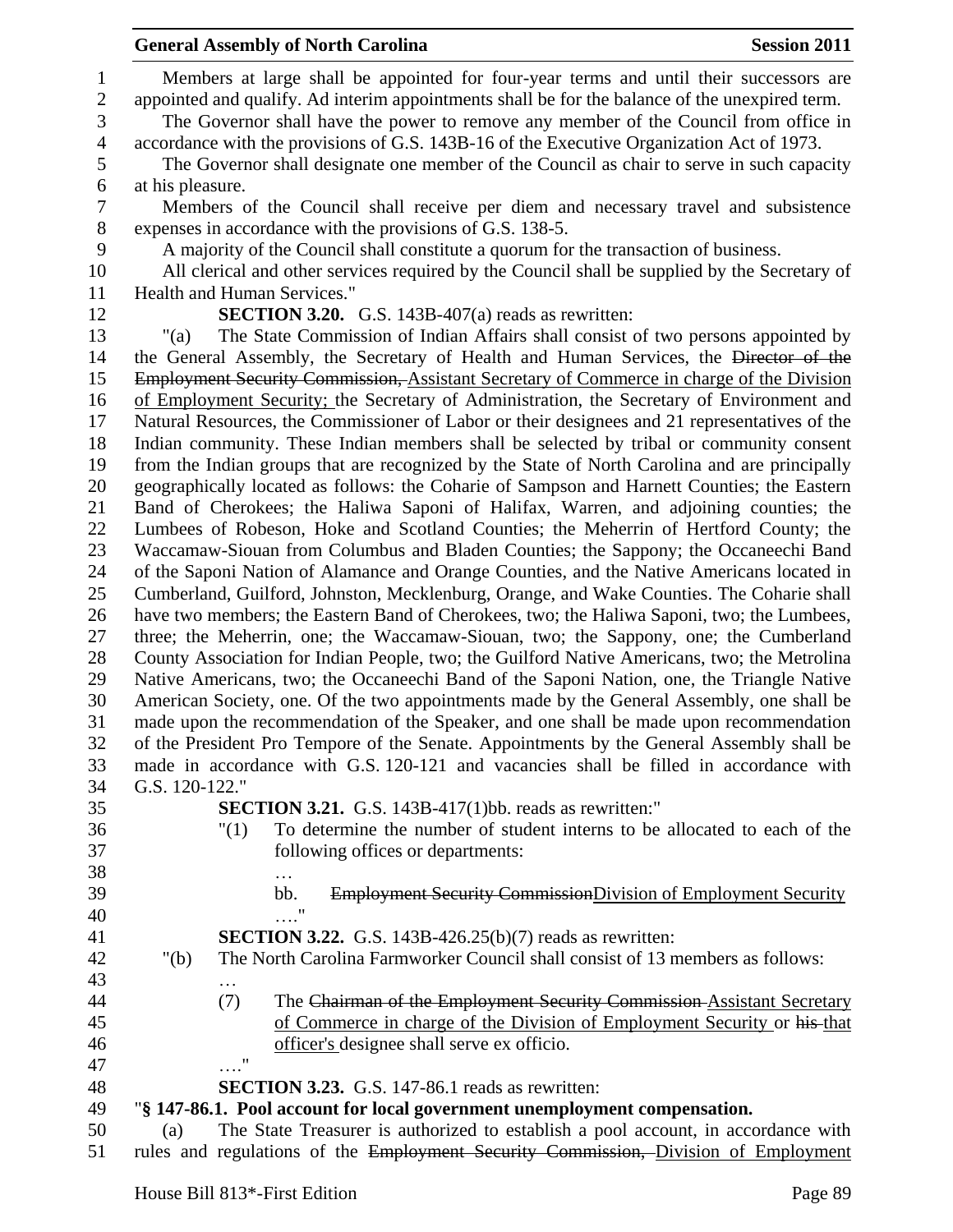Security (DES), in cooperation with any one or more units of local government, for the purpose 2 of reimbursing the Employment Security Commission-DES for unemployment benefits paid by the Commission DES and chargeable to each local unit of government participating in the pool account. In the pool account established pursuant to this section, the funds contributed by a unit of local government shall remain the funds of the particular unit, and interest or other investment income earned by the pool account shall be prorated and credited to the various contributing local units on the basis of the amounts thereof contributed, figured according to an average periodic balance or some other sound accounting principle. (b) The State Treasurer shall pay to the Employment Security Commission, Division of 10 Employment Security, within 25 days from receipt of a list thereof, all unemployment benefits charged by the Commission DES to each unit of local government participating in the pool account from the funds in the pool account belonging to each such unit, to the extent that said funds are sufficient to do so. (c) Notwithstanding the participation by a unit of local government in the pool account 15 authorized by this section, such unit shall remain liable to the Employment Security Commission Division of Employment Security for any benefits duly charged by the Commission to the unit which are not paid by the State Treasurer from funds in the pool account belonging to the unit. Notwithstanding its participation in the pool account, each unit 19 of local government shall continue to maintain an individual account with the Employment Security Commission.DES. (d) The Director of the Budget shall be authorized to transfer from the interest earned on the pool account, to the State Treasurer's departmental budget, such funds as may be necessary to defray the Treasurer's cost of administering the pool account." **SECTION 3.24.** G.S. 158-7.1(d2)(1) reads as rewritten: "(d2) In arriving at the amount of consideration that it receives, the Board may take into account prospective tax revenues from improvements to be constructed on the property, prospective sales tax revenues to be generated in the area, as well as any other prospective tax revenues or income coming to the county or city over the next 10 years as a result of the conveyance or lease provided the following conditions are met: (1) The governing board of the county or city shall determine that the conveyance of the property will stimulate the local economy, promote business, and result in the creation of a substantial number of jobs in the county or city that pay at or above the median average wage in the county or, for a city, in the county where the city is located. A city that spans more than one county is considered to be located in the county where the greatest population of the city resides. For the purpose of this subdivision, the median average wage in a county is the median average wage for all insured industries in the county as computed by the Employment Security Commission Department of Commerce, Division of Employment Security, for the most recent period for which data is available." **SECTION 3.25.** G.S. 165-10 reads as rewritten: "**§ 165-10. Transfer of veterans' activities.** The Governor may transfer to the Department such funds, facilities, properties and activities now being held or administered by the State for the benefit of veterans, their families and dependents, as he may deem proper; provided, that the provisions of this section shall not 46 apply to the activities of the North Carolina Employment Security Commission-Department of Commerce, Division of Employment Security, in respect to veterans." **PART IV. REPORTING; OTHER MATTERS SECTION 4.1.** By October 1, 2011, the Board of Review established by this act

shall be appointed and the Department of Commerce shall assign staff to the Board.